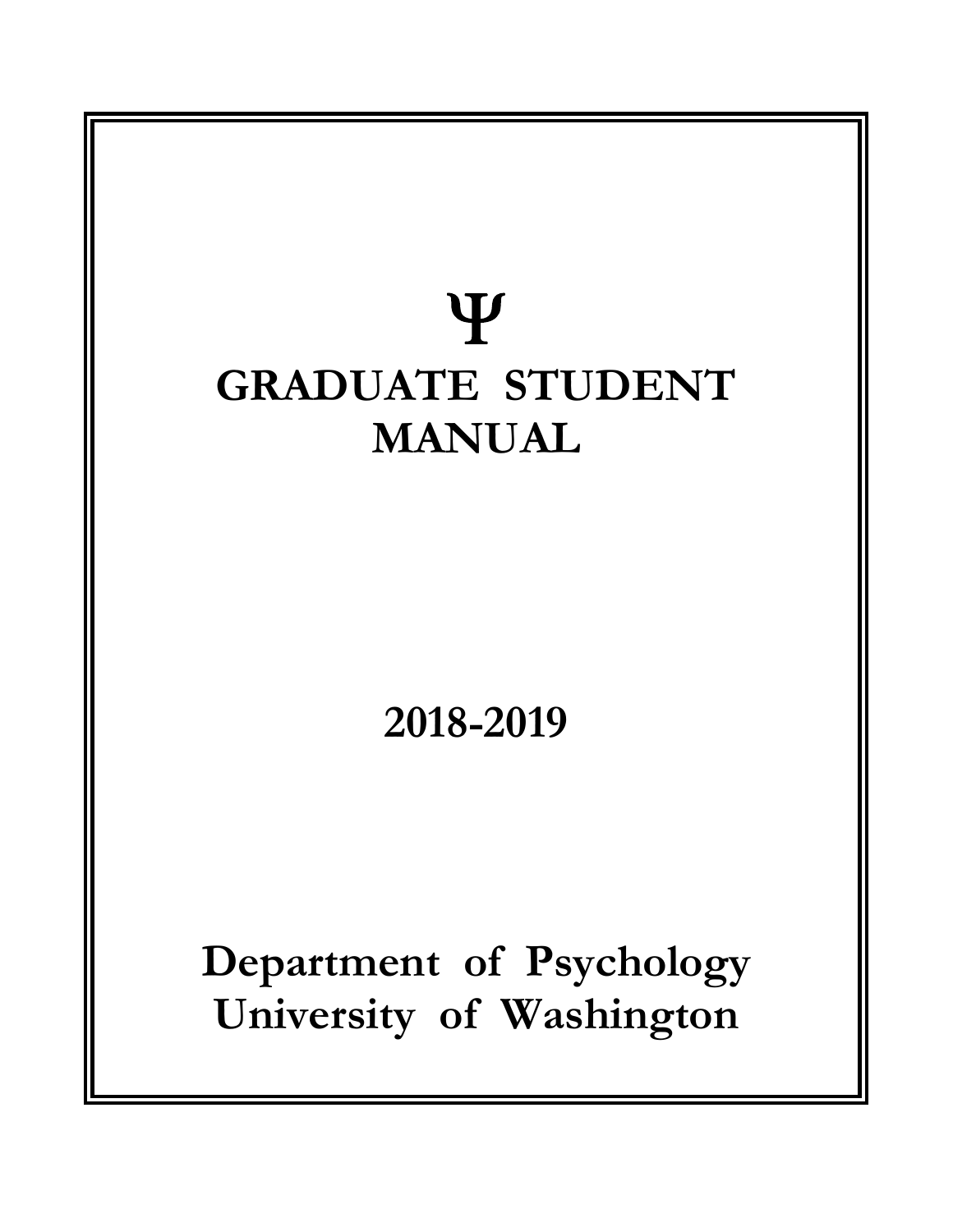The information in this manual is designed to be a quick guide to all the information that you ought to know about procedures, polices, and miscellany of the Psychology Department and the UW Graduate School. Any University, Graduate School, and Departmental policies not included here have not, by that omission, ceased to exist. Consult the UW General Catalog for University rules and procedures for graduate requirements. Keep this guide as a reference throughout your program. You may receive revisions that should be added to this packet. If you think there is misleading or missing information, please make this known to the Director of Graduate Training or the Graduate Program Advisor.

This Manual is revised annually. Suggestions are welcome. Please send your suggestions to:

Jeanny Mai jeanny@uw.edu Kristina Olson krolson@uw.edu

Representative of the Graduate Program Action Committee (GPAC):

Melissa Gasser mlgasser@uw.edu Ashley Ruba aruba@uw.edu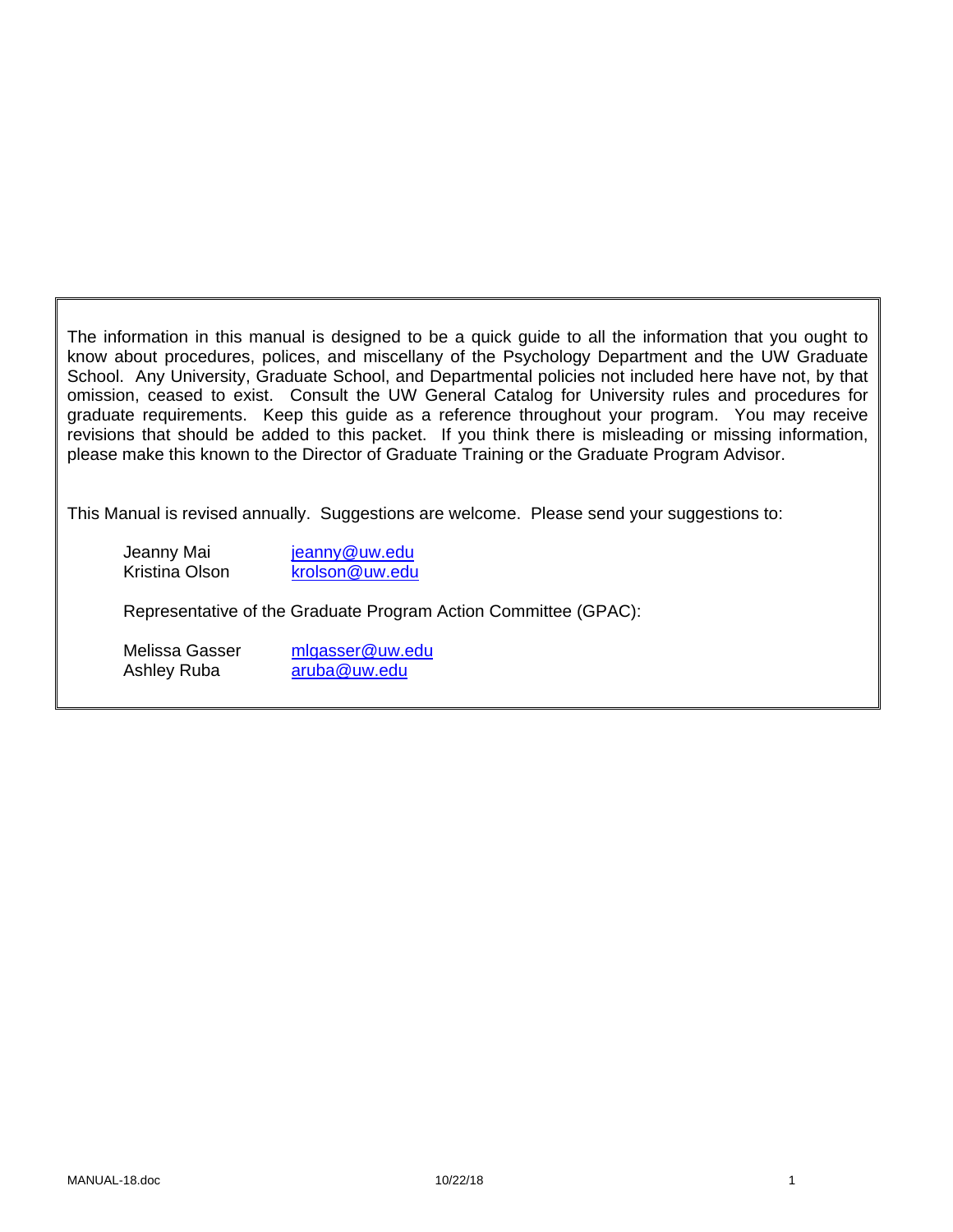# **TABLE OF CONTENTS**

| A. Basic Information for First Year Students |                                                                                         |  |  |  |  |
|----------------------------------------------|-----------------------------------------------------------------------------------------|--|--|--|--|
|                                              | I.                                                                                      |  |  |  |  |
|                                              | ΙΙ.<br>III.                                                                             |  |  |  |  |
|                                              | IV.                                                                                     |  |  |  |  |
|                                              | B. Progressing Through the Program                                                      |  |  |  |  |
|                                              | L.                                                                                      |  |  |  |  |
|                                              | ΙΙ.                                                                                     |  |  |  |  |
|                                              | III.                                                                                    |  |  |  |  |
|                                              | IV.                                                                                     |  |  |  |  |
|                                              | V.<br>Finding a GSR (Graduate School Representative)                                    |  |  |  |  |
|                                              | <b>Reading Committee</b><br>$\bullet$                                                   |  |  |  |  |
|                                              | VI.                                                                                     |  |  |  |  |
|                                              | VII.                                                                                    |  |  |  |  |
|                                              | VIII.                                                                                   |  |  |  |  |
|                                              | <b>Dissertation Submission Policy</b>                                                   |  |  |  |  |
|                                              | Of interest to Clinical student interns<br><b>Hooding and Commencement</b><br>$\bullet$ |  |  |  |  |
|                                              | IX.                                                                                     |  |  |  |  |
|                                              | C. Areas of Study and Area Course Requirements                                          |  |  |  |  |
|                                              | I.                                                                                      |  |  |  |  |
|                                              | II.                                                                                     |  |  |  |  |
|                                              | III.                                                                                    |  |  |  |  |
|                                              | IV.                                                                                     |  |  |  |  |
|                                              | <b>Quantitative Minor</b><br>$\bullet$                                                  |  |  |  |  |
|                                              | Data Science Options<br><b>Diversity Science Specialization</b><br>$\bullet$            |  |  |  |  |
|                                              |                                                                                         |  |  |  |  |
|                                              | D. Policies and Procedures<br>I.                                                        |  |  |  |  |
|                                              | Ⅱ.                                                                                      |  |  |  |  |
|                                              | III.                                                                                    |  |  |  |  |
|                                              | IV.                                                                                     |  |  |  |  |
|                                              | V.                                                                                      |  |  |  |  |
|                                              | VI.<br>VII.                                                                             |  |  |  |  |
| E. Funding and Money Matters                 |                                                                                         |  |  |  |  |
|                                              | I.                                                                                      |  |  |  |  |
|                                              | Ш.                                                                                      |  |  |  |  |
|                                              | III.                                                                                    |  |  |  |  |
|                                              | IV.                                                                                     |  |  |  |  |
|                                              | F. Appendices                                                                           |  |  |  |  |
|                                              | I.                                                                                      |  |  |  |  |
|                                              | Ⅱ.<br>III.                                                                              |  |  |  |  |
|                                              | IV.                                                                                     |  |  |  |  |
|                                              | V.                                                                                      |  |  |  |  |
|                                              | Concordance Table for Clinical PSYCH Courses to PSYCLN (as of Winter 2018). 83<br>VI.   |  |  |  |  |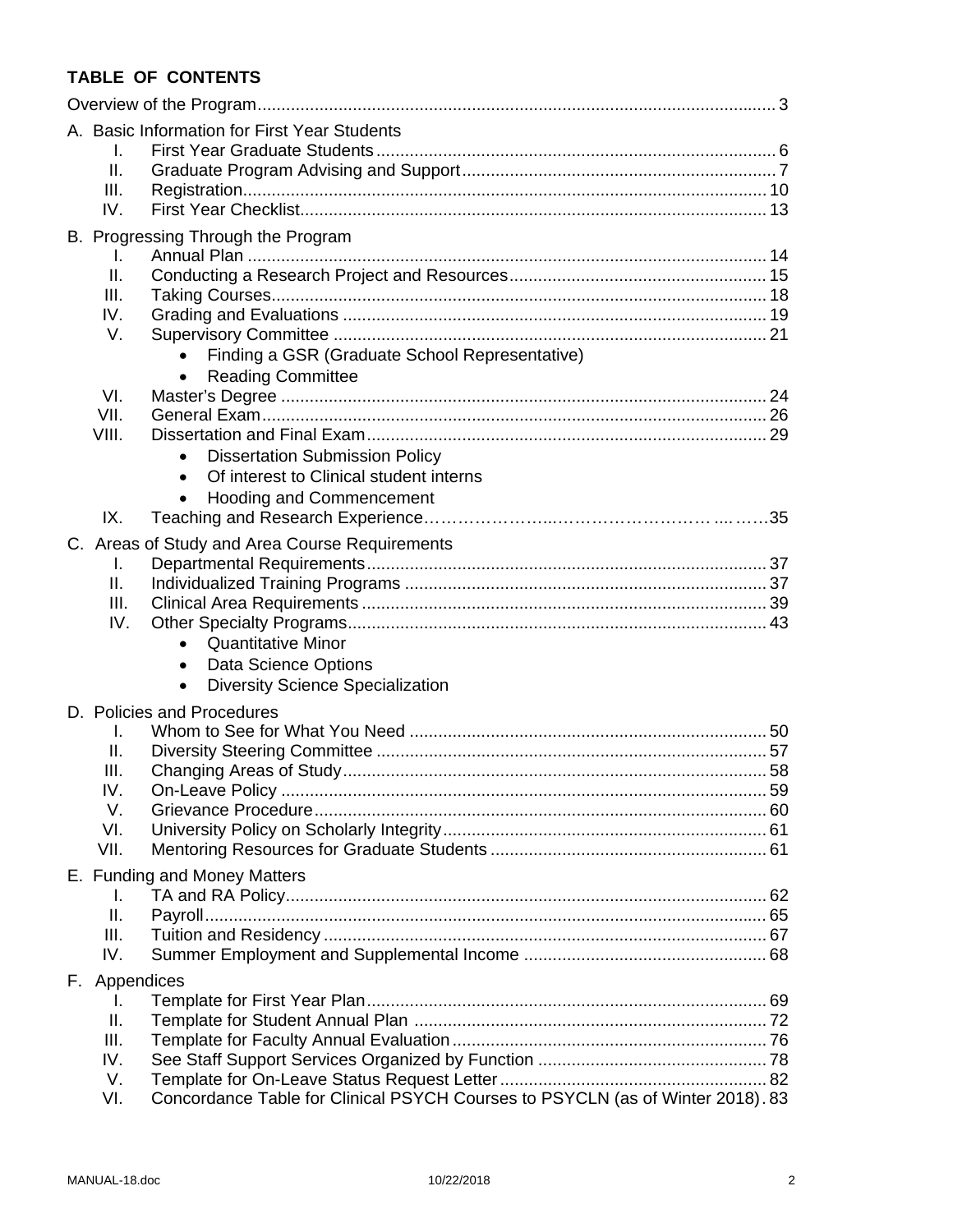#### **Overview of the Psychology Ph.D. program**

**1. Goal**. The goal of the Psychology Graduate Program at the University of Washington is to train the next generation of psychologists for excellence in research, teaching and/or clinical practice. Toward that end, graduate students are expected to take some formal course work. More importantly, you will be challenged to acquire and demonstrate mastery of a set of professional skills, including research, reading, writing, and speaking in your professional field.

Our program places an emphasis on self-definition of goals, and the development of individualized graduate programs centered around your goals. The purpose of this overview is to give you a general picture of the events that will constitute your graduate training, and define their general time scale.

**2. Areas and Advisors**. For administrative purposes, the Department is divided into eight Areas: Animal Behavior, Behavioral Neuroscience, Adult Clinical, Child Clinical, Cognition & Perception, Developmental, Quantitative and Social Psychology & Personality. The specifics of graduate training vary somewhat among Areas, particularly between the clinical and non-clinical Areas.

Each student is admitted to the graduate program under the sponsorship of a particular faculty member, who becomes the student's Advisor. A Co-Advisor (and sometimes a tertiary advisor) is selected for each student. The Advisor and Co-Advisor help the student plan his/her course of study, and guide him/her in all aspects of graduate training. Each student is also assigned to an Area or two -- typically the Area(s) to which his or her Advisor(s) belongs.

**3. Coursework (revised Autumn 2015)**. Students in the non-clinical Areas are required to take about 10 courses in the first two years. Students in the clinical Areas take many more courses -- about 20 in the first three years. All students are strongly encouraged to participate in seminars and advanced seminars throughout their graduate careers. (See page 37 for Department and Area requirements)

**4. Milestones (revised Autumn 2014)**. All graduate students are to meet all of the following milestones. The timing of the milestones indicates the preferred rate of passage through the program. However, research-specific constraints as well as individual factors such as health issues, family responsibilities, or need to modify academic training for excellence in an area of study may require that some students achieve certain milestones later (or earlier) than indicated here. Students may first petition their advisory team/Supervisory committee and then submit the petition to the Graduate Training Committee (GTC) for approval of a delay in achieving one or more milestone. When delays occur without prior approval, students will receive a warning from GTC as outlined in the section on Evaluation.

### **First Year Clinical**

A. During their first year in the program all students in the clinical program will complete a formal research proposal that will be evaluated by their primary and secondary advisors. This proposal typically defines the research they will complete during their second year in the program. Proposals are due June 1. In addition to the formal submission process in the clinic training manual, students must also turn in a copy of their writing assignment to Jeanny for their permanent record at the start of Fall quarter.

#### **First Year (Second year Clinical)**

A. Students must present their first (second)-year research project at the Spring quarter Research Festival, which takes place the Wednesday after Memorial Day Weekend.

B. Students must complete a writing project by the first day of Fall Quarter. The project must be evaluated by primary and secondary advisors no later than the end of the 1st week of fall quarter of the student's second (third) year of training so that satisfactory/not satisfactory completion can be reported to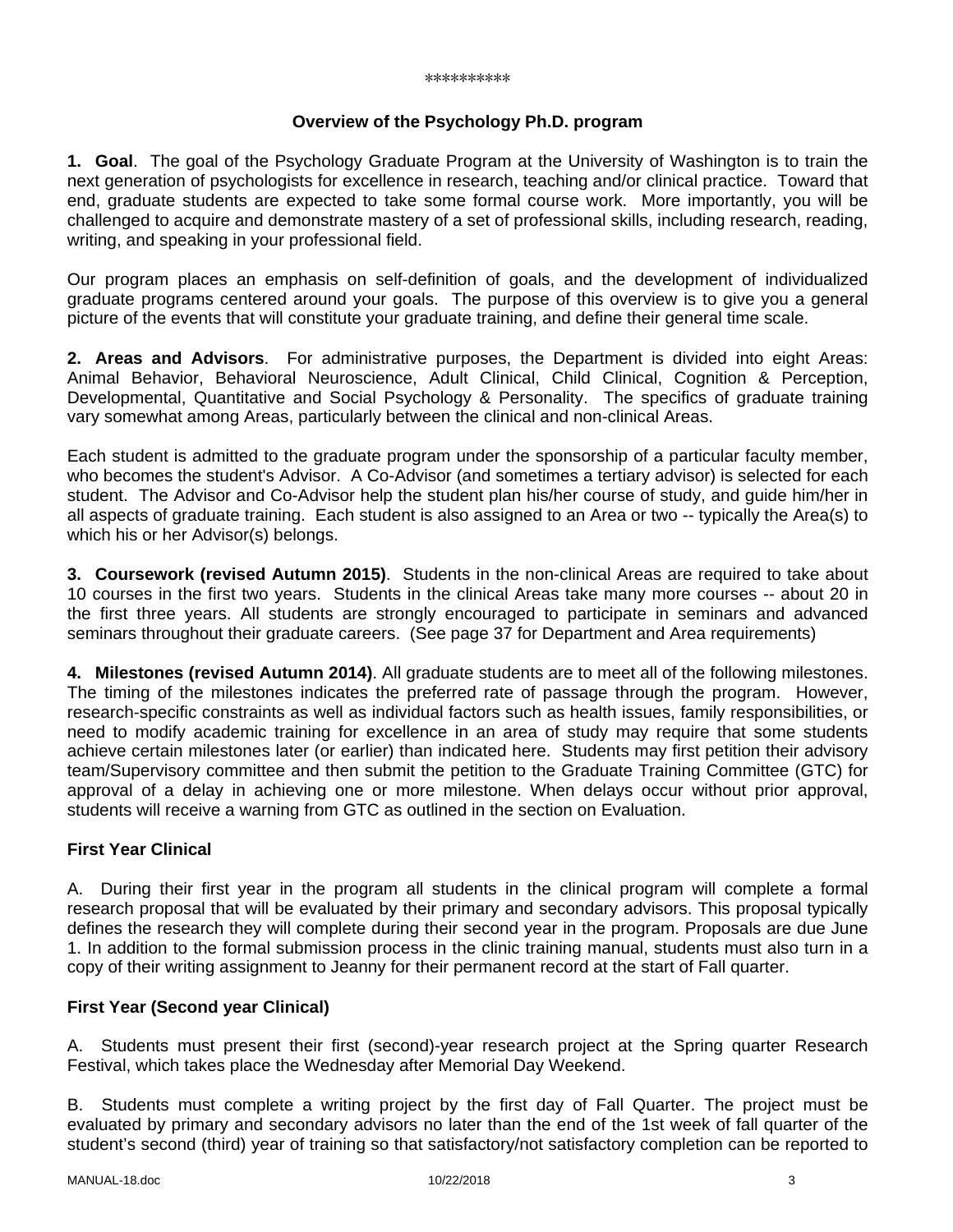GTC at Fall meeting (occurs within week 2 of Fall quarter). Students must also turn in a copy of their writing assignment to Jeanny for their permanent record at the start of Fall quarter.

 I. Clinical students will prepare a research article or Master's thesis based on their research project. For students in other department training programs, possible writing projects are to be agreed upon by the student and primary and secondary advisors. The project may take one of the following forms:

a. a write up of the 1st/2nd year project

- b. a grant or fellowship proposal
- c. proposal for research project
- d. comprehensive literature review
- e. journal manuscript
- f. a rigorous and detailed methods section

 II. The project must be evaluated by primary and secondary advisors no later than the end of the 1st week of fall quarter of the student's second (third) year of training so that satisfactory/not satisfactory completion can be reported to GTC at Fall meeting (occurs within week 2 of Fall quarter). Students must also turn in a copy of their writing assignment to Jeanny for their permanent record at the start of Fall quarter.

### **Second Year (Third Year Clinical)**

A. Students must complete a writing project during their second year of study. This is due by the first day of Fall quarter in their third year of training. For students in clinical training this project is the research article/Master's thesis described above.

 I. For students outside of clinical, while this project cannot be the exact draft used as the first year writing requirement, this project may be an *extension* of the 1st year project into a more comprehensive research paper or journal manuscript or it may be a new project taking one of the following forms (as agreed by the student and her/his primary and secondary advisors).:

- a. a research paper/manuscript
- b. Master's thesis submitted to completion
- c. proposal for research project
- d. comprehensive literature review
- e. grant/fellowship proposal
- f. preliminary dissertation proposal

 II. The writing project will be evaluated by primary and secondary advisors no later than the end of the 1st week of fall quarter so that satisfactory/not satisfactory completion can be reported to GTC at its Fall meeting (occurs within week 2 of Fall quarter). Students must also turn in a copy of their writing assignment to Jeanny for their permanent record at the start of Fall quarter.

#### **Third Year (Fourth Year Clinical)**

A. Students must formally establish their Supervisory Committees (See page 21) by the end of Winter quarter of their 3<sup>rd</sup>(4<sup>th</sup> for clinical) year of study. This includes selecting members and submitting the required signatures to the Graduate Program Advisor (Jeanny Mai).

B. Students must complete both the WRITTEN and the ORAL portion of the General Examination by the first day of Fall Quarter of their  $4<sup>th</sup>(5<sup>th</sup>$  for clinical) year of study. (See page 26)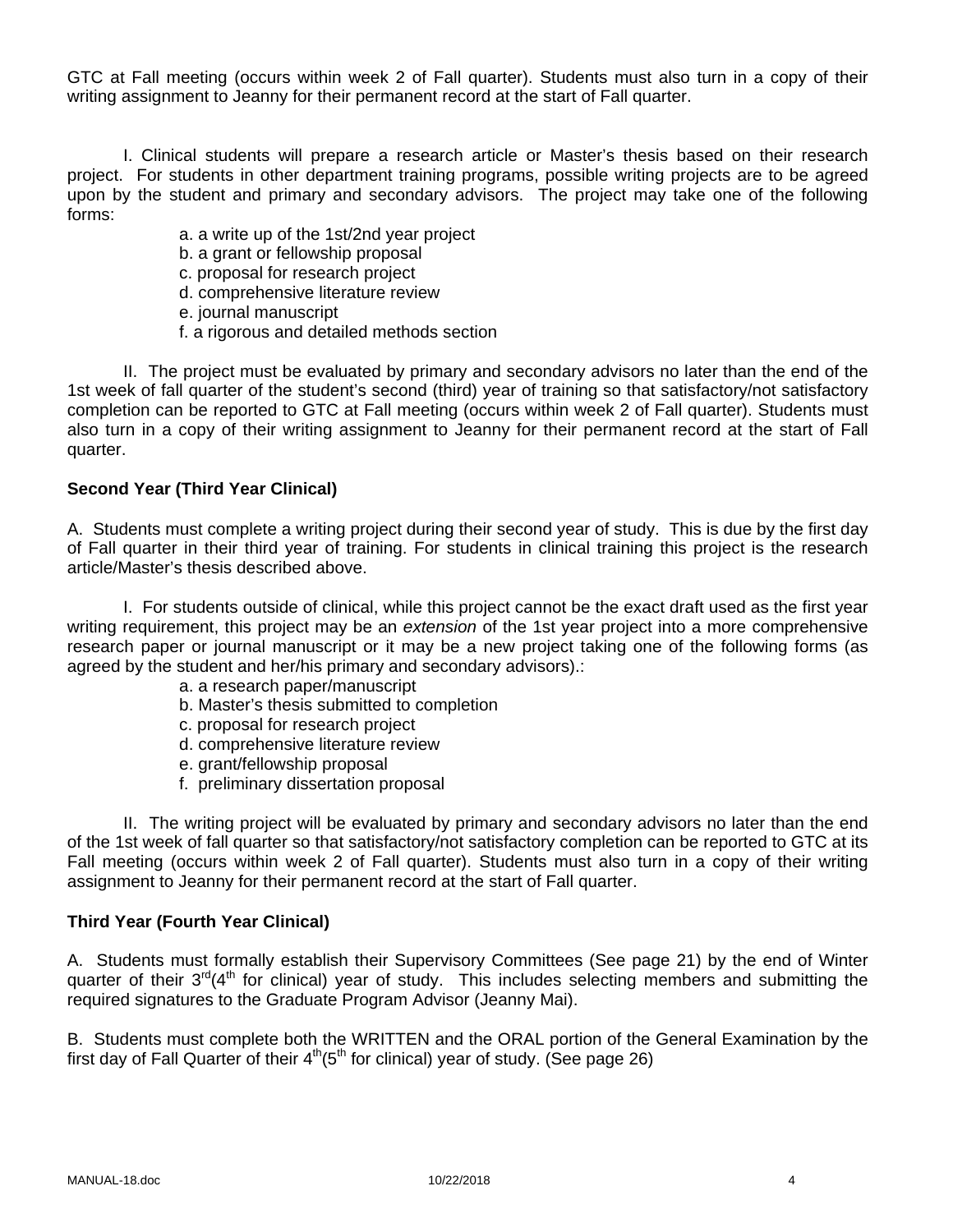### **Fourth Year (Fifth Year Clinical)**

A. If not done as part of the General Examination, students must present their dissertation proposals to their Supervisory Committee members no later than the first day of Fall Quarter of their  $4<sup>th</sup>/5<sup>th</sup>$  year of study.

I. Dissertation proposals may be written and/or oral.

 II. Whether as part of the General Examination or in a separate meeting, students must defend their dissertation proposals to their Supervisory Committees no later than the first day of Fall Quarter of their  $5<sup>th</sup>(6<sup>th</sup>$  clinical) year of training.

 III. The proposal must be evaluated by the primary and secondary advisors no later than the end of the 1st week of fall quarter so that satisfactory/not satisfactory completion can be reported to GTC at its Fall meeting (occurs within week 2 of Fall quarter).

#### **Dissertation Defense**

A. Students are expected to publicly defend their dissertation (See page 29) and complete our graduate training program (not including the required APA-accredited internship for clinical students) no later than the end of their  $6<sup>th</sup>/7<sup>th</sup>$  year of training. The Reading Committee (See page 23) must be formed at least one full quarter before the defense and receive a full draft of the dissertation 6 weeks in advance of the defense date.

**Clinical training and internship**. This is required for all clinical students. Consult with your faculty advisors, the clinic director, and the director of clinical training about how to prepare for this required clinical training experience.

---

The rest of this manual provides more comprehensive descriptions of course work and milestones, including the many rules that apply to them, and some suggestions about how to accomplish them.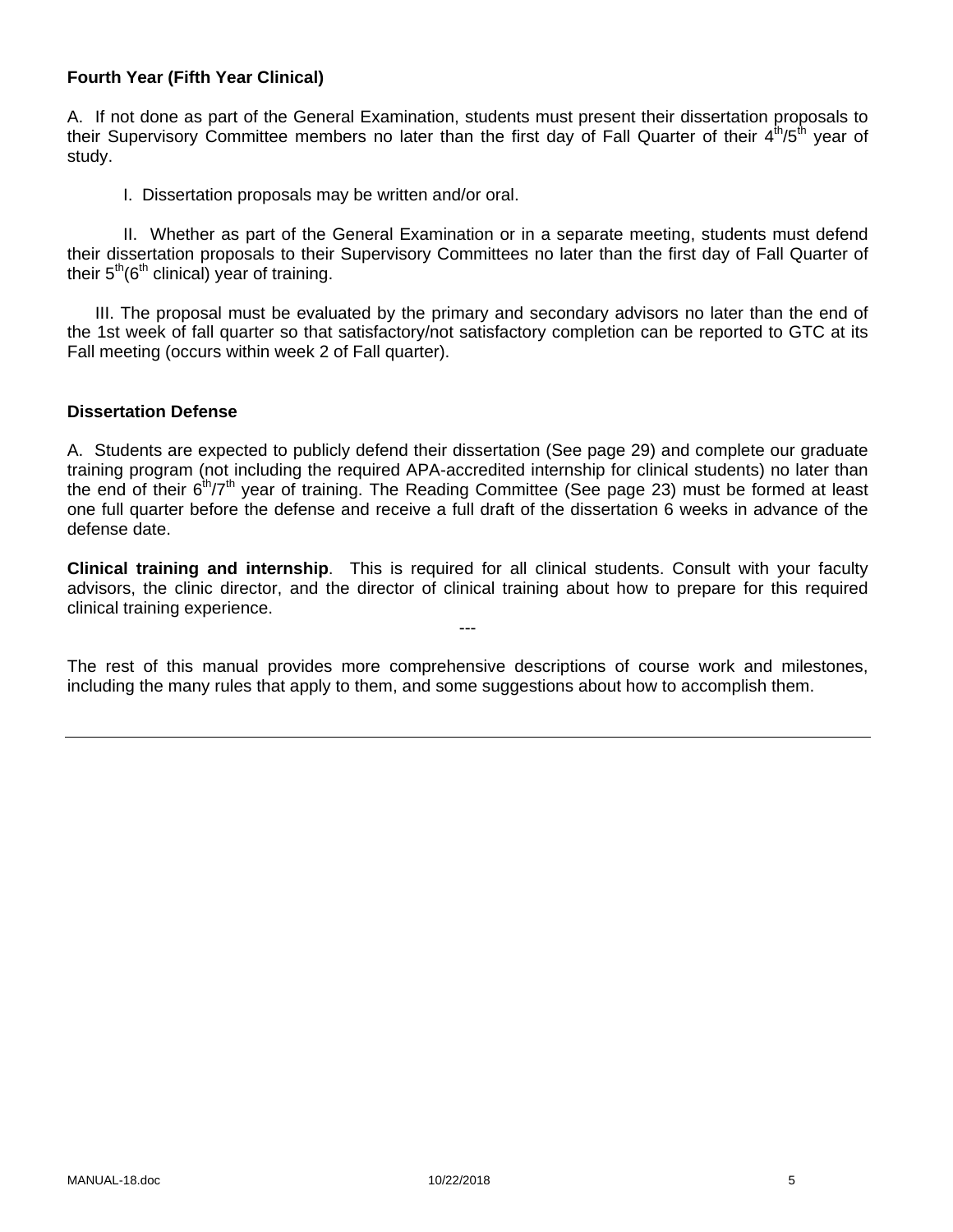# **A. Basic Information for First Year Students**

# **A. I. FIRST YEAR GRADUATE STUDENTS**

Welcome to the Psychology Department! This manual was written in an effort to guide you through your graduate program. Please read through the manual to get a clear picture of the procedures involved in completing the program. The first year of graduate school is both an exciting and sometimes challenging time. Many faculty members, advanced graduate students, and staff members are committed to helping new graduate students in their transition to graduate school. Please make use of these resources when the need arises. If you have questions not included in the manual, please contact the Graduate Program Advisor in Guthrie 127 (jeanny@uw.edu, 206-543-9329), your advisors, another graduate student, or the Director of Graduate Training, Kristina Olson.

- **1. Faculty Advisors.** You will have been assigned two (primary and secondary) or more advisors in the Department who will assist you with planning your program for the first year. Your advisor(s) will also supervise your research during the first year. Although many students continue with this advisor past their first year and/or make this person the chair of their Supervisory Committee, this is not required. You should feel free to pursue work with another faculty member if that should better fit your educational needs. (See page 7, Graduate Program Advising).
- **2. Orientation Week.** First year graduate students are expected to attend an orientation seminar during the week prior to the start of classes, Autumn Quarter. Please register for orientation credit, under Psych 500 A.
- **3. First Year Plan.** Early in Autumn quarter of the first year (preferably during Orientation Week), new students are to schedule a planning meeting with their advisor(s). After the meeting, the student is asked to prepare a written version of his/her goals, coursework, research, etc., for the upcoming year which due to Jeanny within the first week of class (the First Year Plan, see page 69 for template). The First Year Plan evolves into the Annual Plan (see page 72) and is updated every spring quarter as part of the Annual Review Process.
- **4. Course Requirements.** You should begin fulfilling departmental course requirements during the first year. In particular, you must complete the first two statistics courses in your first year. Check with your area about specific requirements and refer to your First Year Plan (See page 69).
- **5. First Year Research Project.** All first year students are required to conduct research during the year. This activity culminates in a formal presentation of your work at the annual Psychology Department Research Festival, held at the end of Spring Quarter. Clinical students present at the end of their second year in the program. All other students present at the end of their first year.
- **6. Annual Evaluations.** You will be evaluated at the end of each year by the faculty in your major area. The evaluation will be based on your accomplishments during the prior year and your Annual Plan which is prepared in May of each year to discuss the following year. (See the template, page 72). A letter providing feedback from the evaluation and any appropriate recommendations will be sent to you from your advisor(s). For more detailed feedback, you should talk with your advisor and/or the Area GTC Representative. (See Area Rep list, page 38)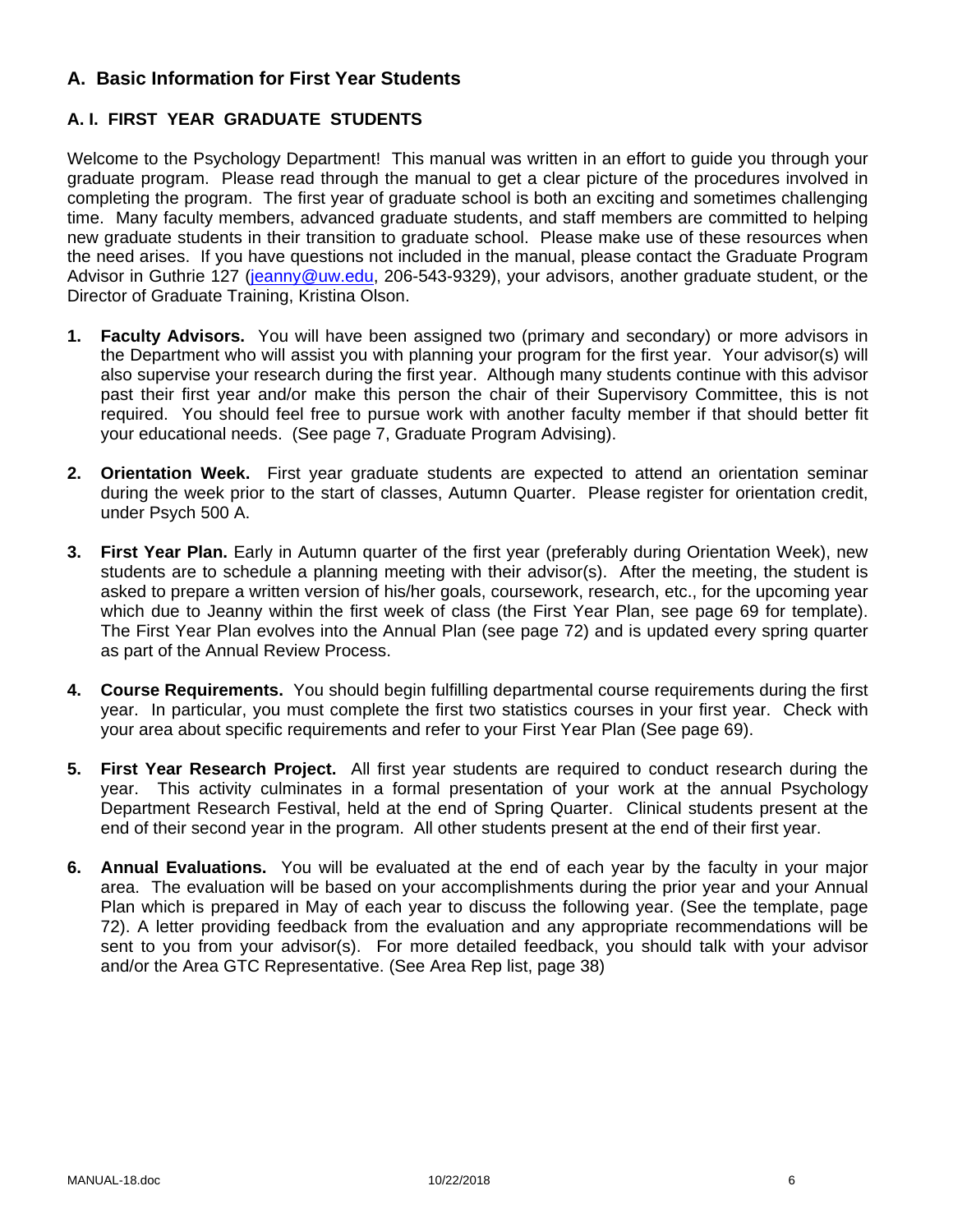- **7. Office Space.** Many students will have office space available through their advisors. If you do not, or would like to have space, some limited graduate student desk space is available in Guthrie Hall Contact your Graduate Program Action Committee (GPAC) Representatives (See page 9) to request a desk space. There is a graduate student computer lab in the first floor core of Guthrie Hall (G-161) with 3 computers and 2 printers. Contact William Kaplan, the Office Manager (G-119B) to check out a key.
- **8. E-Mail.** In order to sign up for a UW e-mail account, go to https://uwnetid.washington.edu/newid/. Then follow the online instructions. Send questions to UW Technology Service Center via their Web site (http://itconnect.uw.edu/help/) or call 206-221-5000.

# **A. II. GRADUATE PROGRAM ADVISING**

#### **Advisors/Co-Advisors**

Advisors work to help students with their goals and with their research. They also usually serve as the chair of the student's Supervisory Committee. Co-advisors are assigned to students to provide students with additional support. Students should feel free to approach their advisors and co-advisors with questions or concerns regarding their program. Advisors and co-advisors are also typically the ones who sign the Master's Warrant (See page 24). Although the advisors and co-advisors are assigned to students for the first year of the program, students may change these assignments over the course of the graduate program. It is recommended that students who would like to change advisors or co-advisors discuss this possibility with their advisor or co-advisor. For a student perspective, consult with other graduate students, and/or GPAC (See page 9).

### *Graduate Training Committee –* **Chaired by Kristina Olson** (G217, 206-616-1371, e-mail: krolson@uw.edu)

The Graduate Training Committee (GTC) is an appointed committee of the faculty. Faculty members of the Committee represent each of the sub-areas within the Psychology Department, and two graduate students attend the meetings to provide student input. The functions of the Committee are to:

- 1. Consider graduate training issues that relate to the entire department in order to make recommendations for departmental action. This would include such topics as departmental course requirements, research requirements, timing of general exams, etc.
- 2. Address grievances any student may have in regard to training issues or individual treatment within the department.
- 3. In collaboration with the Areas, review the progress of individual graduate students, recommend disciplinary actions when necessary (rare).
- 4. Keep abreast of changes in Graduate School policies in order to interpret them to students and faculty.
- 5. Think about the future of graduate training in regards to societal changes in job prospects, funding, etc.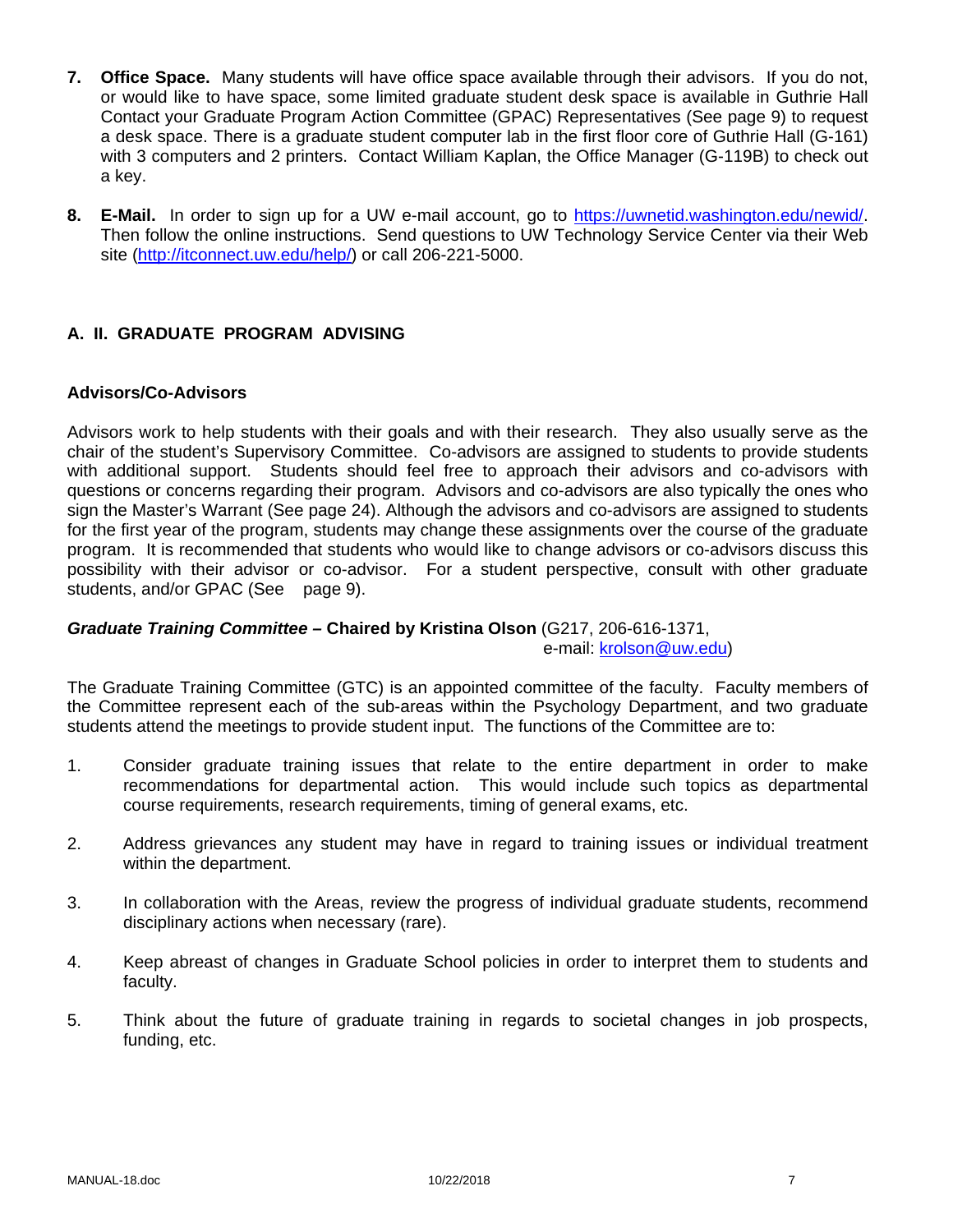### **Graduate Program Coordinator – Kristina Olson** (G-217, 206-616-1371, krolson@uw.edu)

The Graduate Program Coordinator (GPC) supervises the activities of the Graduate Program Office, is the Chair of the GTC, is an Associate Chair for the department, acts as liaison with the Graduate School, assigns teaching assistants in collaboration with the Graduate Program Advisor, and provides individual counseling and troubleshooting to graduate students. Academic advising, in general, is provided by your own advisor, though the GPC may be more knowledgeable and up-to-date on some policies and requirements. If in doubt, see the GPC, who can refer you to a more appropriate person, if necessary. (Also see the 'Whom to See' list on page 450)

### **Graduate Program Advisor – Jeanny Mai** (G-127, 206-543-9329, jeanny@uw.edu)

The Graduate Program Advisor (GPA) may be the most important of all these sources, as she is knowledgeable about the Graduate School and the University, and knows the procedures that you must follow along the way toward your degree.

Graduate Program Advisor activities of importance to you include:

- 1. Keeping an updated record of your student status, Supervisory Committee members, etc. Also, if given some idea of your time schedule for completing requirements, she can remind you of procedural details you must attend to.
- 2. Making official requests to the Graduate School for Supervisory / Reading Committee formation and changes.
- 3. Scheduling General and Final Examinations with the Graduate School.
- 4. Preparing and distributing Master's / General Exam / Final Exam warrants. (The term 'warrant' refers to the document signed by the supervisory committee stating that the student has passed the Master's, General or Final Exam.)
- 5. Coordinating TA assignments in collaboration with the GPC and Associate Chair, handling TA budget questions, entering TA payroll appointments.
- 6. Questions concerning University and departmental requirements for grad student program, progress toward degree.
- 7. Registration problems.
- 8. Entering scholarships or fellowship awards, requesting non-resident tuition waivers from the Graduate school.
- 9. Organizing department events, such as Admissions Recruitment Days, Welcome Party, Research Festival and Hooding.
- 10. Graduate student travel support (Bolles and Wagner) and dissertation (Bolles) support requests.
- 11. Manages internal fellowship funding allocations.

The Graduate Program Advisor also has many other responsibilities, including the time-consuming job of graduate admissions. So please be considerate of her time, especially in the months of December and January.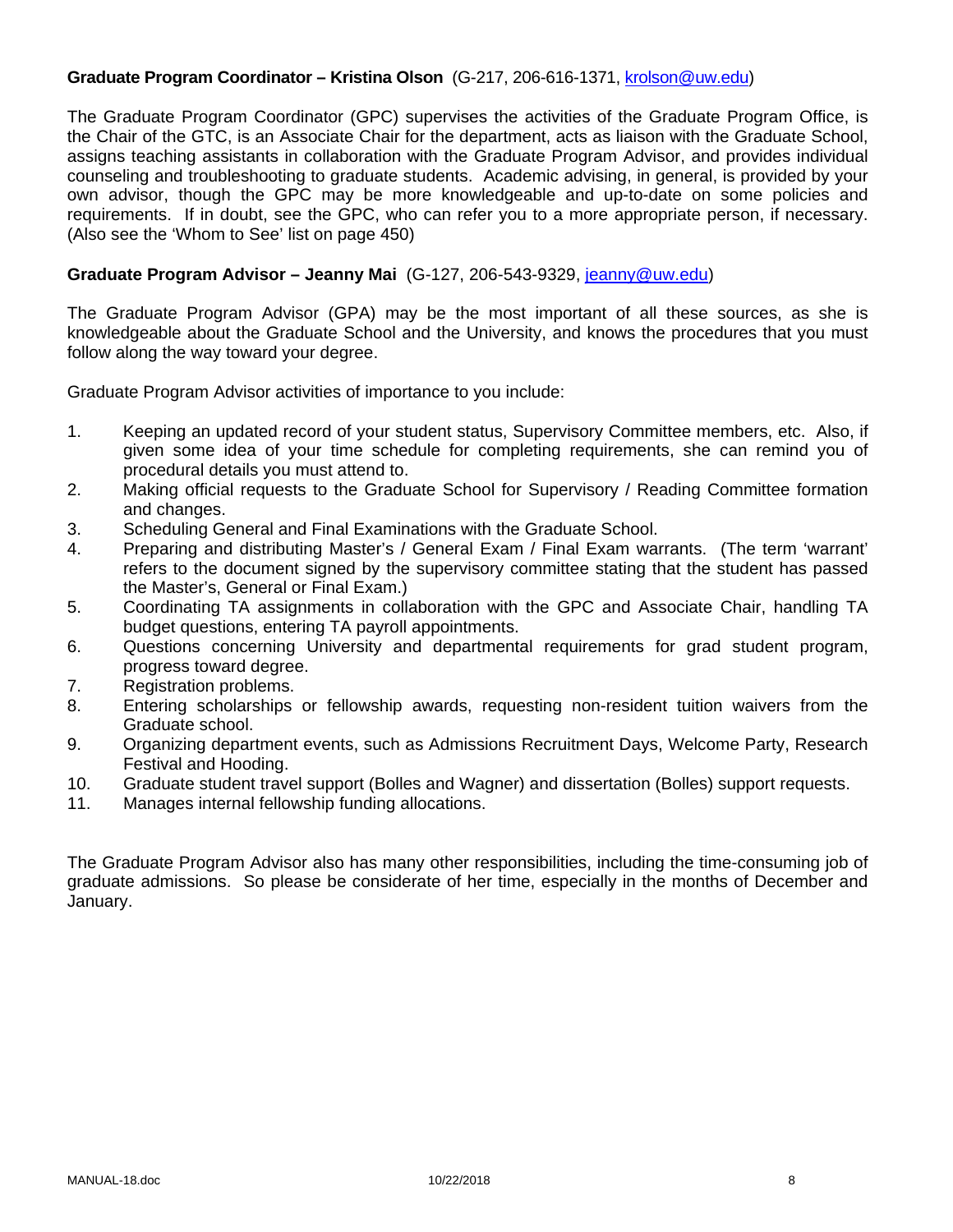### **Psychology Graduate Program Action Committee (GPAC)**

Founded in 1998, this committee represents all graduate students in the Psychology Department and serves as a liaison between students, faculty, and administration. **Membership is open to all psychology graduate students.** Students are invited to participate in this committee and are welcome to attend any meetings, to ask questions, or to raise issues pertaining to the Psychology Department.

GPAC Representative for this year is:

| Melissa Gasser | mlgasser@uw.edu                                      |
|----------------|------------------------------------------------------|
| Ashley Ruba    | aruba@uw.edu                                         |
| GPAC website:  | https://catalyst.uw.edu/workspace/gpacpsy/5179/23487 |

#### **Graduate & Professional Student Senate (GPSS)**

The Graduate and Professional Student Senate (GPSS) is the official student government representing the 15,000 graduate and professional students at the University of Washington. GPSS provides and advocates for the tools needed to enhance personal and professional development, and safeguards the interests of the students it represents.

GPSS actively supports graduate and professional students and builds community among them with regular communications and opportunities for involvement as well as social events throughout the year. GPSS represents students to the University and the Legislature, funds graduate programming, and hosts regular social events.

Each year, senators are elected to serve on the GPSS Executive Committee. The Executive Committee is responsible for a multitude of various issues related to GPSS and the Senate. Specific tasks include addressing the issues and concerns identified by the Senate, review and recommend an annual budget to the Senate for the following fiscal year, annually approves funding guidelines and criteria to be used by the Financial and Budget Committee, and much more.

GPSS Representative for this year is:

Patrick Rice pirice@uw.edu

GPSS website: http://depts.washington.edu/gpss/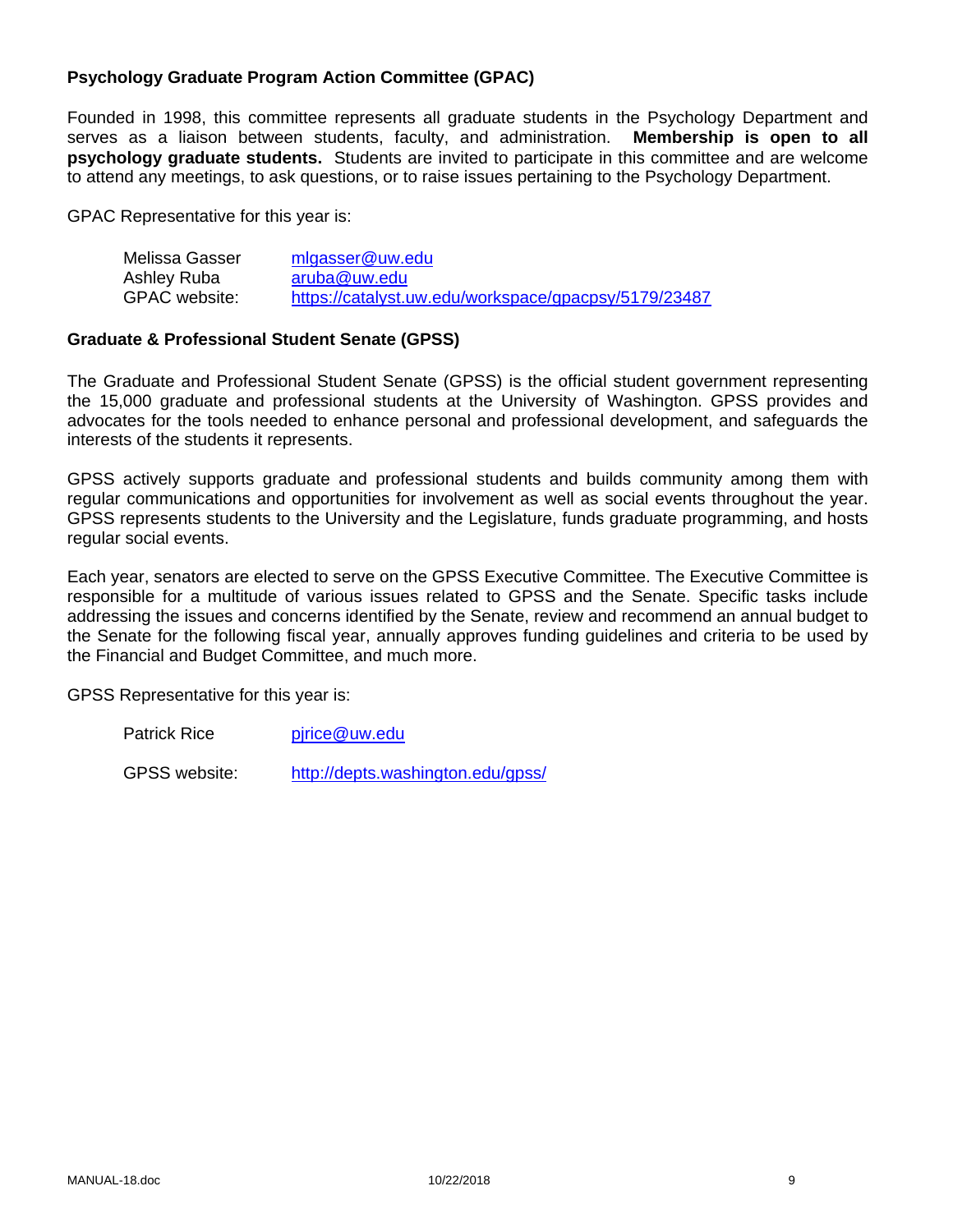# **A. III. REGISTRATION**

**Choose your courses**. Review the course requirements on page 37 and your First Year Plan. A description of Psychology courses is found on the Psychology webpage (http://www.washington.edu/students/crscat/psych.html). In consultation with your advisor, decide which courses to take in your first year (from the First Year Plan) and beyond (First Year Plan evolves into the Annual Plan). Also talk with other students or the instructor of the courses.

**Look up courses in the Time Schedule**. Once you have decided upon the classes you want to take, look in the "Time Schedule" for the appropriate quarter to find out the days and times when these classes meet. The UW Time Schedule can be found on the UW website http://www.washington.edu/students/timeschd/.

**Entry Codes**. You should make note of the classes that need a "course entry code" or a "course permission card." The course entry code numbers are usually available from the instructor. If the course has variable credits, such as Psych 600, 700, or 800, the entry code numbers should be available in the main office of Guthrie (G-119A.) Course permission cards can be picked up at the main office. They need to be signed by the instructor of the course (or your advisor for independent research) and then exchanged for the course entry code number. If problems with entry codes occur during registration, you should contact the instructor, Kim Arbios, Course Scheduling Coordinator (206-543-1469, karbios@uw.edu), or Jeanny.

**During the academic year you must be registered for courses or petition for on-leave status.**  Failure to do so will result in being dropped from the University. (Exception: You do not need to go onleave or register for Summer Quarter. Summer quarter On-Leave status is automatic/free for all graduate students who were either registered or officially On-Leave during the prior Spring Quarter.) If you have a teaching or research assistantship or on financial aid, please see the section of this manual entitled "Number of Credits" on page 12.

#### *Registration*

Registration must be done before the first day of class to avoid a late first time registration fee (\$25). Changes in courses may be made no later than the fifth day of the quarter to avoid a change of registration fee (\$20), use of your one annual drop, and possible tuition forfeiture. Registration is done on the web at: http://myuw.washington.edu. If you have questions, please email the Registration Office (regoff@u.washington.edu), or call (206) 543-8580, Monday through Friday, 8:00 a.m. to 5:00 p.m., and a staff member will gladly assist you.

**Important**: Keep a file for yourself of all the courses you take, *including* seminars and independent studies. In this file enclose reading lists, syllabi, instructor name(s), and the quarter and year each course was taken. This file will be invaluable to you later; e.g., when you apply for licensing or teaching positions.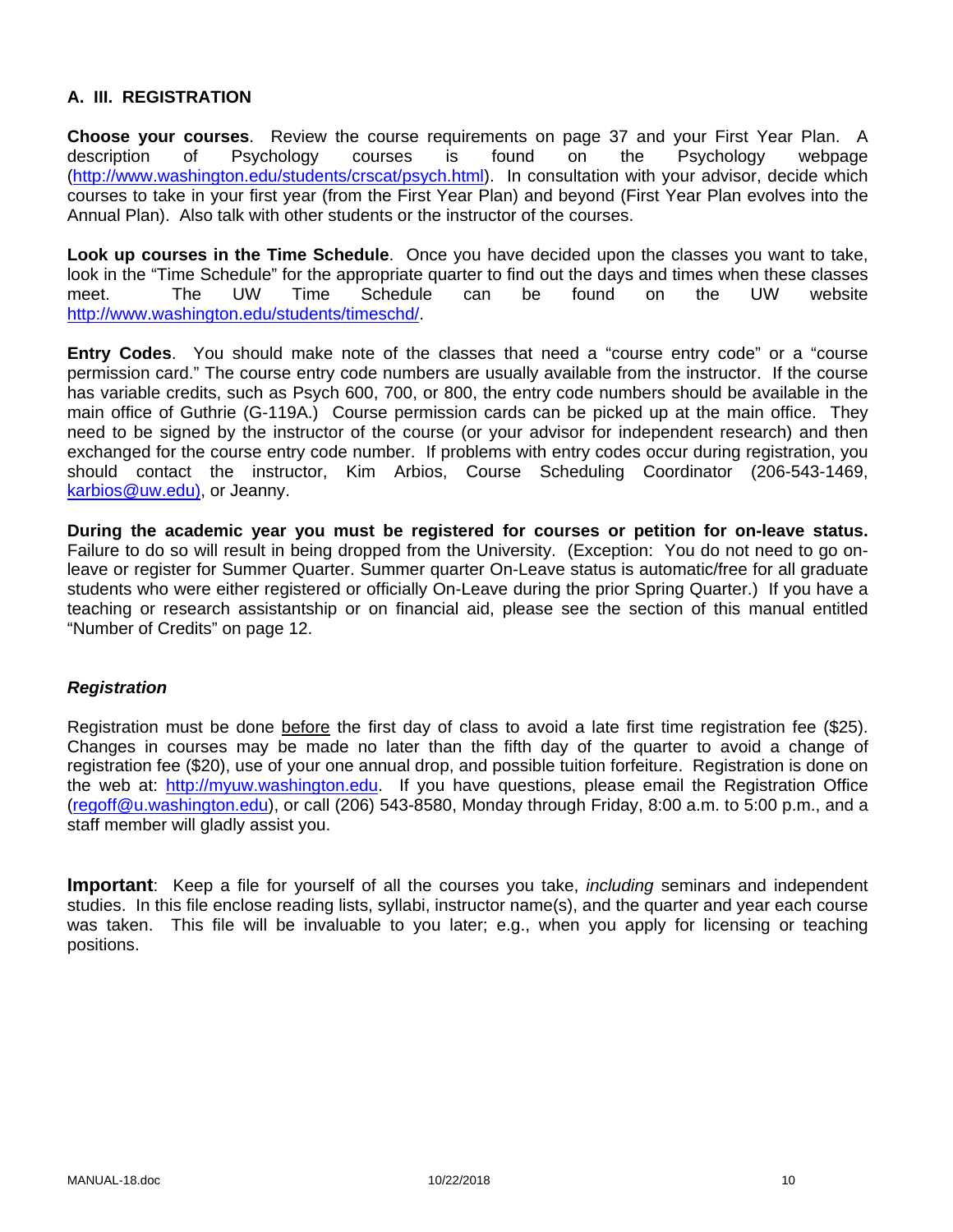### *10 Year Limit*

The count of years in the program begins during the Autumn Quarter following the student's admission. Quarters on-leave or assigned off campus count as if the student has been in residence, i.e., "the clock keeps ticking." Quarters in clinical internships also count in the determination of the student's number of years in the program. In the unlikely event it becomes necessary to complete your program in more than 10 years, this situation will be discussed by GTC and if approved, Jeanny will submit a petition to the Dean of the Graduate School for permission to extend the 10-year limit but there is still a possibility it will not be approved. Therefore we strongly recommend, if at all possible, to complete the program in under 10 years. The program is designed to be finished in 5 to 6 years.

#### *Dropping and Adding Courses*

If you need to drop or add a course, be certain to do this within the first five days of the quarter to avoid a \$20 change of registration fee or possible tuition forfeiture. Once the change of registration fee is in effect, and you need to change your schedule, make all changes in ONE day, so you get charged once.

If you drop classes after the  $8<sup>th</sup>$  day of the quarter, you will be charged a \$20 (change of registration fee) and tuition forfeiture (next section).

#### *Tuition Forfeiture*

Tuition forfeitures are fees that are charged when you make changes to your schedule from the  $8<sup>th</sup>$ through the 30<sup>th</sup> calendar day of the quarter that result in you dropping from one tuition rate to another, or withdrawing completely from your classes.

http://finance.uw.edu/sfs/tuition/forfeiture-refund

You should note, that you are permitted **only ONE** drop after the second week of the quarter (the "annual drop"), per academic year – choose wisely!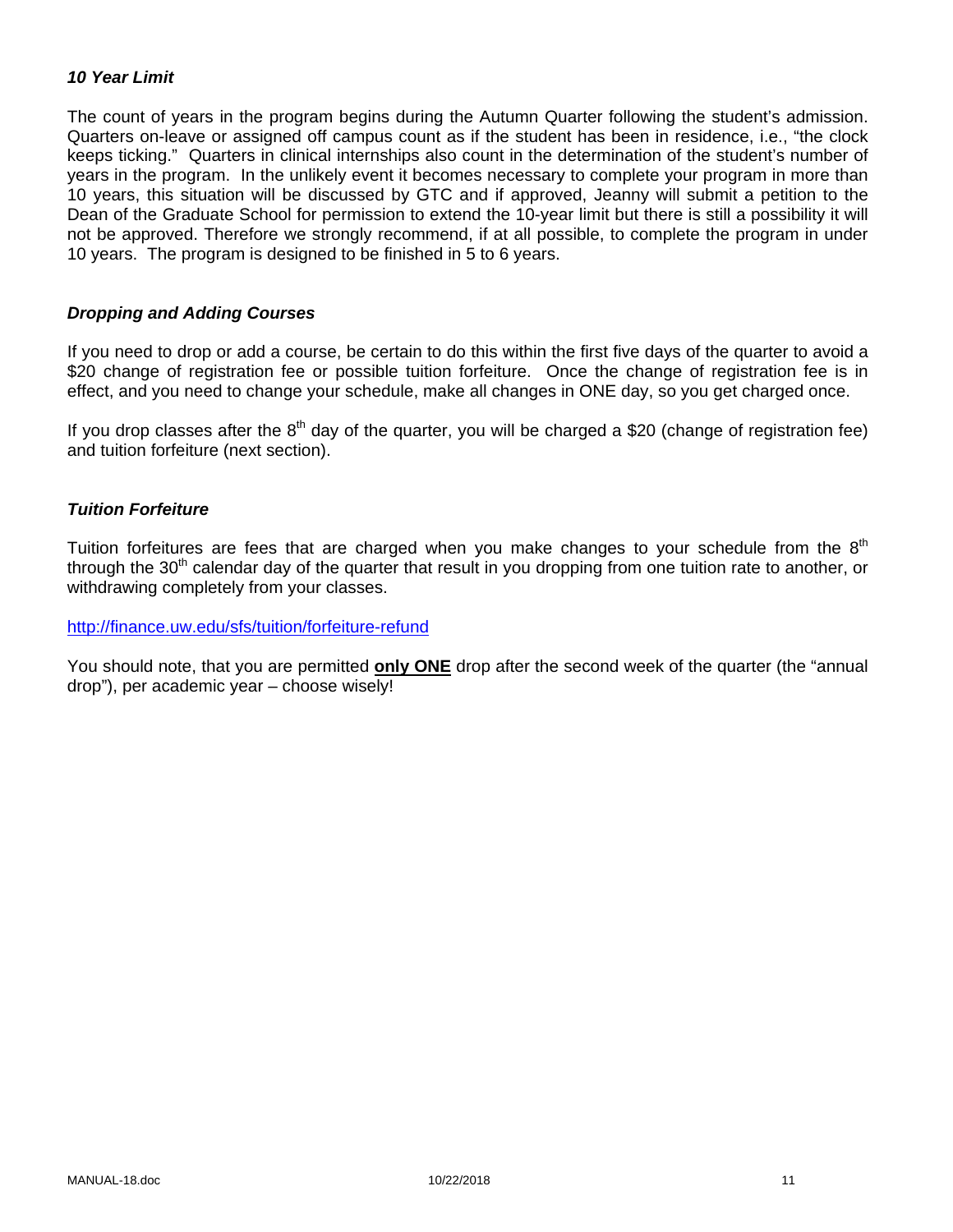### *Number of Credits*

TAs and RAs must register for a minimum of 10 credit hours for each quarter of their appointment (2 credits for Summer Quarter unless on an hourly RA pay schedule for Summer in which case you will not register at all in summer). These credits can include credit for Psych 600 (Independent Study/Research), Psych 700 (Master's Thesis), or Psych 800 (Doctoral Dissertation) with the number of credit hours commensurate with your time commitment to your research and individual study (suggested guideline of 3hrs/wk = 1 credit). Since you are virtually always conducting a program of independent study and research, you will generally register for several credits in one or more of these courses each quarter.

The tuition charge is the same for 7-18 credit hours. You will be charged additional tuition for credits in excess of 18. A minimum of 9 credits in Psych 700 is needed for the Master's Degree (See page 24). A minimum of 27 credits over at least 3 quarters in Psych 800 is needed for the Doctoral Degree (See page 29). There is no maximum number of credits for these courses, which can be earned over multiple quarters, but students cannot register for more than 10 credits of Psych 800 per quarter.

| <b>REGISTRATION REQUIREMENTS</b>          | Academic Year | <b>Summer Quarter</b> |
|-------------------------------------------|---------------|-----------------------|
| <b>Full time Status</b>                   | $10 - 18$     | $10 - 18$             |
| <b>Minimum Credits Required</b>           | 2             | $0^*$                 |
| Minimum Credits to maintain TA/RA         | 10            | 2                     |
| Minimum Credits to maintain Financial Aid | $5-10$        | variable <sup>+</sup> |

\*If registered during previous academic year (Autumn, Winter, Spring)

+ For Full time Financial Aid (i.e. student loans) you likely need anywhere between 5-10 credits every quarter (including summer). Please check with Student Fiscal Services (sfshelp@uw.edu, 206-543-4694, or chat with them at: http://finance.uw.edu/sfs/home) for your particular situation.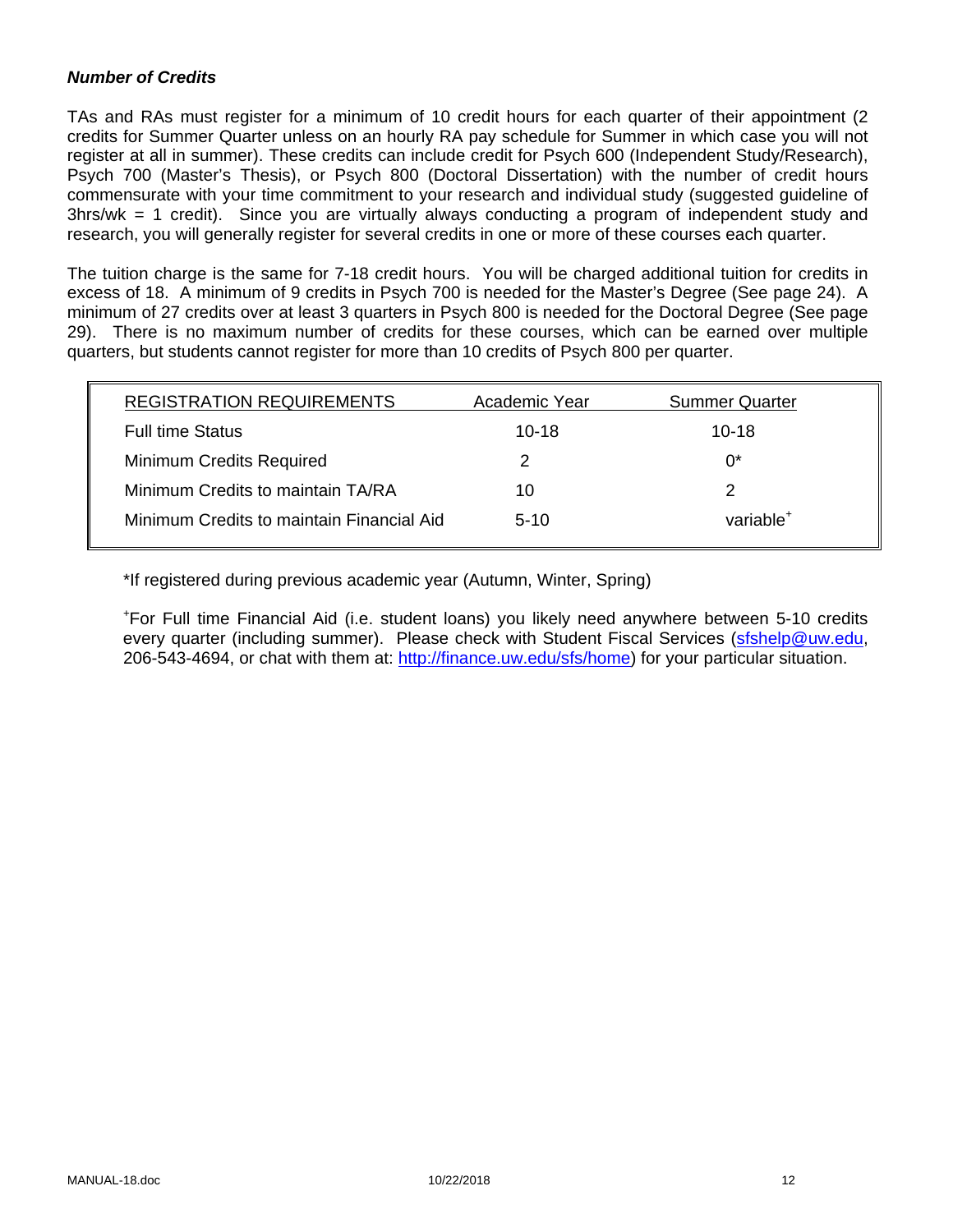### **A. IV. FIRST YEAR CHECKLIST**

- $\Box$  Attend the Psychology Orientation and the UW's Center for Teaching and Learning (CTL) TA/International TA/RA Conferences which occur the week before school starts
- $\Box$  Prior to the beginning of classes, meet with your advisor to go over course requirements, research plan, and TA/RA assignment
- Get Washington State driver's license (http://www.dol.wa.gov/)
- $\Box$  Complete payroll, insurance, and tax paperwork with our Payroll Coordinator, G-131, 206-543-3366, psypay@uw.edu
- $\Box$  Get e-mail account, office space, etc
- Acquire building keys in the Guthrie front office
- $\Box$  Pay student fees/tuition before the due date by the 3<sup>rd</sup> Friday of the quarter
- $\Box$  Talk with more advanced students to get their tips on the program
- Complete your First Year Plan with your advisor (See First Year Planning Section, page 6 and page 69 for Template) Turn in the final version to your advisor by the end of the first week of classes
- $\Box$  Register for classes before the first day of classes, including:  $\Box$  Orientation seminar, statistics sequence, Colloquium Series
- Keep a file for yourself of all the courses you take, *including* seminars and independent studies. In this file enclose reading lists, syllabi, instructor name(s), and the quarter and year each course was taken. This file will be invaluable to you later, e.g. when you apply for licensing or a teaching position.
- $\Box$  Prepare for the first/second year project
- $\Box$  Think about summer funding
- Review this manual for information that might be helpful
- Get to know the cafes on and off campus
- $\Box$  If any concerns arise, don't be shy. Talk to your advisor, co-advisor, another student, the lead TA, the GPAC reps, the Graduate Program Advisor (Jeanny Mai), the Director of Graduate Training (Kristina Olson), or anyone else you think might be helpful.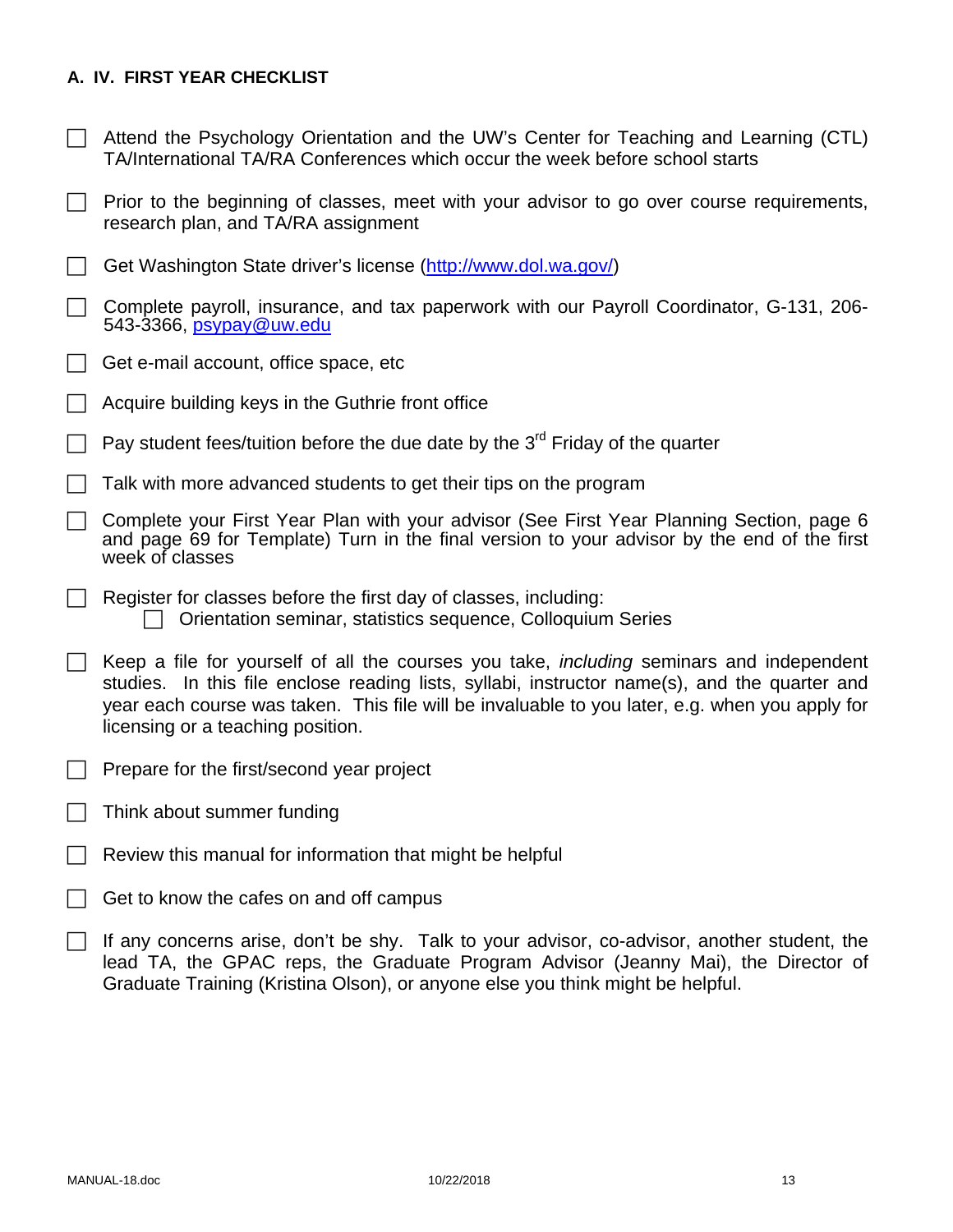# **B. PROGRESSING THROUGH THE PROGRAM**

### **B. I. ANNUAL PLAN**

All graduate students and their advisors are expected to participate in an annual planning and evaluation process. In 1999, 2003, and 2015, the faculty approved changes in the course requirements for our graduate program. The Planning/Evaluation undergoes revision and improvement as needed.

*First Year Plan*. Each new graduate student should study the planning template (See page 69). He/she should meet with his/her advisor(s) prior to the beginning of Autumn Quarter, and begin developing a plan for the first year of study. After the meeting, the student should prepare a draft of his/her first year plan, including goals, coursework, research, etc., for the upcoming year. The student and the advisor(s) should complete and sign the first year plan by the end of the first week of classes, and forward it to the Graduate Program Advisor (GPA, Jeanny Mai). She will forward the plan to the Director of Graduate Training (GPC, Kristina Olson) for review from a Graduate Program perspective and thereafter place it in the student's file.

*Annual Plan*. Annual plans are prepared in May of each year. Templates (See page 72) will be distributed via email as a reminder around April 1. The student and advisor should meet in early April or May, and the final version of the plan should be in the advisor's hands at the end of May. The student's co-advisor and/or committee should be involved as appropriate. The advisor will then draft a feedback/evaluation letter to the student, and forward both the plan and the draft evaluation letter to the Graduate Training Committee (GTC) Area Rep by mid-June.

*Evaluation/Feedback Letters.* Areas will meet and review the plans and letters at the end of Spring Quarter. Other Area faculty members will suggest additions or modifications to the letter. Letters should be signed by the advisor and the GTC Area Rep, and given to Jeanny for distribution. Students should receive their evaluation letters by about July 1.

Copies of the plans and letters will also be forwarded to Kristina Olson (GPC), who will review them from a Graduate Program perspective. Problem cases will be considered by the Graduate Training Committee (GTC) at its meeting early in Summer Quarter. If needed, an additional letter advising the student of official actions by the GTC or the Graduate School will be sent to the student from the GTC. After review by the GTC, the original evaluation will be given to the student, the plans and copies of the evaluation letters will be placed in the student's file.

Templates setting forth the topics that need to be covered for both the student plan and the faculty evaluation letter can be found at the back of this manual. Topics include items such as goals, accomplishments, progress, development of skills in teaching and research, coursework, service, presentations, awards, and preparation of a *curriculum vitae* (academic résumé). (See page 72)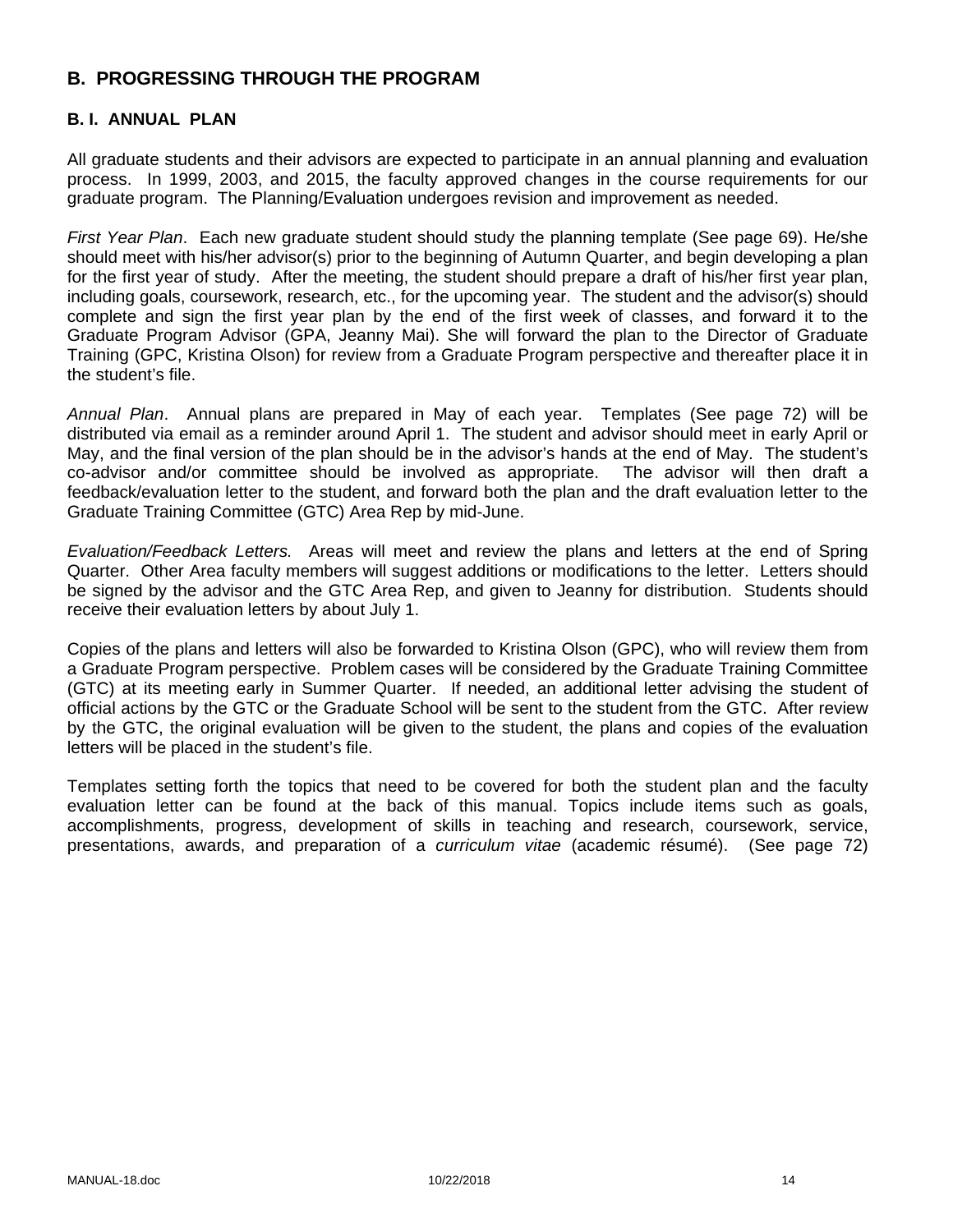# **B. II. CONDUCTING A RESEARCH PROJECT**

**1. General Considerations.** All students are expected to acquire research skills. All research must have a faculty sponsor, typically the student's advisor. A student's research experience begins in the first year of graduate school and should be an ongoing activity throughout his/her graduate career. Over the course of graduate school, many students have a chance to work with multiple faculty members, most often their primary and secondary advisors.

### **2. Acquisition of Research Participants (Subjects)**

*Animal Research* - The Office of Animal Welfare (OAW) is the key administrative unit responsible for implementing federal and non-federal requirements for use of vertebrate animals in research and teaching. http://depts.washington.edu/uwhsa/units/office-of-animal-welfare/ Please check with your faculty advisor before contacting OAW.

*Human Participants -* The Psychology Research Pool (PRP) is an administrative mechanism that (a) offers a convenient way for undergraduate students enrolled in psychology courses to gain experience with a broad range of psychological research, and (b) furnishes faculty and graduate students in the Psychology Department with participants for their research projects. The PRP is designed to ensure that consistent and proper procedures are followed by all researchers for the protection of the participants. It is also designed to make participation by the students as easy and educational as possible. Every research study in the PRP must be individually approved by a UW IRB Committee, or it must receive administrative approval for exempt status from the Human Subjects Division. Research sessions are conducted on a daily basis throughout the quarter, including summer quarter. Detailed information regarding the PRP is contained on the PRP homepage of the department website (http://www.psych.uw.edu/psych.php?p=326).

A faculty member (Andrea Stocco, PRP Coordinator) is responsible for the operation of the PRP. A psychology graduate student as Research Pool Manager is employed to conduct the day-to-day operations of the PRP. The PRP office is located in Guthrie Hall, room 232, email psypool@uw.edu, 206-543-9652.

*Infant and Child Participants* - Contact Ellen Levi at the Communication Studies Participant Pool, partpool@uw.edu or 206-616-9081. The CSPP is located in Guthrie Hall, room 218. You will need a faculty sponsor and human subjects approval for your research in order to use the participant pool. You should also talk to your advisor about funding. Check out their website: https://studies.uw.edu/information-researchers

**3. Research Space.** The Department Chair and Administrator coordinate space for animal research. Human subjects research is typically conducted in your advisor's lab space. Contact your advisor for further options.

A departmental lab for running human subjects utilizing computers is located in the Chemistry Library building, Room 210E. Fourteen PCs allow experimenters to run multiple subjects at one time. Some rules governing the use of the computer lab include:

- 1) The room is for use by faculty, graduate students, or personnel under their direct supervision.
- 2) The room must be scheduled online at least one week in advance via PsyCal, https://depts.washington.edu/psych/department/
- 3) If you will not be using the room after you have scheduled it, please cancel the reservation in PsyCal so it can be made available to others.
- 4) The room should be scheduled in 30-minute increments. Please keep scheduling requests to 2 hours per day per person, or 10 hours per week. We will always attempt to accommodate requests for more time. Schedule only the time you know you will use.
- 5) The room is available from 8:00 AM to 7:00 PM, Monday through Friday.
- 6) You must provide your own software and supplies.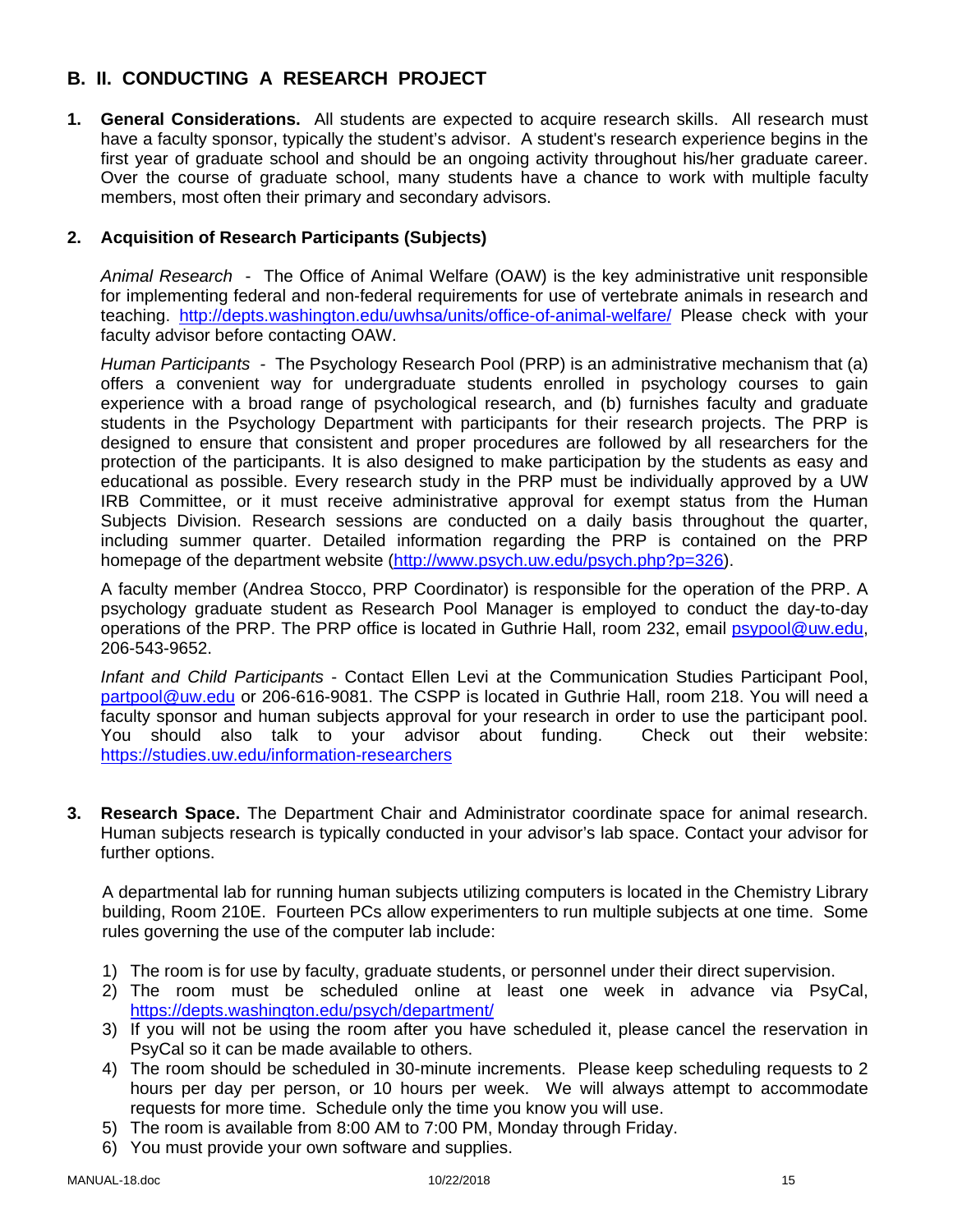- 7) When scheduling, please take into account set up and takedown time for your software. Also, please clean the room for the next person.
- **4. Equipment.** Small research equipment and audio-visual aids are available by reservation in PsyCal as well. The department orders new equipment on an as-needed basis. See William Kaplan, the Office Manager (G-119B), for current inventory and future needs. The Office of Technical Services aka "the Shop" (G-28) also has equipment that may be borrowed for experimental research. A faculty member must sponsor equipment requests.
- **5. Financial Support.** The department has limited funding for student research projects. You may apply for funds for equipment, supplies, subject payment, etc., for your dissertation. To be eligible, you must have reached Ph.C. status (i.e. passed general exam). The Bolles Dissertation Fellowship award can only be used to assist your research and cannot be spent on travel expenses. Bolles application forms are available from Jeanny Mai.

Department-supported student travel is available annually (as of 2017-2018 academic year) for a student who is presenting at a conference. For the 2018-2019 fiscal year, the travel allocation is \$500 domestic (\$600 international) and can cover conference fees, ground transportation, and accommodations, in addition to airfare, train, etc. New for 2018-2019, first year students who do not yet have their own research to present at a conference, may apply for travel funds to a major conference in their field. All non-first years must present in order to receive funding. Travel forms are available from Jeanny Mai.

The Department has a few awards that provide tuition waivers, stipend, and health insurance. Most of these awards can only be redeemed in Summer quarter and at 2cr (Alcor and Psychology Department Scholars). The Hunt fellowship can be redeemed in either an academic or summer quarter. Please watch the listserv for the call for applications from Jeanny in the winter/spring quarters. Typically these awards will be awarded to students who are a little more advanced in the program, but not always.

If you are a research assistant on a grant, all grant-related work must be billed to the budget number on the grant. If your research is not funded by a faculty grant, you may write your own grant under sponsorship of a faculty member. For information on grants being offered, watch the Department Newsletter for agency requests for proposals, see Jeneil Lagasse, discuss the possibility with your advisor, or visit the Grants and Funding Information Service (GFIS) office located in Allen Library South, Ground Floor, Research Commons, Consultation Studio. Common student grants that include stipends are the Graduate Research Fellowship Program from the National Science Foundation and the National Research Service Award from the National Institutes of Health.

**Grants and Funding Information Service (GFIS)**, located in Suzzallo Library, assists UW graduate students in their search for information about financial opportunities available outside the University of Washington. See their website at http://www.lib.washington.edu/commons/services/gfis or email them at gfis@uw.edu or call at 206-685-1113.

### **6. Computer Facilities**

#### **Psychology Department Resources**

Each graduate student has a faculty advisor and/or faculty person with whom he/she is doing research. The computer facilities of the faculty advisor/research colleague are generally shared with his/her graduate students.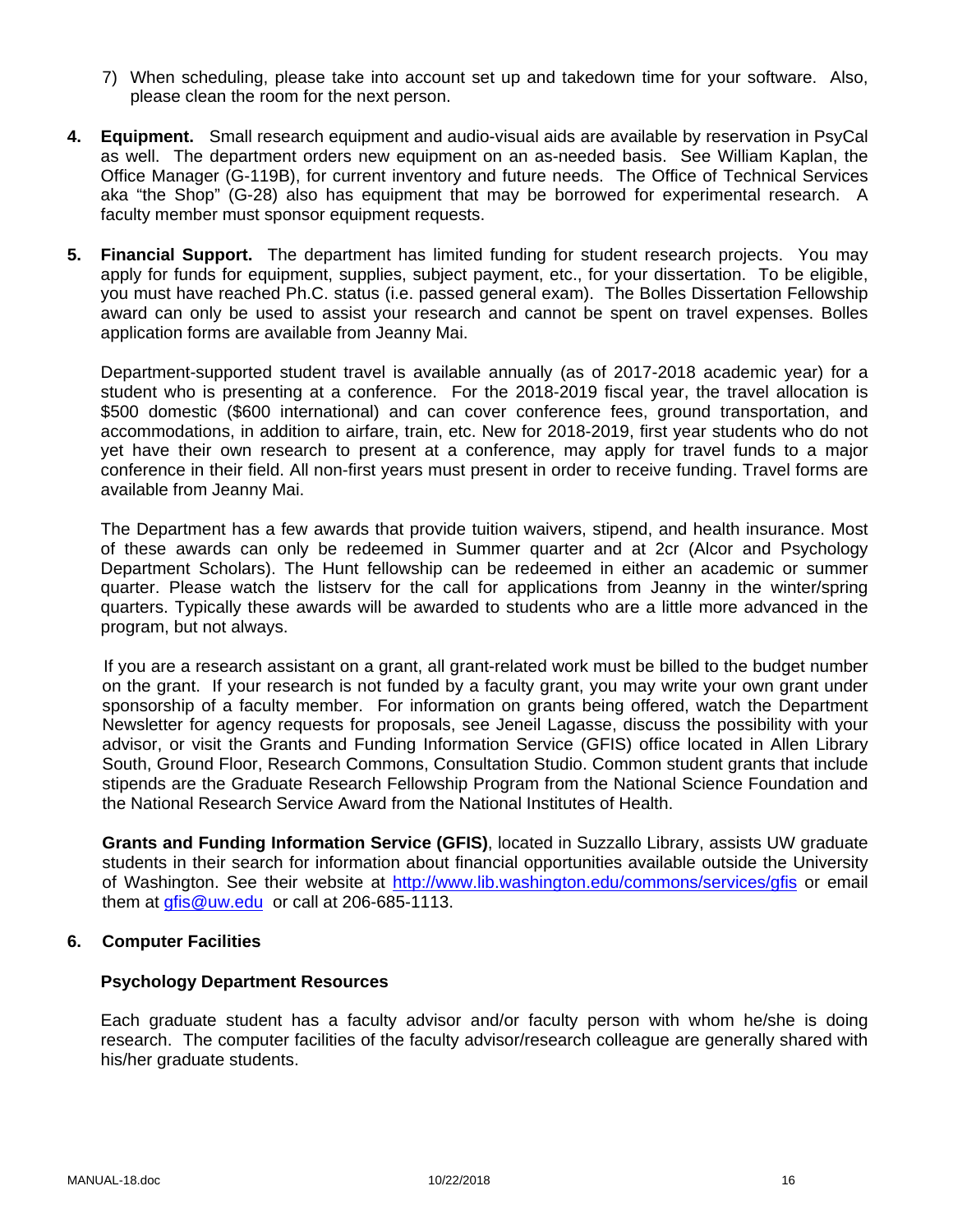#### **Intradepartmental Resources (Guthrie)**

The Office of Technical Services aka "the Shop" (G-28, 206-543-8281) is responsible for computer maintenance, equipment, and software advice. We support all computer models, but specialize in Dell. For statistical analysis, we support Systat and SPSS and the program R is freely available online. Currently the statistical program R is used for the required statistics courses.

#### **Graduate Student Computer lab**

There is a computer lab in the first floor core of Guthrie Hall (G-161) with 3 computers and 2 printers for use by grad students. Contact William Kaplan, the Office Manager (G-119B) to check out a key. There are also a few adjacent offices available for students who do not have space in a lab. Contact your GPAC representative to request a desk space.

**Chemistry Library 210E**– 14 Windows XP workstations in ChemLib's Research Lab. All of these computers are connected to the Internet and to the departmental network.

#### **7. Extra-Departmental Resources**

#### **Center for Social Science Computation and Research (CSSCR)**

Savery Hall, Room 110 Phone: 206-543-8110

e-mail: CSSCR@uw.edu example web: http://julius.csscr.washington.edu/

Students should familiarize themselves with this resource center. It is located in Savery Hall and exists to help social scientists with using computers in their research, particularly in the social sciences. The Center has a large number of terminals and printers, as well as microcomputer teaching classrooms. The Center offers basic courses free of charge in computing, e.g., SPSS X, MS Windows, etc. Consultants are available to assist you. Normally a Psychology graduate student serves as one of the consultants. The Center also has a special facility for graduate students equipped with high-powered computers and statistical packages, such as SAS, M-Plus, etc. **The Psychology Department is part of this center. Please use it!**

#### **IT Connect (Canvas, Catalyst)**

UW Tower, C-3000, M-F 8a-8p Phone: 206-221-5000

e-mail: help@uw.edu web: http://itconnect.uw.edu/learn/tools/

**Center for Teaching and Learning (CTL)**  100 Gerberding Hall Phone: 206-543-6588

e-mail: theCTL@uw.edu web: http://www.washington.edu/teaching/

**8. Undergraduate Research Assistants (499s**) The department requires undergraduate Psychology Majors to have some type of field or research experience. Undergraduate research assistants enroll in Psych 499 under the sponsorship of a faculty member. Often undergraduates help or work with graduate students. The Psychology Undergraduate Advising Office (G-114) manages the recruitment of undergraduate students for 499. Contact the Psychology Undergraduate Advising Office for further information or check the departmental website under undergraduate studies, Research opportunities: http://www.psych.uw.edu/psych.php?p=332

**Concluding Comments.** Conducting good research requires substantial planning and ongoing administration. Your advisor and those listed above are available to aid you in your research endeavors. Research skills will play an important part in your graduate career, so get started early, plan well, and don't hesitate to ask for help.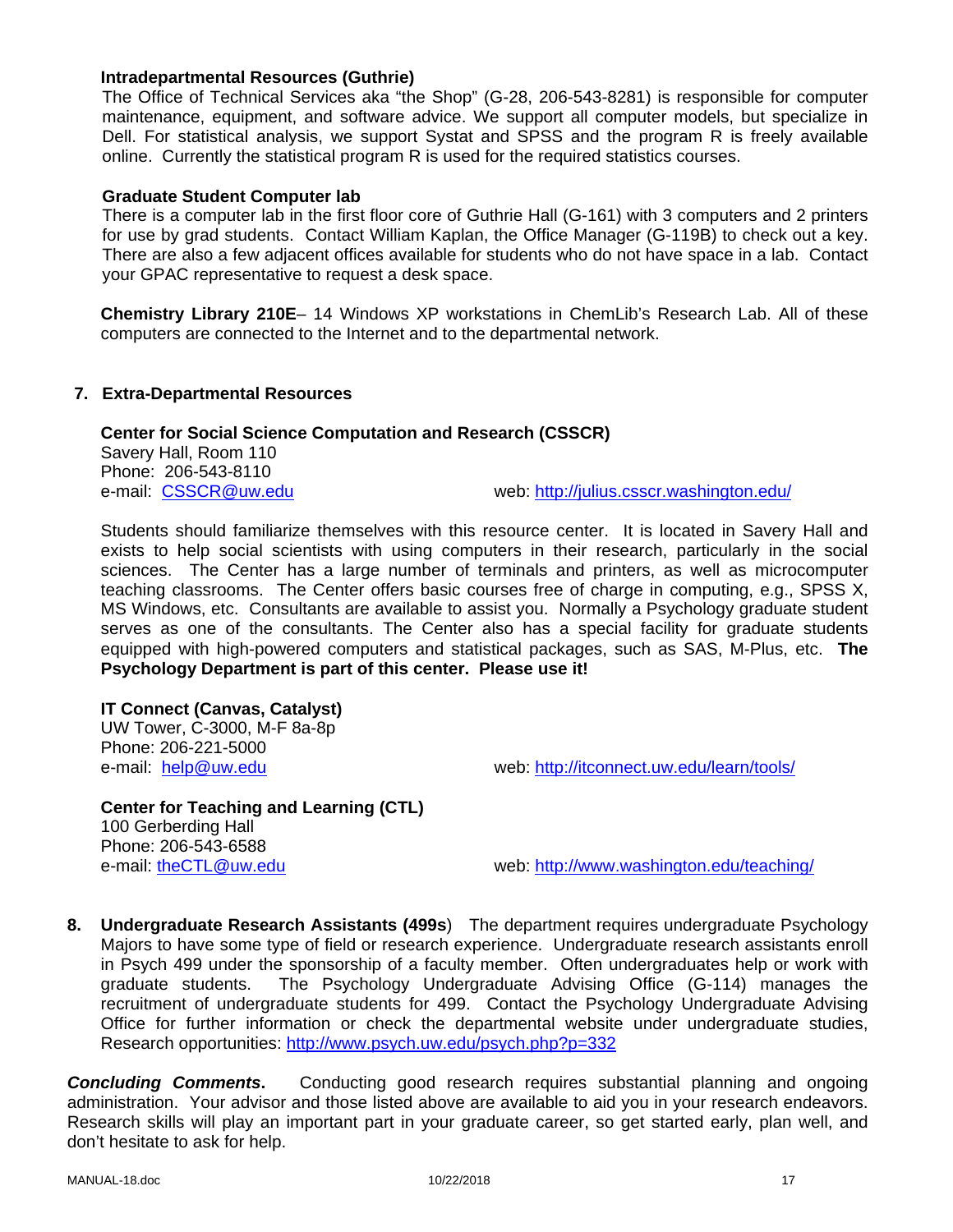### **B. III. TAKING COURSES**

1. *Philosophy.* he program features individualized programs centered around preparing you to meet your own self-defined goals. In keeping with this intention, **your individual coursework will be chosen carefully as part of the annual planning process**. You will need to invest some time in searching out the optimal set of courses to meet your goals in our program. In the non-clinical programs we have simplified the requirements, allowing students to select the most applicable courses to meet these requirements. We encourage you to spend time before each fall to discuss courses that look useful for the upcoming year. Your advisor and advanced graduate students will be good sources of suggestions, especially for courses outside the Department.

Graduate School is not like undergraduate school in the sense that there is no set program to be completed. You should not be thinking "What do I need to do to pass this course?" but rather "What do I need to do to prepare myself in the best possible way for my career?"

2. *Required courses.* The Department and the Areas have adopted some minimal course requirements for graduate students (described in detail on page 37). In the non-clinical areas a minimum of about 10 courses is required (depending upon how you count). In the clinical areas a greater number of courses is required, and learning to do psychological testing and psychotherapy are additional objectives.

Most of your required coursework should be completed in your first two years of graduate study (three years for students in the clinical areas), before you take your General Exam. (See page 26)

- *3. Role of the Supervisory Committee.* Your Supervisory Committee will review your coursework in relation to your goals, and may also suggest or require additional coursework. This is one of the reasons that it is to your advantage to form your Supervisory Committee as early as feasible in your second year. (See page 21)
- *4. Seminars.* As you progress through graduate school, seminars requiring your active participation should replace lecture-type courses. At more advanced levels of graduate study, there is a temptation for students to narrow their focus to the topics studied in their advisors' labs. To counteract this tendency, we require all graduate students to take at least one Advances or Core course outside their primary area. We also encourage students to go to other areas' brown bags or take additional out-of-area courses. Seminars outside the Department will also be very valuable, but must be sleuthed out on your own.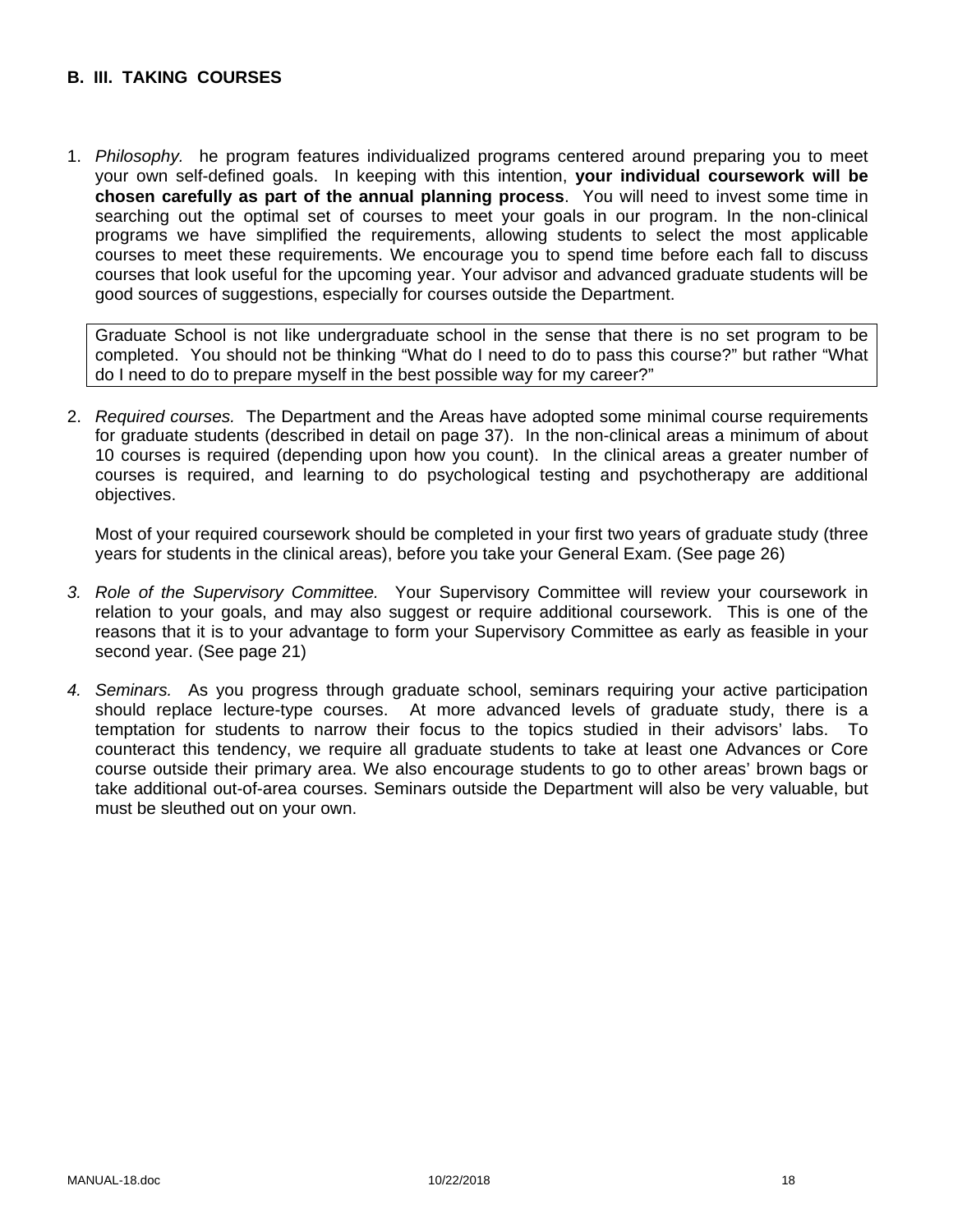### **B. IV. GRADING AND EVALUATIONS**

#### **Grades**

- 1. All courses fulfilling departmental requirements (primarily 500 level courses, sometimes 400 level courses will count) must be taken for a grade unless the course as a whole is only offered on a Credit/No Credit basis. As stated by the Graduate School, a grade of 2.7 is the minimal satisfactory grade for a course to fulfill departmental requirements. In order to earn a graduate degree, you will need at least 18 graded credits (with grades above 2.7) and a minimum grade point average of 3.0.
- 2. Some courses will be offered as Credit/No Credit and designated as such in the Time Schedule. These courses cannot be counted toward the 18 graded credits required for the completion of a graduate degree.
- 3. You may opt to take courses other than those fulfilling departmental requirements on a Satisfactory/Not Satisfactory basis. You must make that designation when you register for the course. The instructor must give you a numerical grade (2.7 and higher for an S) that will be changed by the Registrar's Office for transcript purposes. Again, these credits will not be counted in the 18 graded credits required for graduation or your required courses.
- 5. Two sections of each independent study/research course (598, 600, 700 & 800) are offered; section "A" for graded credit, section "B" for Credit/No Credit. You should discuss which section to take with the person sponsoring your work. Grades in these courses are not considered in calculating your grade point average.

600 is for independent research, but per department recommendation, sign up for 700 instead 700 is for the Master's degree (9 credits required) – thesis required if you earn the MS 800 is for the Dissertation (27 credits required) and should be used as soon as your committee is formed and/or you have begun your own independent research

- 6. An "N" grade is given in independent study/research courses when a project continues over several quarters and will not be graded until its completion. You must maintain continuous registration in that course until a grade is given, and you must be consistent in registering for either the graded or the Credit/No Credit section. An "N" is considered a passing grade if you have financial aid.
- 7. An "X" grade appears on a student's transcript when the instructor has either not yet submitted a grade for a particular course or has marked the column "No Grade Now." X grades remain on a student's record until a grade is submitted. "X" grades do not affect the GPA, but "X" grades do affect student status and eligibility for some types of financial aid. As a result, please review your transcript each quarter to ensure you receive credit/grades for all your coursework.
- 8. You may hear people say "grades in graduate school don't matter." What they mean by that is you don't want to spend so much time on your classes that it crowds out research productivity. If you find yourself spending much more time on a class than your peers, discuss strategies with your advisor or instructor on how to read or complete assignments more quickly and how to prioritize coursework with other duties. On the other hand, funders (e.g., Ford, NSF) use grad schools transcripts to evaluate whom to fund. In addition, your behaviors in your classes do matter. Skipping class, not turning in assignments or turning multiple assignments in late, and not being respectful of your classmates or the instructor are generally seen as unfavorable behaviors by instructors. These behaviors may be especially important to avoid or explain when you are taking classes with people you have formed relationships with and hope to get letters of recommendation from later or whom might be called by future employers as references.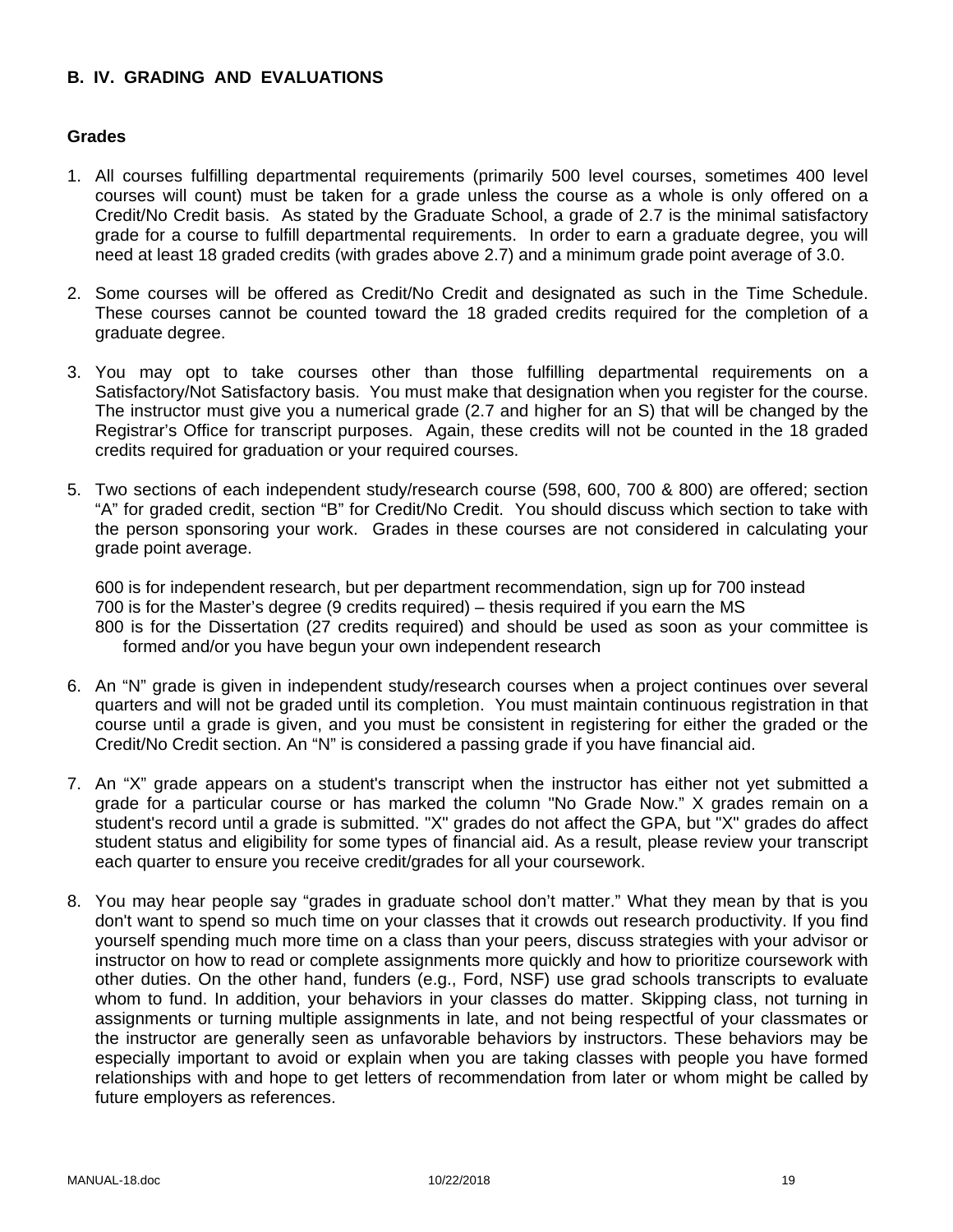### **Evaluation Procedures**

- 1. Your most important evaluations will be provided by your advisor in your annual evaluation/feedback letter.
- 2. If your quarterly or cumulative grade point average drops below 3.0, your name will appear on the "Low Scholarship List" sent by the Dean of the Graduate School to the Director of Graduate Training. The progress of those students will then be reviewed by the Graduate Training Committee at their next meeting (within the first two weeks of the same quarter), and one of the four possible actions listed next may be taken. In addition, the Graduate Training Committee discusses students who score below a 3.0 in department statistics courses to discuss methods of support to the students and assure that students have the quantitative skills to complete their research.
- 3. In the unlikely event that your progress is less than satisfactory in any area of your program, or if you are delayed on a milestone, you will receive feedback from the Director of Graduate Training, and in some cases, from the Dean of the Graduate School. There are four ways in which unsatisfactory progress can be communicated to a student. They are, in increasing order of seriousness:

a) an email from the Director of Graduate Training (this level of warning is discussed by the Graduate Training Committee and student's advisors)

b) a formal letter from the Director of Graduate Training (termed the "Internal Watch list/Safety net"; this level of warning is discussed by GTC and the student's advisors),

c) a change in the student's status to "Probation," or (in addition to departmental discussion (GTC, advisors), this level of warning involves the Graduate School)

d) a change in the student's status to "Final Probation." (in addition to departmental discussion (GTC, advisors), this level of warning involves the Graduate School)

"Probation" or "Final Probation" status results in a notation on your unofficial transcript and in a letter being sent to you by the Dean. At each level, students will be told what steps must be taken to return to good standing in the program. A student is not usually dropped from the University unless he/she has spent at least one quarter in the status of "Final Probation." Students on Probation or Final Probation status are less likely to receive assignments as teaching assistants (see "TA Assignment Procedures" on page 62) and are not eligible for department fellowships.

- 4. At the request of any faculty member, Supervisory Committee, or individual student for him- or herself, the Graduate Training Committee will review the academic status of any graduate student and will make any appropriate recommendations.
- 5. You should receive your annual evaluation in mid-summer. Should you have questions about your evaluation, see your advisor or the Director of Graduate Training.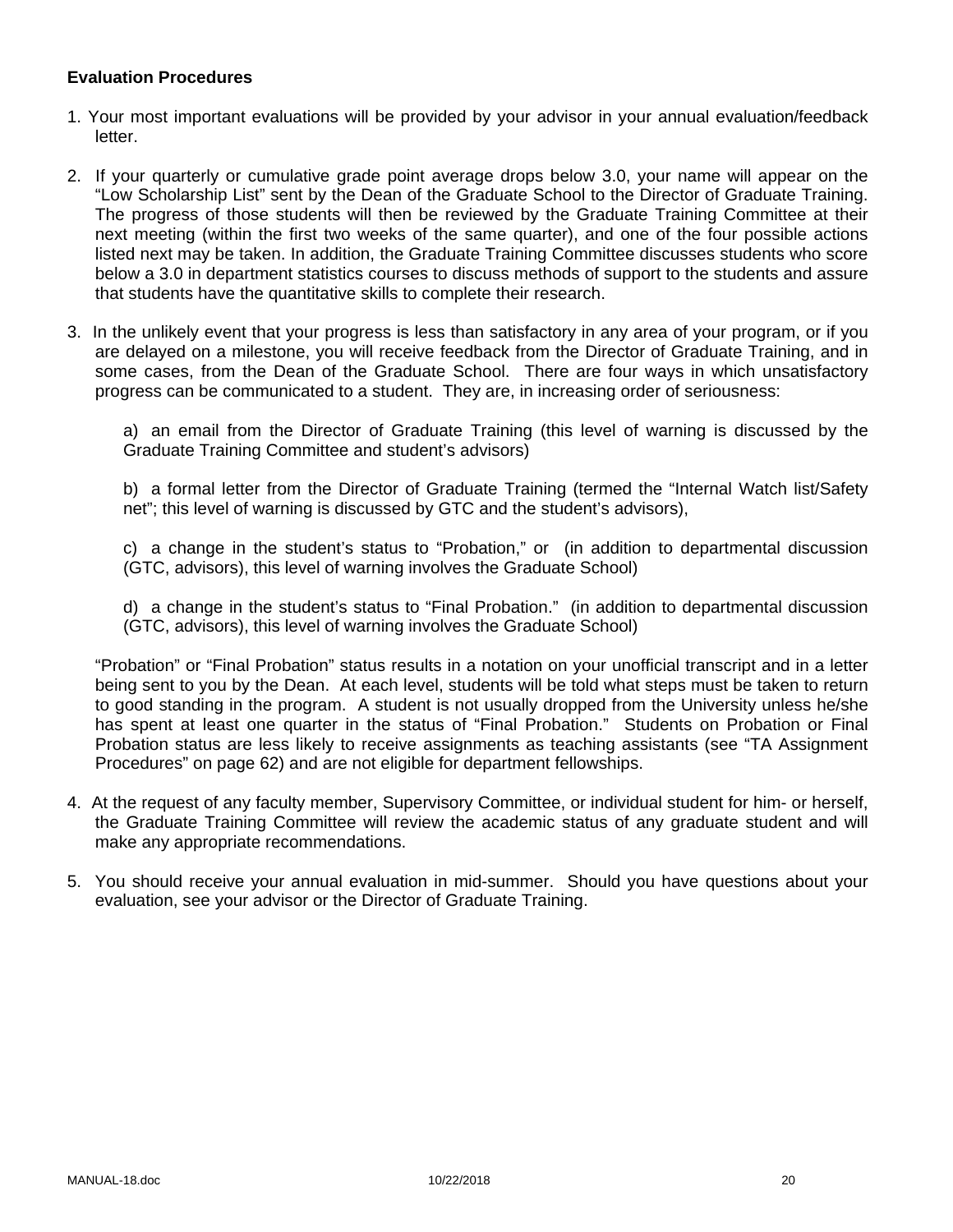### **B. V. SUPERVISORY COMMITTEE**

Your Supervisory Committee's roles are to guide you in the preparation of your graduate program, to conduct your General Examination, and to conduct your Final Examination.

- 1. *Composition of the Supervisory Committee*: You must set up a Supervisory Committee consisting of at least four and not more than seven members. This Committee must be officially formed at least four months prior to the time the request for the oral General Exam is presented to the Graduate School. It is advisable to have one or more members over the minimum number to assure a necessary quorum for meetings and examinations. The following are considerations for composition of the committee:
	- a) Members of the committee must be appointed Graduate Faculty. One or two members may be appointed who are not on the Graduate Faculty, if the majority of the members are Psychology Graduate Faculty members, and if a CV is provided to the Graduate Program Advisor for the non-Graduate Faculty member. Not every faculty member is a member of the Graduate Faculty, although most are. Some new assistant professors, lecturers, and research associates are not. If in doubt, ask the person you are considering having your committee, check with the Psychology Graduate Program Office, or call the Graduate School at 206-685- 2630. You may also check the following website: https://grad.uw.edu/for-faculty-andstaff/faculty-locator/
	- b) A majority of your members must be from your major area, e.g., Clinical, Behavioral Neuroscience, etc. Normally, at least three of your members are core faculty in the Psychology Department, but members of other departments are also eligible. Also, we recommend, but do not require, that one committee member be from another area of psychology.
- 2. *When to Form Your Supervisory Committee*: Your supervisory committee should be formed by the end of Winter quarter of your  $3^{rd}/4^{th}$  year of study. It is advisable to form this committee early as all of your committee members must approve the curriculum you follow in preparation for your General Examination (see "General Examination" section on page 26.)
- 3. *Procedures for the Formation of Your Supervisory Committee*:
	- a) Get the "Application for Ph.D. Supervisory Committee" from the Graduate Program Office, by emailing Jeanny (jeanny@uw.edu).
	- b) Discuss your committee with each potential member and get a signature on the form for each member who is willing to serve on the committee. An e-mail concurrence may be attached to the request form in lieu of a signature. Clinical students will also need the Director of Clinical Training (Currently Ronald Smith, resmith@uw.edu) to approve his/her committee before forwarding it onto Jeanny.
	- c) Return the completed form with signatures or emails to the Psychology Graduate Program Office. After the Graduate Program Advisor evaluates the representation on your proposed committee, an official request will be prepared and sent to the Graduate School. You will receive an email confirmation when this has been completed.
- 4. *Graduate School Representative (GSR)*: You are expected to find a Graduate School Representative who is from a field other than Psychology and who does not have any conflicts of interest with you or your Chair. Budgetary relationships, personal relationships, primary or joint appointments in common with primary or adjunct appointments or research and/or publication relationships between the GSR and either the student or the committee chair are examples of possible conflicts of interest. The GSR represents the broad concerns of the Graduate School. The role of the GSR includes monitoring the conduct of the student's exams, resolving conflicts, and facilitating communications between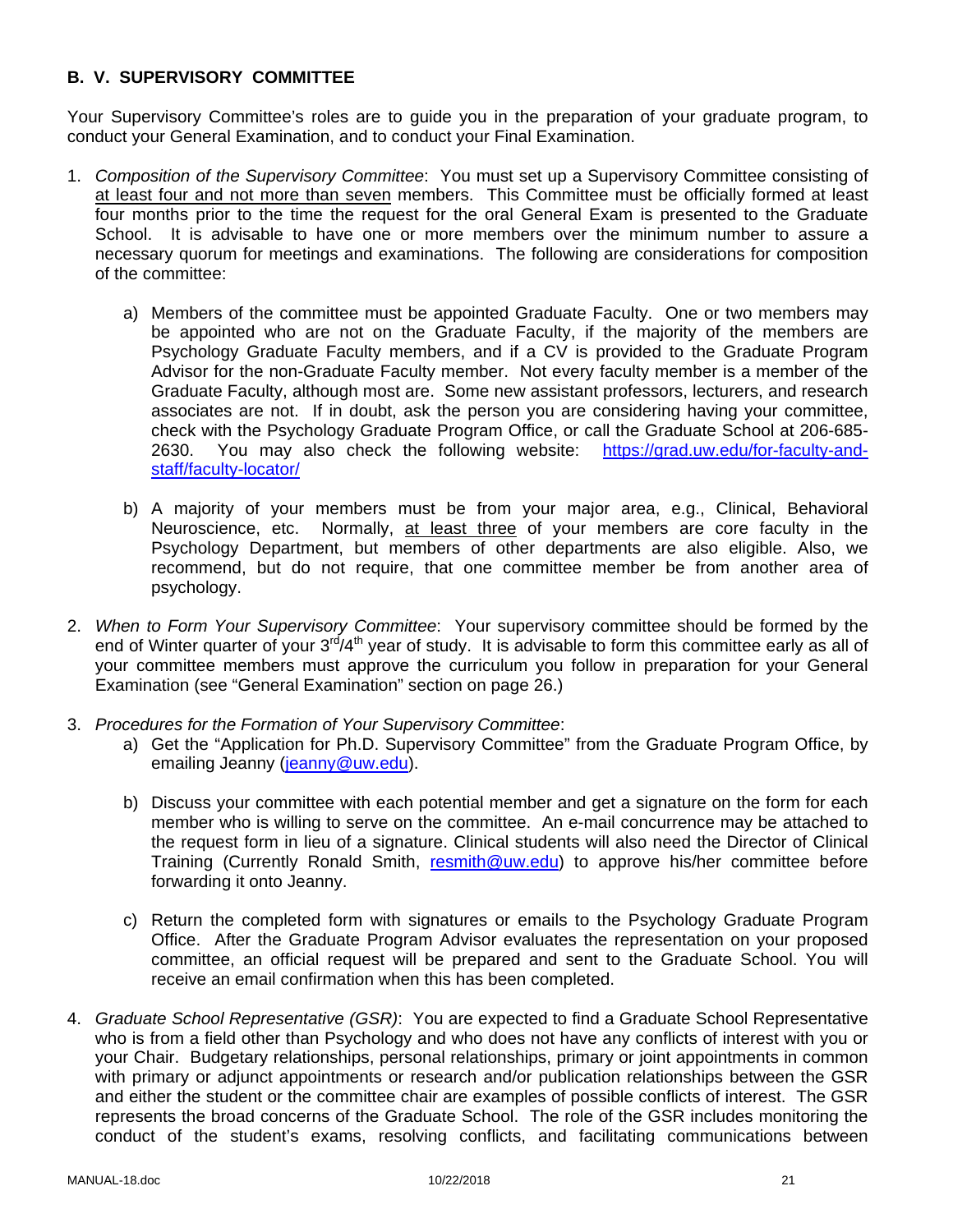committee members and the student. The main function of the GSR is to ensure that the process allows for fairness to all parties. **The GSR is currently a voting committee member**. Please see page 23 for information on locating a GSR.

- 5. *Changing (Reconstituting) Your Committee*: Within reason, it is possible to change the members of your committee. For example, if your dissertation focus has changed, a different committee member may be more appropriate. The Graduate School will not honor requests to change the GSR if the reason for the change is a scheduling difficulty. If you and your advisor decide that a change is needed, follow the steps outlined below.
	- a) Email Jeanny and ask for a "Request for Supervisory Committee Reconstitution" form.
	- b) Indicate the changes to be made, and your reasons for making these changes.
	- c) Get the signatures of any members who are being added to, or removed from, the committee. An e-mail concurrence may be attached to the request form in lieu of a signature.
	- d) Return the completed form with signatures or emails to the Graduate Program Office. After Jeanny evaluates the change(s) proposed, an official request will be prepared and submitted to the Graduate School.
- 6. Meetings with your Supervisory Committee
	- a) As early in your second year as feasible, you should meet with your Supervisory Committee to plan the course work, reading, and other activity you will undertake in preparation for your General Examination (both written and oral), which is normally taken during the  $3<sup>rd</sup>$  year.
	- b) The committee (a minimum of 4—the chair, the GSR, and any two other members of your supervisory committee) will meet for the oral portion of your General Examination.
	- c) Normally, a meeting is held to approve your dissertation proposal. The GSR is not required at this meeting, only at the oral General Exam and at the oral defense of the Dissertation (Final Exam).
	- d) The committee (a minimum of 4—the chair, the GSR, and any two other members of your supervisory committee) will meet for your Final Examination, during which you will defend your dissertation.
	- e) Other meetings may be scheduled as you and the chair of your committee deem necessary.
	- f) The GSR does not need to be present at routine supervisory meetings (e.g., to plan a course of study). The GSR is required to be present at the oral General Exam and at the oral defense of the Dissertation (Final Exam) and must sign the warrant along with the other members of the committee.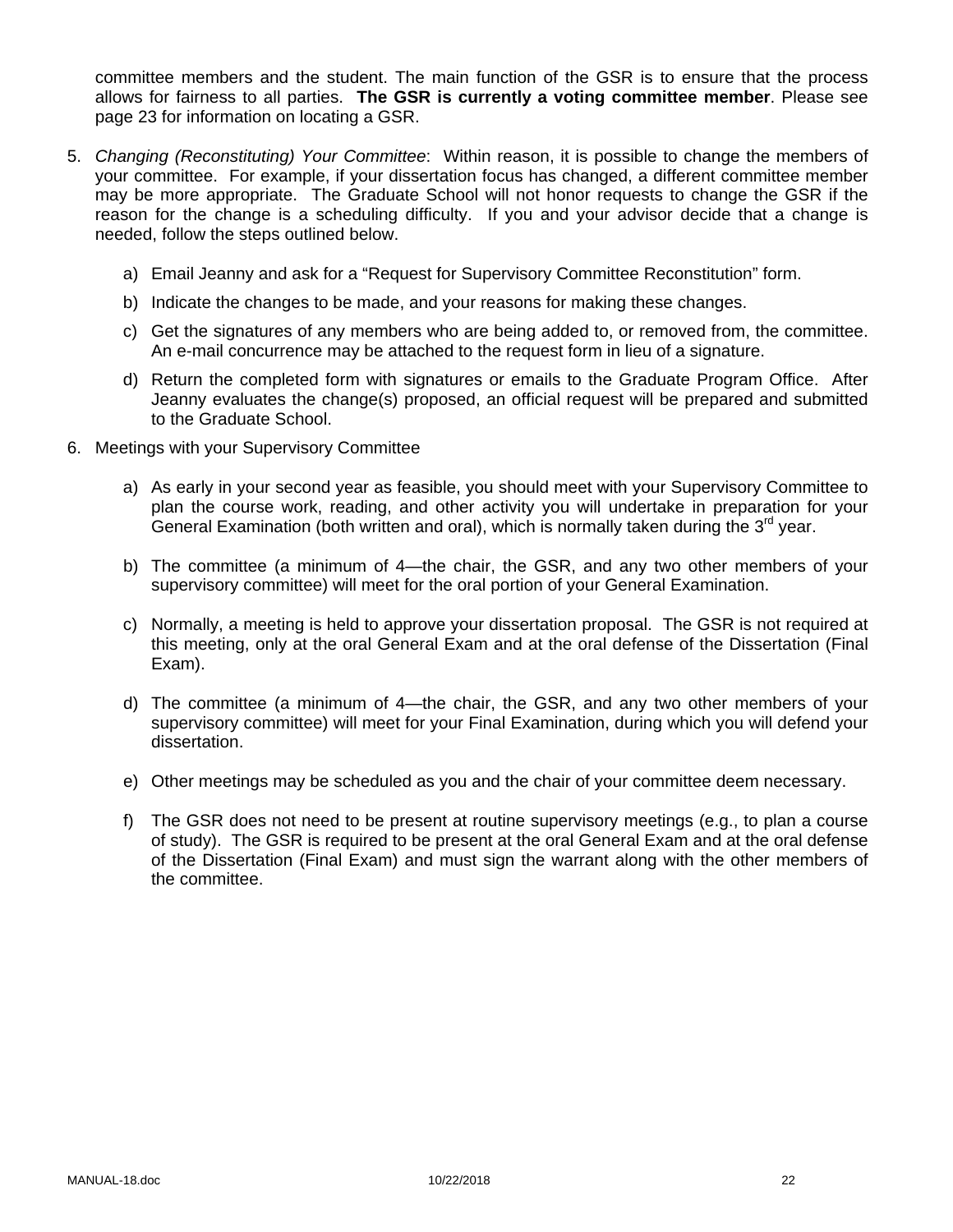### **Finding a GSR (Graduate School Representative)**

The GSR (Graduate School Representative) is a required member of your supervisory committee. This person has to be a member of the Graduate Faculty (not all faculty have this) and they must have an endorsement that allows them to chair a supervisory committee (not all Graduate Faculty members have this). This person should have some familiarity with the type of research that you intend to do (although this is not critical). They must be independent of your committee chair, e.g., they cannot have appointments in the same department as the committee chair and they can't be on the same grants. The role of the GSR is to assure that the committee holds the student to a high enough standard to maintain the reputation of the University and enforces rules and procedures in a way that is totally fair to the individual student.

The student is responsible for identifying a faculty member who is willing to serve as their GSR. This can be done in a number of ways. One way is to talk with your advisor and other Psychology Departmentbased committee members and/or to other faculty in your area seeking their suggestions for a good GSR. Talk to students, especially those who are finishing, about who they have as their GSR. Sometimes, though, the people known best in the department are not available for another committee appointment.

The Graduate Faculty Locator is another source of ideas about who to approach for your committee. The Graduate Faculty Locator is found at:

http://grad.uw.edu/for-faculty-and-staff/faculty-locator/

If you are looking for ideas of who you might ask, the "search by Research/Scholarly Interest" is the way to go. Type in various descriptors that reflect your research focus, e.g., "memory," nutrition," "adolescence." If no names come up try another topic area. All the people whose names come up in such a search are members of the Graduate Faculty, but not all have the chair endorsement needed to be a GSR. Only those whose names are followed by an asterisk (\*) can serve as your GSR. Once you have possible names, check out their department websites to see what you can learn about their research focus. If they look good, talk to your advisor and psychology committee members to see if they know the possible GSR. If all looks good, contact the prospect briefly explaining your research focus and asking if you can meet to discuss the possibility of them joining your committee as GSR.

#### **READING COMMITTEE**

The Reading Committee is a subset of your Supervisory Committee and must be appointed separately.

You should form your Reading Committee when you are close to defending your dissertation, at least one quarter prior to your defense. The purpose of this committee is to read the dissertation and agree that you are ready to defend it in an oral (Final) examination. Choose any three members of your supervisory committee (including the Graduate School Representative) who will agree to be on the committee. They will read the various drafts of your dissertation, make comments and suggestions for improvement, and sign the Doctoral Dissertation Supervisory Committee Approval Form (located on the Electronic Thesis/Dissertation page: https://grad.uw.edu/for-students-and-post-docs/thesisdissertation/finalsubmission-of-your-thesisdissertation/ ). Your entire supervisory committee must give approval to schedule the Final Examination and sign the exam warrant after your defense. See the section on Final Examination (page 29) for details on forming this committee.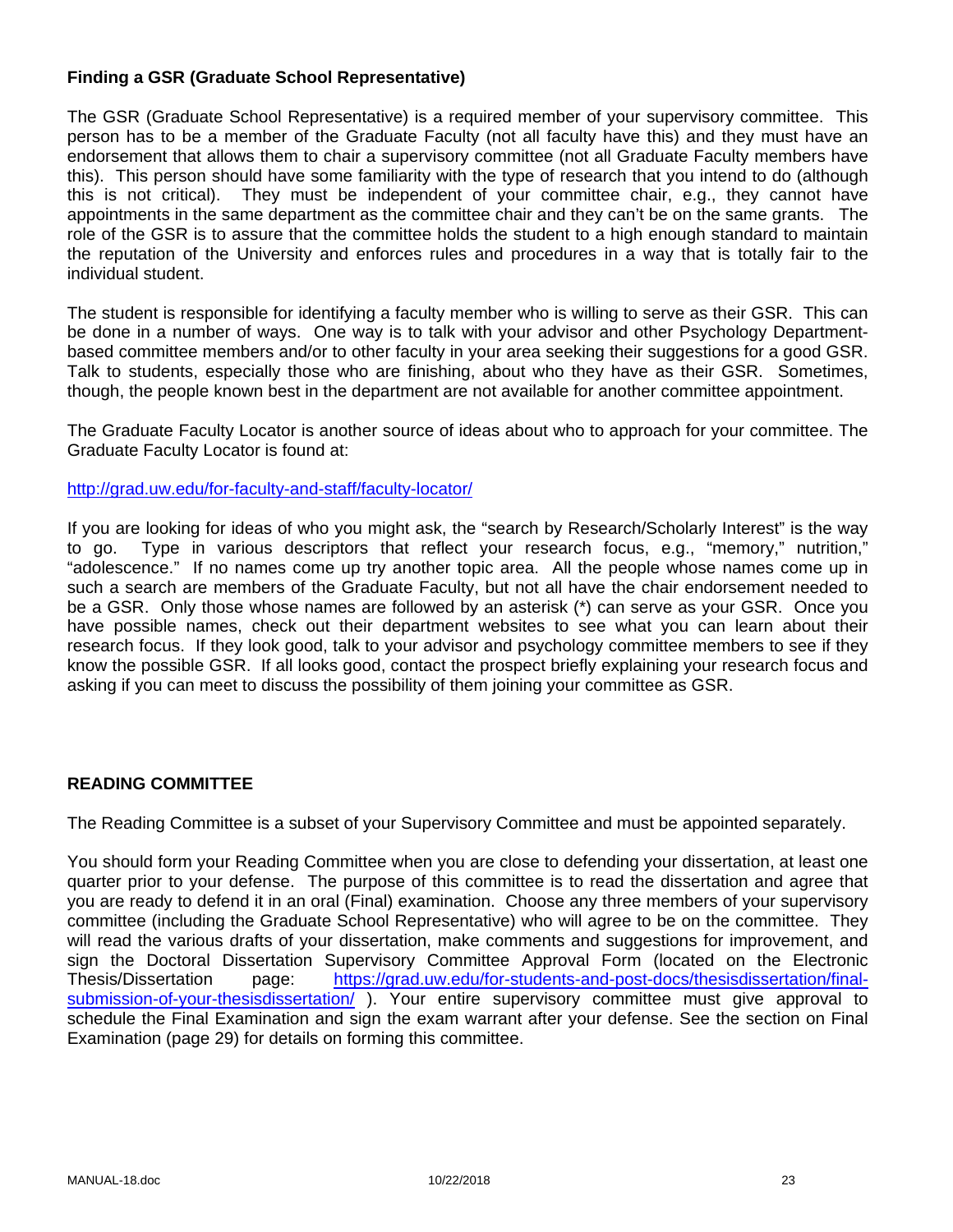### **B. VI. MASTER'S DEGREE**

The Psychology Department has an approved, *thesis only,* Master's Degree option that can be completed along the way toward the Ph.D. and is not a requirement of the Department (although some Areas may list this as an area requirement). You may, however, set a requirement to include a Master's degree in your Plan (see Annual Plan on page 14, or its template on page 72).

In the quarter in which you expect to complete a Master's degree, you must submit a Master's request to the Graduate School on-line at the following address: http://www.grad.washington.edu/mygrad/student.htm. You will be notified automatically if you meet the basic Graduate School requirements. If not, you will be notified of any contingencies to be met before a warrant may be issued or the degree is awarded. The warrant will be emailed to you by Jeanny. The Graduate School has its own form, which is the Master's Supervisory Committee Approval form (located on the Electronic Thesis/Dissertation (ETD) page: (http://grad.uw.edu/for-students-and-postdocs/thesisdissertation/) Any two members of your supervisory committee, or your advisor and one other Graduate Faculty member, are required to sign the warrant and the approval form for your Master's Degree. The signed warrant must be returned to the Graduate Program Advisor in Guthrie 127, while the approval form is uploaded to the Graduate School's Electronic Thesis/Dissertation page (http://grad.uw.edu/for-students-and-post-docs/thesisdissertation/) both by the end of the quarter (Friday of Finals Week). Only ink signatures are accepted on either document.

Your Master's request is good for one quarter only. If you do not submit your thesis for the Master's degree by the last day of the approved quarter, you must notify the Graduate Program Advisor and reapply on-line during the next quarter.

*Requirements for the Master's Degree* http://grad.uw.edu/policies-procedures/masters-degreepolicies/masters-degree-requirements/

- 1. Total credits required for the degree program must be completed
	- All courses numbered 400-799 that are numerically graded 2.7 and above, or have a grade of Satisfactory or Credit ('S' or 'CR') count toward the 36 credit total. 499 courses are not counted in the 36 credit total.
	- Courses graded less than 2.7 do not count towards the 36 credit total.
	- At least 18 credits must be in courses numbered 500 and above.
	- 18 credits must be numerically graded in department approved 400-level courses accepted as part of the major and in 500-level courses. This excludes 499 and transfer credits.
	- No more than 6 graduate level quarter credits can be transferred from other academic institutions to count toward the 36 credit total.
	- No more than 12 UW Graduate Non-matriculated credits can be applied to the 36 credit total.
	- No more than 12 credits derived from any combination of UW Graduate Non-matriculated credits and transfer credits can be applied to the 36 credit total.
	- If a student repeats a non-repeatable class, only one set of credits counts toward the 36 credit total.
- 2. A minimum cumulative GPA (grade point average) of 3.00 is required for a graduate degree at the **University**
- 3. The Master's Degree Request must be filed according to posted quarterly dates and deadlines (http://grad.uw.edu/for-students-and-post-docs/degree-requirements/dates-and-deadlines/).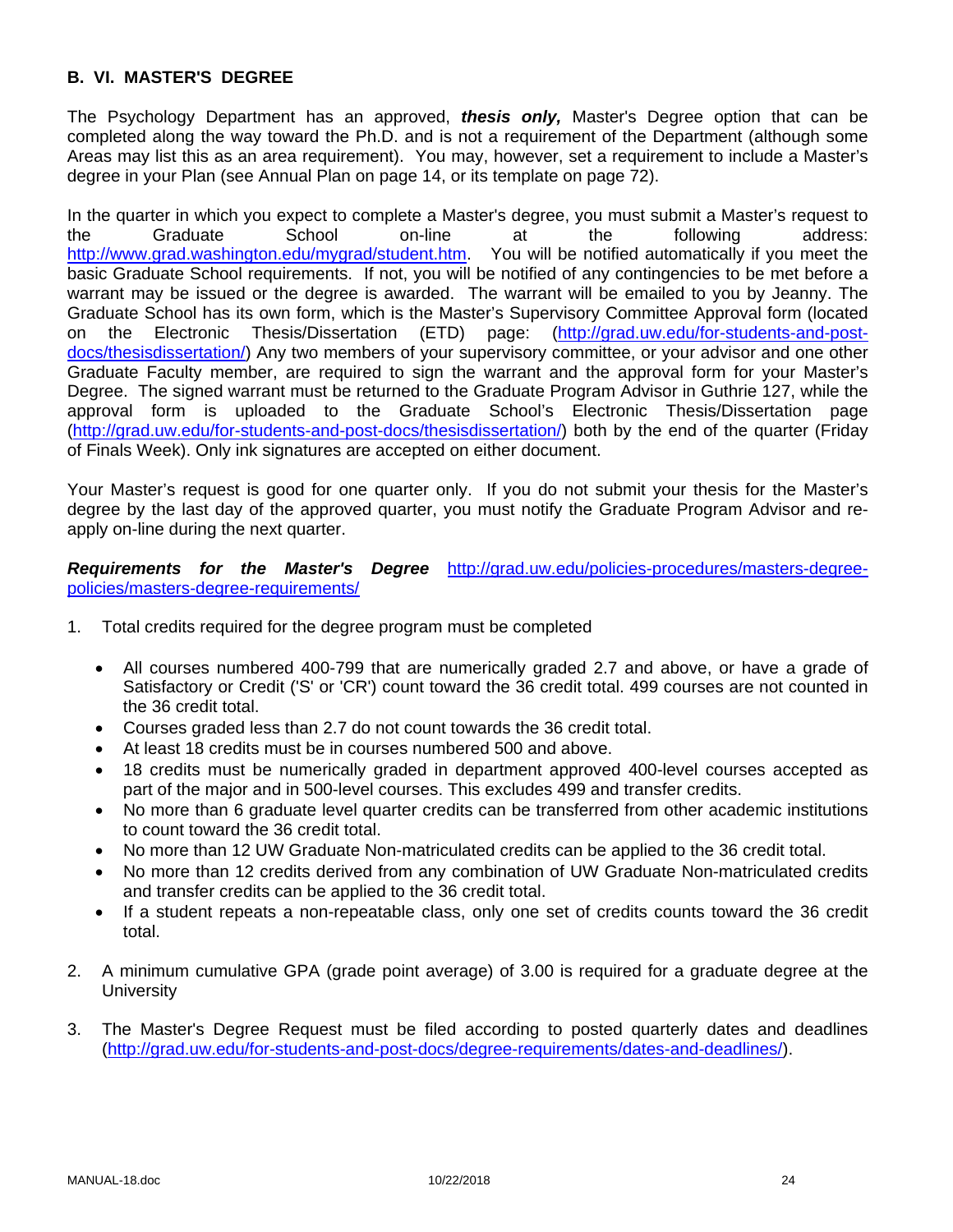- 4. Must complete all degree requirements within six years
	- The timeframe/clock begins on the first day of the quarter that the Graduate Student uses a course to satisfy degree requirements when he/she is coded as either a Graduate Non-Matriculated student (Department Code with class 6) or as a Graduate Student (Department code with class 8) in the department to which he/she is admitted.
	- UW Graduate Non-matriculated credits used towards the total credit total are counted in the six years.
	- Quarters spent On-Leave and out of status are counted in the six years.
- 5. Must maintain registration through the end of the quarter in which the degree is conferred or, if eligible, pay the Graduate Registration Waiver Fee within 14 days following the last day of the quarter in which all degree requirements were met.
- 6. Thesis track students are required to complete a minimum of 9 thesis credits in their 36 credit total.
- 7. Thesis Track students are required to submit their acceptably formatted thesis online via the UW Electronic Thesis/Dissertation (ETD) (http://grad.uw.edu/for-students-and-postdocs/thesisdissertation/) by 11:59 p.m. PST on the last day of the quarter (Friday of Finals Week).
- 8. Your signed warrant and signed Master's Supervisory Committee Approval Form (located on the<br>Electronic Thesis/Dissertation page: (http://grad.uw.edu/for-students-and-post-Thesis/Dissertation page: (http://grad.uw.edu/for-students-and-postdocs/thesisdissertation/) must be submitted to Jeanny (signed warrant) and the Graduate School (upload signed approval form to ETD) by 4:30 p.m. PST on the last day of the quarter (Friday of Finals Week) in order for you to receive your degree within the same quarter. You are then eligible to participate in UW graduation ceremonies if you so desire. The Psychology Department does not hold a separate program for Master's recipients.
- 9. **There are no required fees**. You have the option to register your copyright via ProQuest for a fee. If you want to order bound (paper) copies of your document, you may do so through the UW Copy Centers or through ProQuest. Questions should be directed to the UW Copy Centers or to ProQuest at 1.800.521.0600, ext. 77020 – available 8:00 a.m. – 5:00 p.m. EST, Monday through Friday (excluding U.S. holidays).
- 10. If the thesis is submitted online after the quarter ends, you must register for the following quarter or utilize the Registration Fee Waiver option (pay \$250 instead of registering—this is usually the option for a student who is in his/her last quarter), which allows you up to 14 days after the last day of the quarter to submit your thesis (http://grad.uw.edu/policies-procedures/general-graduate-studentpolicies/graduate-registration-waiver-fee/) for an M.S. conferred the following quarter. Please talk with Jeanny before choosing this option. The Graduate School strictly enforces the deadline for dissertation submission and the enrollment requirement.
- 11. View complete Final Submission Instructions including Electronic Thesis/Dissertation (ETD) online: http://grad.uw.edu/for-students-and-post-docs/thesisdissertation/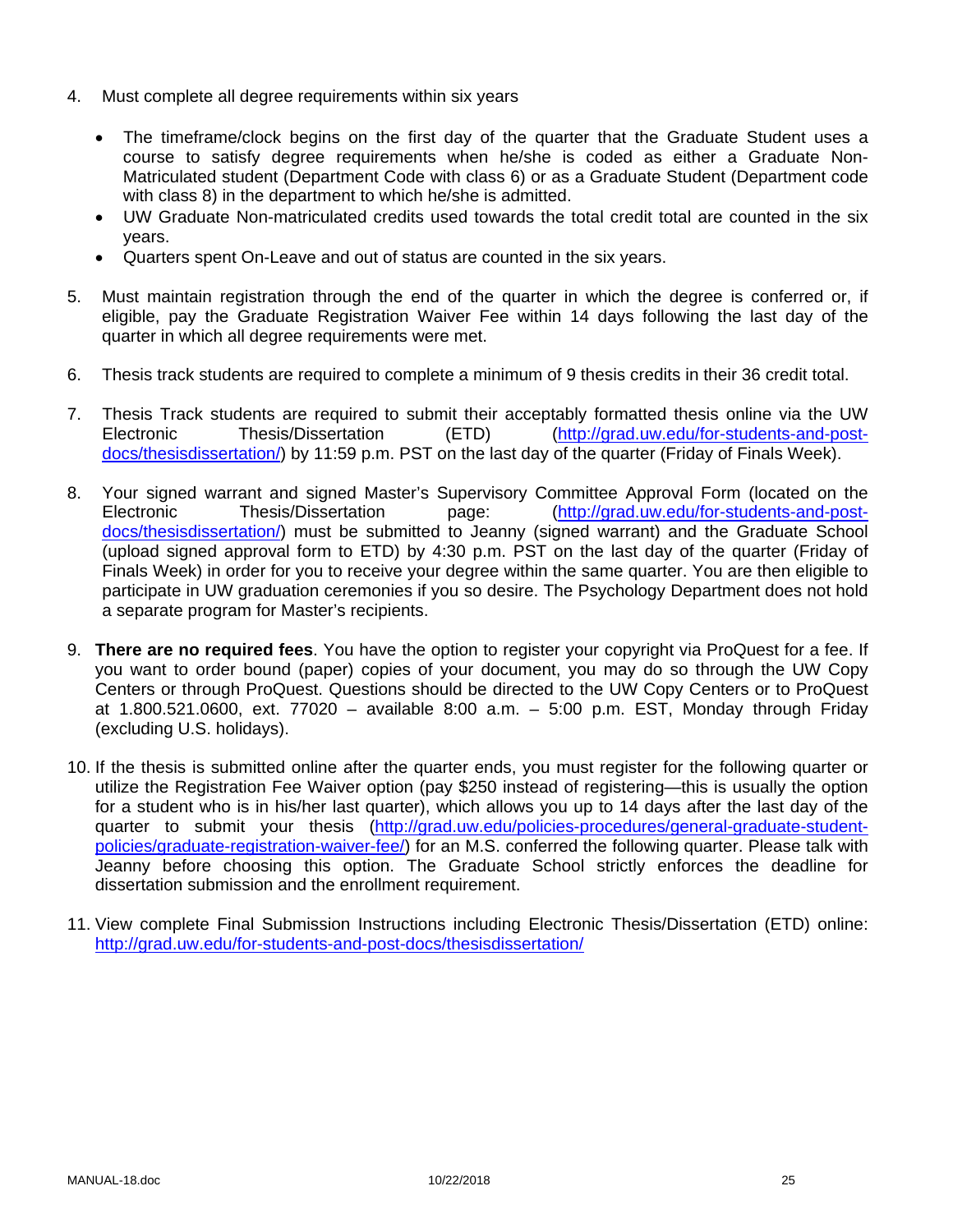### **B. VII. GENERAL EXAM**

- 1. The General Exam is a requirement of the Graduate School. The General Catalog states that you should take your General Exam when your background of study and preparation is sufficient to justify undertaking the examination. Although there may be more than one part to the examination (See page 27), the only requirement from the Graduate School is an oral examination attended by at least four members of your committee, including the Chair and the GSR (See page 21). Your entire committee should be given the opportunity to participate in setting both the format and the content of your exam.
- 2. You must have completed two years of graduate study and be well along in your course requirements before you take the General Examination. The Graduate School requires that all coursework, including departmental requirements, be completed at this time. Exceptions may be granted with the signed approval of your advisor.
- 3. You must have formed a Supervisory Committee at least four months prior to taking your exam.
- 4. You must be registered at the UW for a minimum of 2 credits for the quarter in which you complete the General Examination.
- 5. You should plan to take the General Exam as early as feasible in the  $3<sup>rd</sup>$  year of study. Any nonclinical student who has not passed the General Examination prior to the beginning of the fourth year of study (or  $5<sup>th</sup>$  yr for clinical) may be recommended for Probation. If you have not passed the General Examination by the beginning of the third quarter of your fourth year, you may be recommended for Final Probation.
- 6. You must schedule the oral part of the examination. Arrange a date and time for the exam that is agreeable with all your committee members and schedule the room via PsyCal. Forward these confirmation emails to Jeanny. Submit your request online: http://grad.uw.edu/for-students-and-postdocs/mygrad-program/. She must have every committee member's acknowledgement that your exam is occurring before she will approve your general exam request. Please submit your request at least three weeks before your intended date. Email confirmations that do not state date/time/location will not be accepted. **Everyone on your committee must agree that you can schedule your exam, even if a member is not attending.**
- 7. The exam warrant is available via pdf which Jeanny will then email to you. On exam day, print and take it to your exam. The warrant is signed by all committee members present (minimum of four required) at the exam upon satisfactory completion and returned to the Psychology Graduate Program Office.
- 8. The Graduate Program Office will submit the outcome to the Graduate School. If this is filed by the last day of the quarter you will be designated as a doctoral Candidate (Ph.C.) for that quarter. Otherwise you become a Candidate at the end of the following quarter (that is, if you complete your exam during a school break, your Ph.C. will be awarded at the end of the following quarter). **You will be eligible for your Level 2 raise once the Graduate School awards your Ph.C. status.** Keep this in mind as you schedule and complete your exam.
- 9. If you do not pass, the exam must be rescheduled after a period of study. Two retakes are allowed at the recommendation of the committee to the Dean of the Graduate School.
- 10. The General Examination and Final Examination may not be taken in the same quarter. You may take the General Examination one quarter and take the Final Exam the next.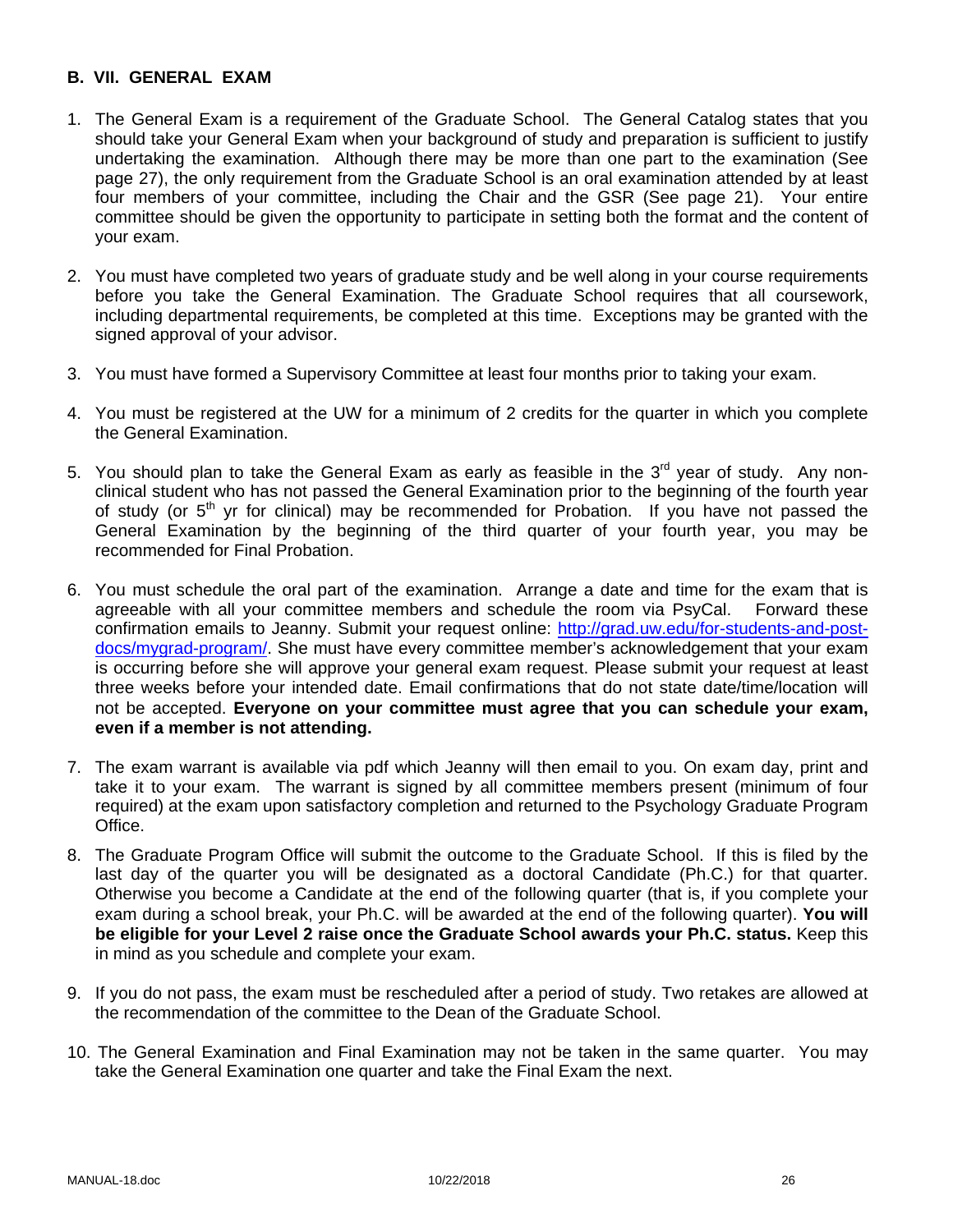# **Format of the General Examination (as of Spring 2016)**

There are three components of the Psychology Department General Exam. Two written requirements (a Depth Requirement, a Breadth Requirement) and an oral exam.

Depth Requirement

- Review Paper (typically at least 20 pages of review plus references, abstract, and title page)
- NRSA full application (not just 6 page research plan)
- Another major grant application (not an NSF grad fellowship)
- Written exam covering depth reading list that is completed over 3 day period (can be combined with breadth exam to become one larger exam over 5-7 day period)

Breadth Requirement

- Written exam covering breadth reading list that is completed over a 3 day period
- Can be combined with depth exam to become one larger exam over 5-7 day period

Oral Exam

- 1-3 weeks after Breadth and Depth Requirements are complete.
- In-person meeting in which committee asks questions covered by reading list, following up on written products produced by students for the Breadth and Depth requirements.

Students must pass each of the three components to move on to candidacy status and to receive Level 2 TA/RA Pay in subsequent quarters. Passing each component requires a majority of the committee to approve (e.g., 3 of 4 members inclusive of the GSR). If a component is not passed, the student must complete that component again. All three components should be complete by the first week of Fall Quarter of a student's fourth year, except by permission from the GTC (requested by the faculty advisors and student), or the student will be placed on the departmental warning list.

Full Details:

- 1. In the student's second year s/he should form the Supervisory Committee and inform the Graduate Program Advisor.
- 2. No later than 2 quarters before the anticipated oral exam, the committee should meet with the student to determine the exam format and topics for reading list. The Graduate School Representative (GSR) should be notified of such a meeting but their attendance/participation is not required during these planning meetings (attendance by GSR is up to the GSR). The GSR should, however, know what the consensus of the exam format will be before the oral general exam
- 3. By start of the second quarter before the exam, the reading list must be finalized by the committee and student. The list should have 35-55 items on it, aiming for the lower end if more books or monographs are included and the longer end if the list is primarily journal articles. Half of the readings should be in the student's depth area (e.g., spatial reasoning) and half should be in the student's breadth area (e.g., cognitive psychology).
- 4. Beginning at least 2 quarters before the oral exam, the student should be reading and beginning his/her paper or grant if those options are selected. Importantly, faculty may NOT provide any feedback on written products nor may they disclose or allude to the questions on the exam in advance of the exam. If paper/grant will be submitted to a journal or funding agency, faculty feedback on the written document must occur after the oral exam. Therefore, only the first draft of the document is written prior to the oral exam that addresses it. If there is an extenuating circumstance that requires a faculty member to give feedback earlier on a grant or paper, then the committee can opt to split the oral into two different oral meetings, one for the depth (that is 1-3 weeks after that is turned in with no feedback in between) and one for the breadth (that is 1-3 weeks after that is turned in with no feedback in between). In that rare instance where there are two oral meetings, the date of the second will be the officially recognized oral defense date (for the Graduate School paperwork). Importantly, "No Feedback" means that faculty cannot provide edits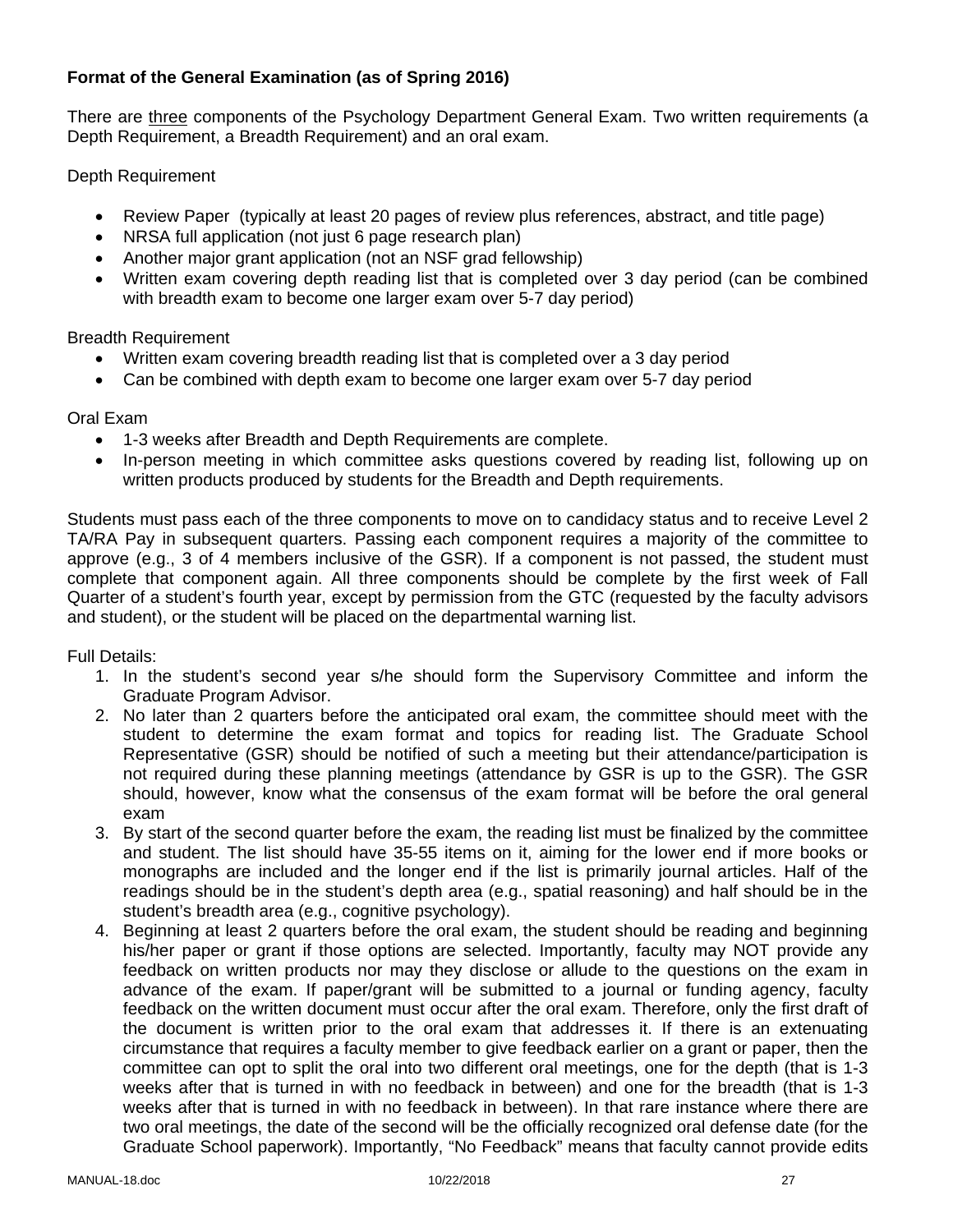or suggestions for improvement. Faculty *may* highlight problem areas that may be helpful for the student to reflect on before the oral (e.g., "We will probably ask more about Question 2" or "think more about the connection between your proposed studies and the research question") but faculty may not suggest solutions to those problem areas before the oral. The reason for the "no feedback" rule is that the exam is an opportunity to assess where students are in their learning, not how well they respond to feedback.

- a. If a paper or grant proposal is selected for the depth requirement, the written exam should cover only the breadth-relevant material from the reading list. Students should have 3 days to complete the written exam in this case.
- b. If an exam is selected for both the breadth and depth requirements, students can be provided as one comprehensive written exam, however, the committee must cover questions for both sets of readings and the resulting exam is expected to be twice as comprehensive as an exam for a student who opted to complete a paper for the depth component. In line with the longer exam, the student should be given twice as long to complete the exam (i.e., 6 days). Alternatively, if the committee and student prefer, the two components can be given as two distinct exams, each covering only breadth or only depth and each for 3 days.
- c. This timeline assures that the committee has 1-3 weeks to review both the breadth and depth requirements and prepare for the oral exam.
- d. The GSR should receive the above items, as courtesy, however it is up to the individual GSR as to the extent of his/her participation. Some GSRs only participate by attending the oral general exam, while others may want to do more. The GSR is a voting member of the committee and should be kept updated on the general exam process as a whole. A group email with student and Supervisory Committee during this process will suffice.
- 5. The final requirement is the oral exam. This component is required by the Graduate School and must be scheduled with the Graduate Program Advisor at least three weeks in advance so that a General Examination warrant can be issued. At that meeting, the committee will ask questions that follow from the student's depth and breadth written products and/or exams. Following the questioning period, the warrant will be signed by all attending committee members and should be returned to the Graduate Program Advisor immediately.
- 6. This full process should be complete by the end of the summer after a student's 3rd year. Note that if a student completes the oral exam during the summer quarter, the student must be enrolled and tuition must be paid for summer quarter. If the oral exam is completed in the period between the end of the summer quarter and the start of the fall quarter, the student must be registered (and tuition paid) the following fall. If a student completes his/her oral exam during this "down period", the student will not have "candidate status" awarded until the last day of autumn quarter and will therefore not receive a Level 2 TA/RA rate until Winter quarter (students who complete oral exams in spring receive a pay raise and "candidate status" in summer, those who complete oral exams in summer quarter receive a pay raise and "candidate status" in the fall). If a student wants to complete the oral general exam after the first day of fall quarter of the student's 4th year, he/she must formally petition his/her advisors and then the GTC.

**Clinical General Exam Requirements:** The Clinical and Child Clinical Areas have a fixed format and content for the general exam. Four things are required (taken from the current Clinic Training Manual):

In order to successfully pass generals four things are required:

1. A written publication-quality empirical article conducted after beginning graduate school at the University of Washington. The student should have played a key role, both conceptually and analytically, in preparing the study on which the article is based, and the student should be first or sole author. This study will usually be the student's second year project. However, in cases where the second year project is not publication-worthy, another piece of work can be used to meet this requirement. The requirement is that students will have to submit the article to a peer-reviewed journal for review.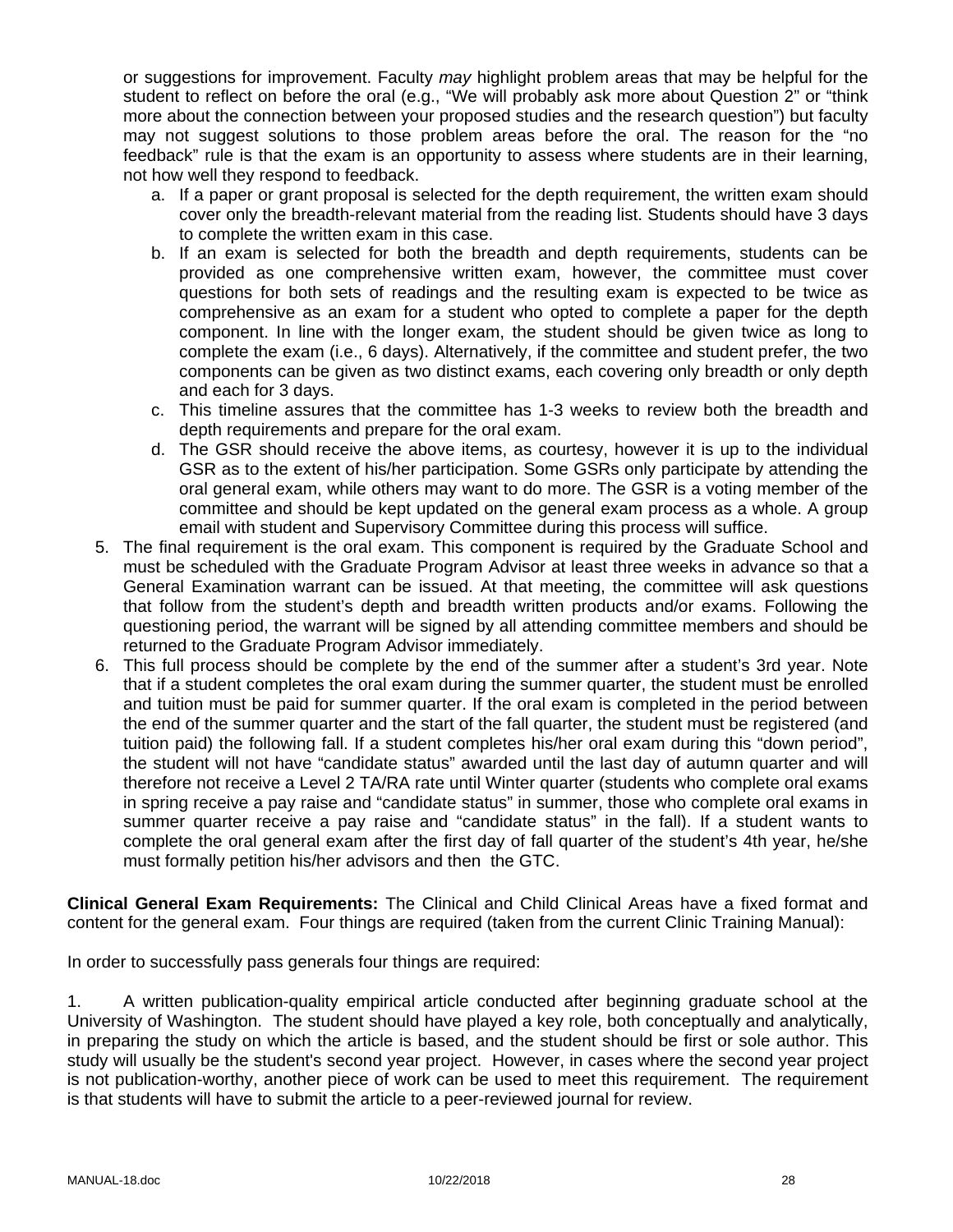2. A comprehensive written review of the literature on a topic of the student's choice, based on consultation with the student's advisor and committee. The form and nature of the review should be agreed upon before the student begins work so that shared expectations are clear. The general exam review paper would ideally be in the form of a Clinical Psychology Review or Psychological Bulletin article. The paper should be in the 30-50-page range and should include a thorough and critical review of the relevant literature. It should discuss important theoretical and methodological issues in the topic area and address future directions in which empirical and theoretical development should proceed. Expository methods could include qualitative analysis of the extant literature and/or, if desired, a meta-analysis of the body of relevant empirical results that also addresses the elements described above.

3. A formal written research proposal that will be the basis for the doctoral dissertation. The proposal will typically be in the same area as the literature review paper, but it may also be in a different area, reflecting the student's current research interests. In the latter case, the dissertation research proposal should include a review of the relevant literature on the new topic. This review need not be as comprehensive as the literature review in (Requirement 2), but it needs to be at least at the level of a literature review for a major journal article or NRSA/NSF proposal and demonstrate that you know the background literature. A first draft of the proposal should be distributed to the committee at least three weeks prior to the examination date to ensure the opportunity to incorporate feedback into the final proposal.

4. An oral defense of the literature review paper (Requirement 2) and the dissertation research proposal (Requirement 3), planned in consultation with the chair and other members of the committee. This oral defense before the student's doctoral committee will include both a presentation by the student and a period of questioning from the committee.

**Protocol for papers to your committee:** Check with your committee members to see if they would like a hard copy of general exam materials and dissertations. Some may be satisfied with an electronic version, whereas others would rather not have to print large documents or would prefer a hard copy to write on. You should also submit a copy of your vita to your committee members.

### **B. VIII. DISSERTATION AND FINAL EXAMINATION**

The dissertation and defense of it, in the Final Examination, are the final requirements for the Doctoral Degree. You must have achieved Candidate status, i.e., passed your oral General Examination, at least one quarter prior to the Final Examination. The dissertation should demonstrate "original and independent investigation and achievement [and]... should reflect not only mastery of research techniques, but also ability to select an important problem for investigation."

1. You must complete a minimum of 27 credits of dissertation research (800) distributed over a minimum of three quarters. No more than 10 credits of 800 are allowed per quarter. At least one of these quarters should be after you have passed your General Examination. Your Final Exam cannot take place in the same quarter as your General Exam.

2. As you near completion of your dissertation, obtain the signatures/emails of three members of your Supervisory Committee whom you would like to be on your Reading Committee. Request the necessary form for establishing a reading committee from the Graduate Program Advisor (G-127) and return the completed form with approvals to her. An official request will be submitted to the Graduate School for approval. The Graduate School will then confirm the Reading Committee by sending an email. Please form your Reading Committee at least one quarter prior to your final examination (defense).

3. After a complete draft of your dissertation has been prepared and reviewed by your Supervisory Committee Chair, you should submit the complete draft to your Reading Committee Members. This is to occur no later than six weeks prior to the expected final examination (defense) date. It is reasonable to provide all other members with a copy at this time as well. Reading Committee members are expected to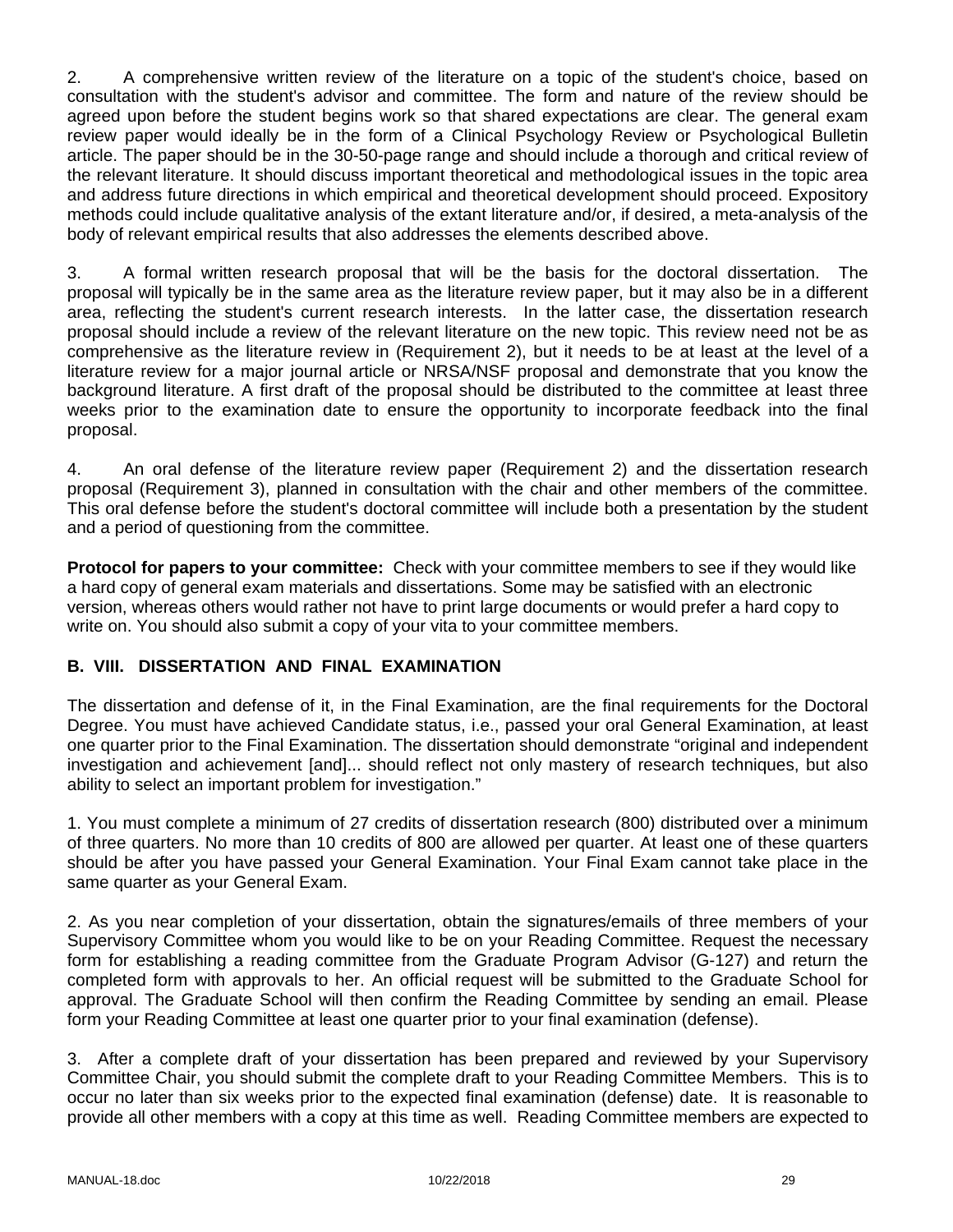thoroughly read the dissertation and provide the student with clear feedback on the quality of the work within two weeks of receipt of the paper.

4. If all members of the Reading Committee agree that the dissertation is of sufficiently high quality to advance to the defense, the student will proceed to schedule the defense.

5. To schedule your Final Examination, arrange a day and time agreeable with your entire supervisory committee (not just the Reading committee, but everyone). A minimum of 4 members of your committee—one Graduate School Representative (GSR), one chair, and 2 members must be present at the examination. Forward these confirmation emails to Jeanny.

6. Reserve one of the larger conference rooms via PsyCal. If none of these rooms are available, see Kim Arbios (G122) for assistance in locating and securing a room that can handle approximately 30 attendees for your defense. Information on day, time, student name, dissertation title, and a current photo, etc. will be provided to Jeanny Mai who will assure that advertising posters are created and posted and the information is provided to all faculty and students by email. The presentation will also appear on the department calendar.

7. Submit your request online: https://grad.uw.edu/for-students-and-post-docs/mygrad-program/. Jeanny must have every committee member's acknowledgement that your exam is occurring before she will approve your final exam request. Please submit your request at least three weeks before your intended date. (NOTE: This timeframe differs slightly for Spring quarter exams due to the Commencement Program's advance printing deadline.) Email confirmations that do not state date/time/location will not be accepted. Everyone on your supervisory (not just reading) committee must agree that you can schedule your exam, even if a member is not attending.

8. All dissertation presentations (the start of the defense) will be open to the public. All department faculty and graduate students will be encouraged to attend.

9. Dissertation presentations will be 30-45 minutes in length followed by a 5-10 minute period when questions from the public are invited. Presentations should be pitched to communicate with the general department (more like job talks) and not simply specialists in the field or committee members who have guided the research. Committee Members should limit questions at this time to points of clarification. In the odd case in which a member of public raises an inappropriate issue in this question period, it will be the responsibility of the committee chair to deflect such questions.

10. Faculty and students other than the supervisory committee and the candidate will leave after the public presentation. Traditional scrutiny of the candidate through questioning by the Supervisory Committee will take place during the hour following the presentation.

11. Candidates should be encouraged to refrain from bringing refreshments to their defense. The supervisory committee chair should provide a reception for successful candidates after the defense is completed. All department faculty and graduate students as well as friends and relatives of the candidate should be invited to these receptions. Faculty and graduate students should make it part of our department culture to attend as many of these defenses and reception as possible.

12. The exam warrant is available via pdf which Jeanny will then email to you. On exam day, print and take it to your exam. The warrant is signed by all committee members present (minimum of four required) at the exam upon satisfactory completion and returned to the Psychology Graduate Program Office. You should also bring 1 print-out of the "Doctoral Dissertation Supervisory Committee Approval Form" (located on the Electronic Thesis/Dissertation page: http://grad.uw.edu/for-students-and-postdocs/thesisdissertation/final-submission-of-your-thesisdissertation/) to get signed by your reading committee in original ink signatures as well.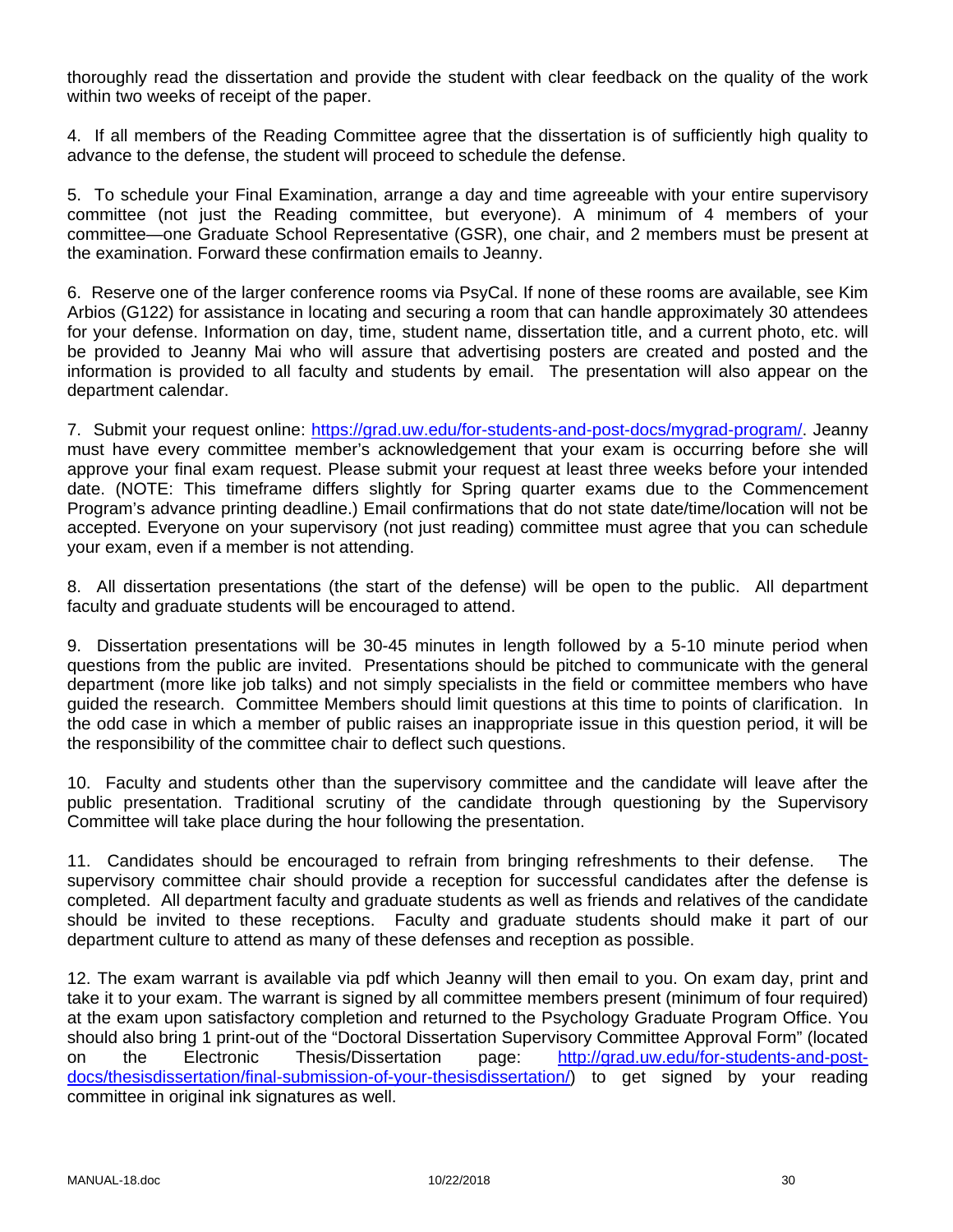You will then upload the signed approval form and the Survey of Earned Doctorates (https://sed.norc.org/survey) certificate of completion to ETD by 11:59 p.m. PST on the last day of the quarter (Friday of Finals Week). See below for Final Submission instructions.

13. Submit your dissertation online through the UW Electronic Thesis/Dissertation (ETD) Administrator Site (http://www.etdadmin.com/washington), by 11:59 p.m. PST on the last day of the quarter (the Friday of Finals Week) within the quarter that you defended or by the Friday of Finals Week in the quarter immediately following (See page 32 for the Department's Policy on Dissertation Submission).

You must be registered at least part-time for the quarter in which you defend and the quarter in which you submit your dissertation (if they are happening in separate quarters). If the dissertation is submitted online after the quarter ends, you must register for the following quarter or utilize the Registration Fee Waiver option, which allows you up to 14 days after the last day of the quarter, to submit your dissertation (http://grad.uw.edu/policies-procedures/general-graduate-student-policies/graduate-registration-waiverfee/) for a Ph.D. conferred the following quarter. Please talk with Jeanny before choosing this option. The Graduate School strictly enforces the deadline for dissertation submission and the enrollment requirement.

### **Requirements for Doctoral Degree which must be met before a Final Examination will be scheduled**

https://grad.uw.edu/policies-procedures/doctoral-degree-policies/doctoral-degree-requirements/

- 1. Completion of a program of study and research as planned by the graduate program coordinator in the student's major department or college and the Supervisory Committee. At least 18 credits of course work at the 500 level and above must be completed prior to scheduling the General Examination.
- 2. Presentation of 90 credits, 60 of which must be taken at the University of Washington. With the approval of the degree-granting unit, an appropriate master's degree from an accredited institution may substitute for 30 credits of enrollment.
- 3. Numerical grades must be received in at least 18 quarter credits of course work taken at the UW prior to scheduling the General Examination. The Graduate School accepts numerical grades in department approved 400-level courses accepted as part of the major and in 500 level courses. This excludes 499 credits. A minimum cumulative GPA of 3.00 is required for a graduate degree at the University.
- 4. Creditable passage of the General Examination. Registration as a graduate student is required the quarter the exam is taken and candidacy is conferred.
- 5. Preparation of and acceptance by the Dean of the Graduate School of a dissertation that is a significant contribution to knowledge and clearly indicates training in research. Credit for the dissertation ordinarily should be at least one-third of the total credit. The Candidate must register for a minimum of 27 credits of dissertation over a period of at least three quarters. At least one quarter must come after the student passes the General Examination. With the exception of summer quarter, students are limited to a maximum of 10 credits per quarter of dissertation (800).
- 6. Creditable passage of a Final Examination, which is usually devoted to the defense of the dissertation and the field with which it is concerned. The General and Final Examinations cannot be scheduled during the same quarter. Registration as a graduate student is required the quarter the exam is taken and the degree is conferred.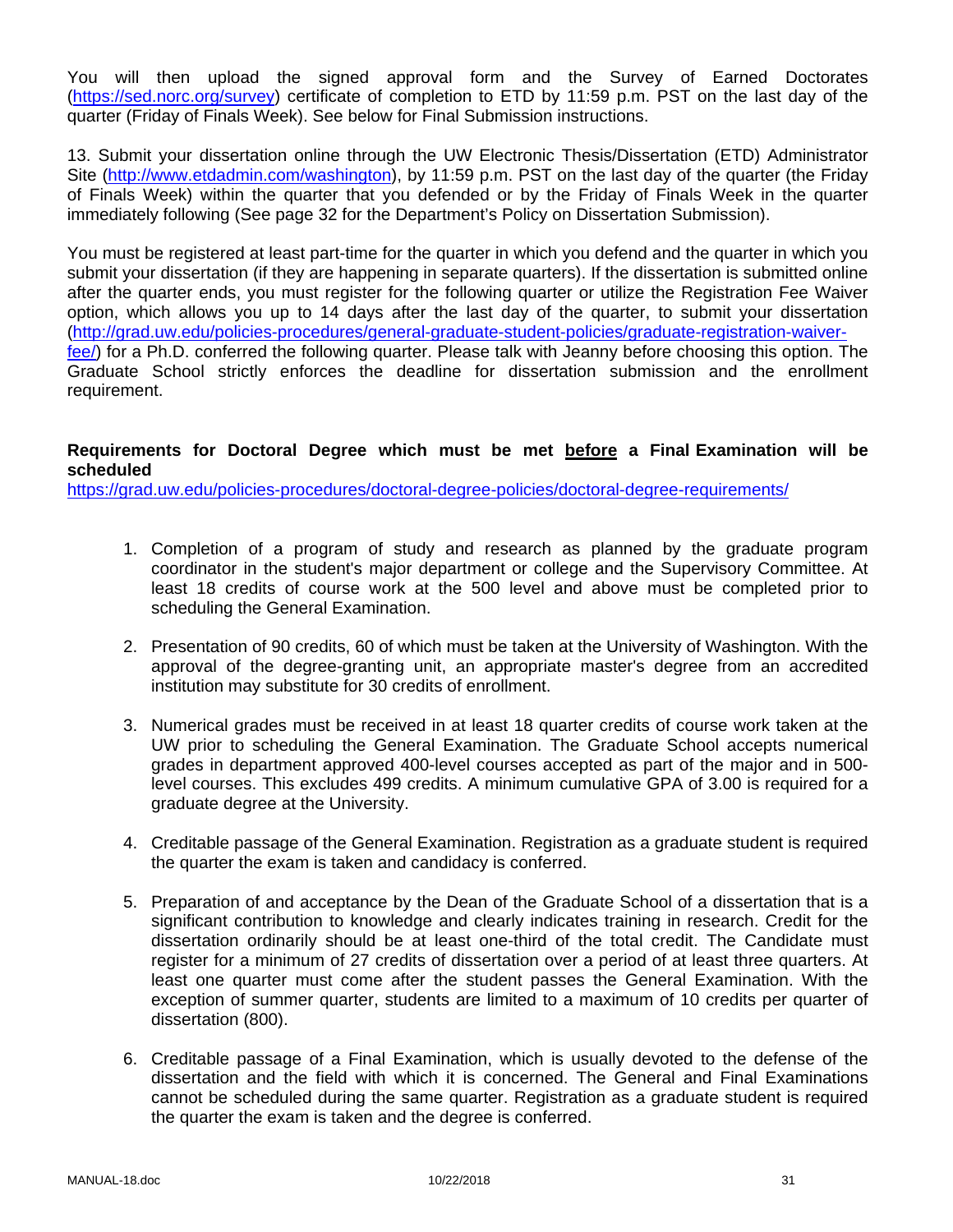- 7. Completion of all work for the doctoral degree within ten years. This includes quarters spent On-Leave or out of status as well as applicable work from the master's degree from the UW or a master's degree from another institution, if applied toward one year of resident study.
- 8. Registration maintained as a full- or part-time graduate student at the University for the quarter in which the degree is conferred (see detailed information under Final Quarter Registration). (Exception for Clinical Students only – see Final Exam before Internship, page 33)
- 9. A student must satisfy the requirements that are in force at the time the degree is to be awarded.

### **Submission of Dissertation to the Graduate School after Defense**

In most cases, the student will submit their dissertation, Survey of Earned Doctorates (https://sed.norc.org/survey) certificate of completion, and signed "Doctoral Dissertation Supervisory Committee Approval Form" (located on the Electronic Thesis/Dissertation page: https://grad.uw.edu/forstudents-and-post-docs/thesisdissertation/final-submission-of-your-thesisdissertation/) to receive their Ph.D. in the same quarter. If that is not possible, the student must submit their dissertation, Survey of Earned Doctorates (https://sed.norc.org/survey) certificate of completion, and approval form to the Graduate School no later than the last day of the quarter following the quarter in which they defend.

Examples:

- Student's final examination is during Winter Quarter, the dissertation would be submitted to the Graduate School by the last day of Winter Quarter (Friday of Finals week) but no later than last day of Spring Quarter (Friday of Finals week) of the same academic year. The approval form and the Survey of Earned Doctorates (https://sed.norc.org/survey) certificate of completion is due by 11:59 p.m. PST on the last day of the quarter (Friday of Finals Week) for either Winter or Spring, depending on the student's timeline.
- Student's final examination is during Spring Quarter, the dissertation would be submitted to the Graduate School by the last day of Spring Quarter (Friday of Finals week) but no later than last day of Autumn Quarter (Friday of Finals week) of the same academic year. The approval form and the Survey of Earned Doctorates (https://sed.norc.org/survey) certificate of completion is due by 11:59 p.m. PST on the last day of the quarter (Friday of Finals Week) for either Spring or Autumn, depending on the student's timeline. Whether the submission will be in Summer or Autumn quarter will be determined in consultation with the Supervisory Committee.

Please Note: a student must be registered for the quarter in which they defend AND for the quarter in which they submit their dissertation and approval form/SED certificate to the Graduate School. The only exception is when the student opts to pay a late fee and submits their dissertation and approval form to the Graduate School within 14 days from the end of the quarter in which they successfully defended the dissertation. Otherwise, if registering for an additional full quarter, the student would need to know how to fund themselves if department funding (TA) is not available.

The date of degree award will be the quarter the dissertation and approval form/SED certificate is submitted to the Graduate School, not the quarter of the defense.

**Clinical Students:** The APA requires a DOCTORAL LEVEL INTERNSHIP for a clinical degree. If your Ph.D. is conferred *prior* to completion of internship, that would violate APA regulations. When it comes time for licensing, you may find yourself ineligible. The next few sections are meant for you!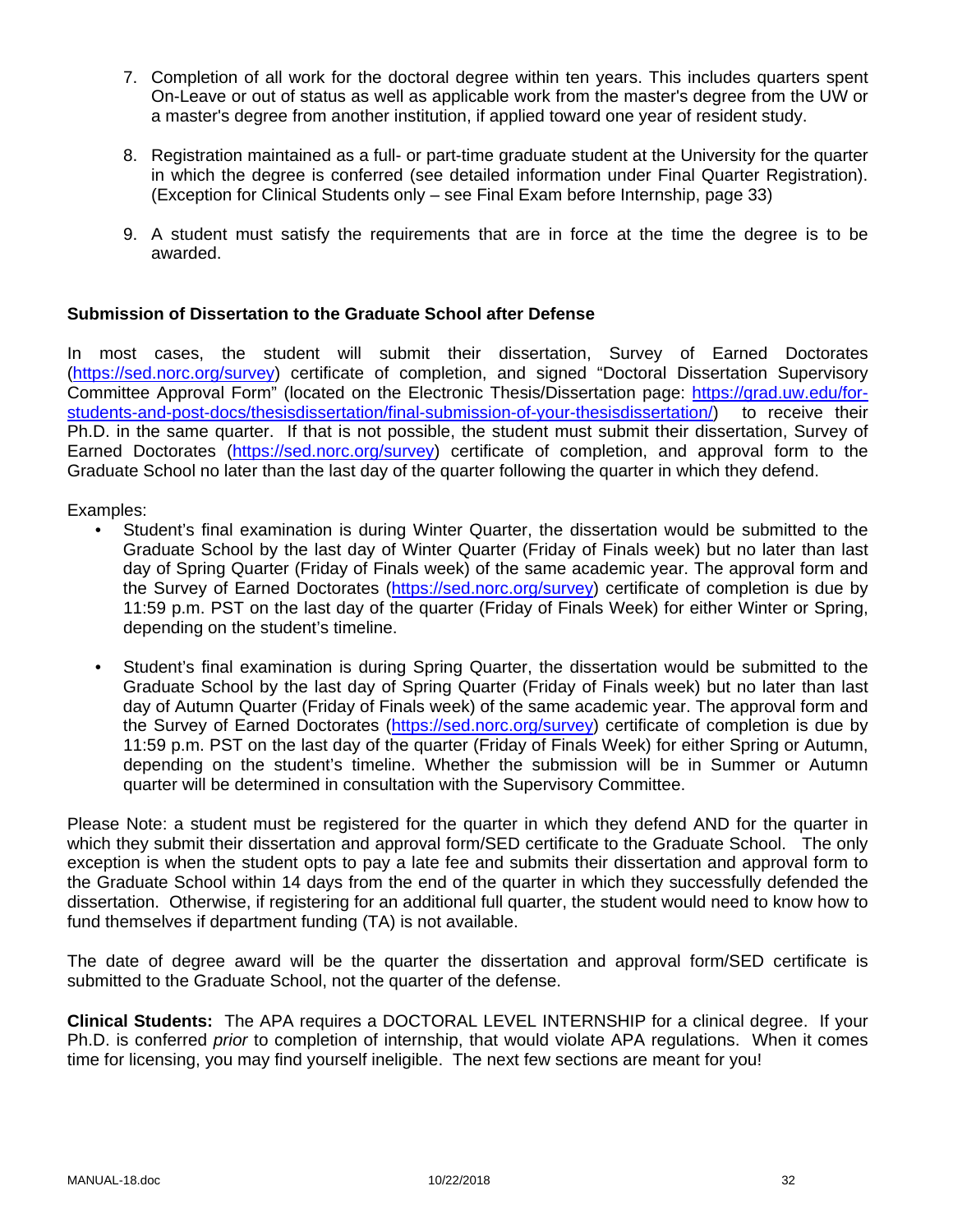### **FINAL EXAM (Dissertation Defense) BEFORE OR DURING the beginning of INTERNSHIP OPTION**

If you take your final exam (defend your dissertation) before you go on internship, you have only one choice for turning in the final draft to the Graduate School:

The Graduate Program Advisor submits a Petition to the Dean to graduate without being registered on your behalf. The petition will include your timetable for completion of the internship and submittal of the dissertation. You will apply for on-leave status (Autumn, Winter, Spring only. Summer quarter is free/automatic) to complete your internship. During internship, the Graduate Program Advisor holds your signed approval form and signed warrant until the final quarter of your internship, or the one after that. Once your internship has been successfully completed, you should get a statement (e-mail or letter) from your internship supervisor, stating that this is the case and have copies sent directly to both the Director of Clinical Training and the Graduate Program Advisor in the Psychology Department. You then coordinate with the Graduate Program Advisor on the final submission of your paperwork to the Graduate School within the appropriate quarter, and get your degree. Registration when you submit your dissertation is NOT necessary once your petition has been approved.

### **FINAL EXAM (Dissertation Defense) AFTER INTERNSHIP OPTION**

If you do not take your final exam (defend your dissertation) before you go on internship, you must be registered for a minimum of two credits in the quarter in which you defend and when the dissertation is submitted, if these two events happen in separate quarters. Register for your final quarter(s) at the minimum of 2 credits in order to return to student status. The per-credit cost will be based on the prevailing resident or non-resident tuition figure and will be your responsibility to cover (unless your advisor has funds and the two of you arranged this in advance).

The cost will be around \$1640.00 (WA residents) or \$2812.00 (non-WA residents) for the minimum two credits. The Psychology Department is unable to provide tuition assistance.

#### **IMPORTANT**

The soonest you can receive your degree is when you complete your 12-mo internship commitment, your final defense, and dissertation submission process and where everything falls in the Academic Calendar. Then the degree is conferred at the END of the quarter. This becomes crucial when you have a job that begins in September and requires the Ph.D., but your degree is not effective until December! As soon as you have been placed, find out the END of your internship so you can start planning ahead.

#### **Spring Hooding and Commencement Ceremonies, Post-docs, and Jobs**

Students who are on internship often wish to participate in our spring hooding ceremony and the June Commencement Exercise. Although, according to both APA and University regulations, you cannot formally receive your degree before the internship is completed and the dissertation is turned in to the Graduate School, you can participate in these spring activities if you obtain a letter or e-mail from your internship director stating that you will successfully complete your internship on (date). It is necessary to turn in the paperwork by the end of spring quarter in order to participate in hooding and commencement activities. At commencement, you will receive an empty diploma cover, and the diploma itself will be conferred at the end of the quarter in which you complete all requirements. Thus, if your internship ends after the last day of Summer quarter, the degree will be formally conferred at the end of Fall quarter, but you can still do Spring hooding. Please note that because the internship is an integral part of the degree, clinical students are not allowed to participate in hooding or Commencement prior to beginning their internship even if they have already defended their dissertation.

A related issue occurs when a job or postdoctoral appointment requires that the degree be completed. In such instances, the letter from the internship director, plus one from the UW Director of Clinical Training stating that you will finish all degree requirements by the closing date of the internship, has been sufficient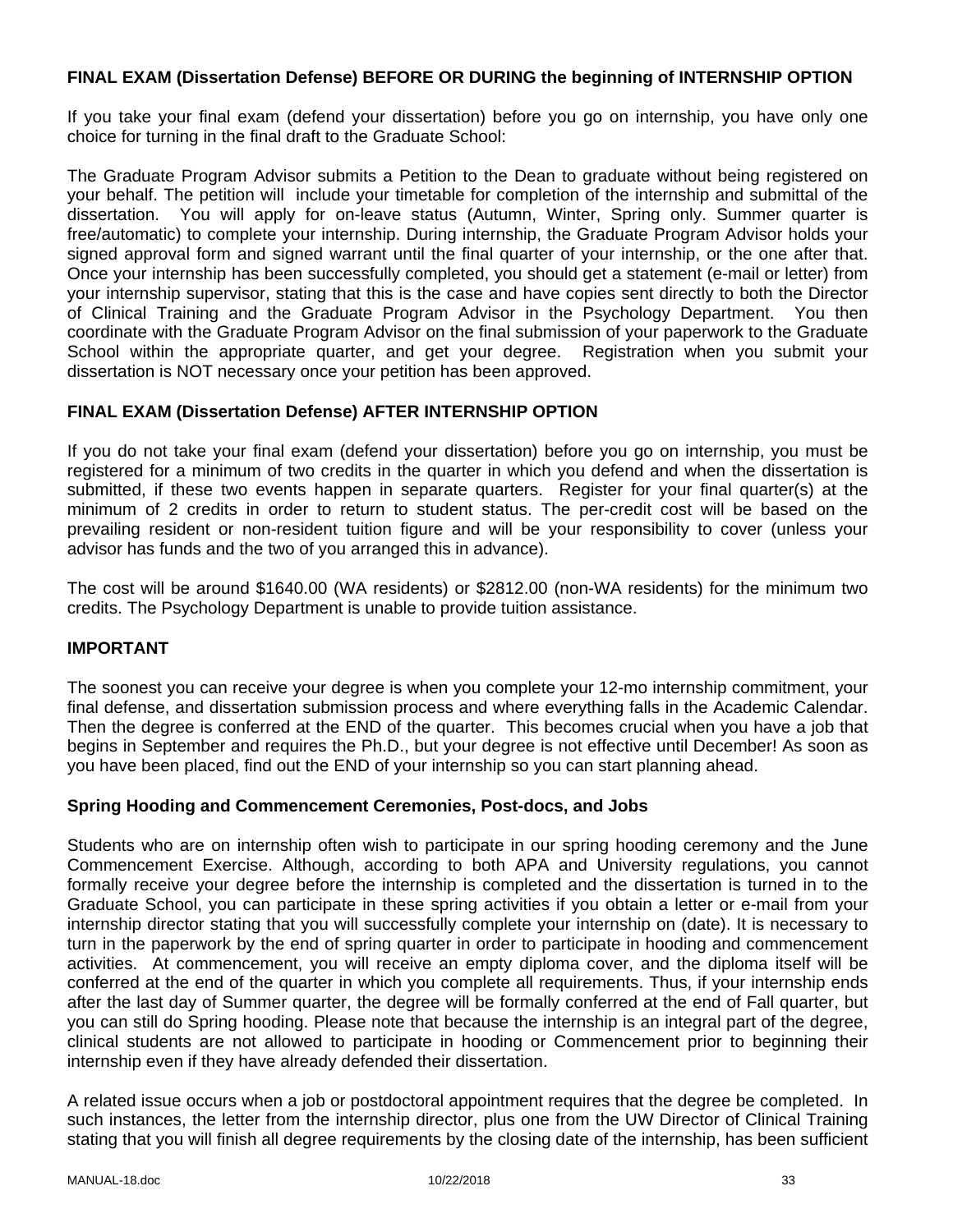to start jobs and postdocs that begin before the next formal graduation date. This is another good reason to make every effort to defend your dissertation before the internship year ends (and, even better, before it begins).

In either of these instances, please provide three copies of the internship director's letter or e-mail certification for (1) the Director of Clinical Training, (2) the Graduate Program Advisor, and (3) your advisor.

A statement concerning where and when you completed your internship will be added to your final postgraduation UW transcript. This will be helpful when you apply for licensure. Please let the Director of Clinical Training know the specific date your internship will end.

These requirements and others, can be found at the Graduate School's Student Services website: http://grad.uw.edu/for-students-and-post-docs/

**Please remember that in most cases Departmental requirements take precedence over the minimal requirements listed by the Graduate School.**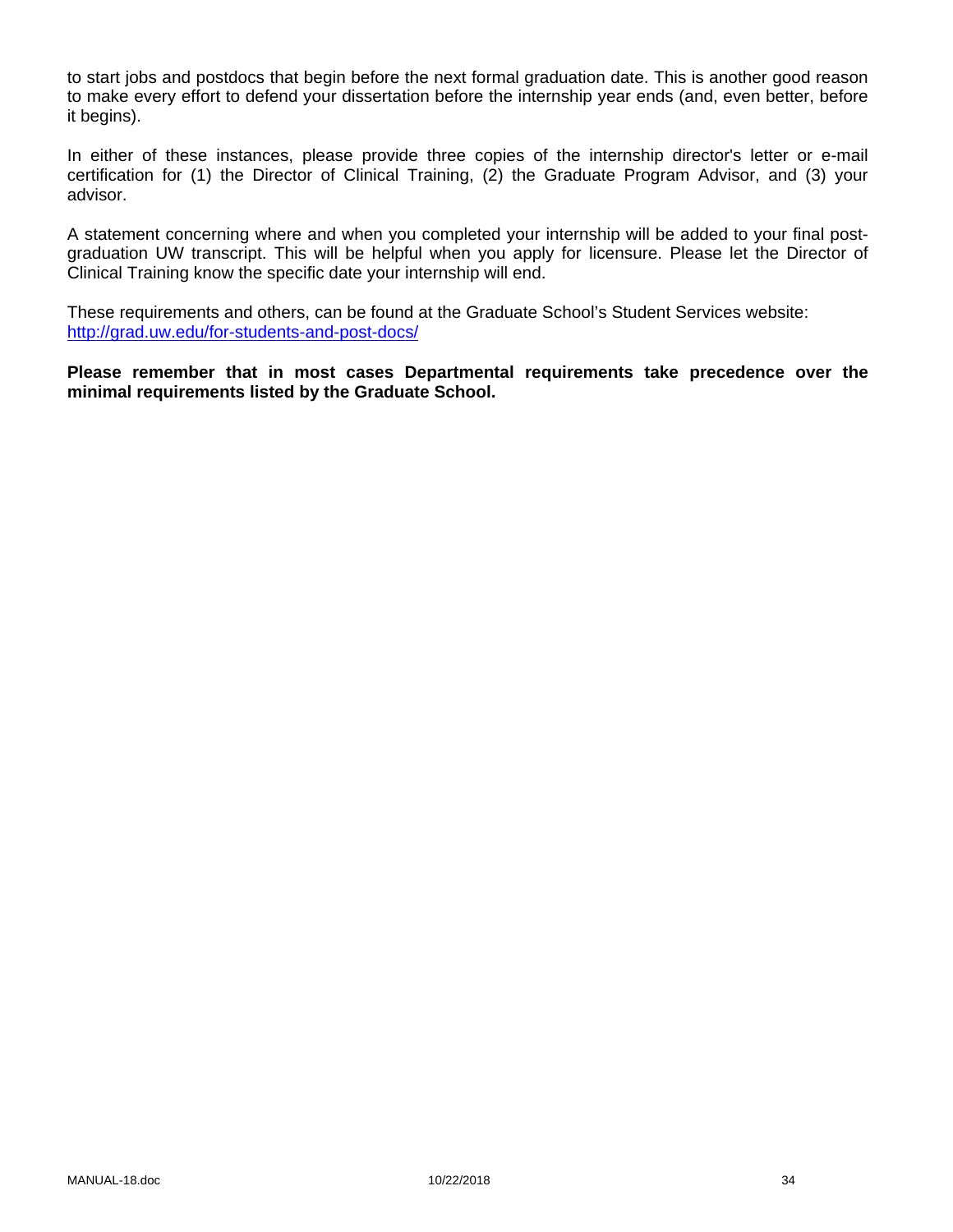### **B. IX. TEACHING AND RESEARCH EXPERIENCE**

Your graduate experience should involve training in research and in teaching. Adult and Child Clinical students also receive specific training in clinical methods and ethics. It is important to include all of these elements in your training program.

#### **Research Training**:

All students are expected to acquire research skills. Your advisor(s) will play a major role in guiding your research training. Talk with your advisor as soon as possible to develop a plan for your first year of research. Students (other than those in the clinical areas) must complete a research project and present at the departmental Research Festival at the end of their first year of study. Clinical students present their research at the Research Festival at the end of their second year in the program. All research conducted by graduate students must have a faculty sponsor, typically your advisor. Your research training should be an ongoing activity throughout your graduate career.

#### **Teaching Training:**

A teaching portfolio that reflects a variety of teaching experiences will be invaluable to those students aiming for positions at institutions that emphasize undergraduate teaching and/or research/teachingbased universities. Teaching skills are also beneficial for anyone who plans to present talks at research meetings and/or train graduate students in research. You should plan your teaching training in the same way you plan your research preparation.

Teaching experience is ideally gained by undertaking a progressive series of teaching experiences. The following graduated plan is the ideal:

- 1. TAing a course without sections, such as Psych 101.
- 2. TAing a course with section meetings for which the TA is responsible for facilitating discussions, planning and presenting some course material and/or conducting reviews of lecture material.
- 3. TAing a course in which the TA gives an extensive lecture to the entire class in addition to the usual responsibilities for section meetings.
- 4. TAing a course with multiple weekly section meetings developed and conducted by the TA, such as Psych 209.
- 5. TAing a lab course within your area of study. While many of these labs have predetermined syllabi, the TA has a great deal of freedom in determining how the material is presented and how student progress is assessed.
- 6. Serving as an independent course instructor. This role can be undertaken as instructor of a course regularly taught within the department or it may involve the development of an entirely new course. Such positions require that a student have successfully passed their General Exam and have previous training in teaching most often gained by classroom experience and in a course in pedagogy. (Such a course -- Psych 537: Teaching of Psychology -- is offered every other year by Michael Passer, typically in Spring Quarter. The Graduate School also offers GRDSCH 610: Teaching Mentorship)

Following this ideal plan is not always possible due to scheduling conflicts and funding uncertainties. But it is to your advantage to seek all types of teaching experiences especially those requiring greater involvement and independence.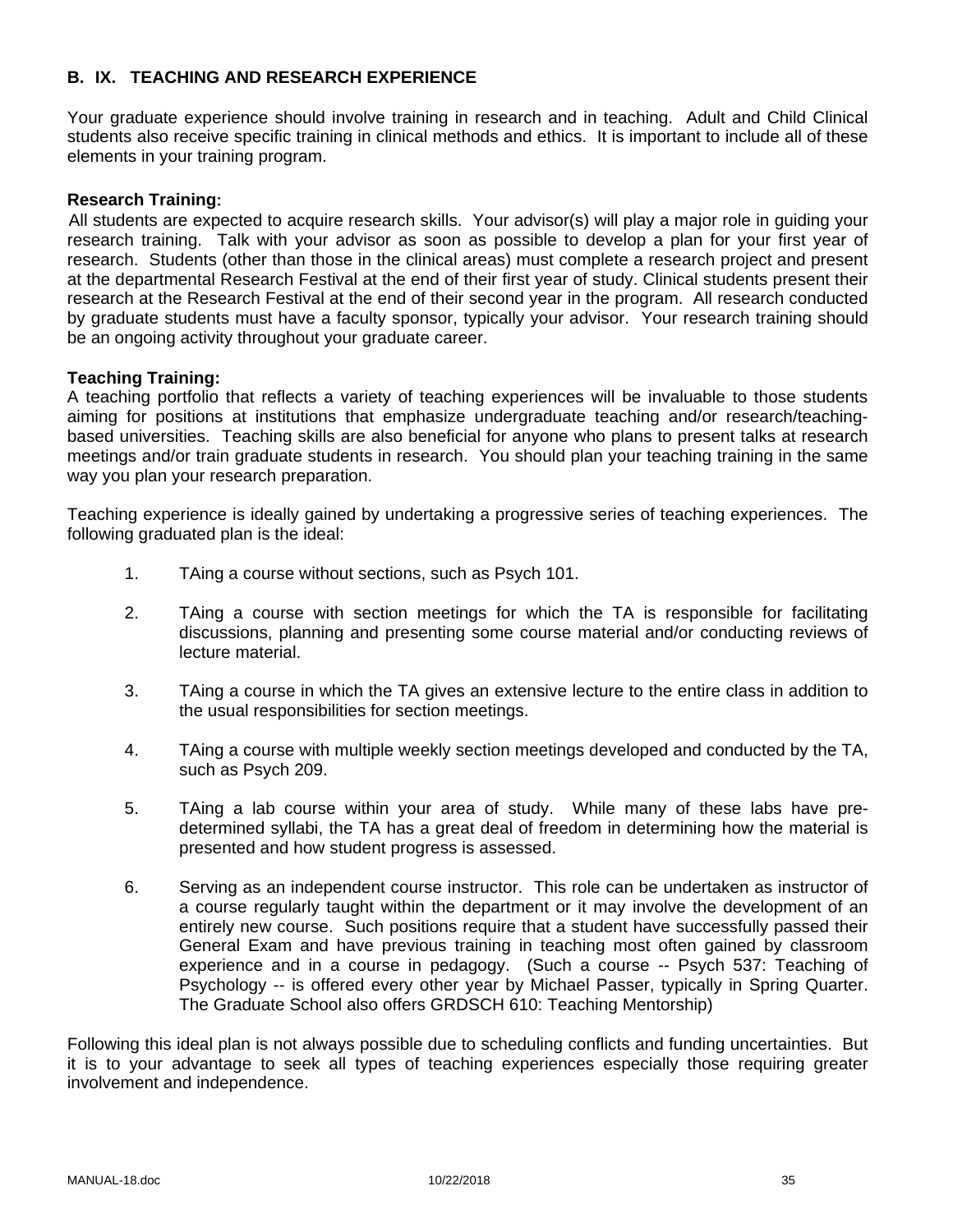**Teaching Portfolio:** You should keep careful records of all your teaching experiences noting the tasks you performed for each course. Syllabi for the courses and any course materials you develop (review sheets, exams, etc.) should be included in your portfolio. Student and instructor evaluations of your performance should be sought for each course and included in your portfolio.

While this may seem like busy work as you begin the process, the portfolio will serve you well as you apply for jobs and move up the academic ladder.

Syllabi and reading lists of courses you take but do not TA should be kept in a separate file. These will be useful if you are ever asked to develop a similar course. Clinical students will need such information if they apply for licensure.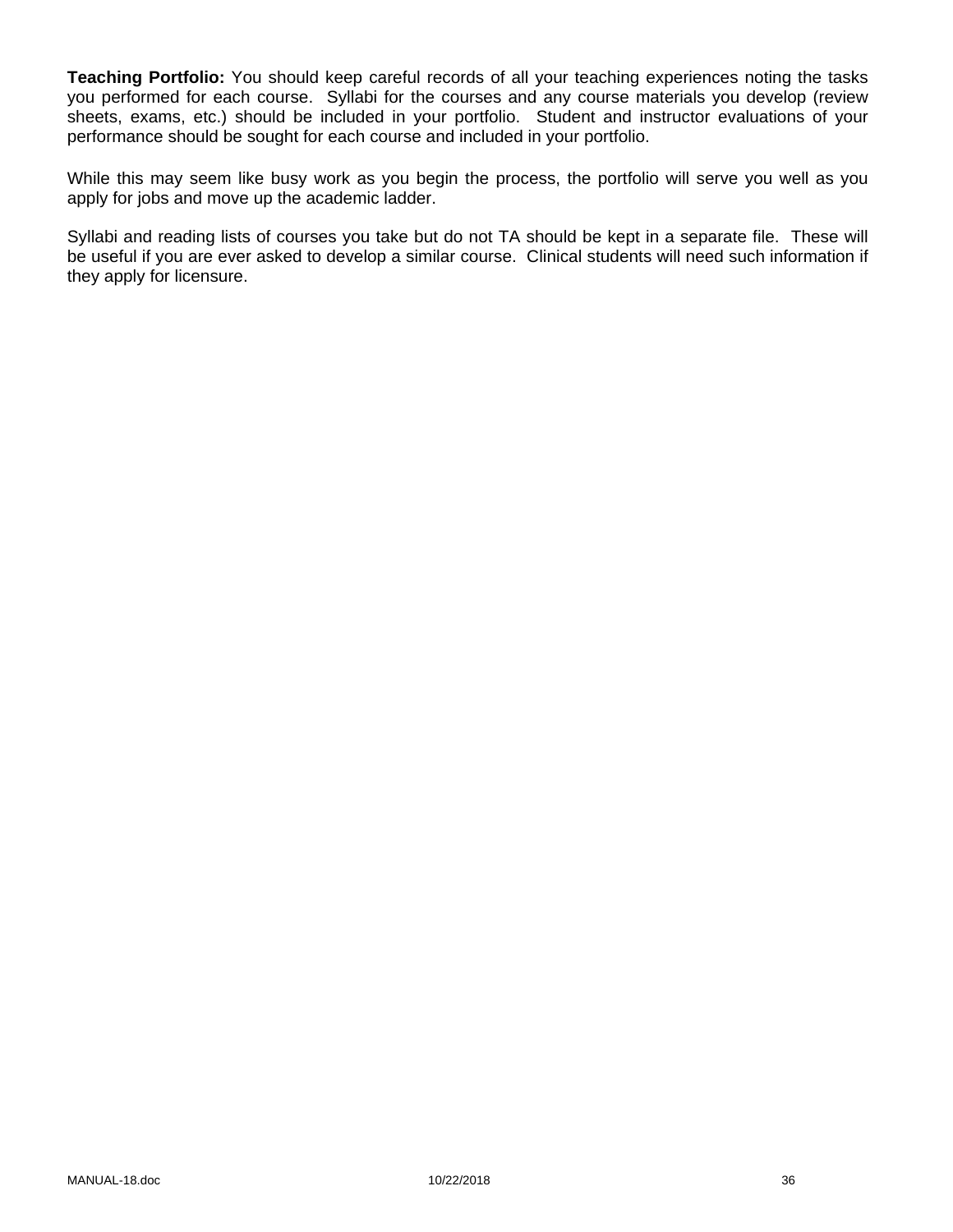# **C. AREAS OF STUDY AND AREA COURSE REQUIREMENTS**

# **C. I. DEPARTMENTAL REQUIREMENTS**

The Department of Psychology has course requirements for all graduate students. They are:

- **1.** *Orientation:* Psych 500A (1 credit) & *Psychology Proseminar:* Psych 500B (1 credit) First year students are required to take Psych 500A, Psychology Orientation. This course is held at the end of September, during the week prior to the official start of the academic year. All first year students are also required to register for Psych 500B, Proseminar in Psychology their first academic quarter (autumn).
- **2.** *Department Colloquium:* First-year students are required to register for and attend the Departmental Colloquium (Psych 550A) their first three quarters. Attendance at the colloquium is strongly recommended thereafter. In order to receive credit, students will need to complete a brief survey after the talk; forms will be provided at class.
- **3.** *Statistics and General Methodology: During the first year*, you must successfully complete (accomplished by achieving a grade of at least 2.7) or place out of (and replace with higher level courses) two basic statistics courses and two laboratories:

| Psych 522 | Laboratory in Statistical Computation I      |
|-----------|----------------------------------------------|
| Psych 523 | Laboratory in Statistical Computation II     |
| Psych 524 | Introduction to Statistics and Data Analysis |
| Psych 525 | Linear Models and Data Analysis              |

In addition, ALL students are required to take at least one additional course in quantitative methods (statistics, mathematics, or computational science) OR in a methodology directly relevant to their area of focus.

4. *Dissertation Credits*: Psych 800 – **27** Minimum.

#### **C II. NON-CLINICAL STUDENT TRAINING PLAN (as of Autumn 2015)**

Students pursuing clinical training should see specific course requirements for Adult and Child Clinical Training on pages 39 to 42 of this manual (or their full Clinical Psychology Program Training Manual).

- *1. Minimal Training Plan Requirements* (building on your First Year Plan):
	- I. One quantitative methods/statistics course beyond those indicated in #3 above OR one methodology course directly relevant to the student's research focus.
	- II. Three 500-level Core Concepts Courses.
	- III. Three advances or focused training courses that provide specialized training in a research focus.
	- IV. Three quarters of seminars, brown bags or journal clubs. It is strongly recommended that plans require quarterly attendance at such meetings throughout the student's training.
	- Courses required may be taken outside the Department of Psychology but students are strongly urged to utilize department-based options when available.
	- All course work in these areas should be taken for a numerical grade, unless the course itself is offered only on a credit/no credit (CR/NC) basis. **As stated by the Graduate School, at least half of your program must be in courses 500 or above.**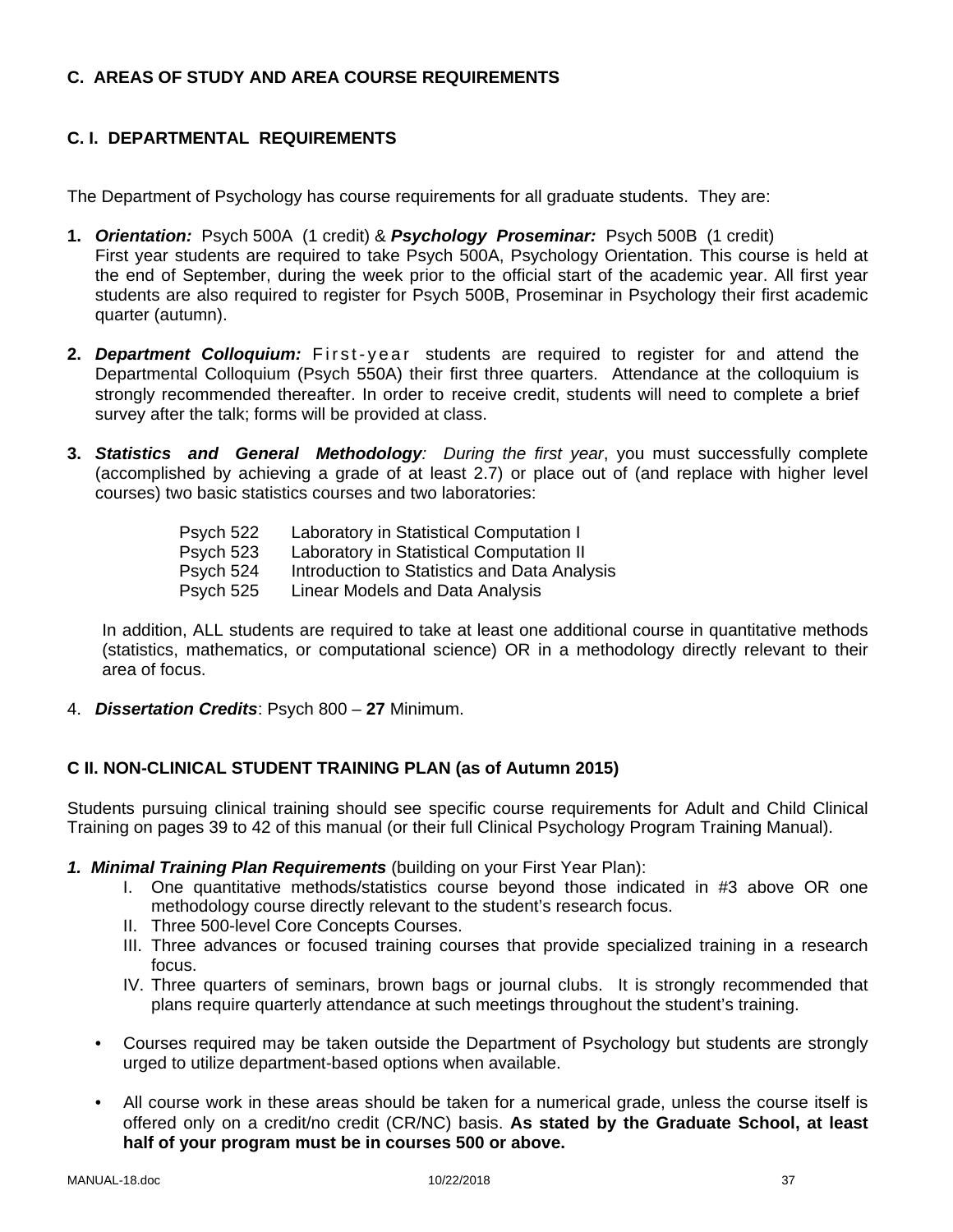2. Role of the Supervisory Committee in your Training. Although your original First Year Plan is approved by your Primary and Secondary Advisors, the plans will be annually updated, expanded upon, and reviewed as part of the Annual Review Process. Once your Supervisory Committee is established, they should also review your Plan. Your Supervisory Committee may recommend or require additional courses prior to completion of your General Examination.

### *Area Representatives - Graduate Training Committee 2018-2019*

|                                 | Area Rep (GTC)     | <b>Area Coordinator (Head)</b> |
|---------------------------------|--------------------|--------------------------------|
| <b>Animal Behavior</b>          | Renee Ha           | Michael Beecher                |
| <b>Adult Clinical</b>           | Jane Simoni        | Jane Simoni                    |
| <b>Behavioral Neuroscience</b>  | Ellen Covey        | <b>Ellen Covey</b>             |
| <b>Child Clinical</b>           | <b>Wendy Stone</b> | <b>Shannon Dorsey</b>          |
| <b>Cognition and Perception</b> | Susan Joslyn       | <b>Chantel Prat</b>            |
| Developmental                   | Kristina Olson     | Betty Repacholi                |
| Social Psychology & Personality | Sapna Cheryan      | <b>Tony Greenwald</b>          |
| Quantitative                    | --                 | <b>Brian Flaherty</b>          |
|                                 |                    |                                |

Graduate Student Representatives: Kelly Chang (2018-2020) & Suzanne Lewis (2017-2019)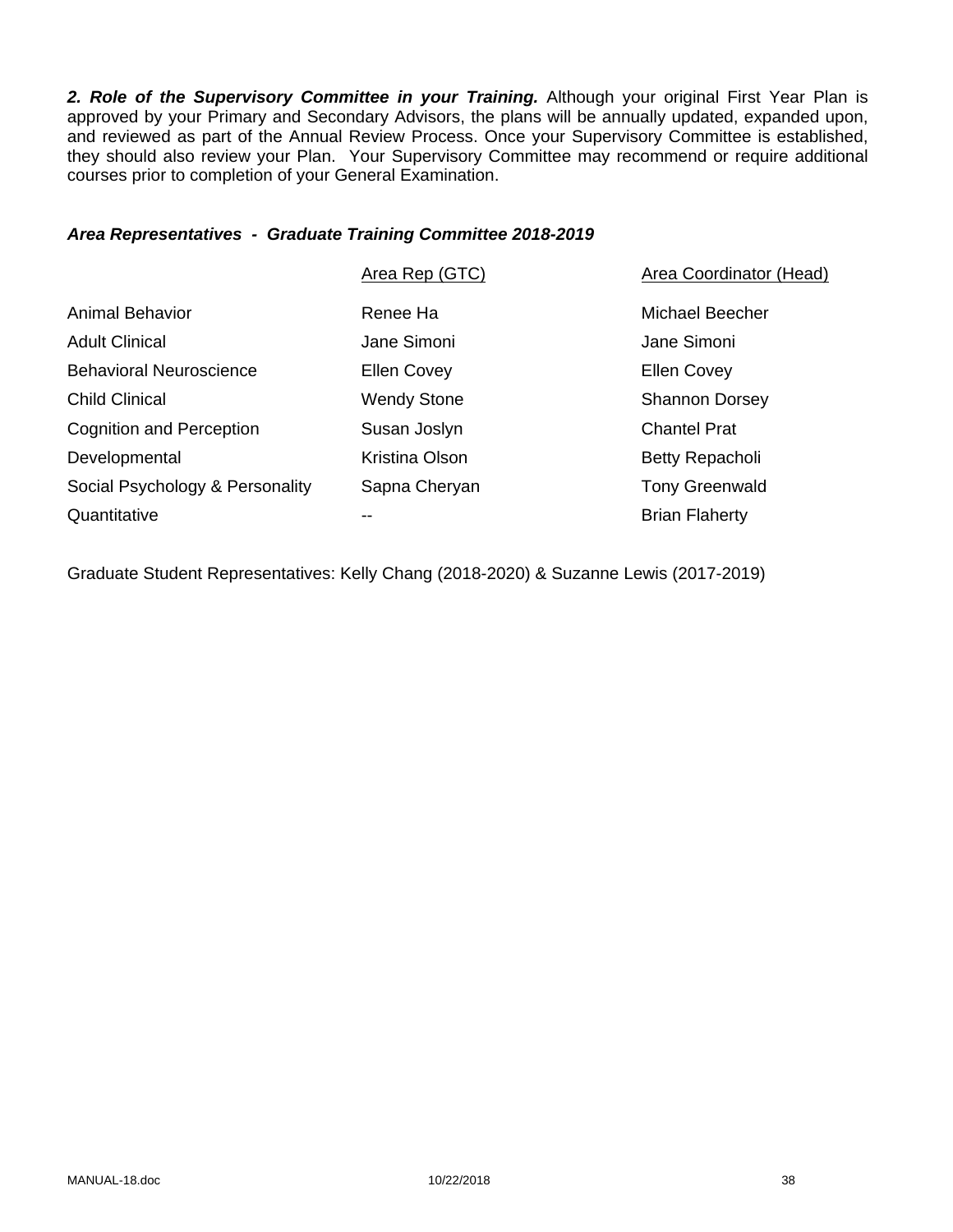# **C. III. ADULT AND CHILD CLINICAL AREA REQUIREMENTS**

Taken from the current Clinical Psychology Program Training Manual. Please view the Clinical Psychology Program Training Manual for more details.

| Quick Listing of All Required Courses for Clinical Psychology |                    |                                                                              |                                             |
|---------------------------------------------------------------|--------------------|------------------------------------------------------------------------------|---------------------------------------------|
| PSYCH 500 A                                                   | 1 credit           | <b>Psychology Orientation</b>                                                | (register 1st quarter only)                 |
| PSYCH 500 B                                                   | Total of 3 credits | Proseminar                                                                   |                                             |
|                                                               |                    |                                                                              | (register AWS qtrs during 1st year)         |
| PSYCH 550 A                                                   | Total of 3 credits | Psychology Colloquium                                                        | (register AWS qtrs during 1st year)         |
| PSYCLN 501                                                    | Total of 2 credits | <b>Issues in Clinical Psychology</b>                                         | (register A&W qtrs during 1st year)         |
| PSYCH 524                                                     | 4 credits          | Intro to Stats. & Data Analysis                                              | (must register also for lab: Psych 522)     |
| <b>PSYCH 522</b>                                              | 2 credits          | Lab. in Statistical Computation I                                            | (required for those taking Psych 524)       |
| <b>PSYCH 525</b>                                              | 4 credits          | Linear Models & Data Analysis                                                | (must register also for lab: Psych 523)     |
| <b>PSYCH 523</b>                                              | 2 credits          | Lab. in Statistical Computation II                                           | (required for those taking Psych 525)       |
| PSYCLN 510                                                    | 4 credits          | Research Methods in Clinical and Community Psychology                        |                                             |
| PSYCLN 517                                                    | 5 credits          | Core Concepts in Systems of Psychotherapy                                    |                                             |
| <b>PSYCH 560</b>                                              | 2-30 credits total | Research Strategies (lab-based research seminar; sign up whenever offered by |                                             |
|                                                               |                    | your advisor and you are participating in lab meetings)                      |                                             |
| PSYCLN 560                                                    | 3 credits          | <b>Minority Mental Health</b>                                                |                                             |
| PSYCLN 524                                                    | 3 credits          | <b>Clinical Personality Assessment</b>                                       |                                             |
| PSYCLN 581                                                    | 2 credits          | <b>Clinical Methods: Interview</b>                                           |                                             |
| PSYCLN 582                                                    | 2 credits          | Clinical Methods: Ethics                                                     |                                             |
| PSYCLN 591                                                    | 2 credits          | <b>Consultation and Supervision Practicum</b>                                |                                             |
| PSYCLN 583                                                    | Total of 8 credits | <b>Clinical Supervision</b>                                                  | (2nd year students must register for AWSS)  |
| PSYCLN 580A                                                   |                    | Var. credit (1-6 cr/qtr) Clinical Practica/Colloquium**                      | (A - 2nd yr students – Coll. attend. req'd) |
| PSYCLN 580B                                                   |                    | Var. credit (1-6 cr/qtr) Clinical Practica/Colloquium**                      | (B - 3rd yr and above)                      |

### **Note. Please see appendix (pages 83-84) for the previous PSYCH numbers of the PSYCLN courses. Courses taken before Winter quarter, 2018 will appear with the PSYCH prefix on your transcript and departmental records.**

\*\*Required for all students seeing clients in the clinic.

# *APA-Required Breadth Requirements*

As an APA-accredited program, we adhere to mandated requirements for demonstrated breadth of knowledge (discipline-specific knowledge or DSK) outside of the clinical specialty. Specifically, students must complete coursework in the following discipline-specific areas: (1) biological aspects of behavior; (2) cognitive aspects of behavior; (3) social aspects of behavior; (4) human development; (5) affective aspects of behavior; and (6) history and systems of psychology, plus an advanced integrative course that combines two or more DSK areas. In some cases, an integrative course can satisfy two or more DSK areas if all components are assessed separately. Courses offered within the clinical area do not satisfy these requirements. For example, a course in child psychopathology will not satisfy the developmental DSK requirement, nor will a course in cognitive therapy satisfy the cognitive requirement. These DSK requirements can be satisfied with a major out-of-area course (i.e., a Core Concepts in ...or Advances in ...course; e.g., social aspects of behavior, can be satisfied with PSYCH 510, Core Concepts in Social Psychology.

Two of the DSK course requirements (or more by petition) can be satisfied by means of independent study courses that are available every quarter. These courses include PSYCLN 574 (affective aspects of behavior), PSYCLN 575 (biological aspects), PSYCLN 576 (cognitive aspects), and PSYCLN 577 (developmental aspects). You sign up for these 5-credit courses with your advisor. The syllabi and linked readings are found on our Google drive:

https://drive.google.com/drive/folders/1FQ81222boNDnKO3dvLmh\_EKRPIISv3Vz?usp=sharing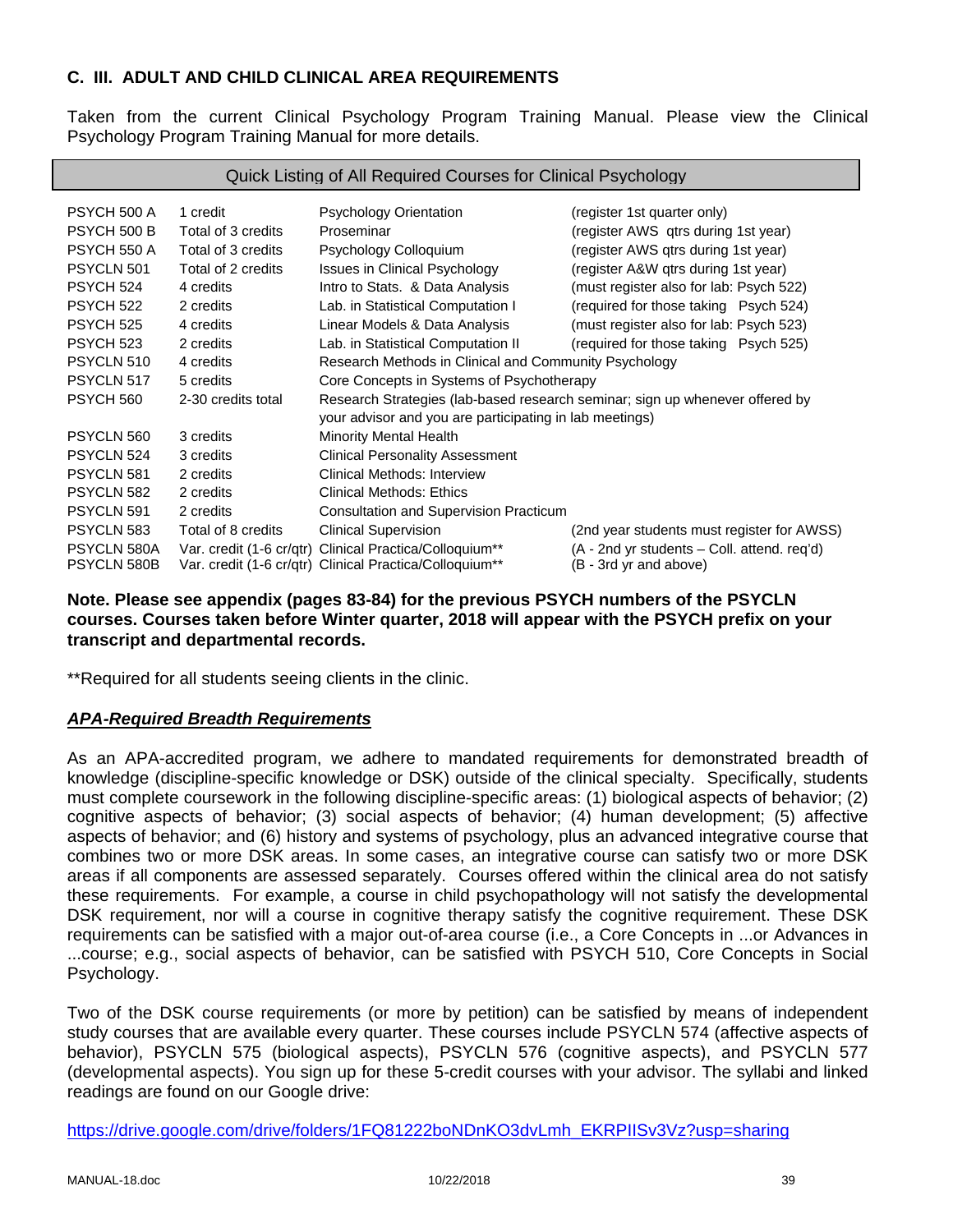Also required for students entering the program in 2017 and beyond is an advanced integrative course that combines two or more DSK areas (e.g cognitive neuroscience or biological bases of development). In some instances, such a course could satisfy two DSK areas if both are assessed independently. The History and Systems requirement is satisfied by directed readings in PSYCLN 501.

Highly specific courses (e.g., courses in psychopharmacology or fMRI techniques for "biological bases") do not meet the APA "broad and general" DSK course requirement. Likewise, seminars do not satisfy this requirement. Non-clinical courses in other departments may sometimes satisfy a DSK requirement. If in doubt, consult with the Director of Clinical Training.

# *Additional Requirements for General ("Adult") Track Students*

| PSYCH 511 3 credits  | Core Concepts in Personality |
|----------------------|------------------------------|
| PSYCLN 542 5 credits | <b>Behavior Change</b>       |
| PSYCLN 530 5 credits | <b>Behavior Disorders</b>    |

plus…

One of the following child track courses. Note: Cannot be used as an out-of-area (developmental) DSK course below

PSYCLN 531, Developmental Psychopathology

or

PSYCLN 541, Approaches to Child Treatment

**Two** courses in Assessment (but all three of the courses listed below are recommended for coverage of personality, cognitive, and behavioral assessment):

PSYCLN 524, Clinical Personality Assessment (required)

and a choice of:

PSYCLN 521, Assessment of Intelligence w/ PSYCLN 525 practicum; PSYCLN 522, Psychological Assessment of Children w/ PSYCLN 525 practicum; or PSYCLN 523, Approaches to Psychological Assessment

Please note that training in cognitive assessment is required as a basis for neuropsychological assessment training, certain outside practica, and internship assignments. Ideally, students in our program will have training in personality, cognitive, and behavioral assessment.

# *Additional Requirements for Child Track Students*

| Seminar in Child Clinical Psychology (required AWS gtrs for 1st & 2nd                                                                      |
|--------------------------------------------------------------------------------------------------------------------------------------------|
|                                                                                                                                            |
| Developmental Psychopathology                                                                                                              |
| Approaches to Child Treatment                                                                                                              |
| Assessment of Intelligence (must register for PSYCLN 525 also)                                                                             |
| Practicum in Psych. Assessment                                                                                                             |
| Psychological Assessment of Children (with PSYCLN 525)                                                                                     |
| PSYCLN 573 6 total<br>PSYCLN 531 5 credits<br>PSYCLN 541 4 credits<br>PSYCLN 521 5 credits<br>PSYCLN 525 2 credits<br>PSYCLN 522 5 credits |

# *plus…*

At least one treatment seminar. One additional quantitative methods course.

#### *Practicum Requirements*

Practicum placements may occur either within the department (internal practica taught by clinical faculty) or outside the department (external practica). In addition to internal (PSYCLN 525) practica, at least one external practicum is required for students in the adult track (must register for PSYCLN 585 credit). Two practica, ideally one assessment-based and one treatment-based, (either internal or external) are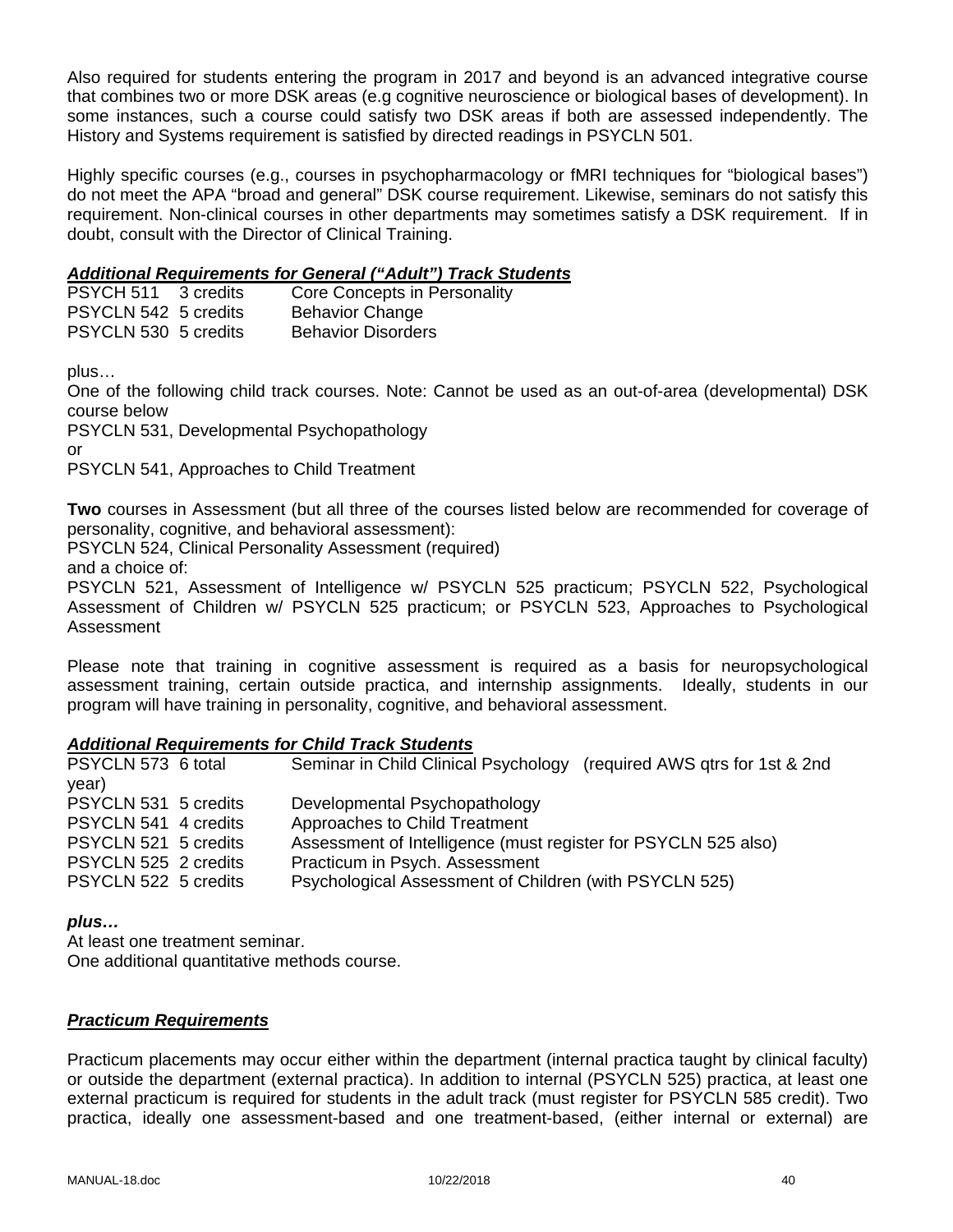required for child track students. See Appendix C (of the Clinical Psychology Program Training Manual) for complete registration information.

### *Out-of-Area Requirements*

The Director of Clinical Training has no official say over what is required or offered in other areas in the Psychology Department. In general, courses used to fulfill within-area requirements may not also be used to fulfill out-of-area requirements. In addition, non-clinical courses taken at previous institutions toward another degree (e.g., a master's degree) may not be used toward fulfilling course requirements for the Ph.D. at the University of Washington unless approved by the head of the area in question based on the syllabus from the course in question.

For Adult clinical students, six or more courses must be taken from curriculum offerings outside the clinical area. These courses must meet the APA curriculum guidelines for "discipline-specific knowledge." Therefore, students must complete one "broad and general" course each covering biological, cognitive, affective, developmental, and social aspects of behavior, plus at least one course in psychological measurement (see next section). The balance of the six-or-more courses is to be determined by mutual agreement between the student and co-advisors or supervisory committee. These courses should be selected with an eye toward developing cohesive themes of subspecialty expertise pertinent to the student's future research and clinical endeavors.

### **Domain-Specific and Profession-Wide Competency and Curricular Elements**

According to current regulations of the APA Commission on Accreditation, students in accredited programs must develop and demonstrate doctoral-level competency in the following domains of knowledge and behavior:

#### **Discipline-Specific Knowledge**

- 1. History and systems of psychology
- 2. Affective aspects of behavior
- 3. Biological aspects of behavior
- 4. Cognitive aspects of behavior
- 5. Developmental aspects of behavior
- 6. Social aspects of behavior
- 7. Advanced integrative knowledge combining the above areas

#### **Profession-Wide Competencies**

- 8. Research methodology<br>9. Techniques of data ana
- Techniques of data analysis
- 10. Theories and techniques of assessment and diagnosis
- 11. Theories and methods of intervention
- 12. Professional values, attitudes, and behaviors
- 13. Communication and interpersonal skills
- 14. Ethical and legal standards
- 15. Theories and methods of supervision
- 16. Theories and methods of consultation and interprofessional collaboration
- 17. Individual and cultural diversity (e.g., personality, ethnic, cultural, gender-related, etc.) relevant to all of the areas above

As a program, we are expected to provide coursework and other modes of training in all of the above areas, and to foster "attitudes essential to lifelong learning, scholarly inquiry, and professional problem solving." (Colloquia and seminars are one vehicle for the latter.)

**Licensure considerations**. State licensing boards expect your transcript to reflect formal coursework in all of the above areas. Our clinical curriculum covers all of the topics relevant to the clinical and professional domains. Areas (1) through (9) are the "Discipline-Specific Knowledge" areas that are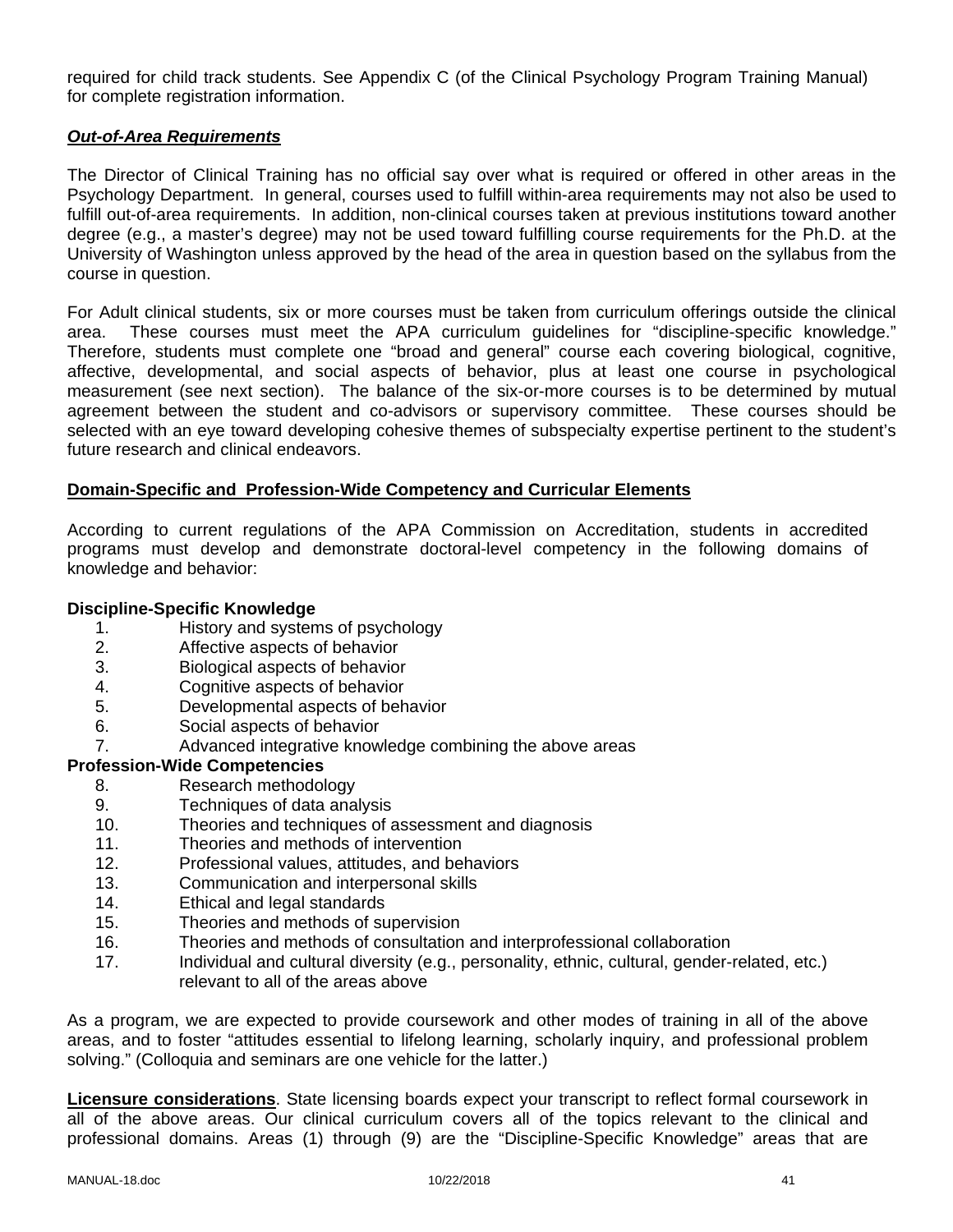satisfied by coursework in other areas of the department (History and Systems being covered in Psych 591/ PSYCLN 501) and should be taken very seriously if you expect to get licensed in some states. As noted elsewhere, graduate "Core Concepts" and comprehensive "Advances in…" courses offered by other areas of the department will pass muster, as will the PSYCLN independent studies DSK courses, but highly specific courses (e.g., courses in psychopharmacology or fMRI techniques for "biological bases") do not meet either APA or most licensing board requirements. Licensure applicants in some states have been asked to provide copies of the course syllabi in areas where there are questions, so by all means save hard and/or electronic copies of every course syllabus you ever receive, even in your clinical courses. One issue we sometimes have to deal with is designated "semester hour" requirements in certain states, which can cause problems because of our quarter system. You'll need to demonstrate that your course is as comprehensive as a semester course (they are, of course, and in a shorter time span, which is why you're always feeling overwhelmed), and you'll need your syllabus for this as well.

Finally, in addition to keeping an electronic or hard copy of every course syllabus as you go through the program, it is strongly recommended that when you graduate you deposit all relevant materials (syllabi, transcript, etc.) with the Association of State and Provincial Licensing Board's Credentials Bank. For a modest fee, this will keep everything you need for licensure in any state or province available to be forwarded to the particular licensing board. The web address is https://www.asppb.net/page/TheBank

### **Other Requirements:**

Psych 800 – **27** Minimum Required Credits in Dissertation Research

A one-year APA-accredited APPIC doctoral level internship or its equivalent. An unaccredited internship (rarely requested and definitely not recommended) must be approved by the clinical area faculty.

**Note**: A master's thesis is not required, but virtually all students submit the required write-up of the second-year research project and submit it to the Graduate School to satisfy this requirement for the master's degree. We strongly recommend this course of action so that, in the event that unexpected events should prevent you from completing the doctoral program, you will have the master's degree. The masters is also desirable for some sources of employment outside the department even while you're working toward the doctorate.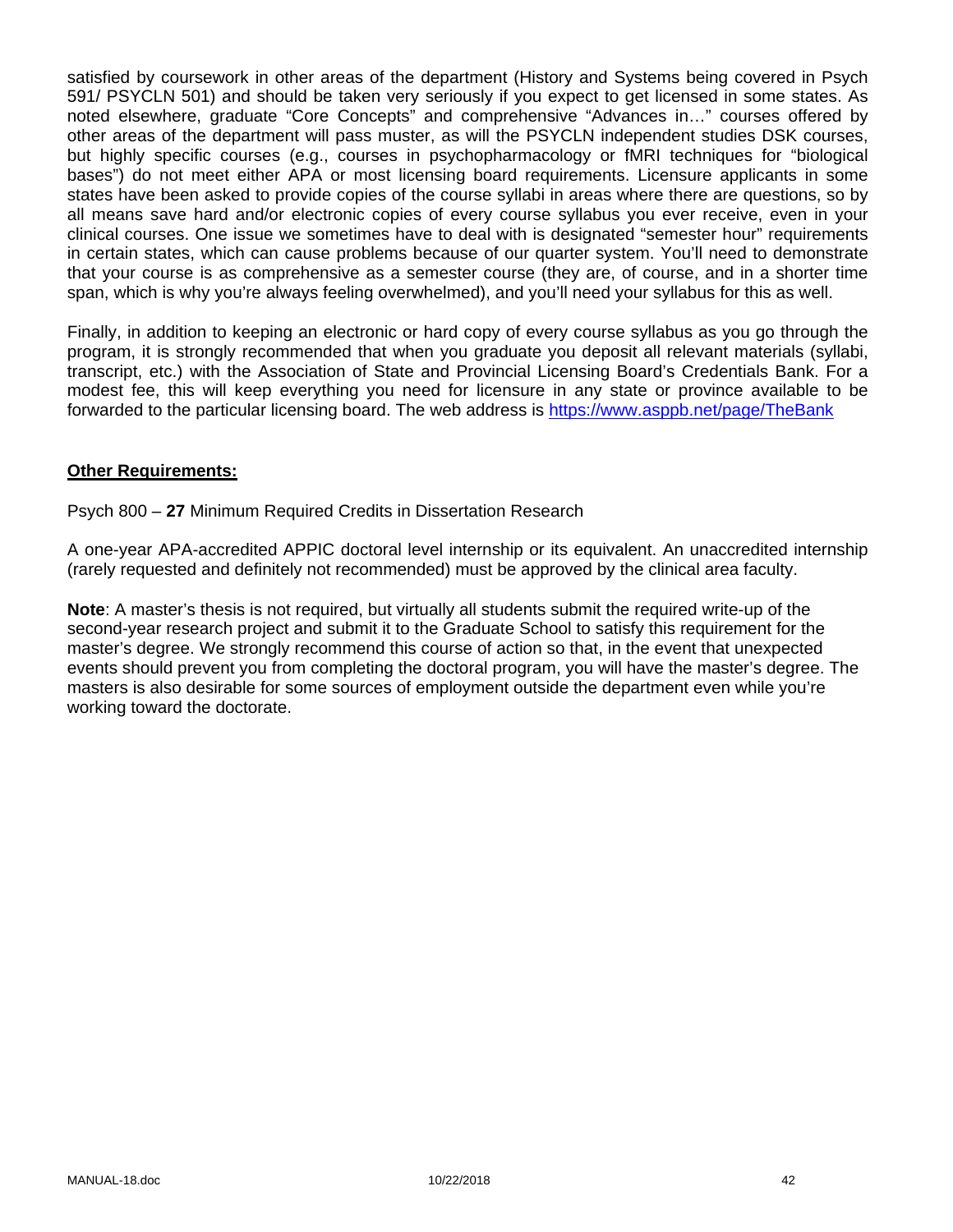# **C. IV. OTHER SPECIALTY PROGRAMS**

In some cases, concentrations of work have been developed outside of the Department's Area structure. Two current specialty programs are listed below. Consult the advisor if you are interested in these programs.

### **Quantitative Minor (coordinated by Brian Flaherty)**

The quantitative minor denotes that a graduate student has fulfilled statistical, mathematical, computational, and/or other research methods training beyond basic department and area requirements. The following steps are required to obtain the minor.

- 1. Complete PSYCH 524 and 525 (or equivalent) with at least a 3.5 GPA
- 2. Formulate a plan of study with advisor(s)
- 3. Obtain final approval of plan
- 4. Complete plan and final documentation

#### **Plan of study**

Before taking courses for the minor, formulate a plan of study. Your plan should be tailored to your research interests, as well as meet the requirements for the minor (see below). It should explain how your proposed coursework and any independent work advances your research interests.

Discuss this plan with your advisor and/or your area's quantitative point person. (The list of area quantitative point people is at the bottom.) Once your plan is finalized, forward it to Brian Flaherty for approval by the department quantitative committee. Upon final approval, the plan should be filed with the Department's Graduate Program Advisor.

NOTE: Generally, the plan of study should be completed and approved prior to taking any courses toward the minor.

#### **Course requirements**

Coursework for the quantitative minor is in addition to Psych 524 & 525 (and their associated labs, 522 & 523) or equivalent courses required of all students. In order to be admitted to the Quantitative minor, 524 and 525 must each be passed with a grade of 3.5 or higher.

Four additional quantitative courses (for a minimum of 12 credits) are required for the minor. To count toward the minor, a course must be rigorous and include assessment of student learning. The student must attain a basic level of competence in the technique(s) presented. Merely knowing how to run software for the method is not enough. For this reason, CR/NC courses, labs, software classes, and workshops do not count toward the minor.

Many graduate students will probably be well served by the courses already approved for the minor in Psychology, CSSS or elsewhere on campus. Other students may wish or need to go farther afield. If a class is not currently on the list of approved classes, a student may petition inclusion of a specific course. Do this by providing a syllabus, any additional information necessary to assess if the course meets the rigor and student assessment criteria, and a brief rationale for the inclusion of the course. Petitions for course substitution should be submitted to Brian Flaherty.

All four additional quantitative classes must be passed with a minimum grade of 3.3.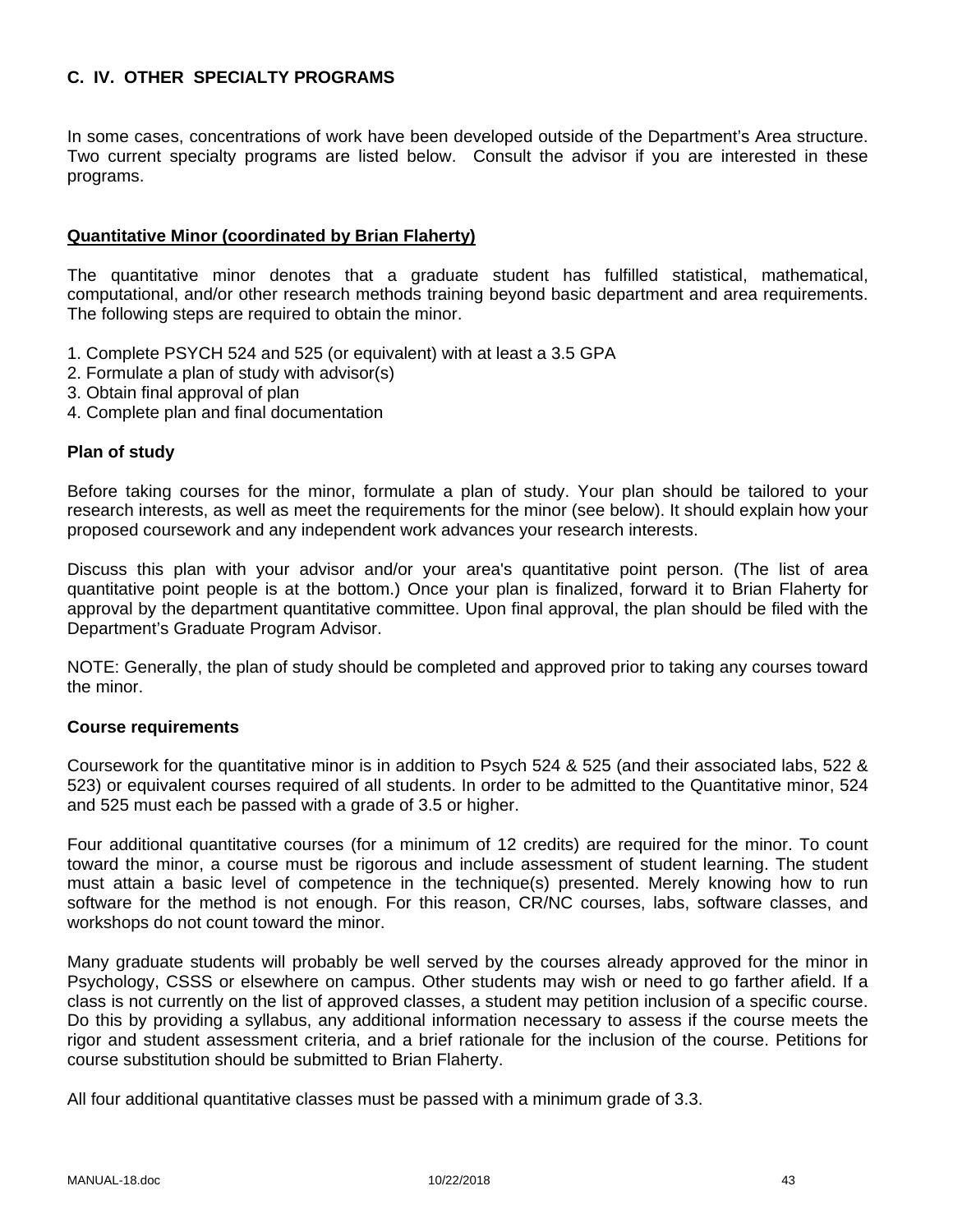# **Optional paper**

In place of one of the four additional courses, a student can choose to write a quantitative research paper or substantive research paper employing sophisticated quantitative techniques. Pedagogically, the goal of the paper is for the student to demonstrate competence in one or more quantitative methods they have learned. This paper will be read and evaluated by two members of the department quantitative committee. Once approved, the paper should be submitted for a conference presentation and/or publication. When a student opts to write such a paper, the minimum number of additional course credits (over and above Psych 522, 523, 524, and 525) required for the minor is reduced to nine.

#### **Final documentation**

Once completed, record your work for the minor on the "Documentation of Completion of the Quantitative Minor" form available from the Graduate Program Advisor and on the webpage describing the Quantitative minor (link below).

This information and the minor application can be found here: https://psych.uw.edu/psych.php?p=224

The current list of courses automatically applicable to the minor is here: https://psych.uw.edu/psych.php?p=505

"Documentation of Completion of the Quantitative Minor" form: https://depts.washington.edu/psych/files/areas/quant\_minor/form.pdf

Area Quantitative point people:

Animal Behavior – Noah Snyder-Mackler Cognitive/Perception – Geoff Boynton Child Clinical – Kevin King Developmental – Jessica Sommerville Social –Tony Greenwald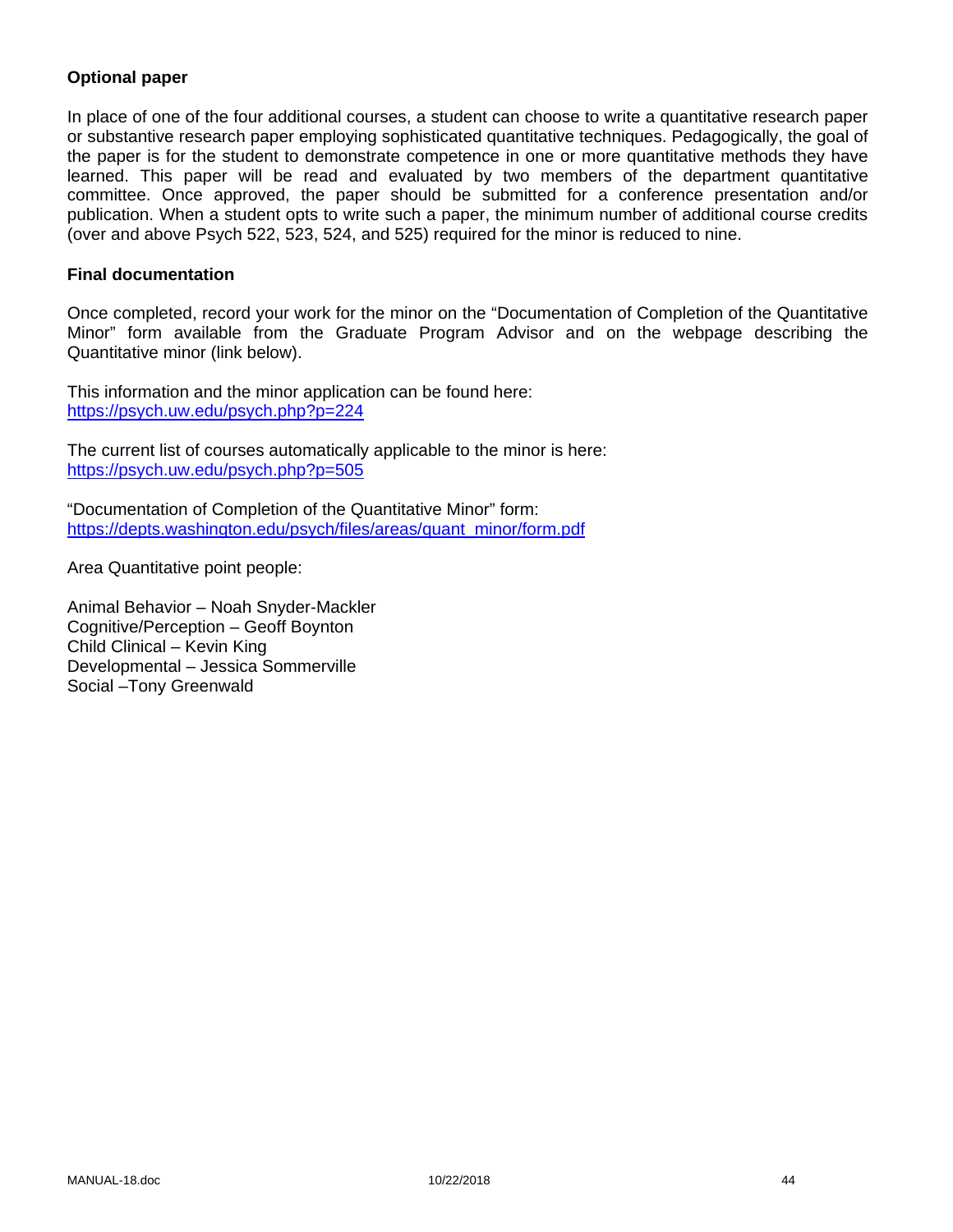# **Data Science Options (coordinated by Ione Fine)**

The Data Science options provide students an introduction to the world of data science, giving them the skills to understand a variety of techniques and tools. The goal of this option is to educate all students in the foundations of data science, so they may apply those methods and techniques in current research. There are two options, the Data Science Option (DSO) and the Advanced Data Science Option (ADSO). If you have questions about the DSO/ADSO or getting into classes, please speak with Ione Fine (ionefine@uw.edu).

# **Students**

Eligible students for the DSO and ADSO include all full time Ph.D. students in the Psychology program in good standing who have completed the first year statistics requirements and who have permission of their advisors. Please complete the DSO/ADSO form, have your advisor and co-advisor sign it, and return it to Jeanny by the time you complete your first DSO/ADSO course. If your advisor will not approve your request to do the DSO/ADSO, a student can write a letter of appeal to the GTC.

In cases where a graduate student does not graduate but instead leaves only after completing the master's part of the graduate program, the student will retain the "Data Science option" or "Advanced Data Science option" recognition on their transcript if the student finishes all the requirements of the option before leaving the graduate program.

# **The Data Science Option (DSO)**

The Psych DSO is designed for students with little or no background in data science, computer science or coding. The total credit requirement is 6-8 credits in courses (2 courses @ 3-4 credits each) and 2 seminar credits (plus the usual Psych 522-525 sequence). Note that one of the data science courses may count as your third required quantitative course for the Psychology PhD if approved by the Psychology quant area, resulting in only one "extra" course (and 2 quarters of seminar) beyond the usual Psychology quantitative requirements.

The "third" course can also count toward a Quant minor but all other classes must be unique if a student opts for the DSO and Quant minor.

The requirements for the Psych DSO are as follows (the most up to date description of current classes for the DSO is here http://escience.washington.edu/education/phd/data-science-graduate-option/:

- 1. Courses from two out of three of the following areas:
	- 1. **Software development for data science**
		- HIGHLY RECOMMENDED:
			- Software Development for Data Scientists (CSE 583)
			- Software Engineering for Molecular Data Scientists (ChemE 546)
	- 2. **Statistics and machine learning**
		- **HIGHLY RECOMMENDED:** 
			- **Introduction to Machine Learning (CSE 416/STAT416)**
		- **ALTERNATIVE:** 
			- Nonparametric regression and classification (STAT 527)
		- **ADVANCED OPTION:**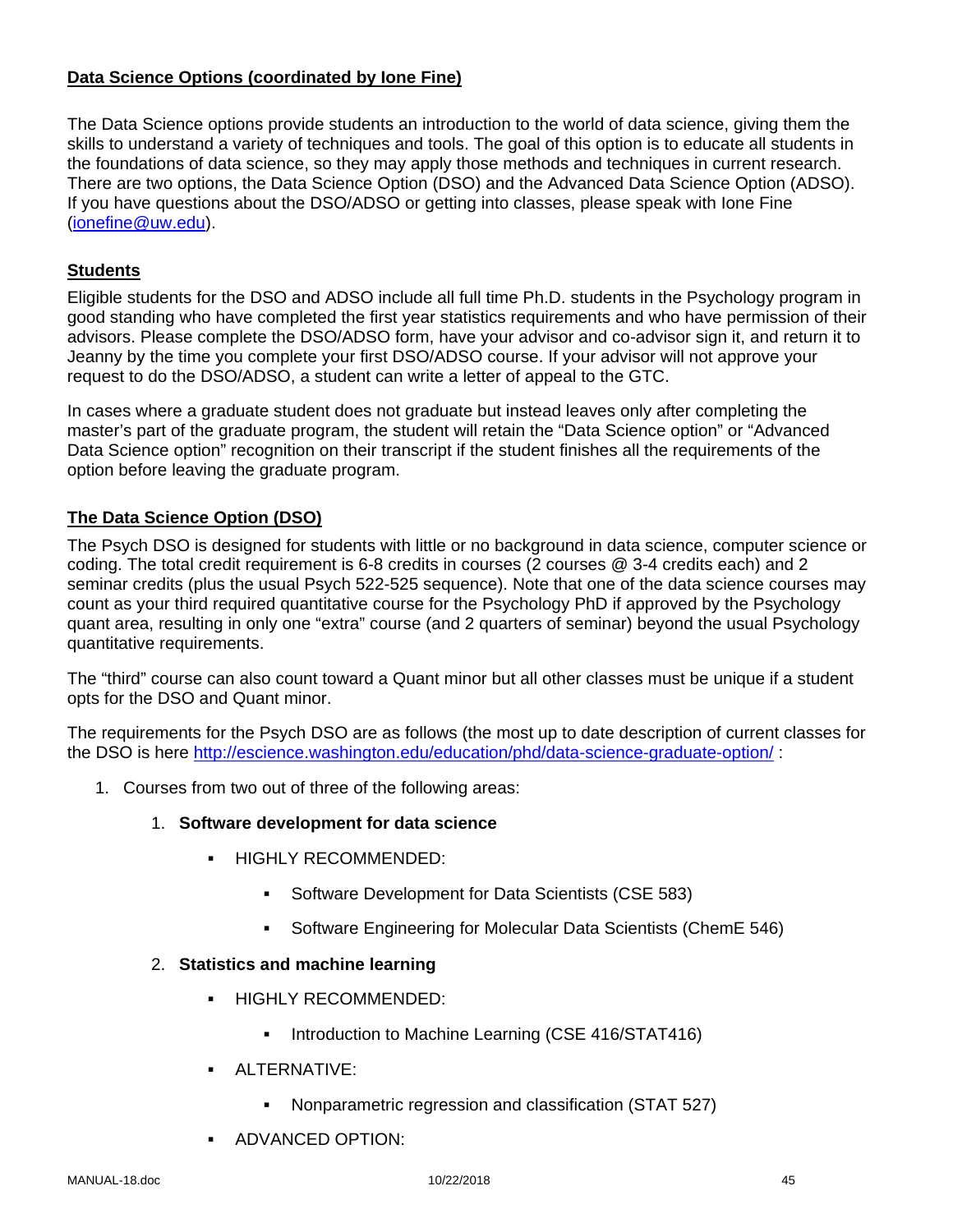- Machine Learning: (CSE 546 or STAT 535) also serves for the "Advanced Data Science Option"
- Introduction to Mathematical Statistics (STAT 509) and Statistical Inference (STAT 512-513) also serves for the "Advanced Data Science Option"

### 3. **Data management and data visualization**

- HIGHLY RECOMMENDED:
	- **Introduction to Database Systems (CSE 414)**
	- **Information for Visualization (HCDE 411/511)**
- ADVANCED OPTION:
	- Principles of DBMS (CSE 544) also serves for the "Advanced Data Science Option"
	- Data Visualization (CSE 512) also serves for the "Advanced Data Science Option"
- 2. 2 quarters of the eScience Community Seminar (http://escience.washington.edu/getinvolved/escience-community-seminar/)
- 3. Fulfillment of the Psychology Department Statistics and General Methodology requirements. These are currently the following (students must achieve a 2.7 or above on each). Psych 522, Psych 523, Psych 524, Psych 525 (If a student places out of one or more of these, they must take a higher-level course in its place and it cannot count as another of the DSO courses). In addition all students must take one more advanced Stats or Methods course. As described above this advanced course may be also count towards the Data Science Option (i.e., a maximum of 1 course can count under I and III, provided this course is approved by both the Quant Faculty Committee and the Data Science committee as being eligible).

# **Advanced Data Science Option (ADSO)**

The proposed "Advanced Data Science" option aims to educate the next generation of thought leaders who will both build and apply new methods for data science. This option will help to educate and recognize PhD students whose thesis work focuses specifically on building and using advanced data science tools. The goal of this option is to provide advanced education to the students who will push the state-of-the-art in data science methods in the domain of Psychology.

The ADSO is designed for students with a significant CS background. It is strongly recommended that you look carefully at class syllabi before requesting the ASDO option.

The total credit requirement is 10-12 credits in courses (3 courses @ 3-4 credits each) and 4 seminar credits (plus the usual Psych 522-525 sequence). Note that one of the data science courses may count as your third required quantitative course for the Psychology PhD if approved by the Psychology quant area, resulting in only two "extra" courses (and 4 quarters of seminar) beyond the usual Psychology quantitative requirements. The course that counts as the third quant course for the Psych PhD can also count toward a Quant minor however all other courses need to be unique for the ADSO and Quant Minor.

The requirements for the Psych ADSO are as follows:

- 1. Three out of the following four courses:
	- o Principles of DBMS: CSE 544.
	- o Machine Learning or Statistical Learning, CSE 546 or STAT 535.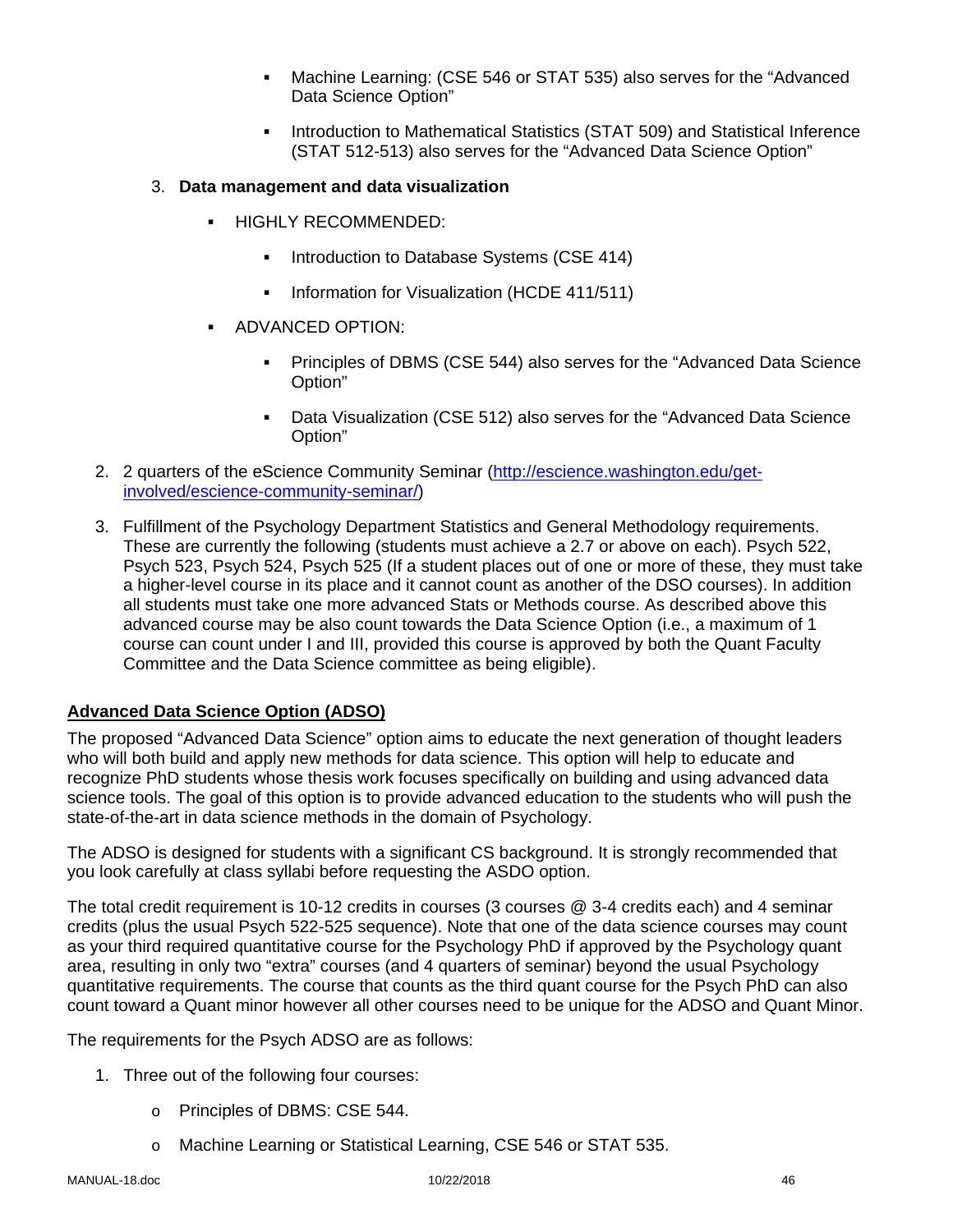- o Data Visualization: CSE 512.
- o Introduction to Mathematical Statistics or Statistical Inference: STAT 509 or STAT 512- 513.
- 2. 4 quarters of the eScience Community Seminar (http://escience.washington.edu/getinvolved/escience-community-seminar/)
- 3. Fulfillment of the Psychology Department Statistics and General Methodology requirements. These are currently the following (students must achieve a 2.7 or above on each). Psych 522, Psych 523, Psych 524, Psych 525 (If a student places out of one or more of these, they must take a higher level course in its place and it cannot count as another of the DSO courses). In addition all students must take one more advanced Stats or Methods course and this advanced course may meet the Data Science Option requirement listed above. That is, in total, a maximum of 1 course can count under I and III, but this course must be approved by the Quant Faculty Committee.

### **DSO/ADSO Website**

http://www.psych.uw.edu/psych.php?p=595

### **Declaration of DSO/ADSO Form**

https://depts.washington.edu/psych/files/graduate/as%20of%20Autumn%202018%20- %20Data%20Science%20Option%20Declaration%20Form.pdf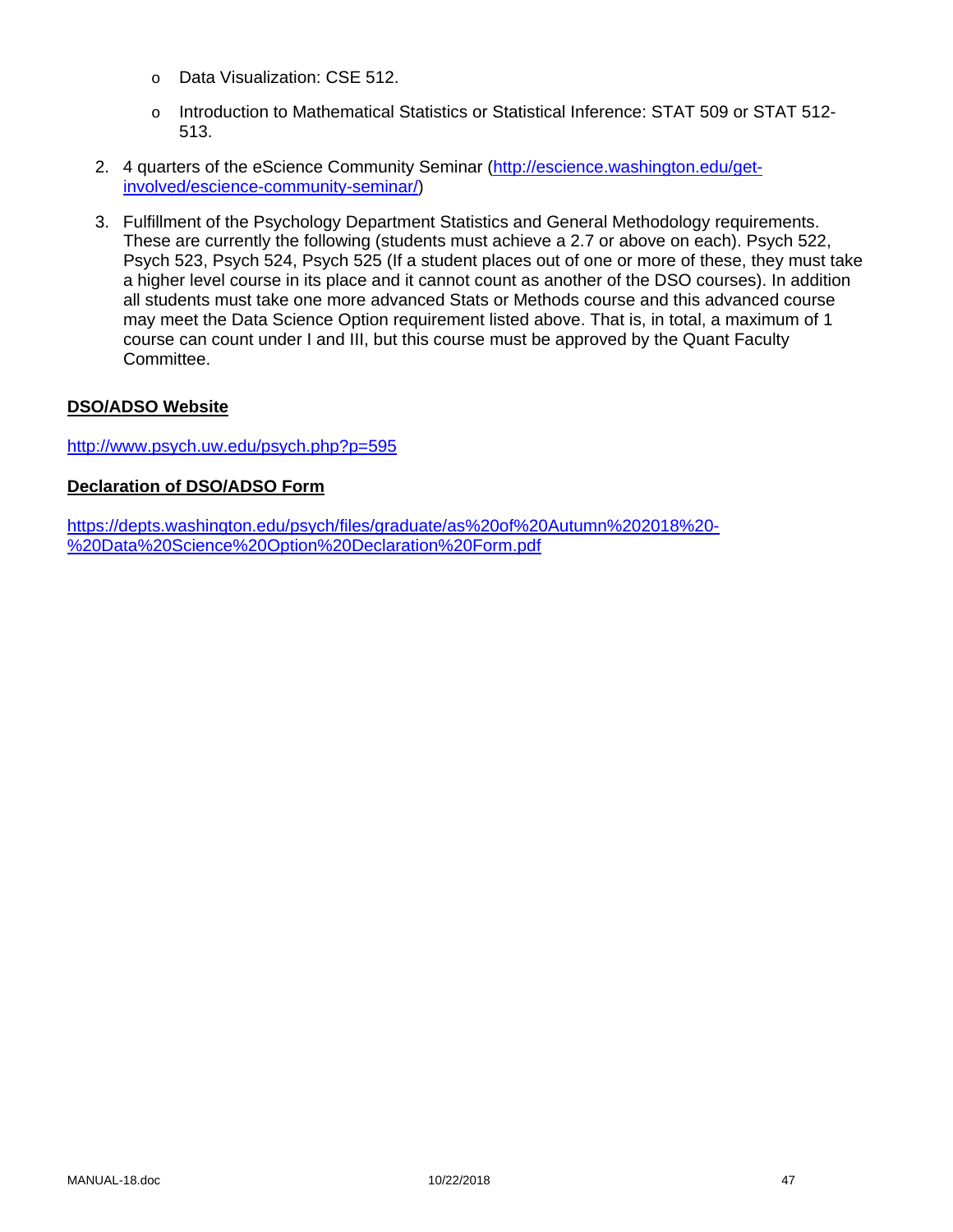### **Diversity Science Specialization**

A comprehensive understanding of human behavior requires examination of the meaningful differences between and among people across the diversity of human experience. These differences are often rooted in current and historical experiences of oppression and prejudice that have disproportionately devalued people of different identities including, but not exclusive to, races, cultures, ethnicities, sexual orientations, genders, gender-identifications, abilities, and socioeconomic statuses. The goal of the Diversity Science Specialization is to inform our understanding of human behavior and develop competency in the following areas:

- 1. The unique and intersecting psychologies and perspectives of underrepresented groups.
- 2. Psychological processes that contribute to the development of identity and bias.
- 3. Exploring, identifying, and questioning biases within our own research and the field at large.
- 4. The development of psychological services and empirical investigations that are applicable to and implementable in marginalized communities.

Students who complete the requirements for this specialization are expected to understand the above four competencies and apply them to their field of study.

#### **Requirements**

- 1. Successful completion of at least three courses which focus on the relationship between marginalized populations and some aspect(s) of psychology.
	- a. At least two of these courses must be offered through the psychology department. Courses must be at the 400 or 500 level or above. A representative list of department courses which meet the Diversity Science Specialization requirements are posted on this website, and faculty will consider whether any additional courses meet the requirements on a case-by-case basis.
	- b. One of the required courses may be taken outside the Psychology Department. This course can be selected from a pre-approved list (see 'Courses' link below) or the student may seek the approval of the Diversity Science Specialization committee to use an unlisted course to fulfill this requirement.
	- c. All students working towards the Diversity Science Specialization must enroll in at least one quarter of the Diversity Science Brown Bag (Psych 557), usually offered during winter term.
- 2. After the completion of required coursework, the student will prepare a capstone paper or presentation demonstrating their expertise and understanding of at least one of the four core competencies of the Diversity Science Specialization. This paper may take one of three forms:
	- a. A critical review of research relevant to one or more of the four core competencies in their area of scholarly interest OR
	- b. A research proposal or empirical paper reporting an original study on a topic relevant to one of the four core competencies of the specialization OR
	- c. A prospectus for a course focusing on a topic related to one or more of the core competencies that the student might teach during their career.

The paper will be reviewed and approved by 2 members of the Diversity Science Specialization faculty and 2 student members of the Diversity Steering Committee.

#### **Extra Courses required for the specialization certificate**

https://depts.washington.edu/psych/files/diversity/DiversityScienceCertificate.pdf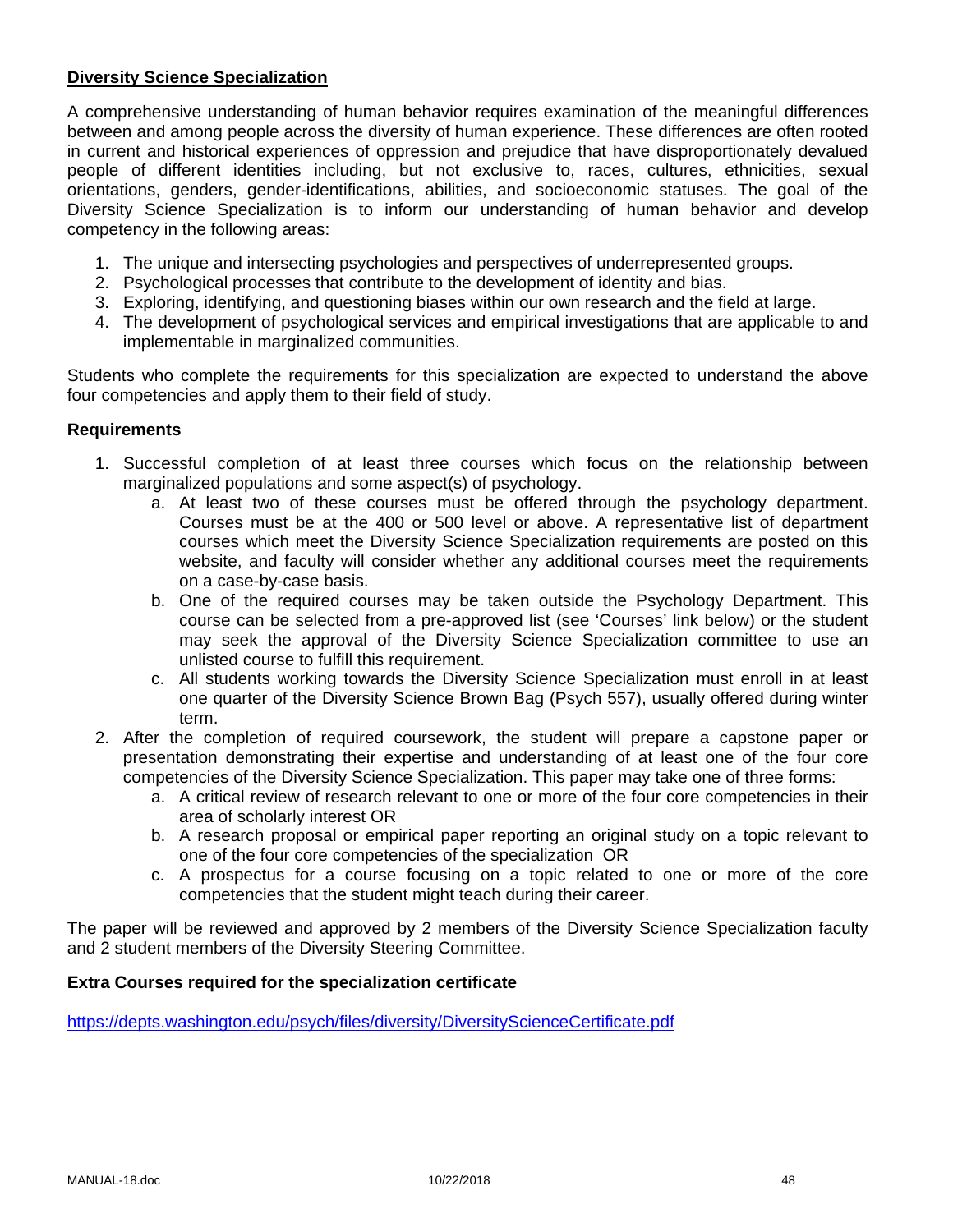# **Application**

Once you have completed the requirements and wish to apply for the Diversity Science Specialization, please take the following steps:

1. Complete the form "Documentation of Completion of the Diversity Science Specialization" https://depts.washington.edu/psych/files/diversity/DiversitySpecialization.pdf

2. Finalize your capstone paper if it is not already complete.

3. Write a brief cover letter in email form to the DSC co-chairs (currently Adriana Germano and Terrence Pope) that explains your rationale for why your capstone paper fulfills the goals of the diversity science specialization (above). Attach the "Documentation…." form (Step 1) and your capstone paper (Step 2).

4. The DSC co-chairs will assign and forward your application to 2 DSC faculty members and 2 DSC student members. (If there is any reason that you would not want your application reviewed by a specific faculty or student member, please let the co-chairs know in a separate email.) The appointed review committee will email among themselves approve or make recommendations as to how to improve your capstone paper.

5. You will receive the review committee's decision in an email. If the committee approved your capstone paper and coursework, Jeanny Mai will also be CC'ed on the email. Because Jeanny will have your entire application as well as the email endorsement of the DSC review committee, she will be able to grant you the Diversity Science Specialization at the end of the quarter in which you receive your decision. It is your responsibility to follow up with Jeanny if you do not hear from her after you receive your decision.

If you are interested in completing the Diversity Science Specialization, or have any questions, contact: psychdsc@u.washington.edu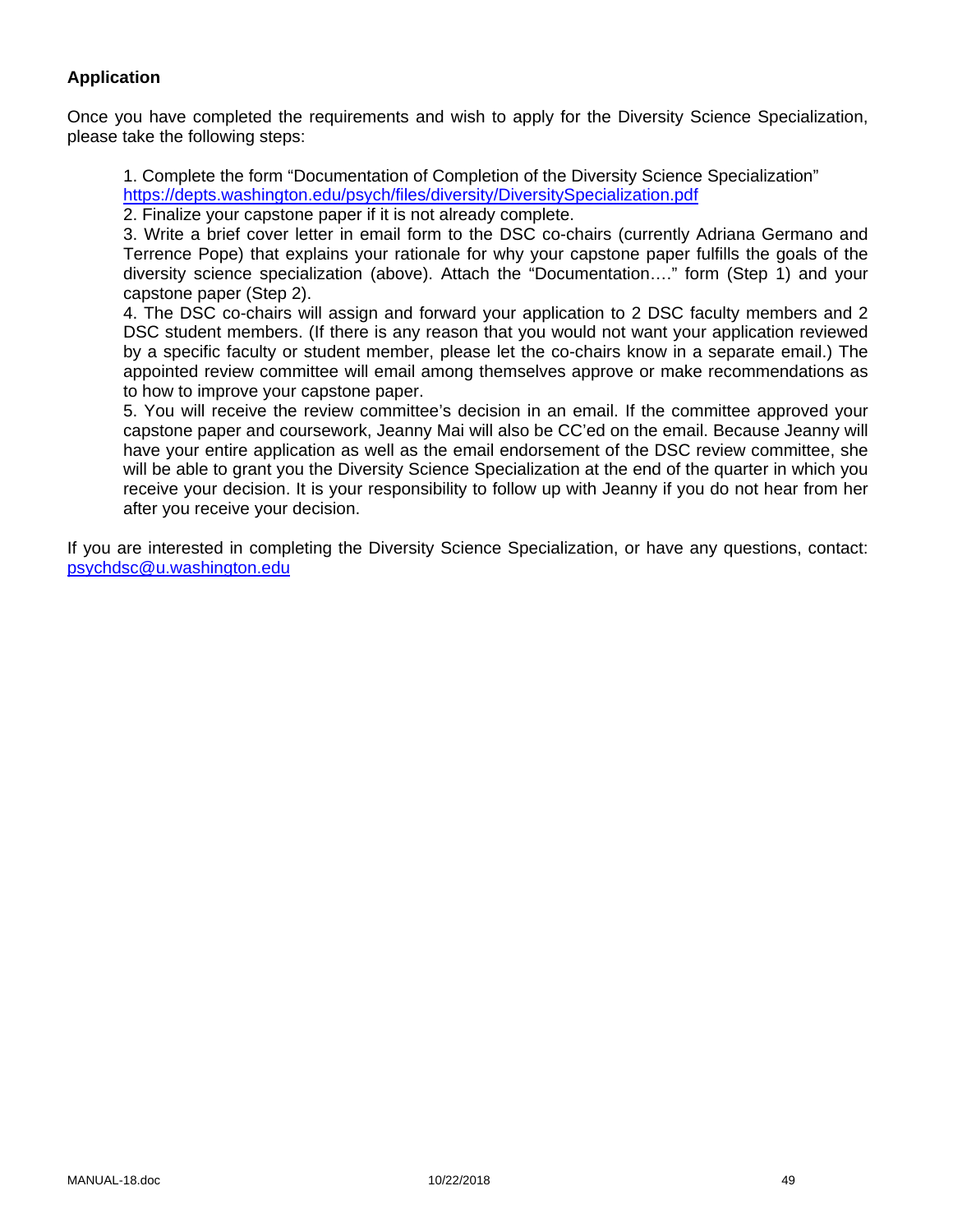# **D. POLICIES AND PROCEDURES**

# **D. I. WHOM TO SEE FOR WHAT YOU NEED**

During your graduate career you will often have the need to draw upon the services and facilities offered by the Psychology Department. The faculty and other graduate students usually help you discover the ins and outs of locating these potential services. The following list of the staff and their responsibilities is included to give you an idea of whom to talk to as your needs as a graduate student change and develop.

# **Cheryl R. Kaiser**, Chair (G-121, 685-9660)

e-mail: ckaiser@uw.edu

- ◆ For problems not solvable, or solved by anyone else.
- ◆ Schedule an appointment through Joanne Edwards (G-121, 5-8035, joannee@uw.edu)

### **Joanne Edwards**, Assistant to the Chair (G-121, 685-8035)

e-mail: joannee@uw.edu

(if Joanne is on vacation, see Michele Jacobs)

- Schedules appointments for the Chair (Cheryl Kaiser)
- Consults on University and Departmental policies regarding faculty
- Coordinates faculty searches
- Handles all aspects of new faculty/post doc/clinical/visiting faculty appointments, from advertising, visa requests (if necessary), compilation of required documents, to processing the payroll actions
- Coordinates faculty reappointment, promotion and tenure reviews
- Coordinates faculty merit reviews
- Coordinates faculty professional, sick leave and family leave
- Bearer of a wealth of information on all aspects of the department

**Kristina Olson**, Associate Chair & Director of Graduate Training, Graduate Program Coordinator (GPC)

(G-217, 616-1371) Please see page 7.

e-mail: krolson@uw.edu

#### **Jeanny Mai**, Graduate Program Advisor, GPA (G-127, 543-9329) Please see page 8. e-mail: jeanny@uw.edu

(if Jeanny is on vacation, see Michele Jacobs or Kristina Olson)

#### **Michele Jacobs**, Administrator (G-119, 685-2027)

e-mail: mjacobs@uw.edu

 (If Michele is on vacation, see Jeneil Lagasse for admin assistance and William Kaplan for facilities assistance)

- ◆ Liaison with Human Resources Office
- Coordinates new permanent staff hires/reclassifications/layoff
- ◆ Handles staff personnel issues/policy questions
- Supervises payroll functions, academic support staff, and computer support staff
- Assists faculty with cost share questions regarding faculty effort
- Approves TRANSPASU forms
- Faculty Effort coordinator—Cost share and effort report access
- Manages renovation/remodel projects for Guthrie Hall and other Psychology space
- Schedules major maintenance or repairs needed in Guthrie Hall and other Psychology space
- ◆ Security problems in Guthrie Hall and other Psychology space
- Oversees space allocations (academic, research, and operations) in Psychology assigned space
- ◆ Handles requests for phone install and repair
- Questions regarding Records Retention schedules (document retention/archiving)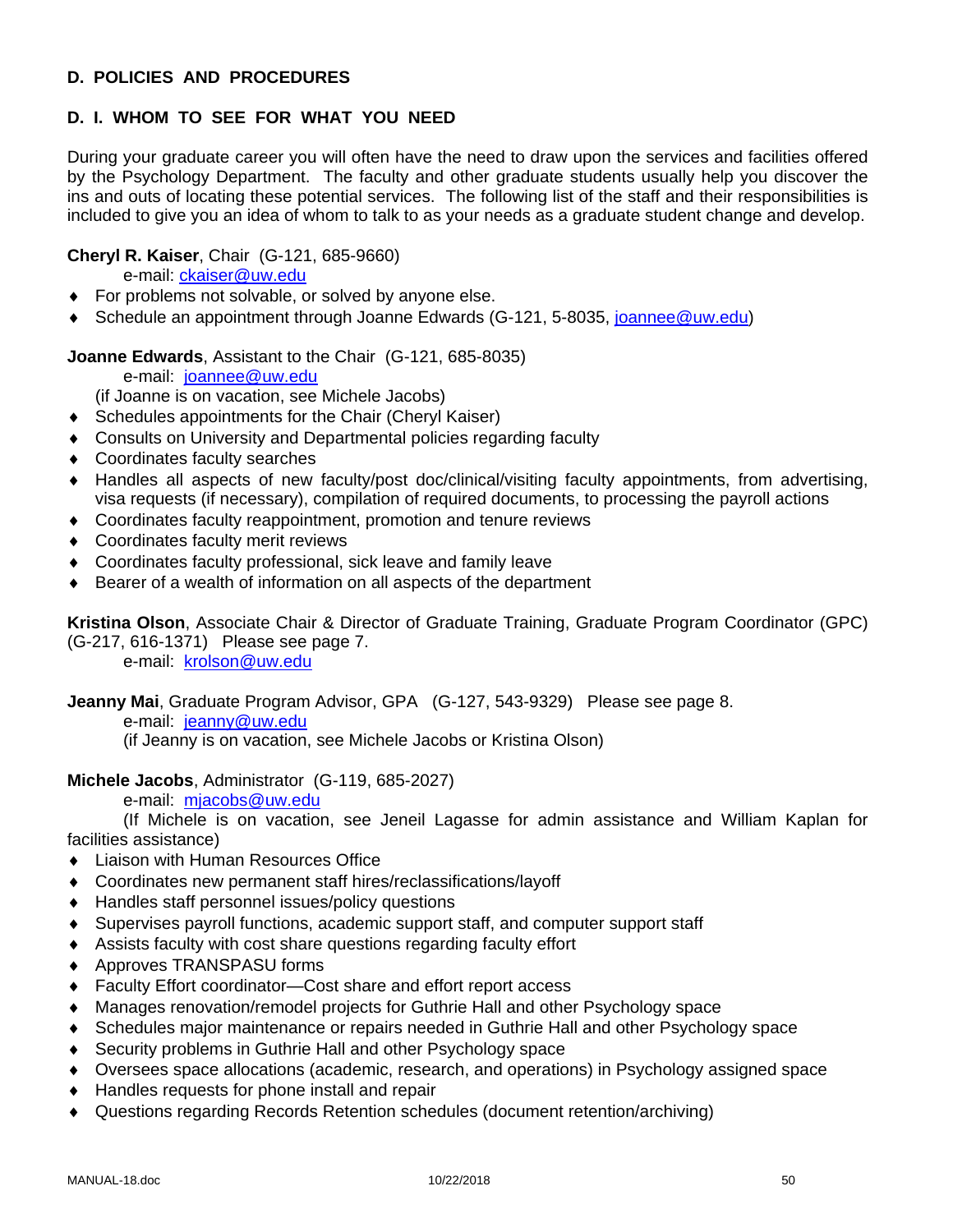**Jeneil Lagasse**, Associate Administrator (G-129, 543-8879)

e-mail: jeneil@uw.edu

 (If Jeneil is on vacation, see Vicki Paulus for grant assistance and Michele Jacobs for admin assistance)

- Advises faculty/staff on current UW and State administrative and fiscal policies and procedures
- Fiscal oversight of department, state and RCR budgets. Provides projections for departmental budget and expenditures on state and RCR budgets. Reconcile monthly transactions on main department budgets (RCR, State).
- ◆ Prepares and maintains faculty release/recapture plan
- Monitors/reconciles internally funded (RRF, ADAI, Bridge funds) budgets, Fellowship Awards, Endowment accounts and departmental gift accounts
- Handles policy questions for externally and UW funded research grants and contracts, fiscal reporting and expenditures
- Approves grant proposals/RRF applications
- Loads monthly expenditure data from UW financial system into department's database. Creates PDF files of budget reports used for printing and distribution to PIs. Distributes quarterly budget reports for internal grants/gifts/departmental funding.
- Authorizes access to UW Administrative Systems and systems requiring Astra authorization (Financial Desktop, eProcurement, Equipment Insurance)
- Processes travel requests for faculty from department funding sources
- Assists with personal services contracts and large purchase orders (equipment)
- Supervises department grant management and grant fiscal staff
- ◆ Reviews and authorizes CTA expenditures
- Reviews and authorizes Procard new and renewal applications; and temporary limit increases
- Provides quarterly Grad Operating Fee instructions to Grad Program Advisor for NRSA students Answers questions about how labs should use their petty cash accounts, performs annual revolving fund verifications
- Answers questions about how labs should use their petty cash accounts, performs annual revolving fund verifications
- Authorizes SAGE and eRA Commons access for faculty and grant proposal preparers
- Assistant to the Administrator: handles immediate administrative problems in her absence

**Vicki Paulus**, Grants Administrator, Budget Fiscal Analyst Lead (G-134, 543-6121),

e-mail: vpaulus@uw.edu, psygrant@uw.edu

(if Vicki is on vacation, see Thao Truong)

- Maintains information for preparation of grant proposals re: fringe benefits, indirect costs, proposal application materials
- Assists grad students on NRSA/external fellowship funding requests
- Coordinates receipt of grants, advance budget requests, no-cost extensions, closeouts
- Works with OSP, GCA and external sponsors to facilitate post award grant management
- ◆ Administers outgoing subcontracts on Psychology grants
- Issues personal services contracts and large purchase orders (equipment)
- General compliance questions or problems related to grants/external funding
- Answers questions about allowability of purchases on grant budgets
- Post-Award management: Monitors externally funded budgets for compliance, allowability, and discrepancies; assists PI with projecting expenditures to prevent deficit spending
- Oversees budget reconciliation and corrections to fiscal transactions on externally funded grants
- Assists faculty with annual grant progress reports—NIH/eSNAP
- Checks budgets/formatting/submission requirements on all outgoing non-competing and foundation proposals, maintains files on proposals submitted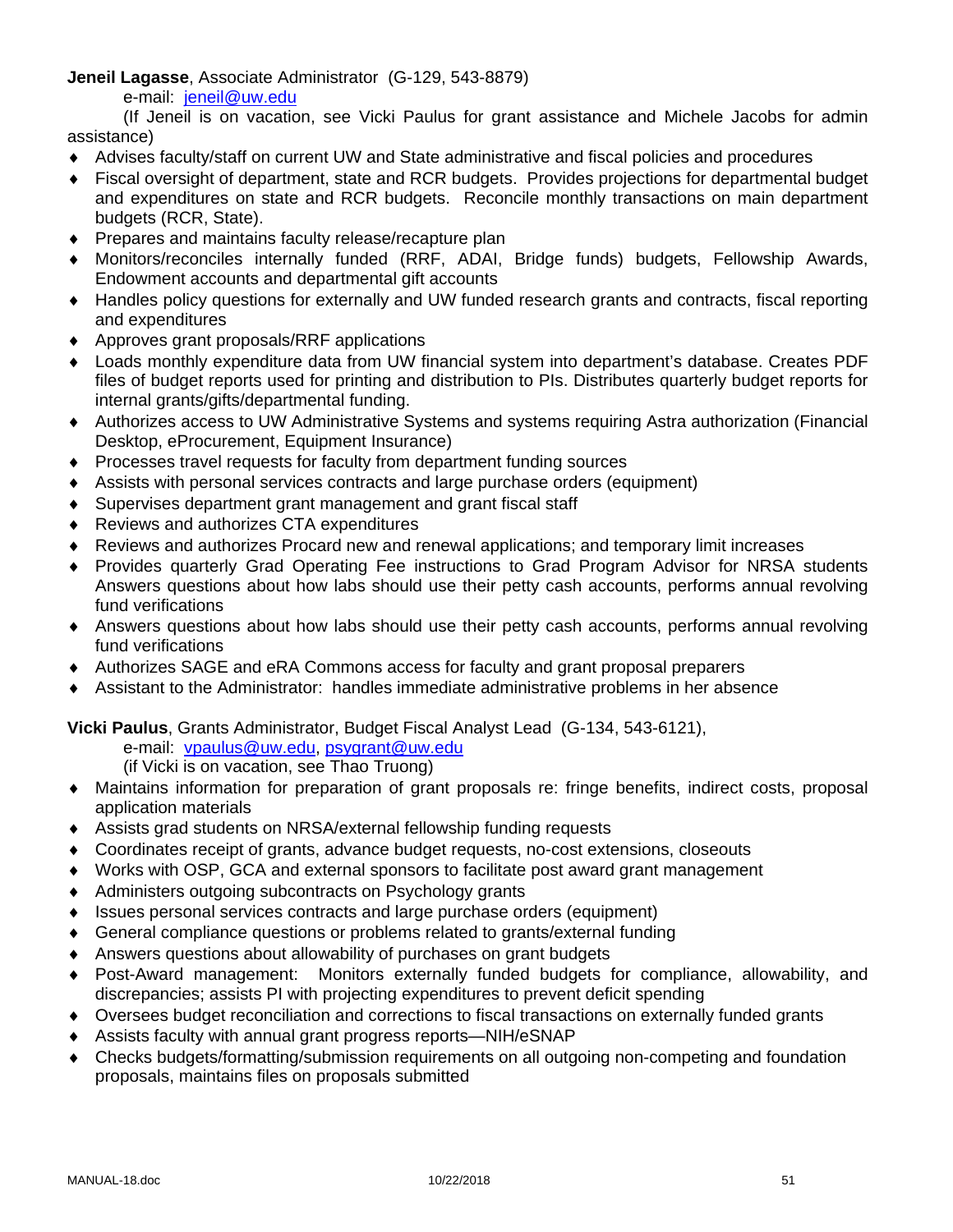**Thao Truong**, Budget Fiscal Analyst (G-134, 616-4574)

e-mail: truongtt@uw.edu

(if Thao is on vacation, see Vicki Paulus)

- Checks budgets/formatting/submission requirements on all outgoing new and competing proposals, maintains files on proposals submitted
- Helps develop detail budgets for PIs and new investigators for grant submissions
- Assists faculty with annual grant progress reports—NIH/eSNAP
- Assists grad students on NRSA/external fellowship funding requests
- Monitors subcontract invoices, works with PI on review and approval
- Post-Award management: meet with PIs to review current budget status and future projections discussions
- General compliance questions or problems related to grants/external funding
- Answers questions about allowability of purchases on grant budgets

**Margaret Cheng**, Fiscal Specialist (G-130, 616-5275)

- e-mail: marcheng@uw.edu
- (if Margaret is on vacation, see Vicki Paulus or Jeneil Lagasse)
- Monitors/reconciles Bolles Fellowship award expenses
- ◆ Reconciles externally funded budgets
- ◆ Reconciles state and RCR project code reporting
- Travel reservations for guests, grad students and faculty who don't have a Travel Visa Card, reconciles department CTA account
- MyGrad coordinator for grad travel requests
- ◆ Prepares travel reimbursement paperwork
- ◆ Questions on travel covered by grants
- Questions concerning purchasing supplies/equipment for grant use
- Handles purchase order requests/procard purchases for grants, internal, fellowship, gift and state funds
- Reconciles Procard accounts for all department Procard holders
- Orders supplies for department and office supply orders for research labs
- Maintains detailed budget files on expenditures
- Petty Cash Custodian: handles Petty Cash reimbursements: advises whether purchases may be reimbursed under Petty Cash.
- Oversees cash deposits and coordination with Bank Reconciliation

**Melissa Harrell**, Payroll Coordinator (G-131, 543-3366)

e-mail: psypay@uw.edu

(if Melissa is on vacation, see Michele Jacobs)

- Processes payroll appointments and payroll changes for new and existing employees and maintains a complete file of departmental employment and service records
- Provides orientation to new employees regarding departmental processes and policies, benefits, and union membership
- Processes corrections to payroll errors (OSETs), overpayments, retroactive payments
- Enters and coordinates temporary hourly hires in Workday
- Provides training as needed on the UW HR/Payroll system Workday for employees, supervisors and approvers
- Answers time and absence questions for affected employees
- Coordinates background checks for student hourly and volunteers
- Distributes and monitors return of Grant and Contract Certification Reports (GCCRs)
- Answers questions concerning payroll checks
- Requests emergency payroll checks and manages annual distribution of W-2s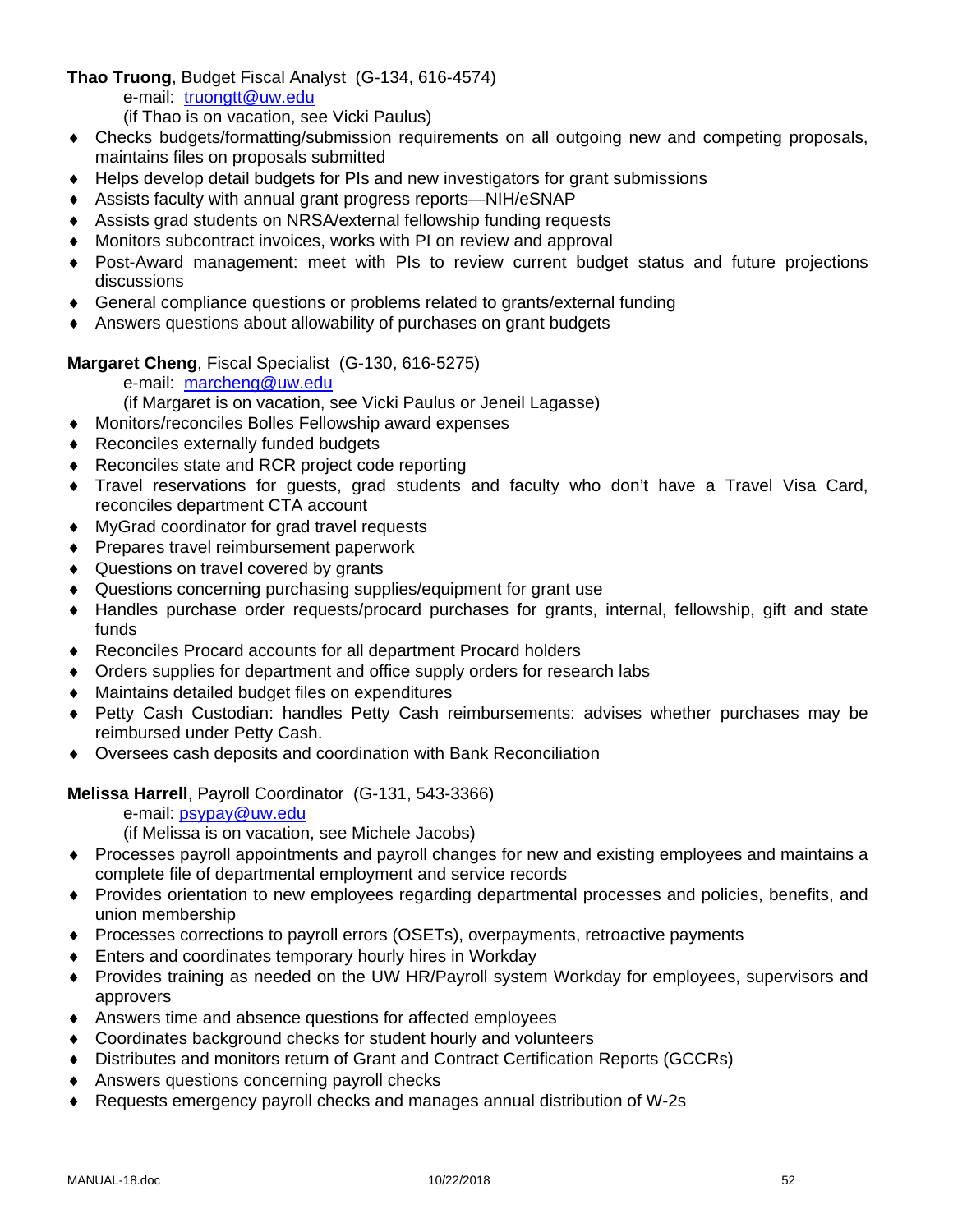# **William Kaplan,** Office Manager, (G-119B, main office, 543-2640)

e-mail: wkaplan@uw.edu

(if William is on vacation, see Michele Jacobs)

- Provides keys and access codes to rooms/secure areas in Guthrie Hall and all other Psychology space
- Submits requests for maintenance or repairs needed in Guthrie Hall and other Psychology space
- ◆ Security problems in Guthrie Hall and other Psychology space
- Issues Building Use Permits for after-hours use of buildings (for grads, hourly and volunteers)
- Copy System Administrator: issues copy accounts and updates copy user numbers for access to departmental copy machines
- Equipment check out (laptops, cameras, projectors, etc)—see PsyCal to reserve equipment
- Mailboxes and questions concerning mail delivery to Guthrie Hall
- ◆ Exam and other class material processing for TAs and lecturers
- ◆ Office machine servicing (Xerox, Fax)
- $\bullet$  Problems with the copy machines
- Coordinates shredding services for confidential documents per retention schedules
- Overnight express mail service questions
- Course entry codes for independent study (496,498,499,596,598,599,600,700,800)
- ◆ Issues Parking Validation Coupons for department guests
- ◆ Issues UWATS codes for departmental budgets
- Maintains bulletin boards in Guthrie lobby and in hallway outside Guthrie 121

**Mercedes Luna**, Advancement & Outreach Coordinator (G-135, 616-5274)

e-mail: mluna@uw.edu

(If Mercedes is on vacation, see Dana Arnim or Michele Jacobs)

- Oversees alumni and donor relations, gift stewardship, annual giving campaign and department fundraising activities
- Coordinates alumni and donor engagement events
- Liaison between department and UW/College advancement staff
- Point of contact for all development related business. Coordinate monetary and in-kind donations to the department. Receives/receipts monetary and in-kind donations to the department. (Not grants.)
- **Prepares thank you letters to donors on behalf of Chair**
- Prepares informational materials to support gift requests and outreach events
- Works with UW Office of News to garner media coverage for department

**Dana Arnim**, Program Coordinator, Advancement & Outreach (G-136, 616-5275)

e-mail: darnim@uw.edu

(If Dana is on vacation see Mercedes Luna or Jeneil Lagasse)

- Coordinates annual Edwards Lecture Series
- Psychology Colloquium Series lectures: scheduling, publicity. Talk to her if you want to bring a speaker to campus.
- Processes honorarium payments and travel expenses for guest speakers/lecturers
- Confirms hotel, plane and ground transportation arrangements with Department's guest speakers and **lecturers**
- Secures rooms for speaker visits including lecturer room, seminar, and graduate student lunch
- Purchases food for graduate student lunches and refreshments for seminars/lectures
- Advice or help with catering, room reservations, transportation, etc.
- Updates department website, Facebook page and other social media with information on lecturers or other advancement related announcements
- Assists with travel and Payment to Individuals reimbursements
- Backup for purchase order requests/procard purchases for labs
- Backup Travel reservations for guests, grad students and faculty who don't have a Travel Visa Card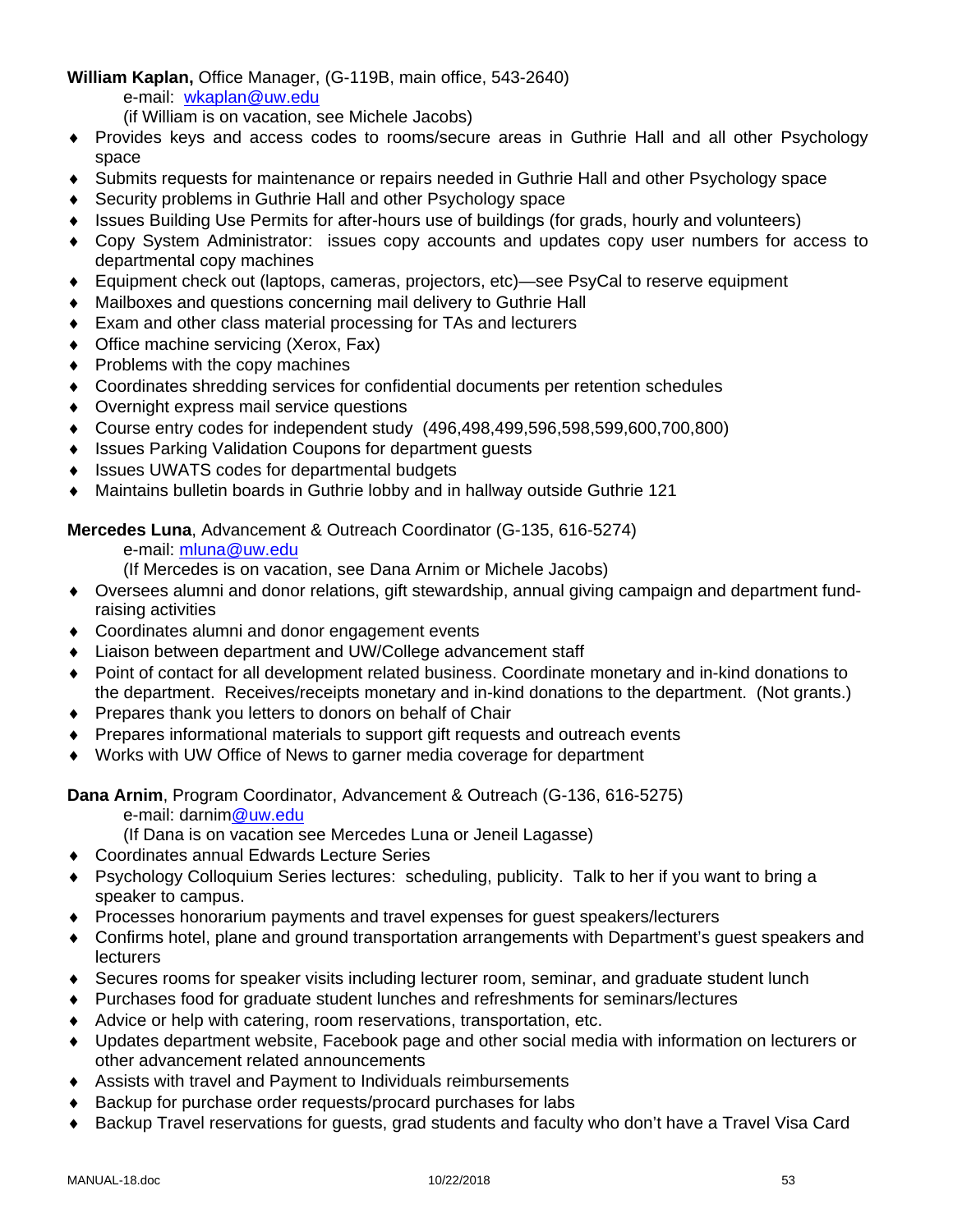# **Kim Arbios,** Course Scheduling Coordinator (G-137, 543-1469)

e-mail: karbios@uw.edu

(if Kim is on vacation, see Carrie Perrin)

- ◆ Time Schedule coordinator—UW and Department
- Compiles faculty teaching load document
- Creates and updates department quarterly time schedule
- Reserves rooms for classes and review sessions
- Orders textbook desk copies
- Assists with change of grades or removal of incompletes
- ◆ Publishes office hours
- ◆ Edits course descriptions
- Distributes course entry codes to instructors
- Assists graduate instructors
- ◆ Prepares and submits new course and course change applications
- ♦ Edit and publish in-house weekly e-newsletter. Send items to psynews@u.washington.edu

# **Undergraduate Advising Office,** psyadv@uw.edu, (G-119A, 543-2698)

- ◆ Carrie Perrin, Director, cyoung@uw.edu
- ◆ Vicky Hansen, Academic Advisor, hansenv@uw.edu
- ◆ Cy Delgado, Academic Advisor, delgadoc@uw.edu

# **Advising Office staff work with undergraduate students in a variety of ways, including:**

- Academic planning for current and prospective psychology majors
- Assistance and referral for students experiencing academic and other challenges
- ◆ Graduate school and career planning
- Connecting students with resources to complement their academic programs (undergraduate research, community based fieldwork, study abroad, departmental honors program, peer tutoring and student leadership)

# **Technical Support Services Staff** (G-28, Basement, 543-8281)

**Doug Kalk,** Senior Computer Specialist (G-28, 543-8281)

e-mail: dougkalk@uw.edu

(if Doug is on vacation, see Rich Ball)

- ◆ Computer hardware and software support
- Consults on computer/printer purchases
- ◆ Sets up new computers/printers
- Troubleshoots computer/printer problems
- Repairs computers/printers or sends out for repair
- Maintains department admin servers
- ◆ Maintains lab servers
- ◆ Hardware/software integration
- Software license/media purchases

# **Rich Ball,** Senior Computer Specialist (G-28, 543-8281)

e-mail: richb@uw.edu

(if Rich is on vacation, see Doug Kalk)

- ◆ Computer hardware and software support
- ◆ Sets up new computers/printers
- Troubleshoots computer/printer problems
- ◆ Repairs computers/printers or sends out for repair
- ◆ Large package receiving and delivery (not express)
- Questions concerning A/V and other equipment owned by the department
- Coordinates surplus equipment and furniture storage and pickup
- Departmental equipment inventory management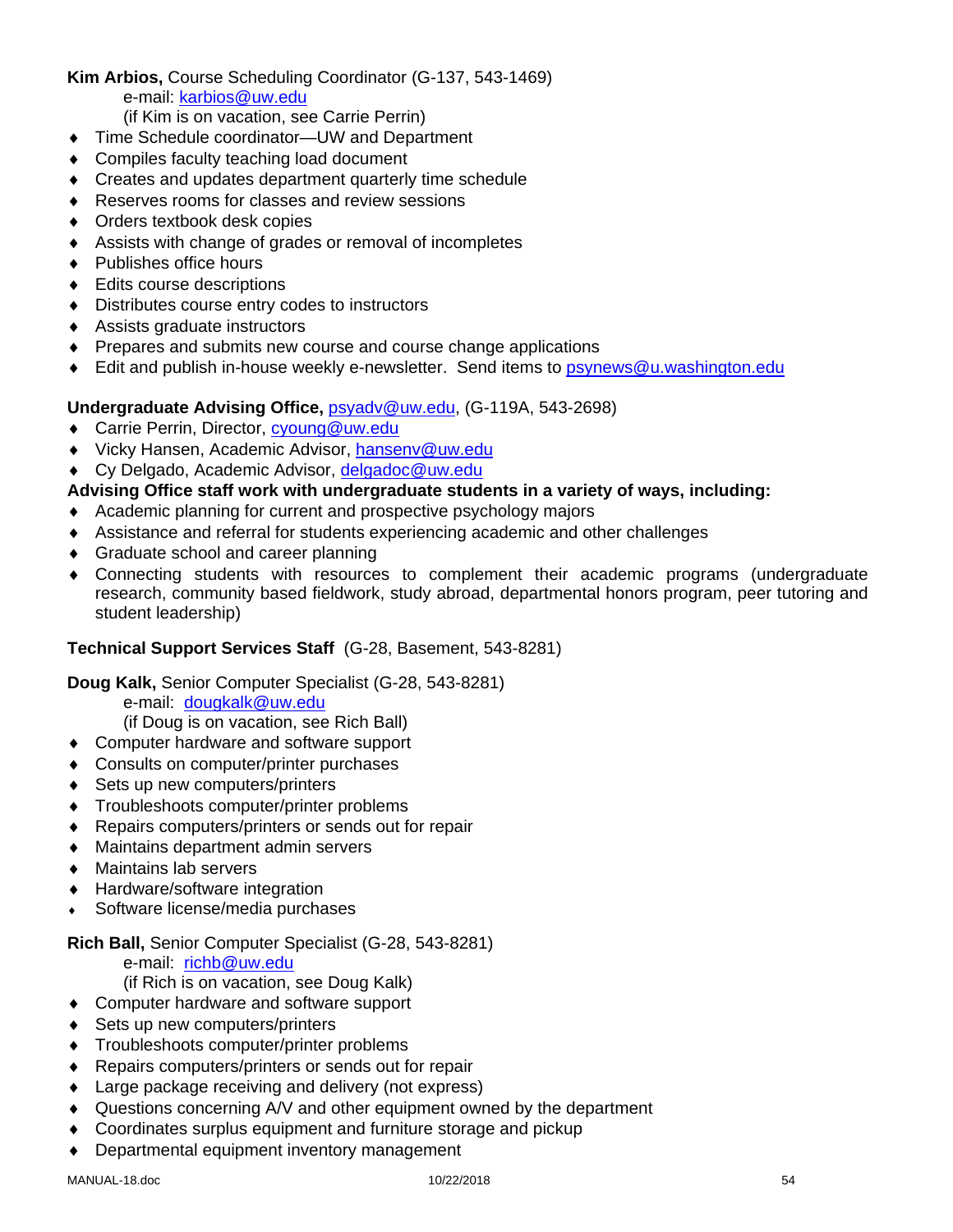**Shawn Heide**, IT Architect & Systems Manager (G-138, 685-2079)

e-mail: medialab@uw.edu

(if Shawn is on vacation, see Doug Kalk or Rich Ball)

- Manages department-wide IT system, including psych intranet, administrative functions and web services
- Departmental/Clinical Database/Server Administrator
- Qualtrics survey software account administrator
- Supports departmental laptops & other presentation equipment in checkout pool
- Provides instruction in presentation, multimedia, and web editing software
- System administrator and consultant for Presentation & Lecture Lab (Rm 57) and seminar rooms (Guthrie 053, 211 & 315)
- Equipment set up/consultation for weekly department lectures
- Assists with first year presentations
- Departmental consultant for web-related issues
- Departmental Webmaster

# **Clinic Support**

**Amanda Patrick,** Clinic Manager (3917 University Way NE, Suite 140, 543-6511)

e-mail: apatrick@uw.edu

(if Amanda is on vacation, see Sean Hudspeth)

- Oversees day-to-day operation and administration of the Clinic
- Assists the Clinic Director with policy development
- Implements and enforces Clinic policies (including HIPAA compliance)
- Consults with students, faculty and staff on clinic policy, and UW rules and regulations
- Hires, trains and supervises the front desk staff and the Clinic Program Coordinator
- Oversees the accounts receivable function in the Clinic, monitors the budget, and prepares financial reports
- $\bullet$  Serves as financial manager for the specialty clinics within the Clinic
- Oversees quarterly client file audit
- Building Coordinator and after-hours access for 3917 University Way NE

# **Sean Hudspeth,** Clinic Program Coordinator (3917 University Way NE, Suite 140, 543-6511)

e-mail: seanxiao@uw.edu

- (if Sean is on vacation, see Amanda Patrick)
- Assists in the Clinic's day-to-day administrative operations
- ◆ Consults with students on Clinic policy and practices
- Handles administrative aspect of appointment, promotion, and reappointment of clinical supervisors
- Coordinates admission process for Child Clinical graduate program applicants
- Maintains outside practicum information and clinical supervisor information
- First-line of contact for problems with Clinic A/V equipment or new assessment system
- Prepares monthly insurance billing for specialty clinics
- Manages the inventory of client testing materials
- Coordinates reservations of Clinic conference room (140E)
- Clinic purchasing

# **See Staff Support Services Organized by Function in Appendix IV, Page 78.**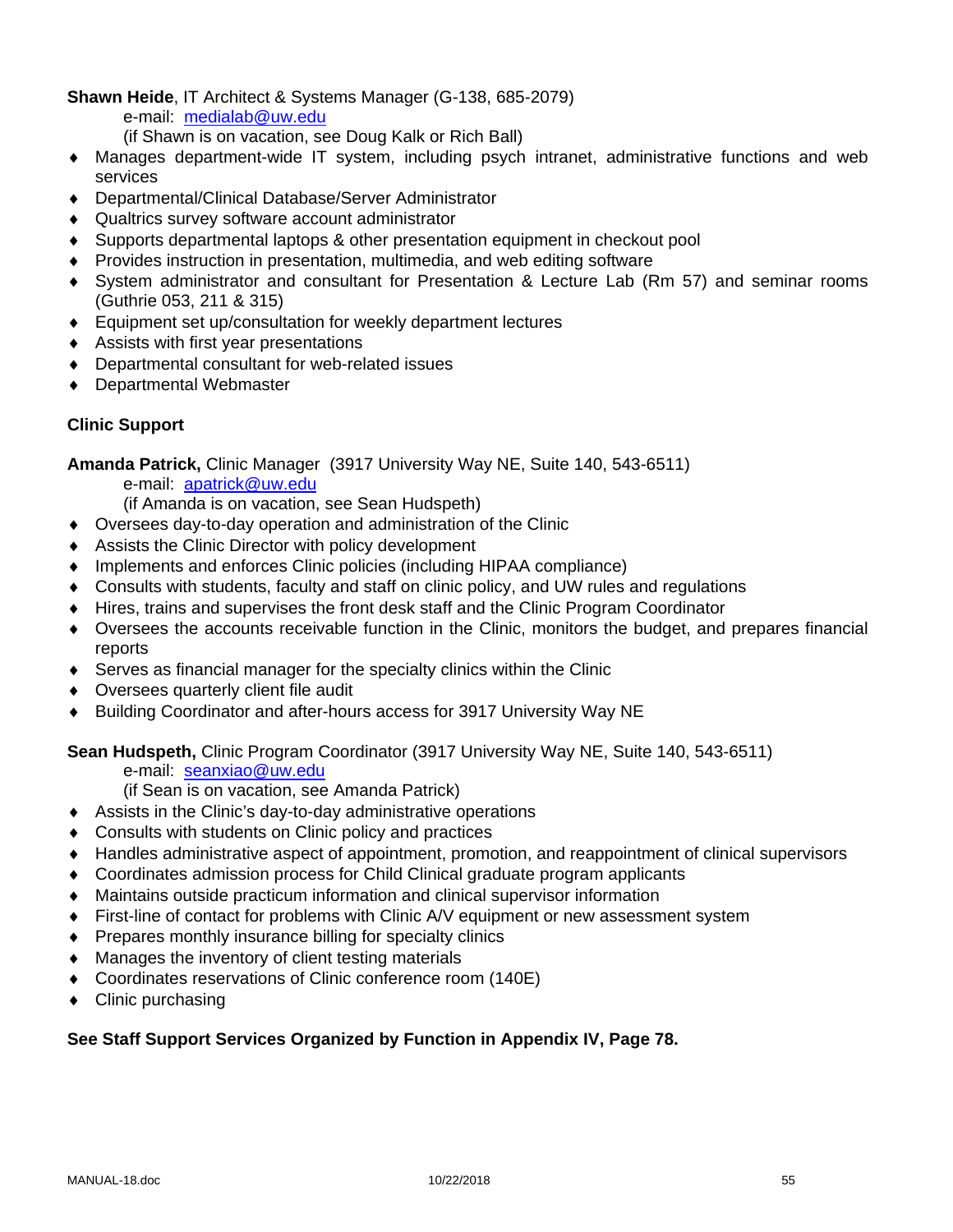### **Ombudsperson:** Jane Simoni

### **Graduate Training Committee:**

Susan Joslyn (Cognition & Perception) Wendy Stone (Child Clinical) Sapna Cheryan (Social & Personality)

Kristina Olson (Chair, Developmental) Kristina Olson (Director of Graduate Training)<br>Renee Ha (Animal Behavior) Senny Mai (Graduate Program Advisor) Renee Ha (Animal Behavior)<br>
Jeanny Mai (Graduate Program Advisor)<br>
Jane Simoni (Adult Clinical)<br>
Jane Simoni (Adult Clinical) Ellen Covey (Behavioral Neuroscience)

Student Representatives: Kelly Chang (2018-2020) & Suzanne Lewis (2017-2019)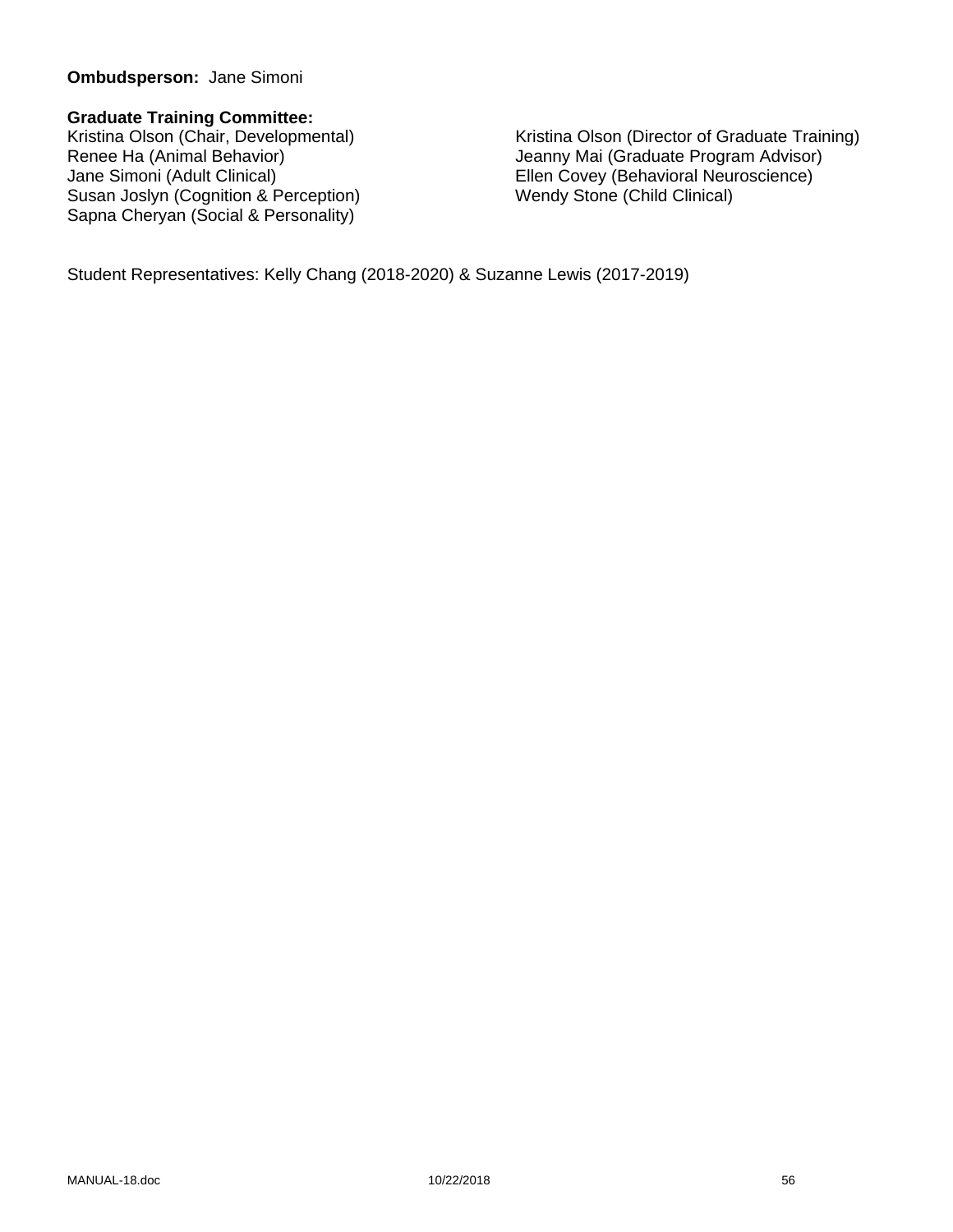### **D. II. DIVERSITY STEERING COMMITTEE**

#### **Diversity Steering Committee**

The Diversity Steering Committee is an umbrella organization of graduate students and faculty members that oversees events and diversity-related initiatives within the psychology department. For 2018-2019, faculty and graduate co-chairs are Dr. Bill George, Adriana Germano and Terrence Pope.

We consider human diversity as referring to groups of people who experience themselves as differing on one or more of a variety of dimensions including, but not limited to, race, culture, ethnicity, age, gender, sexual orientation, economic class, and disability status.

Our overall goal is to encourage and foster the growth and maintenance of a diverse academic community by: 1) encouraging and supporting research on diversity related topics; 2) encouraging the development of diversity related curriculum at both the undergraduate and graduate levels; 3) overseeing the graduate-level Diversity Science Specialization; 4) addressing the issues and concerns of students and faculty within the department on issues of enrollment, retention, and curriculum, as well as larger societal concerns.

We hold quarterly meetings and maintain a listserv. Anyone is welcome to attend meetings and joint the listserv; please email psychdsc@u.washington.edu for more information.

Recent Diversity Steering Committee Initiatives:

- Diversity Science Specialization
- Teaching Curriculum Resources
	- o Diversity RA
	- o Diversity Learning goals
	- o Diversity Training for Faculty
- Psych 250 TA (Racism and Minority Groups) duties/support
- High School Visits (Essence of Success)
- Inclusion of Diversity section in the UW Psychology Senior Exit survey

Interested in becoming a member? Committee meets twice a quarter. Committee sign-ups happen at the end of the year (you will receive a flier in your mailbox).

If you are interested in talking about diversity-related issues involving the Psychology Department, you may contact: Contact: psychdsc@uw.edu

Join their listserv at: https://mailman1.uw.edu/mailman/listinfo/psychdiversity

#### **Minority Student Representation**

We currently have 38 graduate students from diverse ethnic backgrounds representing 37% of the graduate student population in the Department. Minority students are found in almost all major areas of the department, although they are most numerous in clinical, child clinical, social, and cognitive psychology.

#### **Minority Faculty Representation**

Sapna Cheryan, Ph.D. Sheri Mizumori, Ph.D. Stephanie Fryberg, Ph.D. Yuichi Shoda, Ph.D. William H. George, Ph.D. Joseph Sisneros, Ph.D. Jeansok Kim, Ph.D.

Ana Mari Cauce, Ph.D. John Miyamoto, Ph.D. (emeritus) Jaime Diaz, Ph.D. (emeritus) Jaime F. Olavarria, M.D., Ph.D. (emeritus)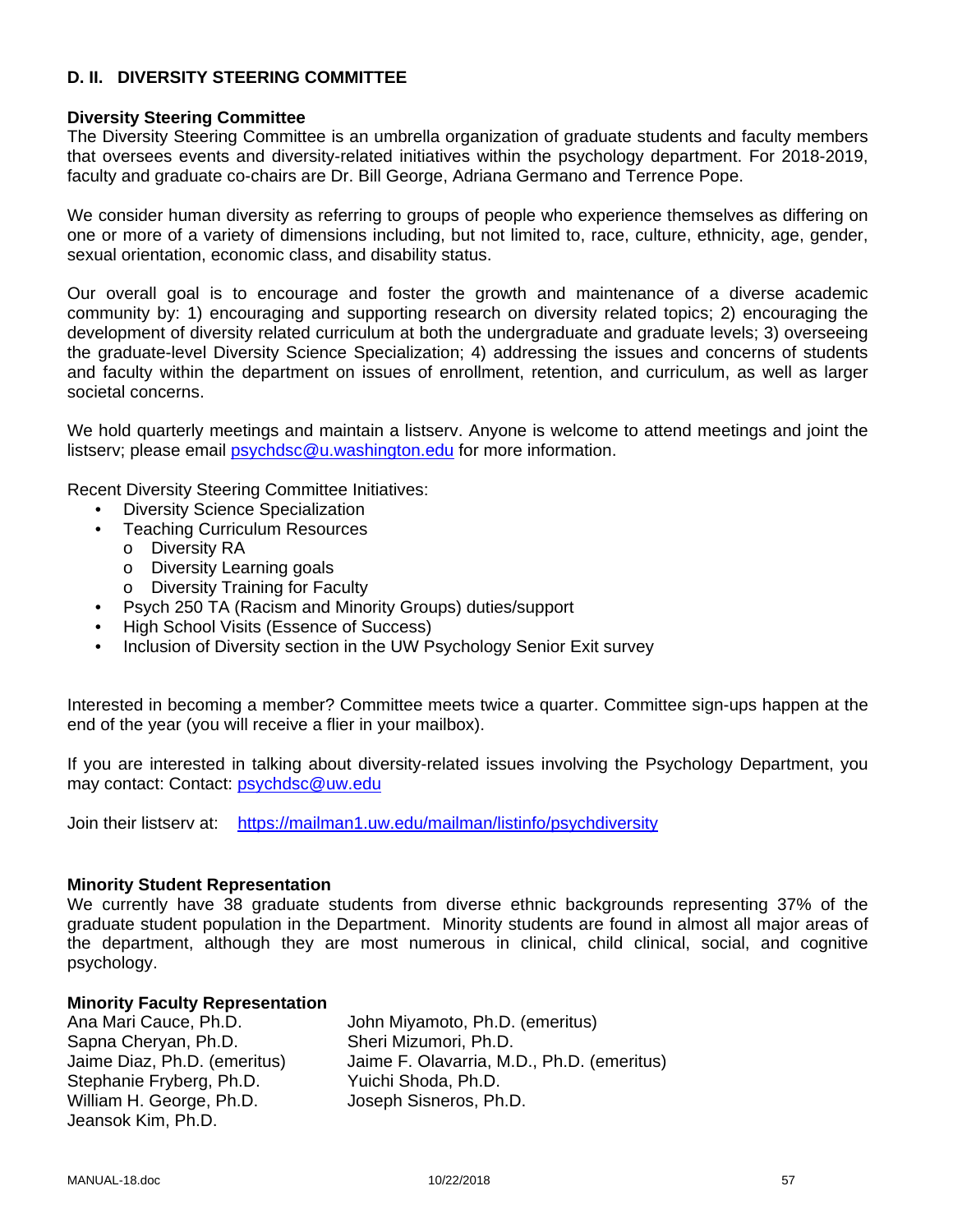# **D. III. CHANGING AREAS**

Occasionally, after some time in our graduate program, a student decides that he or she wishes to transfer to another Area or program within the Department of Psychology. Transfers into the Clinical Area are discouraged and virtually impossible. Transfers within other areas are more feasible. In any case, such a transfer requires an application process and is subject to the following conditions:

- 1. The student finds a new faculty advisor within the Area or program to which he or she wishes to transfer. This faculty member must be willing to serve as the student's advisor and to supervise the student's research in the new Area or program.
- 2. If the student requesting the transfer was admitted to the department with a promise of financial support and is within the first four years of graduate training, *the Area to which the student is transferring* assumes responsibility for providing TA or RA support through the remainder of the student's first four years in the Department. However, it is assumed that the transfer is in the student's best interest, and the Department as a whole can be asked to assist in solving a support problem if it arises.
- 3. The faculty of the Area or program into which the student wishes to transfer approve the transfer. Requests for such transfers will be considered by the faculty of an Area or program. Financial support for the transferring student becomes part of the admissions plan for the Area.

 A student who wishes to make such a transfer should begin conversations with the Graduate Program Coordinator (Kristina Olson) as early as possible.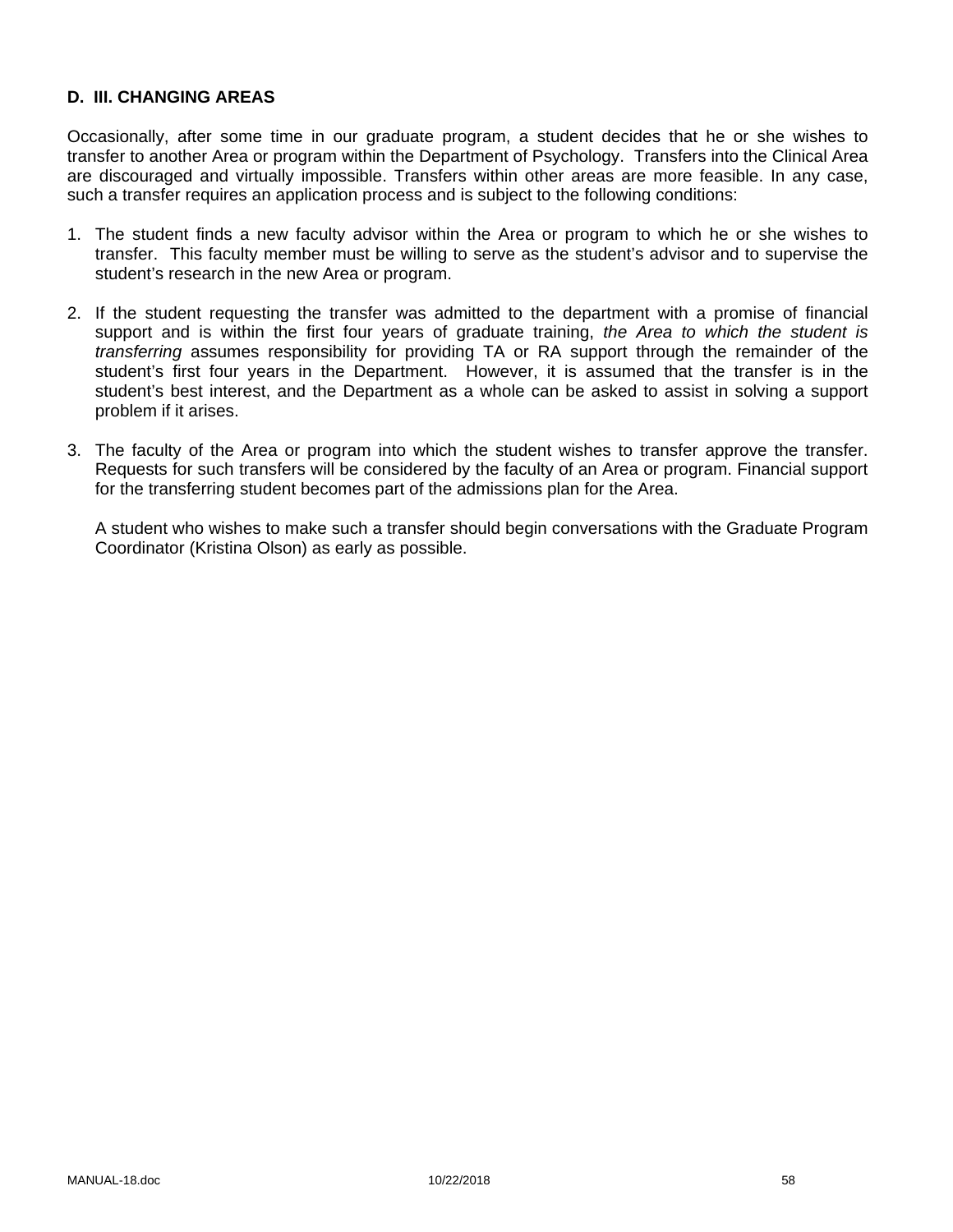# **D. IV. ON-LEAVE STATUS**

**Each quarter (except summer) you must either register for classes or petition for on-leave status.** The on-leave petition is found on the website below ("Graduate School On-Leave Information"). Provide your letter (see section below "Psychology Department On-Leave Policy") to Jeanny as part of the departmental procedures for going on-leave. Then, you can submit your on-leave request online and pay a \$25 per quarter fee. The on-leave request window is only good for one quarter a time. Please submit no later than by the  $5<sup>th</sup>$  calendar day of the quarter in which you begin your leave period. If you have already registered for that quarter, you must officially drop all classes *before* the first day of school in order to receive the on-leave status. See http://www.washington.edu/students/reg/calendar.html for more details or call 206-543-4000.

International students, please check with your ISS advisor for advice on going on-leave: https://iss.washington.edu/procedures/leave-of-absence/

### *Graduate School On-Leave Information*

http://grad.uw.edu/policies-procedures/general-graduate-student-policies/graduate-on-leave-status/

### *Psychology Department On-Leave Policy*

- 1 year of leave (4 quarters) will be granted automatically, provided the student is in good standing, the student's primary and secondary advisors and the Director of Graduate Training agrees, and subject to departmental and university restrictions. A letter signed by the student and both primary and secondary supervisors stating the reason for leave and the expected date of return should be given to the GTC representative before the beginning of leave. If the student is not in good standing, arrangements for leave must be made in the same way as for extensions of leave beyond 1 year.
- Extensions of leave beyond 1 year will require the following on an annual basis (this process should be initiated 10 weeks before the administrative deadline for the initiation of the desired leave extension (the beginning of the final quarter of the current leave).
	- o A meeting with the student's primary and secondary advisors and the current area GTC representative.
- Requests for on-leave extension must be made by the student in a letter written to the area GTC Representative, explaining why an extension to the 1 year limit should be granted and including a proposed date of return.
	- o Valid reasons for extended leave would include such factors as temporary medical, personal, financial or family commitments/difficulties that impede performance of typical graduate training responsibilities OR internship/teaching/temporary work opportunities that would significantly further the student's academic training and professional career. In some cases appropriate documentation may be requested of the student by their supervisor, the GTC representative or the Director of Graduate training.
	- o Evidence of a serious intention on the part of the student to finish their PhD including a proposed date of return and a timeline for completion of the remaining training milestones.
- The GTC rep or the student's primary advisor will circulate this letter and an email to all area faculty and to the Director of Graduate Training recommending whether or not leave should be extended. If any member of the area disagrees with this recommendation then the matter will be put to an area vote. If the Director of Graduate Training disagrees with the recommendation then leave will not be granted.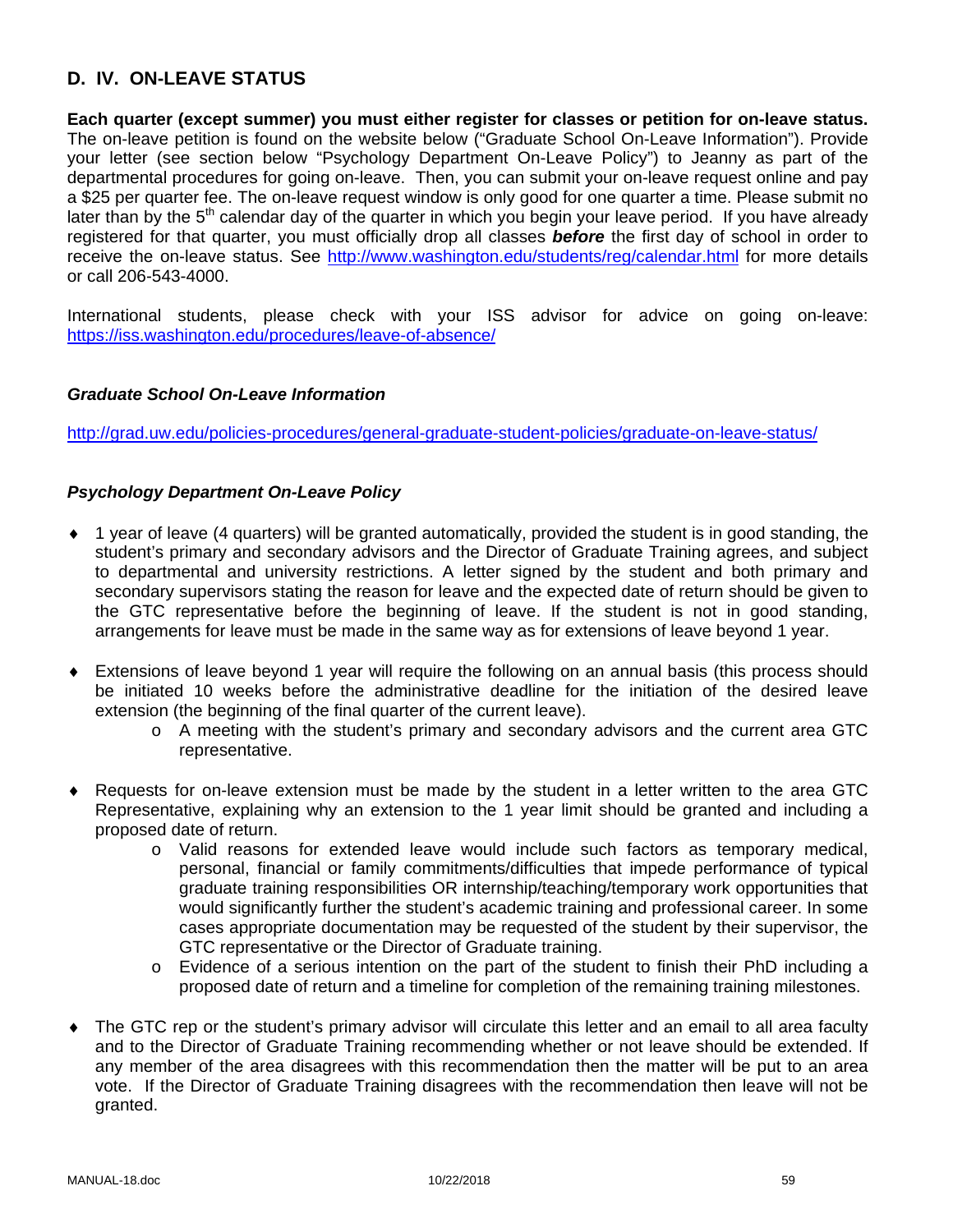Extensions of leave will not be granted to students who have begun other careers and are unlikely to return to the program.

Please see page 82 for the Template for On-Leave status request letter.

#### *Procedure for re-enrollment*

UPON EXPIRATION OF YOUR LEAVE period, you may either petition to extend your leave or, if you wish to enroll, simply register for courses before the beginning of the quarter in which you wish to return.

# YOU MUST EITHER BE **REGISTERED** OR **OFFICIALLY ON-LEAVE** EACH ACADEMIC QUARTER.

Failure to register or extend your leave of absence will result in dropping you from University enrollment. You must then re-apply to the Graduate School and submit a \$250 reinstatement fee before the application deadline. Moreover, readmission is not automatic, but must be approved.

If you were registered or officially on-leave during the 3 previous academic quarters, then you need not register or go on-leave for summer quarter. (If you were on-leave the previous summer and all 3 academic quarters as well, then you DO need to extend your on-leave status.) However, it is recommended that you notify Jeanny of your plans.

# **D. V. GRIEVANCE PROCEDURE**

The Psychology Department is committed to supporting graduate students and working to resolve any problems and/or conflicts that may arise. Students are encouraged to address situations proactively. It is recommended that you attempt to resolve any problems or conflicts informally. At this level, the subject remains confidential.

Depending upon the nature of your concern, the appropriate avenue for addressing the situation may vary. Within the department it may be best to confer with your advisor(s) first. If this is not appropriate, or you do not reach a satisfactory resolution, see your Area Representative, your Area Coordinator (Area Head) or the Graduate Training Coordinator, and finally, the Department Chair. At any time, you may also contact the Departmental Ombudsperson for advice. Jane Simoni is the appointed Ombudsperson for 2018-2019.

If necessary, however, a formal complaint may be made in writing. Once a statement is put in writing it becomes part of the record and at that point is available to anyone with an interest in the subject, including those involved in the situation. This can be done either within or outside the department.

If you fail to resolve the difficulties within the department, there are avenues available to you outside the department as well; for example, the Ombudsman (http://www.washington.edu/ombud/, 206-543-6028).

There is also a detailed grievance procedure in your union contract (http://hr.uw.edu/labor/unions/uaw/contract). Please consult with your local representative if the measures above do not result in satisfaction.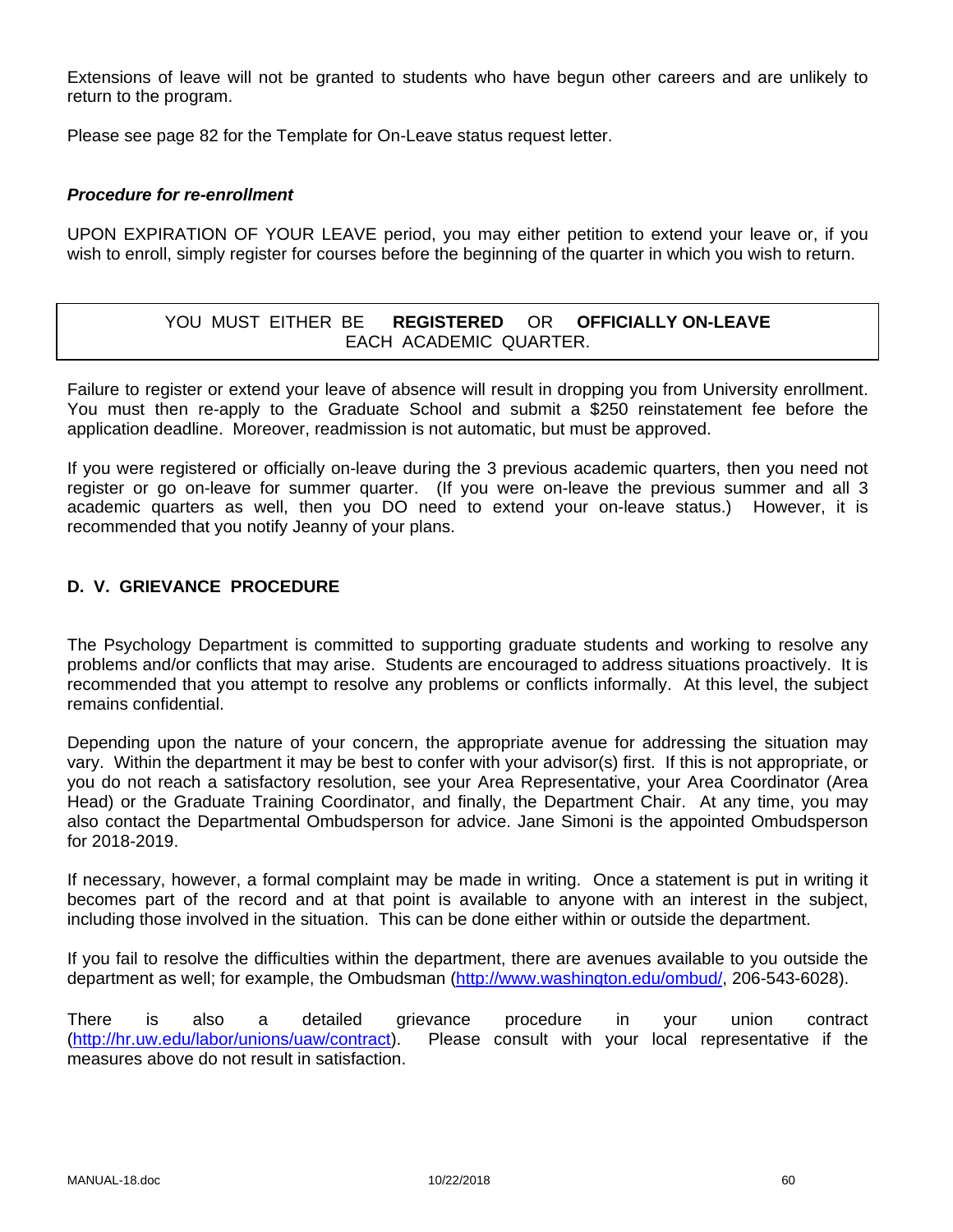# **D. VI. UNIVERSITY POLICY REGARDING SCHOLARLY INTEGRITY**

Because of the importance of issues of scholarly or scientific misconduct to the operations of the University and because significant expertise is required to address such issues, the University has established an Office of Scholarly Integrity (OSI) under the Vice Provost (http://ap.washington.edu/ormp/, 206-543-3643). This Office assumes primary responsibility for investigating and resolving allegations of scientific and scholarly misconduct by its faculty, staff, and students. Please refer to Executive Order #61 (https://www.washington.edu/admin/rules/policies/PO/EO61.html) and your union contract for further information.

Inappropriate activities include:

Intentional misrepresentation of credentials Falsification of data Plagiarism Abuse of confidentiality Deliberate violation of regulations applicable to research Other practices that seriously deviate from those commonly accepted by the scientific community in proposing, carrying out, or reporting results

# **D. VII. Mentoring Resources for Graduate Students**

Mentoring focuses on the human relationships, commitments, and resources that help graduate students find success and fulfillment in their academic and professional pursuits. The following websites lists numerous resources for both students and faculty.

Mentoring Resources for Graduate Students and Faculty http://grad.uw.edu/for-students-and-post-docs/core-programs/mentoring/

Center for Teaching & Learning, Services for Departments and Programs http://www.washington.edu/teaching/about-the-ctl/ctl-services/services-for-departments-and-programs/

Center for Evaluation & Research for STEM Equity (CERSE) http://depts.washington.edu/cerse/

Students are also encouraged to meet with the Director of Graduate Training, or the Chair as appropriate, to discuss mentoring as needed.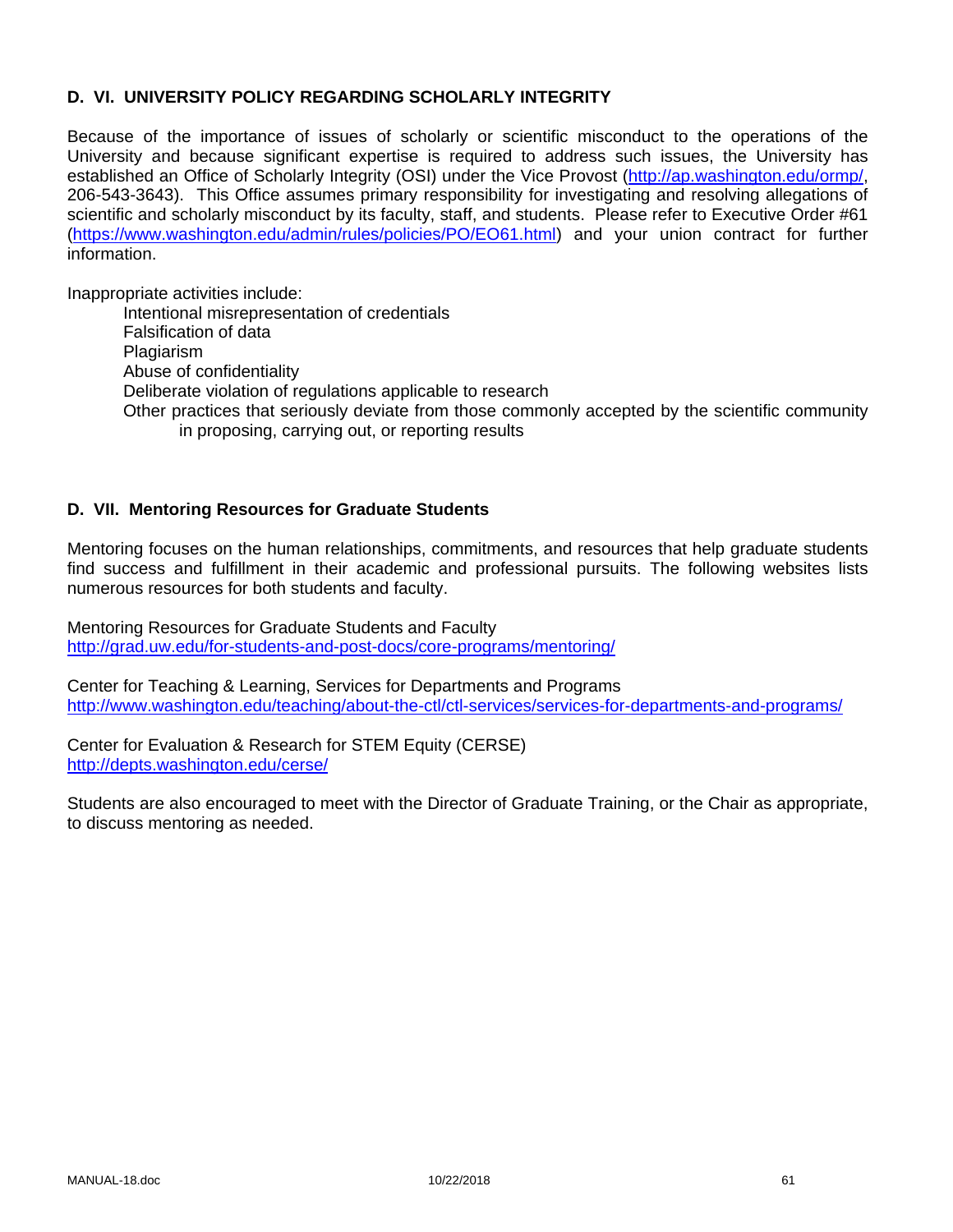# **E. FUNDING AND MONEY MATTERS**

# **E. I. TA and RA Policy**

#### **TA Assignment Procedures**

Many of these procedures are now governed by the union contract between the UW and the graduate students' representative UAW. For details see: http://hr.uw.edu/labor/unions/uaw/contract

- 1. In the fall of each year, the Psychology Department surveys the courses to be taught in the following year and the grants pending and makes an estimate of the number of TA and RA slots likely to be available. This estimate is used, in conjunction with commitments already made to continuing students, in deciding how many new graduate students will be accepted for the following year. Definite offers of support are not made to new students until the funds for each position are assured.
- 2. Each quarter, all current graduate students and faculty are asked to state preferences for funding and assistance for the following quarter via Catalyst survey. Preferences for Autumn Quarter are collected during Summer Quarter. New first year students serving as TAs are automatically assigned a course.
- 3. Make sure to submit the TA request Catalyst survey by the deadline listed when the quarterly request email is sent.
- 4. Based on stated preferences, and funding priorities (see Priorities, page 60), formal appointment offers are made for both TA and RA positions just prior to the beginning of the quarter for which they are effective. It is not possible to make these any further in advance primarily due to the uncertainty of course registration and research funds.
- 5. *Students on Probation.* If a student is on External Probation or Final Probation status with the Graduate School, he or she cannot be a candidate for a TA Fellow or Lead TA position. If a student is on internal warn status, he or she can only be appointed to the Lead TA or TA Fellow positions after consultation with, and approval of, the student's advisor(s) and the Director of Graduate Training. After each meeting of the Graduate Training Committee (GTC), the faculty member in charge of recruiting and assigning the Lead TA and TA Fellow positions will be informed about students who are currently not in good standing (or are in questionable standing) in our program.

**SUMMER QUARTER WARNING**: The promise of support given to incoming students is for the regular academic year. Summer Quarter operates on a separate budget and is outside of this promise. Nonetheless most years all students are supported in the summer and the department is committed to trying to fund all students throughout the year. Despite our best efforts, occasionally students do not have summer funding.

There are typically one-fourth as many Teaching Assistantships available during Summer Quarter as there are during each of the three quarters of the academic year. Hence, we can NOT give TAs to all those graduate students who request them for Summer Quarter. You should consult your advisor and the faculty member who heads your area for other possible sources of Summer Quarter financial support. When assigning summer TA positions, the most important criteria are competence in the area, instructor preference, and student preference.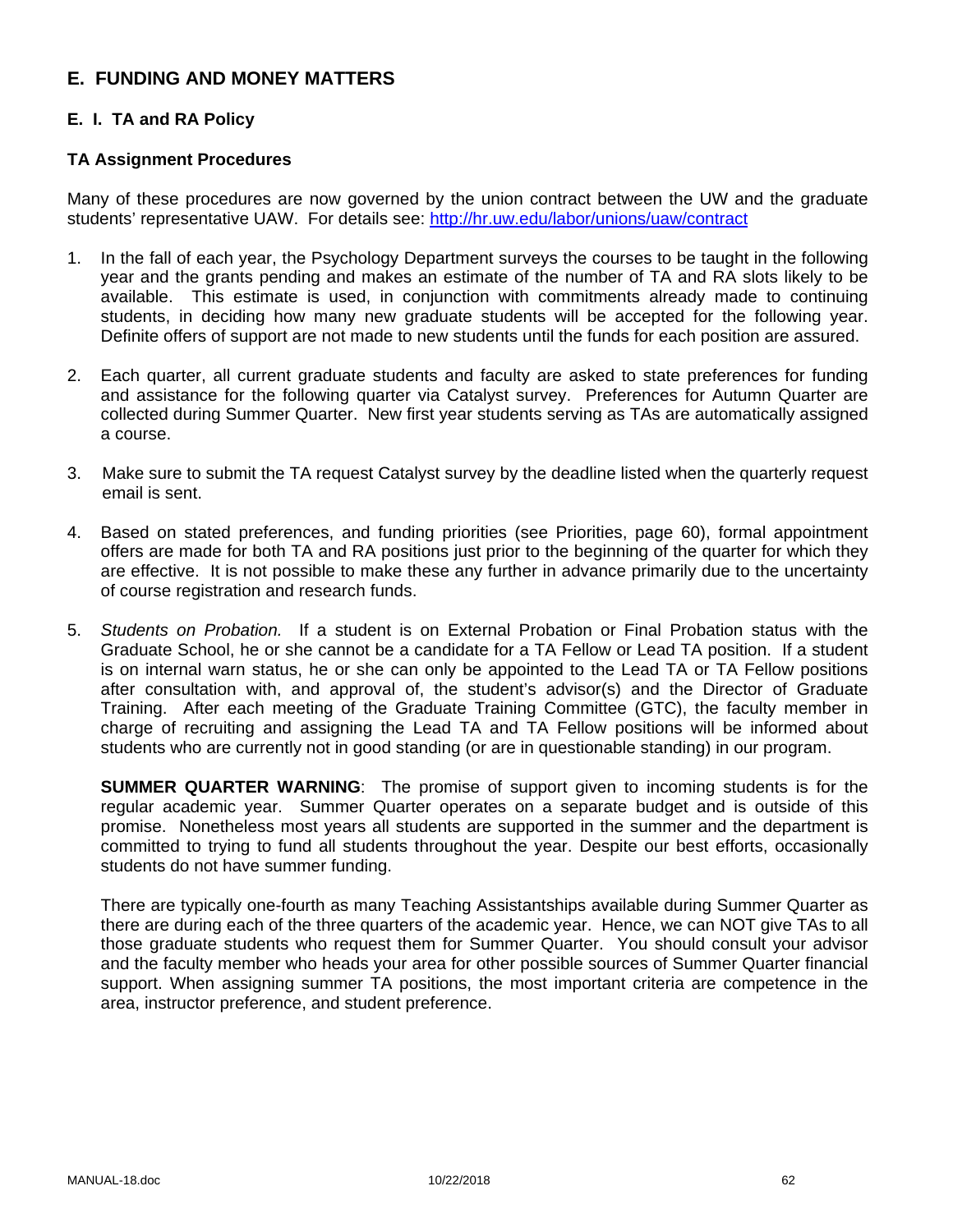Graduate students who rely on TAs should, from the beginning of the year, work on alternative sources of summer support. If, for example, you are offered a Research Assistantship that supports you in some but not all of the four quarters, if possible, try to arrange for the RAship during summer quarter as one of those quarters. (See also, Summer Quarter Warning, page 62 and Summer Employment, page 68)

### **TA Assignment Priorities**

Teaching Assistantship assignments are made near the end of the quarter prior to the actual appointment. This process requires students to complete a Catalyst survey on which they specify their requests for TA positions for the following quarter. TAs are then assigned courses by the Director of Graduate Training in collaboration with the Graduate Program Advisor, according to the following criteria: a) the student's qualifications to teach the course, b) the student's priority ranking (see below), c) the preferences of the instructor (from among qualified potential TAs) and of the graduate students (from among available courses), and d) the student's demonstrated teaching ability. The overriding consideration in assigning TAs is the quality and enhancement of instruction.

The following priority system is applied in the TA assignment process:

- Priority I First-year students who were given an explicit promise of support during that year as an inducement to enter the program. These students are top priority for TAs in the Autumn, Winter, and Spring Quarters of their first year. In Summer Quarter, they are on a par with students in Priority II and III. Only Priority I students are guaranteed a TAship during the academic year, though in a typical year all students are funded.
- Priority II Second-, Third-, and Fourth-year students who were admitted with explicit promises of support or, who were later placed at this priority level by the faculty in their area or program, and who are not on Probation or Final Probation with the Graduate School.

In some cases, Priority III students may be given preference over Priority II students in making TA assignments, e.g., courses requiring special knowledge or skills such as statistics or clinical seminars.

Priority III Students beyond their  $4<sup>th</sup>$  year of study. In addition, the program is designed to be 5-6 years, therefore students beyond this, and students on Probation or Final Probation are lowest priority.

*An internal action, i.e., department watch or warn status, does not affect a student's priority level.* 

As much as possible, student and instructor requests for positions will be matched within the guidelines shown above. Instructors and students are given up to six choices of requests for appointments. If the first choice request is not possible, attempt is made to provide the second or third choice. As instructors are held responsible for the conduct of courses, every effort is made to provide them with the personnel they request. Any student who is assigned to a class that he or she did not request can contact the Director of Graduate Training to discuss the assignment or request a review of the assignment.

*TA Evaluations and Priorities for Future TA Assignments*: As the assignment of TAs is primarily to provide undergraduate teaching services, formal evaluation of students in terms of their competence as TAs will be considered in the making of future assignments. All TAs teaching quiz sections **must** be evaluated by the students in their classes. In addition, instructors will be requested to evaluate their TAs each quarter. Evaluations, along with formal letters of appointment for each TA, will be placed in a separate folder for each student and will be made available for review upon request.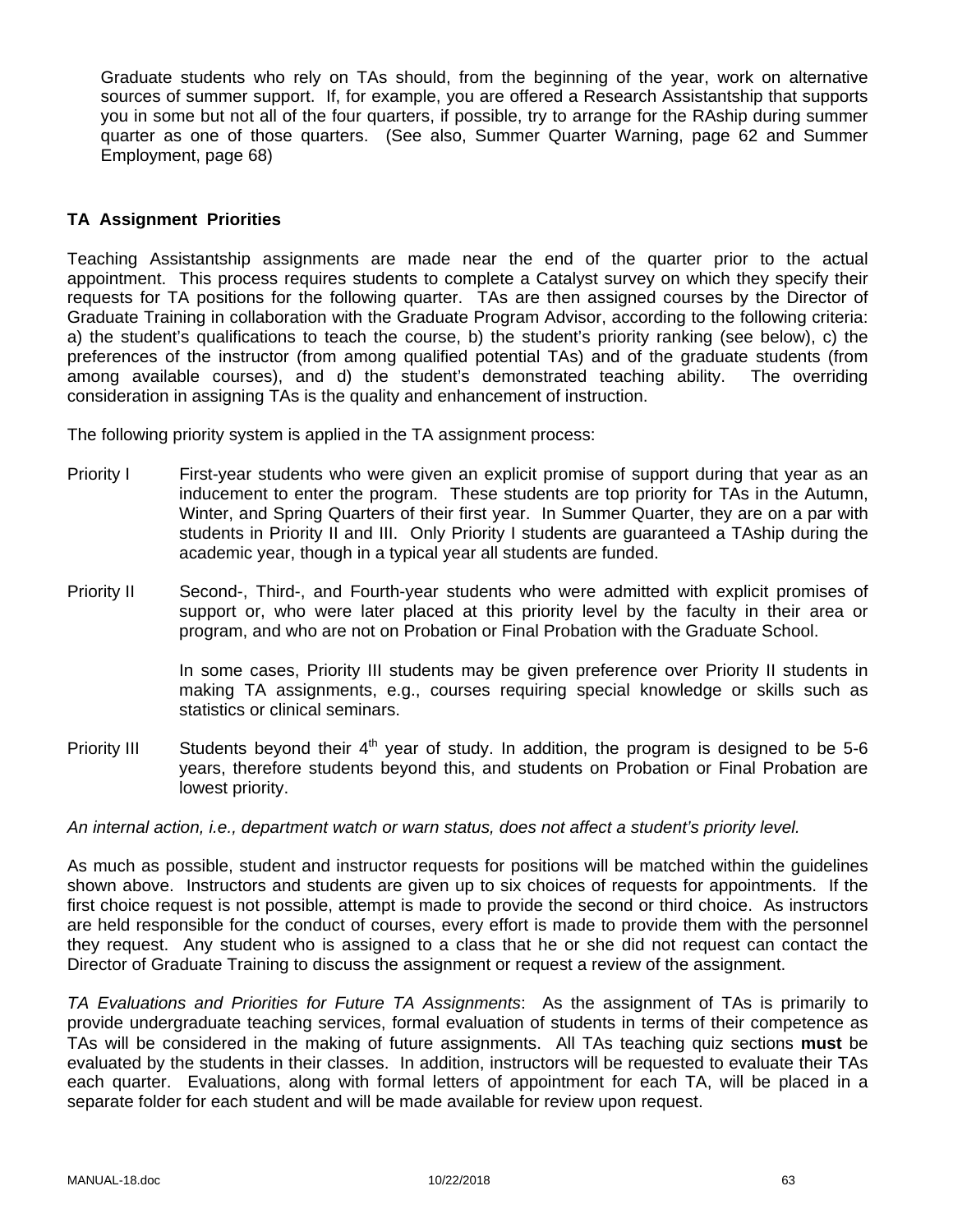### **Teaching Experience Requirement**

Since the Psychology Department has required that students obtain teaching experience if they wish to receive recommendations for teaching jobs, students requesting TA positions who have not previously held such a position will have some priority over students who have been teaching regularly. This, of course, will be weighed with other factors, including the needs of the course in question.

Teaching appointments are of two general kinds: assistant to the instructor of the course in large classes or laboratories; or instructor of the course. In the former case, we restrict the level to the payroll rate determined by the student's progress in the program (look for salary levels under Appointment Ranks section, page 65). In the latter instance, we appoint the graduate student at the Pre-doctoral Instructor salary level (which is the same as the post-generals PDTA2 salary rate) regardless of program status. For budgetary reasons, we are limited to a very small number of such positions to cover both kinds of appointments.

#### **Research Assistantships**

If a student is requested by the Principal Investigator (PI) and wishes to accept the appointment, that student will be awarded the RA position. This is done because PIs are responsible for the conduct of the research.

The RAs' responsibilities are to the PI and the respective research project providing the salary (which may or may not coincide with the student's own personal research interests). **These appointments should never be confused with fellowships which allow the student research freedom**.

#### **Fellowships and Traineeships**

Graduate students are encouraged to apply for any other advertised fellowship or traineeships for which they are eligible. Watch the Departmental newsletter, or your e-mail, for announcements of awards, internships, etc., being offered by other agencies. See information on-line at: http://www.lib.washington.edu/commons/services/gfis/

In many instances, only part of the student's tuition and fees are paid by the fellowship or training grant. *Questions concerning payment of tuition should be clarified before the onset of the appointment.*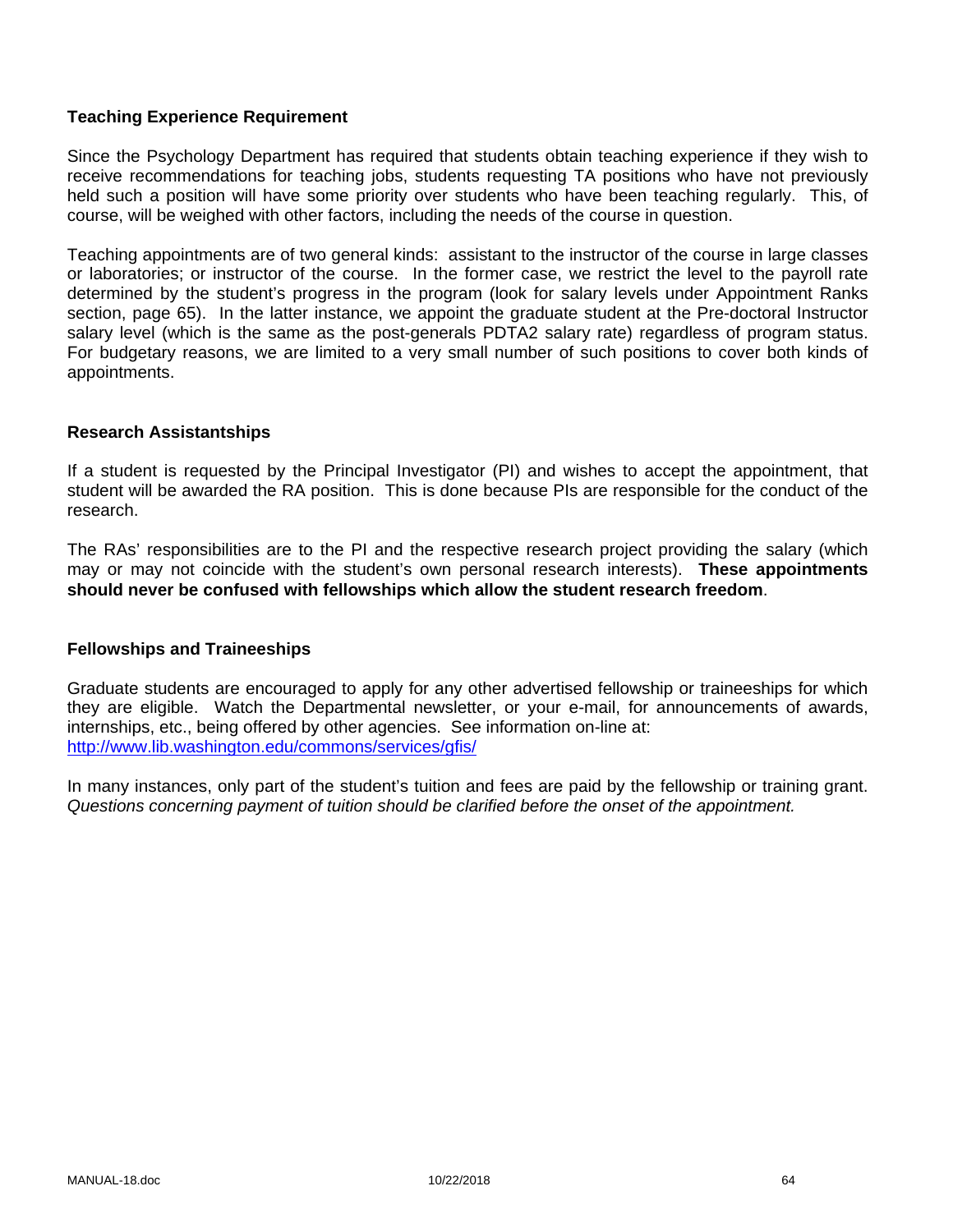### **E. II. Payroll Procedures**

### **Payroll**

Assignments to TA positions are made on a quarterly basis only. After the TA or RA assignment has been made and the level established, payroll entries are submitted by the Payroll Coordinator (G-131). Students for whom this is a new appointment must complete and sign the Employee Person Data / Campus Contact Data Form, a W-4 form, INS form I-9 (Employment Eligibility Verification), and a direct deposit authorization.

**Income Tax Information.** You will receive a W-2 form (statement of income and taxes withheld) in January following the calendar year worked. Your W-2 will be mailed to your permanent address. **Please be sure to keep your mailing information current in Workday.**

#### **Paydays and Paychecks**

Paychecks for salaried, monthly, and hourly appointees (TAs, RAs, Fellows, Trainees) are issued on the  $10<sup>th</sup>$  and 25<sup>th</sup> of each month. Time sheets for hourly employees are to be submitted on the 1<sup>st</sup> and 16<sup>th</sup> days of the month, with payday following on the  $25<sup>th</sup>$  and the following on the 10<sup>th</sup> of the next month. Earnings information is available on payday via Workday.

Each employee has a "home department" where the individual's composite pay, money from all sources and issued each payroll resides. Sometimes things go awry and expected paychecks are missing or incorrect. Any question concerning your paycheck should be directed to the Payroll Coordinator, (G-131). Emergency checks can be arranged, and in most cases take a couple days.

#### **Appointment Ranks**

The University has two main types of pay scales for TAs and RAs. They can be found in the general catalog under the graduate school appointment section or see: https://grad.uw.edu/graduate-studentfunding/funding-information-for-departments/administering-assistantships/tara-salaries/ for a list of monthly salaries. Below is a summary of our most common appointment ranks.

| TAs                                                  | <b>RAs</b>                                    | <b>Status</b>                                                 |
|------------------------------------------------------|-----------------------------------------------|---------------------------------------------------------------|
| <b>Predoctoral Teaching</b><br>Associate I (PDTAI)   | Predoctoral Research<br>Associate I (PDRAI)   | 1 <sup>st</sup> year and up, until you pass generals          |
| <b>Predoctoral Teaching</b><br>Associate II (PDTAII) | Predoctoral Research<br>Associate II (PDRAII) | Ph.C. (Candidate) Status Awarded<br>i.e., General Exam Passed |
| Predoctoral Instructor                               | Researcher                                    | Primary course instructor                                     |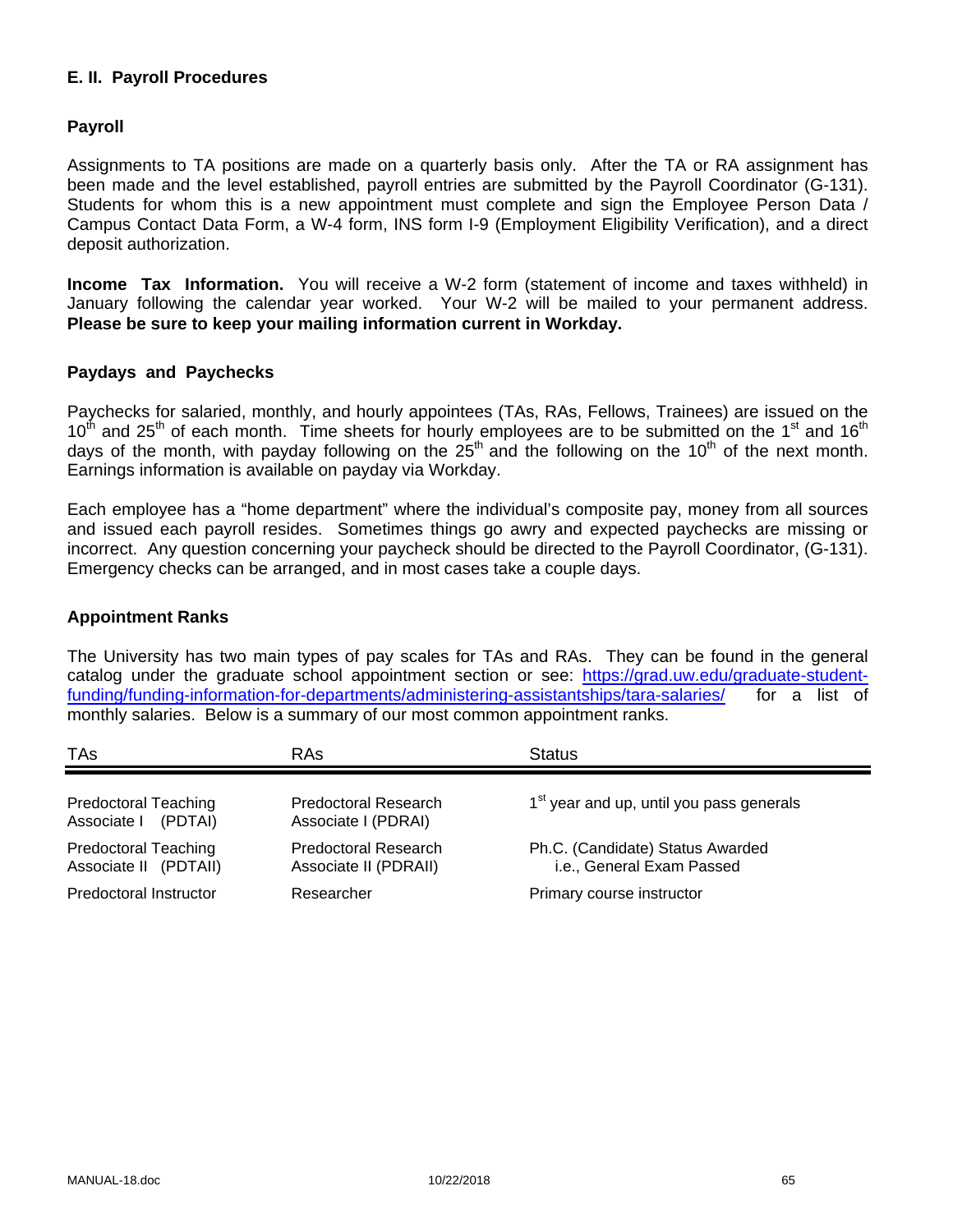The Psychology Department petitioned and received permission to pay our students at a higher level than the base UW rate. This is called the variable rate scale and can be found at: https://grad.uw.edu/graduate-student-funding/funding-information-for-departments/administeringassistantships/tara-salaries/. As a result, we now have only two (higher) pay levels. The first level will be paid to all students until such time as they pass their general exam. The second level will be paid to all students who have successfully passed the general exam to attain Ph.C. status. To clarify, the second level grade will begin the quarter the Ph.C. status is awarded by the Graduate School. If you complete your generals during a school break, your Ph.C. will be conferred at the end of the following quarter (that is, your raise won't go into effect for a full quarter). Please keep the quarterly deadlines in mind as you schedule your generals.

Your salary level as an RA is determined by your graduate student classification (see appointment ranks above).

The funding level at which you are hired at the beginning of the quarter is in effect for the entire quarter of your appointment. If you become eligible for the second pay level during the quarter, you will not be promoted to the higher salary until your Ph.C. status is awarded AND you hold a TA/RA appointment.

### **Standard Deductions from TA/RA Paychecks**

- 1. Federal Withholding Tax on salary
- 2. "Medical Aid" (state accident/health insurance termed "Workingman's Compensation" to provide for on-the-job injuries.) This deduction is quite small so it is the least painful of these deductions. In cases of injury during the period of your service appointment, contact the Administrator (G-119), who has the appropriate claim forms.
- 3. Union Dues: All TA/RAs are obligated to pay union dues. These are automatically deducted for employees upon written authorization by the individual employee. Recognized payroll deduction authorization cards may be submitted to the Employer's Payroll Office. Importantly, students who are being paid hourly rates rather than TA/RA appointments may be eligible to stop making dues payments, but it is the sole responsibility of the employee to file a written notice with the Employer's Payroll Office and also to file written notice with the Union (Washington Federation of State Employees, 1212 Jefferson Street, Suite 300, Olympia, Washington 98501) thirty (30) calendar days prior to the effective day of the month following the 30-day period above. See the union contract for more details.

# **Standard Appointment Periods**

1. Teaching assistantships, as stated earlier, are made on a quarterly basis only, and have UW prescribed payroll dates which do not coincide with the actual instructional period of the quarter. These payroll periods are as follows:

| Sept. 16 - Dec. 15 (3 months)                      |
|----------------------------------------------------|
| Dec. 16 - Mar. 15 (3 months)                       |
| Mar. $16$ - June 15 $(3 \text{ months})$           |
| June 16 - Aug. 15 (TAs) or June 16 - Sept 15 (RAs) |
|                                                    |

The TA's responsibility is to the course and the instructor to whom he/she is assigned for the entire quarter which the above appointment periods represent, not to exceed 220 hours during the pay period hours and excluding the one week of vacation per payroll period as authorized in the union contract. There is now a provision for vacation which should generally be taken during quarter breaks. This does not carry over into future years.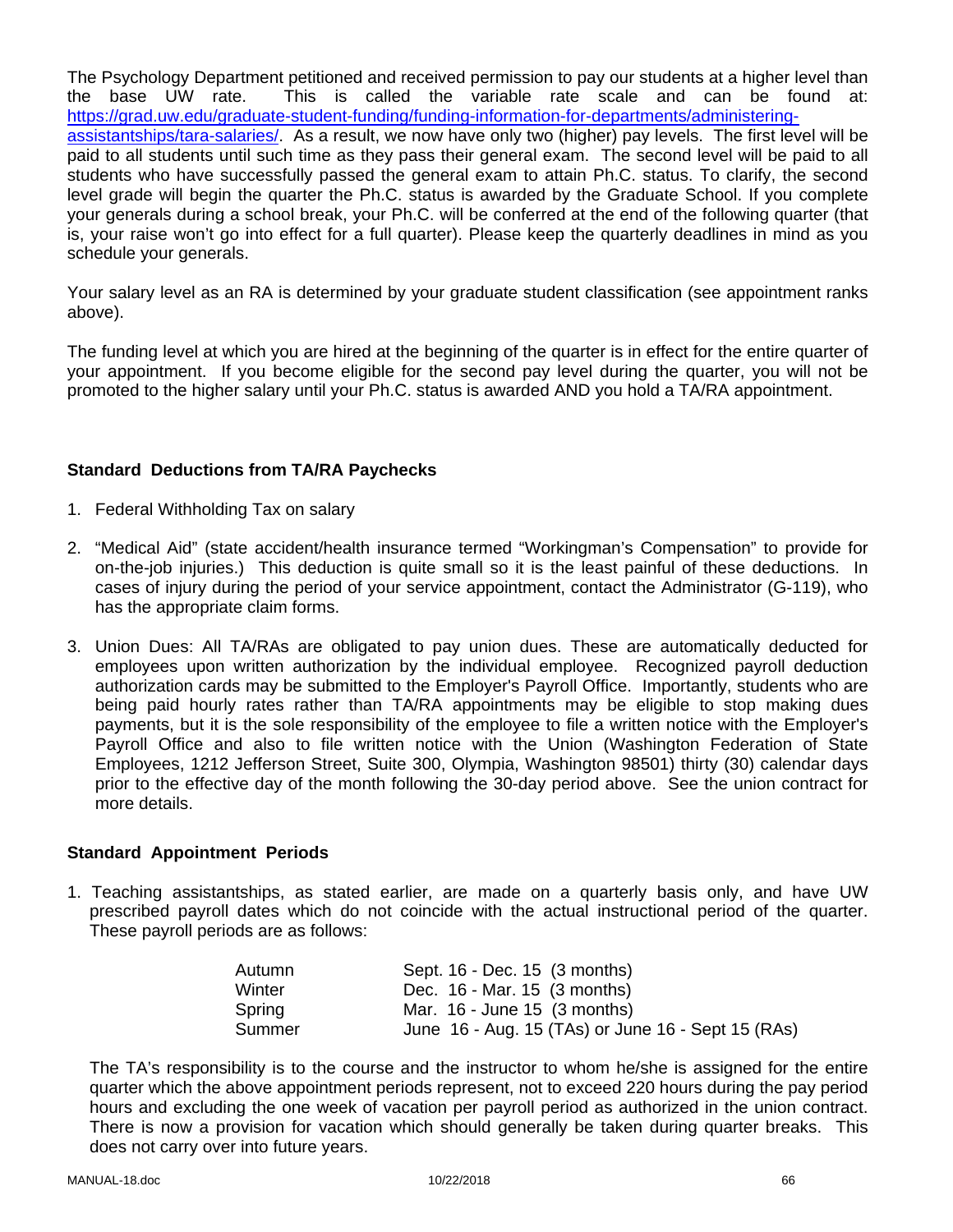2. Research assistantships can be for any period, but usually follow the quarterly dates as in the TA appointments. The standard practice is to make RA appointments for full or half months, although there is no regulation prohibiting the appointment for irregular periods, in which cases payment is computed on a daily basis from the monthly rate. However, the RA, unlike the TA, is expected to be on duty during the actual period of the appointment, not to exceed 220 hours and excluding the one week of vacation per payroll period as authorized in the union contract.

For further information please consult your union contract at http://hr.uw.edu/labor/unions/uaw/contract

*Qualifying for a Tuition Waiver*: During Autumn, Winter, and Spring Quarters (the academic year) both RAs and TAs must be employed full time (20 hours per week) and be on the active payroll for at least five of the six pay periods in order to qualify for a tuition waiver. You must also be registered for a minimum of 10 credits per quarter to qualify – see below.

# **E. III. TUITION AND RESIDENCY**

#### **Tuition**

Full-time graduate tier 1 tuition effective 2018-2019 s as follows: resident - \$5530/quarter or non-resident - \$9627/quarter. http://opb.washington.edu/content/quarterly-tuition-and-fees

### **Residency**

If you are currently a non-resident who expects to be eligible for resident status after living here for at least one year, *please apply for residency during Spring Quarter of your first year*. This is essential for students appointed as teaching or research assistants during their graduate training.

To obtain resident status, you must submit a formal application. This process takes time and should be started early. The application is available on-line at https://registrar.washington.edu/students/residency/ . Many criteria must be met (such as registering to vote, obtaining a Washington State driver's license and registering your car.) A list of all the documents needed is available at: the following website: https://registrar.washington.edu/students/residency/application-process/. Residence applications and further information are also available at the Residence Classification Office, 264 Schmitz Hall (phone: 206-543-5932).

Due to restrictions in granting of residency to out of state "students" by the State of Washington, please pay careful attention to the distinction between stating that you reside in Washington solely for school versus with the intent to live in Washington for other purposes. https://registrar.washington.edu/students/residency/residency-requirements/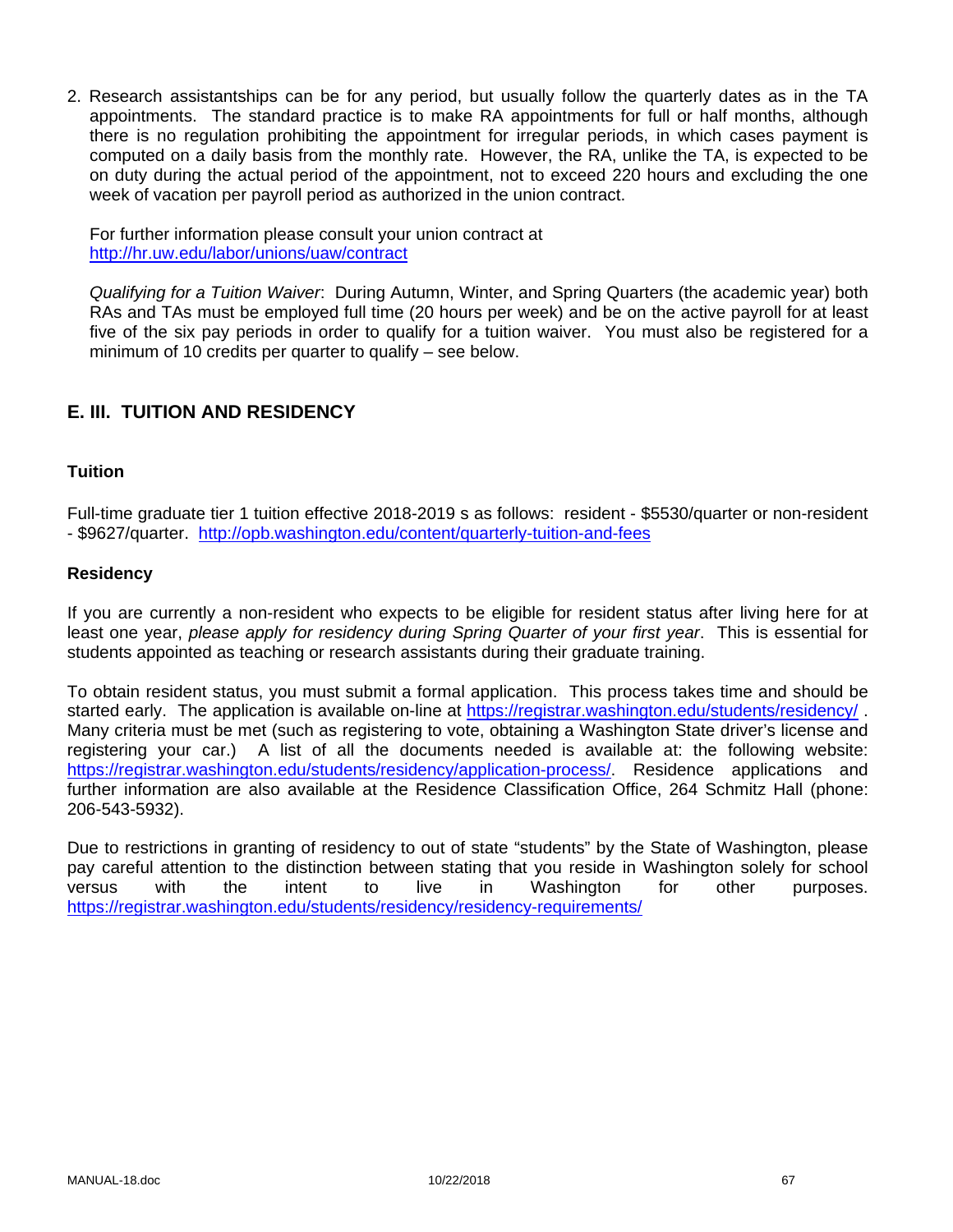#### **Payment of Tuition and Fees**

One of the eligibility requirements for holding TA/RA positions is full-time registration of a minimum of 10 graduate credits per quarter. Exception: For Summer Quarter only, the minimum is 2 graduate credits. See: Registration Requirements chart on page 12. If you have a student loan you may be required to register for the full 10 credits during the Summer Quarter as well. If you are unsure, please check with Student Fiscal Services in Schmitz 129 and speak with a counselor. http://f2.washington.edu/fm/sfs/

Most of the tuition and fees will be automatically paid for any TA or RA who is appointed to a 50% or greater position (i.e., 20 hours or more per week). However, you will receive a bill for certain fees that must be paid by Friday of the third week of the quarter. Failure to pay these fees by the deadline will result in an additional "late payment fee" being assessed to your account. See the Academic Calendar or the General Catalog for deadlines and rates. http://www.washington.edu/students/reg/calendar.html

### **EVEN IF YOUR TUITION BILL IS INCORRECT, BE SURE TO PAY THE REQUIRED STUDENT FEES PRIOR TO THE DUE DATE.**

# **E. IV. SUMMER EMPLOYMENT AND SUPPLEMENTAL INCOME**

### **Summer Employment**

The number of summer TA positions available is nearly one fourth of those available during the academic year. It is, therefore, important for graduate students to plan ahead for alternative funding in the form of RA, fellowship, or traineeship appointments, and even to prepare small research grant applications to such on-campus facilities as the Alcohol and Drug Abuse Institute, etc., by contacting their faculty advisors, training grant directors, and, in the case of grant applications, Vicki Paulus, the Grants Administrator. (See page 16, for more information on funding opportunities.)

#### **Appointments in Excess of 50%**

All graduate student service appointments are normally limited to 20 hours per week (50% time). This includes hourly supplementation and other forms of University employment when performed in addition to a regular graduate student service appointment.

It is likely that a student will be supported over 50% at a point while in the program. Going over 50% requires checking with the student's advisors to ensure that the extra workload won't negatively impact the student's own research, progress in the program, and/or the student's first employment position.

Due to immigration rules and regulations, international students must submit a CPT (Curricular Practical Training request: https://iss.washington.edu/cpt-instructions/ if they wish to be employed above 50%. It is very important to not begin work on the supplemental position until a new I-20 is issued. International students, please visit the International Student Services website above and consult with your ISS advisor and Jeanny should you wish to accept additional, on-campus employment over 50%.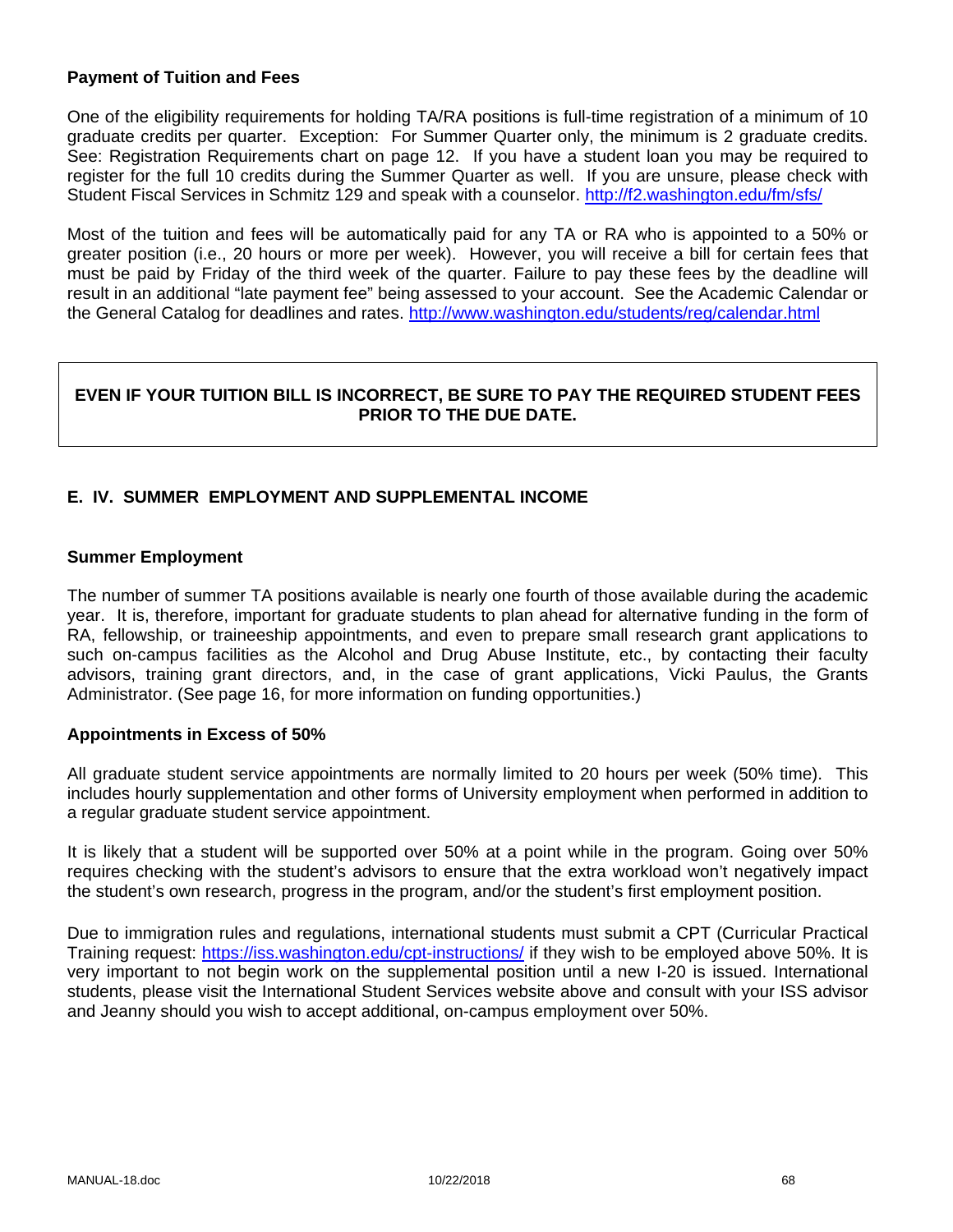# **Template for First Year Planning Meeting**

The purpose of this template is to help new graduate students and their advisors prepare for a discussion of the student's plans for the first year. Be sure to schedule the meeting as soon as possible. Use this template to provoke your thinking, and jot down notes before the meeting. This is also the time to check in with your co-advisor and get his/her thoughts on your plan. A good time to do this is after talking with your advisor but before finalizing the written version of the plan. The final written version is due on Friday of the first week of classes.

### **Template for signatures:**

| [Type your name under this line] |  |
|----------------------------------|--|

\_\_\_\_\_\_\_\_\_\_\_\_\_\_\_\_\_\_\_\_\_\_\_\_\_\_\_\_\_\_\_\_\_\_\_, Advisor [Type your advisor's name under this line]

\_\_\_\_\_\_\_\_\_\_\_\_\_\_\_\_\_\_\_\_\_\_\_\_\_\_\_\_\_\_\_\_\_\_\_, Co-Advisor

[Type your co-advisor's name under this line]

#### **1. Long-term goals**

- a. Where do your interests lie within Psychology? (Be as specific as you can.)
- b. What are your goals for the coming 10 year period (e.g., after graduate school, do you want to teach? Do research? Work in industry? Postdoc? Other? Undecided, keep XX range of options open?)
- c. What new skills/knowledge are most needed to take you toward your goals. Which of them can you acquire this year, and how?

#### **2. Plans for the coming year**

- a. Research
	- I. Research projects to be initiated?
	- II. Any writing to be done?
	- III. Research presentations planned (e.g., Journal clubs? Research Festival?)
	- IV. Clinical students: What is a realistic research plan, given your heavy course load?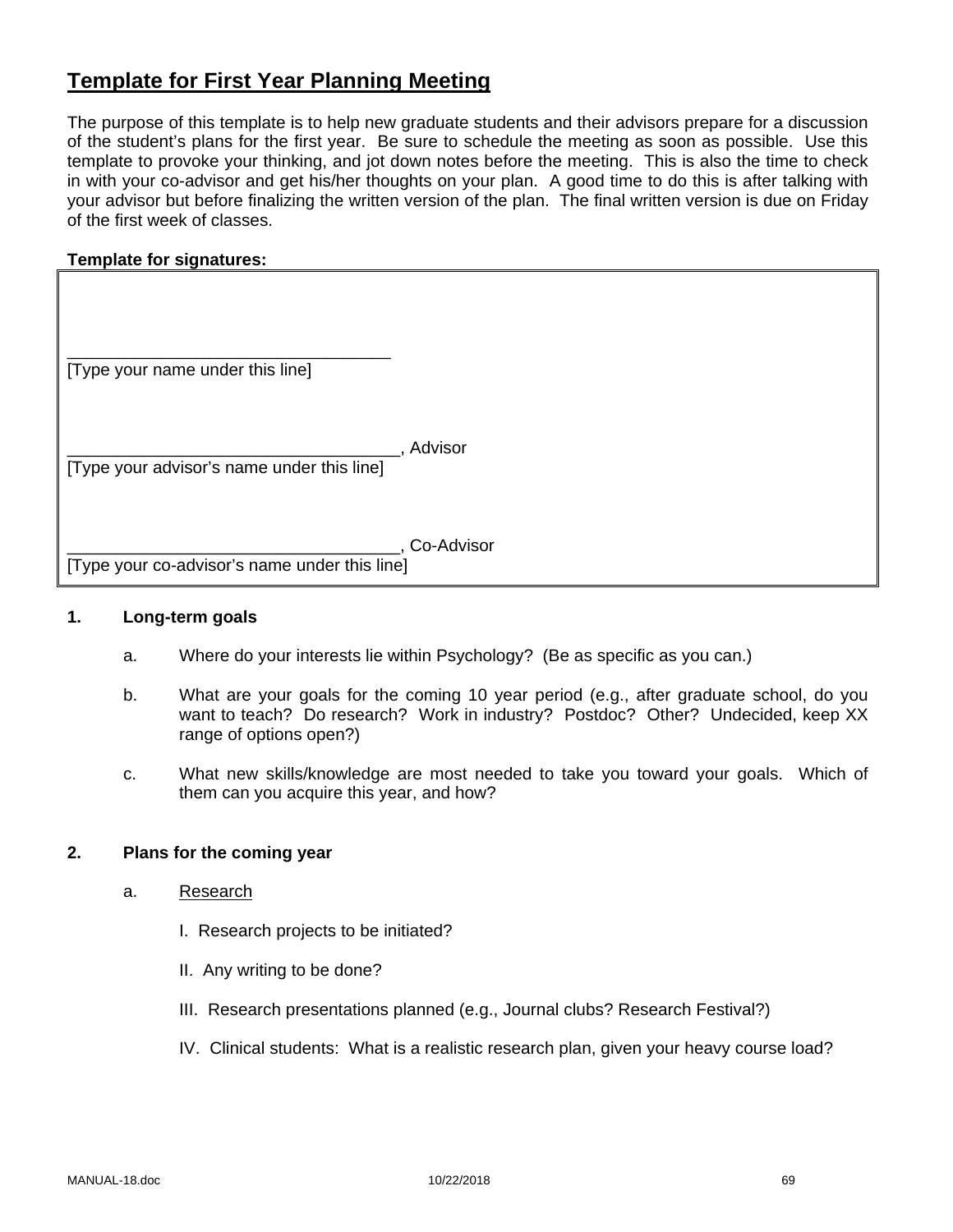### b. Coursework (Check the time schedule for conflicts)

I. See section 3 below for more details

### c. Development of teaching skills

- I. Courses you hope to TA
- II. Other teaching practice (e.g., Journal club presentations? Other?)

#### d. Attendance at professional meetings? \$\$\$?

e. Apply for outside funding (grants, fellowships)

#### **3. Coursework**

Please discuss with your advisor and indicate the courses you are planning/hoping to take:

- a. Stats Students need to take at least 3 statistics/methods courses. Typically this involves the two standard department stats courses and a third. Which course(s) are you thinking about taking?
- b. Core Concepts Courses Students need to take at least 3 core courses, with at least one core course outside their area. Which core courses are you considering?
- c. Advances or Focused Training Courses Students need to take at least 3 advances courses, with at least one advances course outside their area. Which advances courses are you considering?
- d. In addition, you will take orientation, 3 quarters of proseminar, 3 quarters of colloquium, and 3 quarters of a seminar or brown bag. Which seminars are you considering and/or are there any other courses you are planning to take?

# **4. Advisor and co-advisor**

- a. Given your goals, are you in the right research group with the right advisor?
- b. If you need to change, how and when could it be done gracefully?
- c. What about your co-advisor? Any change needed?
- d. Will any faculty sabbaticals/leaves interfere with your plans?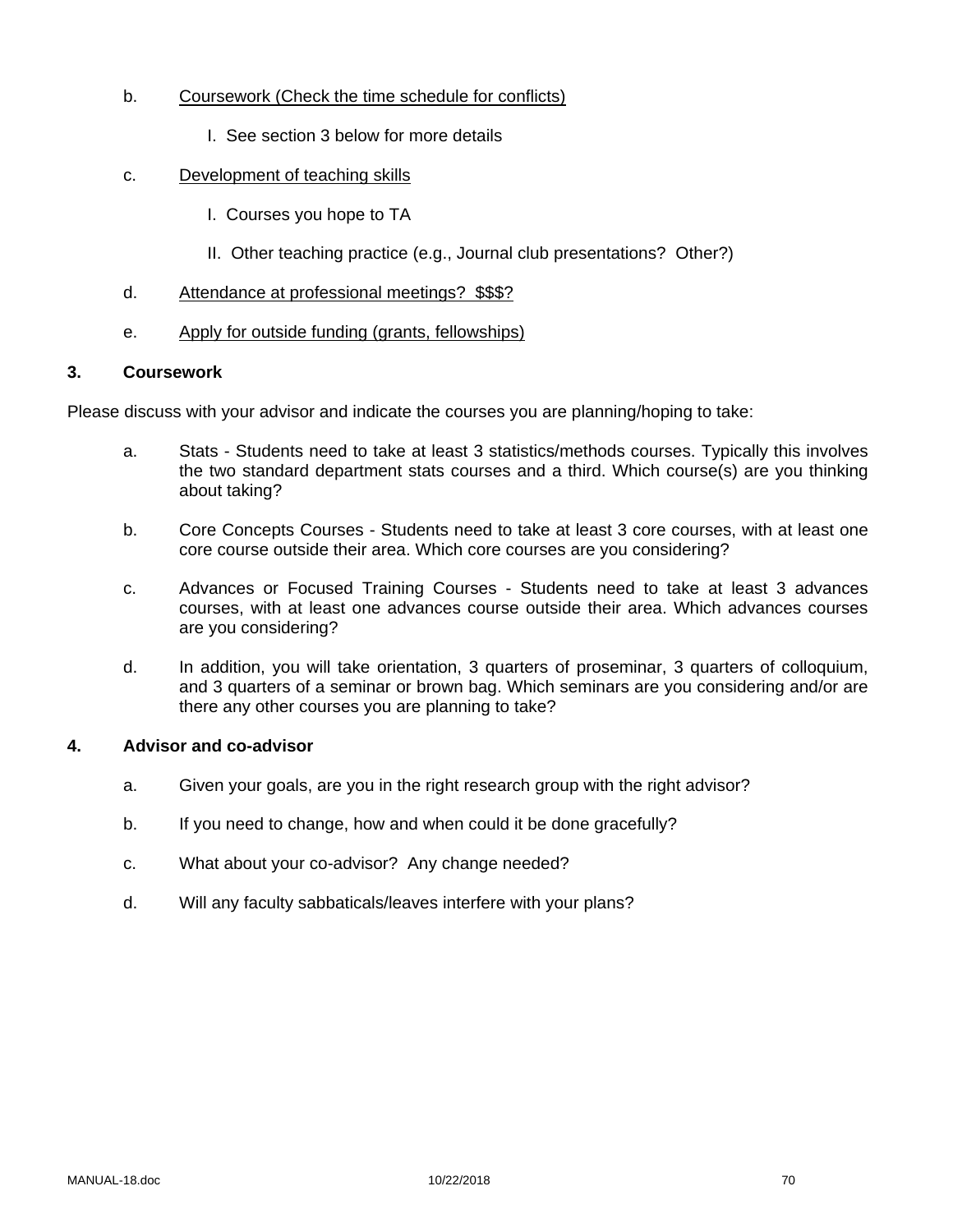# **5. Mentoring**

Mentoring is a critical part of a successful graduate career. This list is meant to be a starting point for a discussion with your mentor.

"Mentors are advisers, people with career experience willing to share their knowledge; supporters, people who give emotional and moral encouragement; tutors, people who give specific feedback on one's performance; masters, in the sense of employers to whom one is apprenticed; sponsors, sources of information about and aid in obtaining opportunities; models, of identity, of the kind of person one should be to be an academic." --Morris Zelditch

Over the next quarter I feel the things that would most help me make good progress are in order of importance, where 1 is most important, 10 least (you also can put N/A or list specifics after each item):

- Regular face-to-face meetings
- \_\_\_ Feedback on written work
- **\_\_\_** Feedback on research
- \_\_\_ Discussion of papers/potential research topics
- **\_\_\_** Help with talk preparation
- \_\_\_ Career guidance (e.g. networking)
- \_\_\_ Application help (e.g. ref letters, comments on applications)
- \_\_\_ Positive encouragement
- \_\_\_ Mutually setting goals/expectations/timelines
- \_\_\_ Guidance on work/life balance
- \_\_\_ Other

#### **6. Writing up your first year plan**

After you have talked to you advisor, check in with your co-advisor for additional suggestions. Then draft a first year plan (say, 1-2 pages in length). Include spaces for three signatures (yours, your advisor's, and your co-advisor's), as shown above. Give the draft to your advisor for comments. When the plan is finished, get the three signatures. Make four copies; for yourself, your advisor, your co-advisor, and the Graduate Training Committee (give this one to Jeanny Mai). Kristina Olson, the Director of Graduate Training, will review the plans for the Graduate Training Committee. **Finished plans are due within the first 7 days of classes (earlier is better).**

\* \* \* \* \* \* \* \* \* \* \* \* \* \* \* \* \* \* \*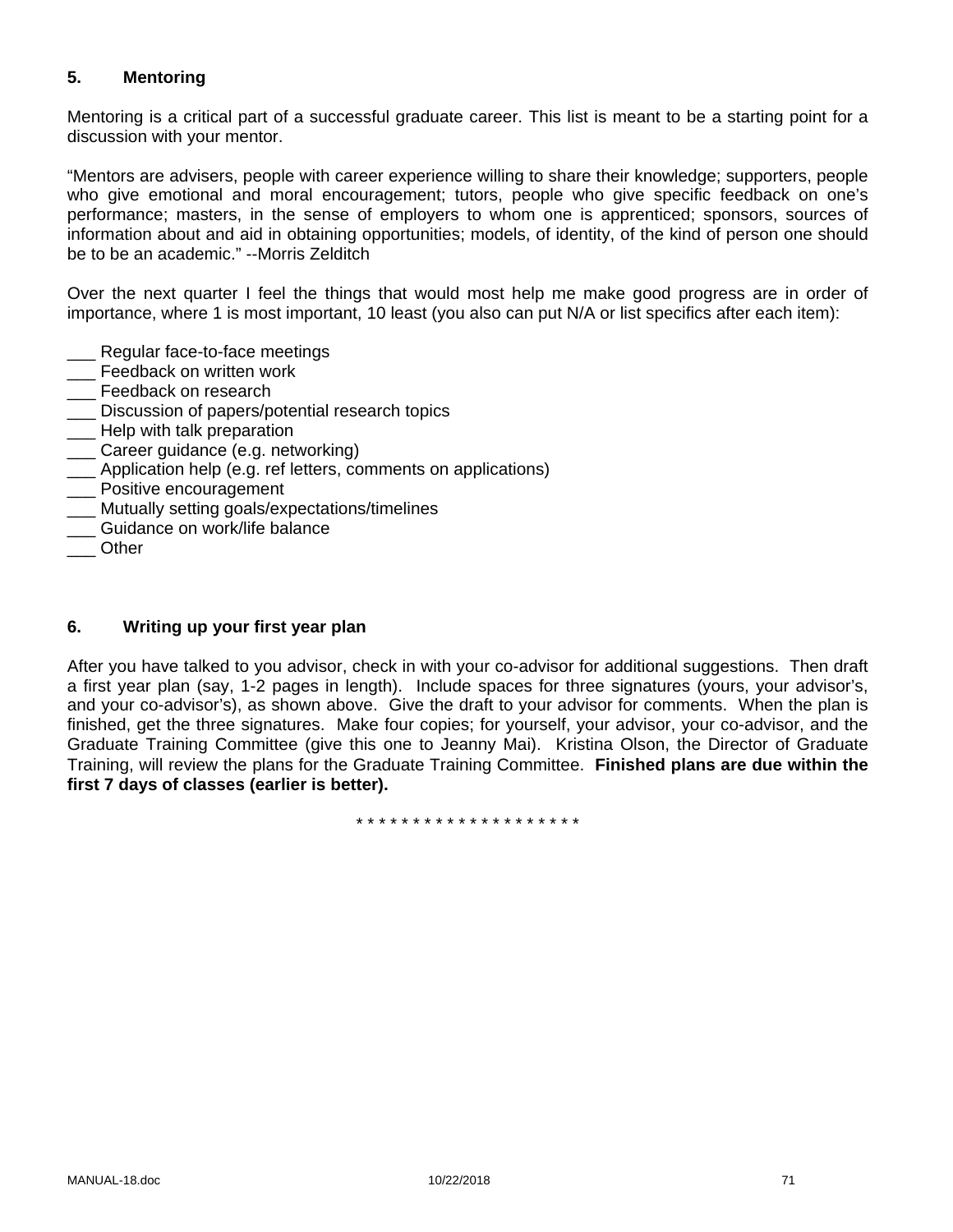# **Template for annual planning/evaluation meeting**

The purpose of this template is to help graduate students and advisors prepare for their annual planning/evaluation meeting. We suggest that the student use this template to jot down notes before the meeting. Not all parts of the template will be relevant for all students -- just use the parts that are relevant for you.

### **1. Template for signatures**

| Annual Plan                 |                  | Deadline: May XX to Advisor |
|-----------------------------|------------------|-----------------------------|
| Student Name typed here:    | (signature here) | Date:                       |
| Advisor Name typed here:    | (signature here) | Date:                       |
| Co-Advisor Name typed here: | (signature here) | Date:                       |

### **2. Long-term goals**

- A. Describe your goals for the coming 5-10 year period (e.g., Do you want to teach? What range of courses? Do research in academia? In another setting? A postdoc? On what topics? Work in industry? Other? Want to keep a range of options open?)
- B. What new skills/accomplishments/knowledge are most needed to take you toward your goals (e.g., writing, speaking, critiquing the literature)? What will you be doing to improve these skills?
- C. Prepare an updated CV (curriculum vitae). Include courses taken, courses TA'd or taught, service, awards, publications, etc. Advanced students might also develop a statement of research and teaching interests.

#### **3. Accomplishments during the past year - (***Comparison to last year's Plan can be very instructive!***)**

#### A. Research

 Conferences attended Research projects planned/underway/completed Writing underway/completed/submitted/accepted for publication Applications for funding prepared and/or submitted Research presentations (e.g., Research Festival; journal clubs; colloquia; national meetings)

- B. Coursework Required courses taken Other courses/seminars taken
- C. Development of teaching skills Courses TA'd Courses taught Other teaching practice (e.g. journal club presentations, guest lectures, etc.)
- D. Development of writing skills

What writing resources have you used? (e.g. writing clubs, Psychology Librarian, faculty writing office hours, etc.)

- E. Development of clinical skills (clinical students only) Clinical practicum training
- F. Milestones met 1st or 2nd year project completed Dissertation proposal accepted? Required coursework completed Dissertation completed? General exam scheduled/taken

Committee formed<br>
General exam scheduled/taken<br>
Other?<br>
Other?

- G. Departmental, University, Community, or National service
- H. Awards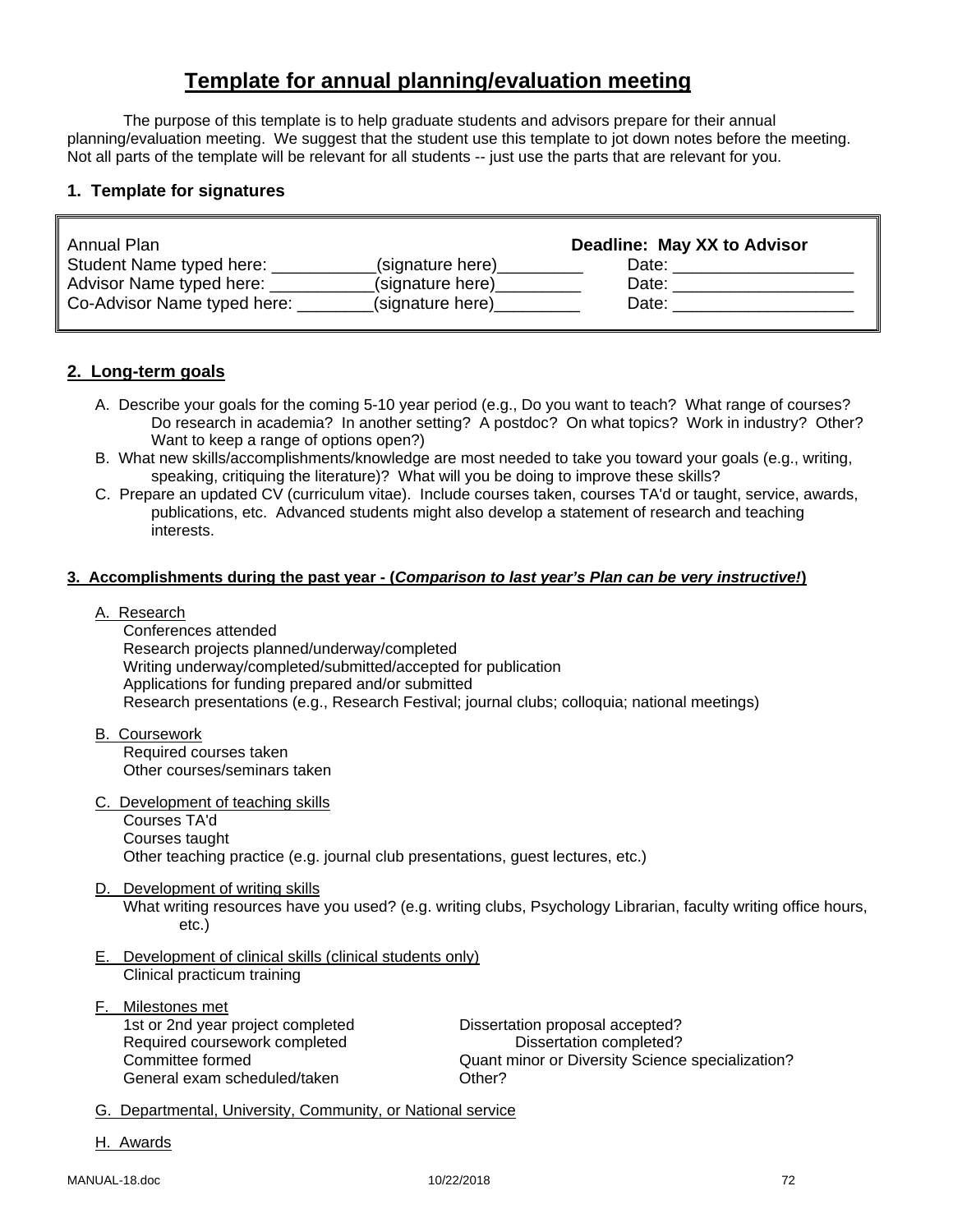#### **4. Plans for the coming year**

- A. Research Research projects to be initiated/completed Writing to be initiated/completed Research presentations planned (e.g., colloquia; invited presentations; talks at meetings)
- B. Coursework

 Required courses to be taken Other courses/seminars to be taken How will these courses help you achieve your long-term goals?

- C. Development of teaching skills Courses you hope to TA Courses you hope to teach Other teaching practice (e.g. journal club presentations, guest lectures, etc.)
- D. Development of writing skills What writing resources do you plan to use? (e.g. writing clubs, Psychology Librarian, faculty writing office hours, etc.)
- E. Development of clinical skills (clinical students only) Clinical practicum training
- F. Milestones to be met Complete required coursework Schedule/take Generals Form committee **Develop dissertation proposal** Begin reading for Generals **Complete** dissertation

- G. Application(s) for outside funding?
- H. Planning for life after Ph.D

 Are you looking for a post doc? Employment in academic setting? Employment outside of the academy? What steps will you take toward finding the right position for you?

I. Departmental, University or National service (optional, but start thinking about this)

#### **5. Advisor/co-advisor/committee**

Given your goals, are you in the right research group with the right advisor?

If you need to change, how and when could it be done gracefully?

Given your advancing knowledge and skills, are you ready to move up to higher level responsibilities (e.g., more involvement in planning research projects; high-level data management and interpretation; writing)?

(Before you have a Committee) What about your co-advisor? Any change needed?

Plan to have your committee formed by the end of your second year in the program, or shortly thereafter.

(When you have a Committee): Is your Committee still functional given your goals? Any changes needed?

Will any faculty sabbaticals/leaves interfere with your time plan?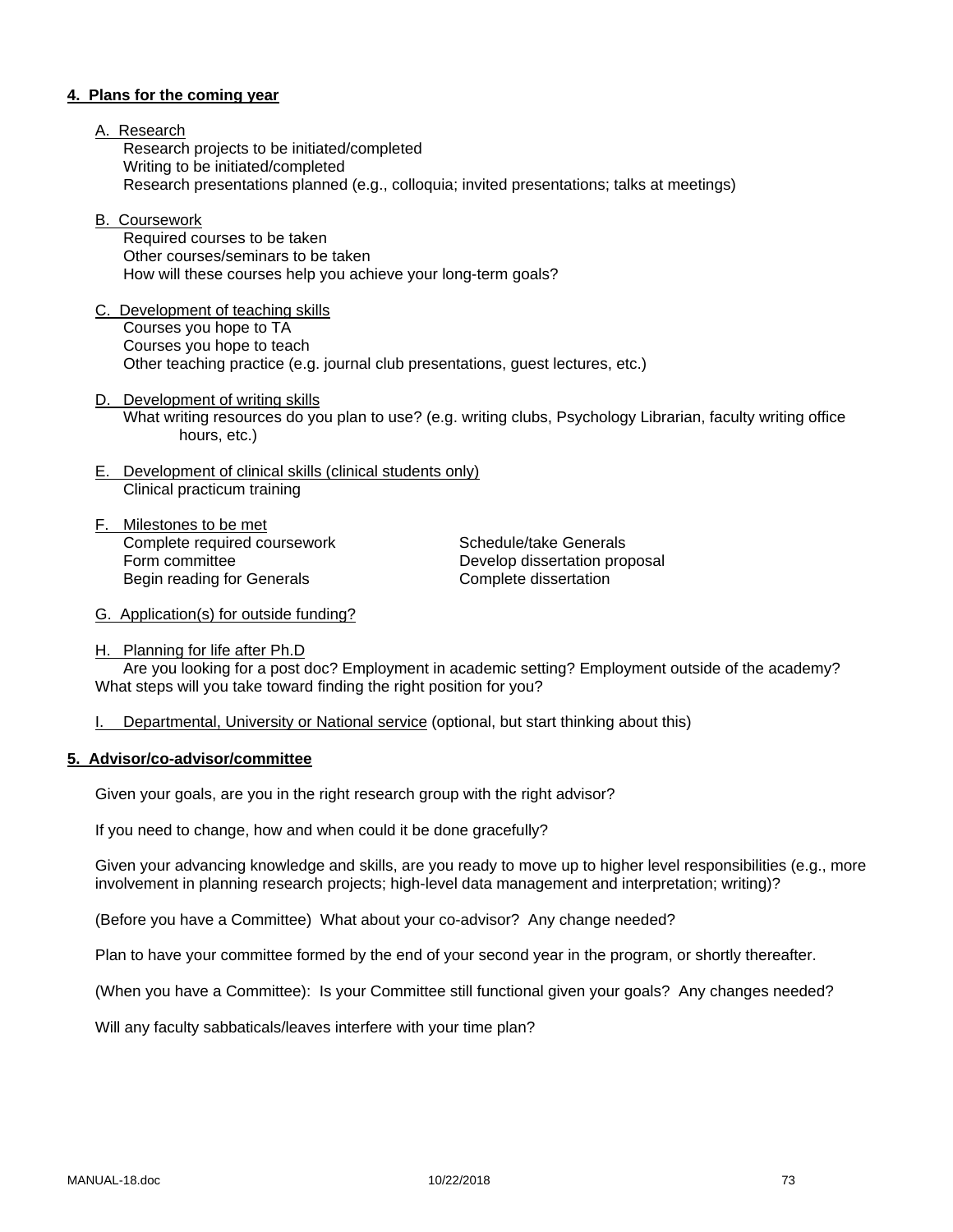## **6. Mentoring**

Mentoring is a critical part of a successful graduate career. This list is meant to be a starting point for a discussion with your mentor.

"Mentors are advisers, people with career experience willing to share their knowledge; supporters, people who give emotional and moral encouragement; tutors, people who give specific feedback on one's performance; masters, in the sense of employers to whom one is apprenticed; sponsors, sources of information about and aid in obtaining opportunities; models, of identity, of the kind of person one should be to be an academic." --Morris **Zelditch** 

Over the next quarter I feel the things that would most help me make good progress are ranked in order of importance, where 1 is most important, 10 least (you also can put N/A or list specifics after each item) Please use each number once:

| Career guidance (e.g. networking) example and the contract of the contract of the contract of the contract of the contract of the contract of the contract of the contract of the contract of the contract of the contract of |
|-------------------------------------------------------------------------------------------------------------------------------------------------------------------------------------------------------------------------------|
| ____ Application help (e.g. ref letters, comments on applications) _________________________________                                                                                                                          |
|                                                                                                                                                                                                                               |
|                                                                                                                                                                                                                               |
|                                                                                                                                                                                                                               |
|                                                                                                                                                                                                                               |
|                                                                                                                                                                                                                               |

#### **7. Stats for Department Fact Sheet (new for 2013)**

The fact sheet has information on our department and is available on our website/handed out at department events. Each year we update the graduate student honors section. It would be really helpful to provide the following information:

For the past year May 201X-April 201X, I have (please list accomplishments):

 \_\_\_ Professional honors or awards received (example: Conference recognition, one-time monetary award (dissertation or research), national or campus award).

\_\_\_ Book chapters or journal articles published

\_\_\_ Presentations at national meeting

Fellowships received (example: NSF, NRSA, GOMAP)

\_\_\_ Research grants or other funding (e.g., ADAI, RRF, foundation award, training grant)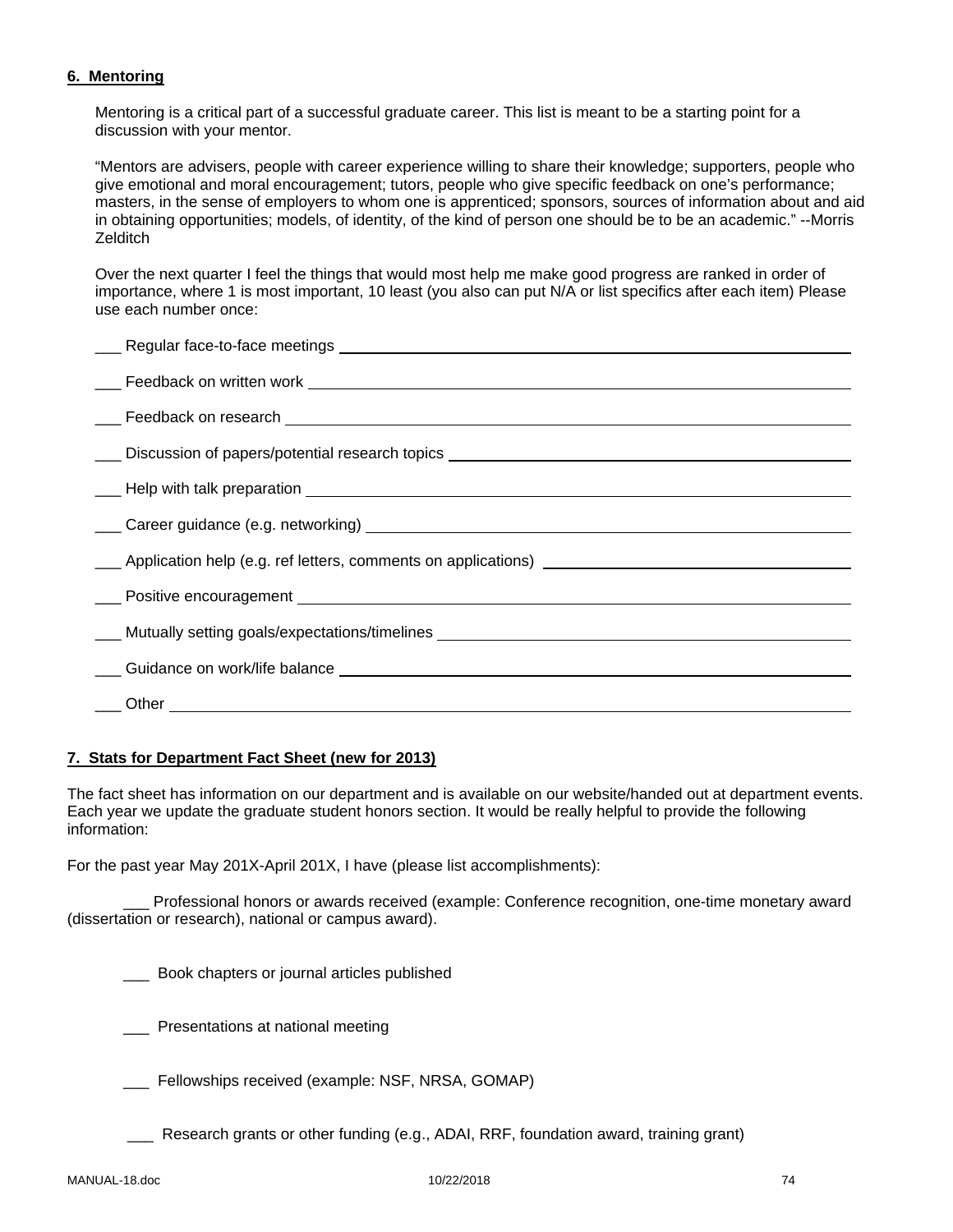### **8. Writing up the annual plan**

*After consultation with your advisor and co-advisor, you should write up your annual plan. You should review it*  with your advisor and co-advisor, and come to agreement on a final draft. The final draft should be signed by all *three of you. It needs to go forward with your advisor's draft of your feedback/evaluation letter, in time to be reviewed by the Area in early June. So please get it to your Advisor by approximately May XX.* 

Summary:

Deadline – May XX, 20xx – Annual Plan to Advisor Signatures required on Annual Plan – THREE – (Student, Advisor, Co-Advisor)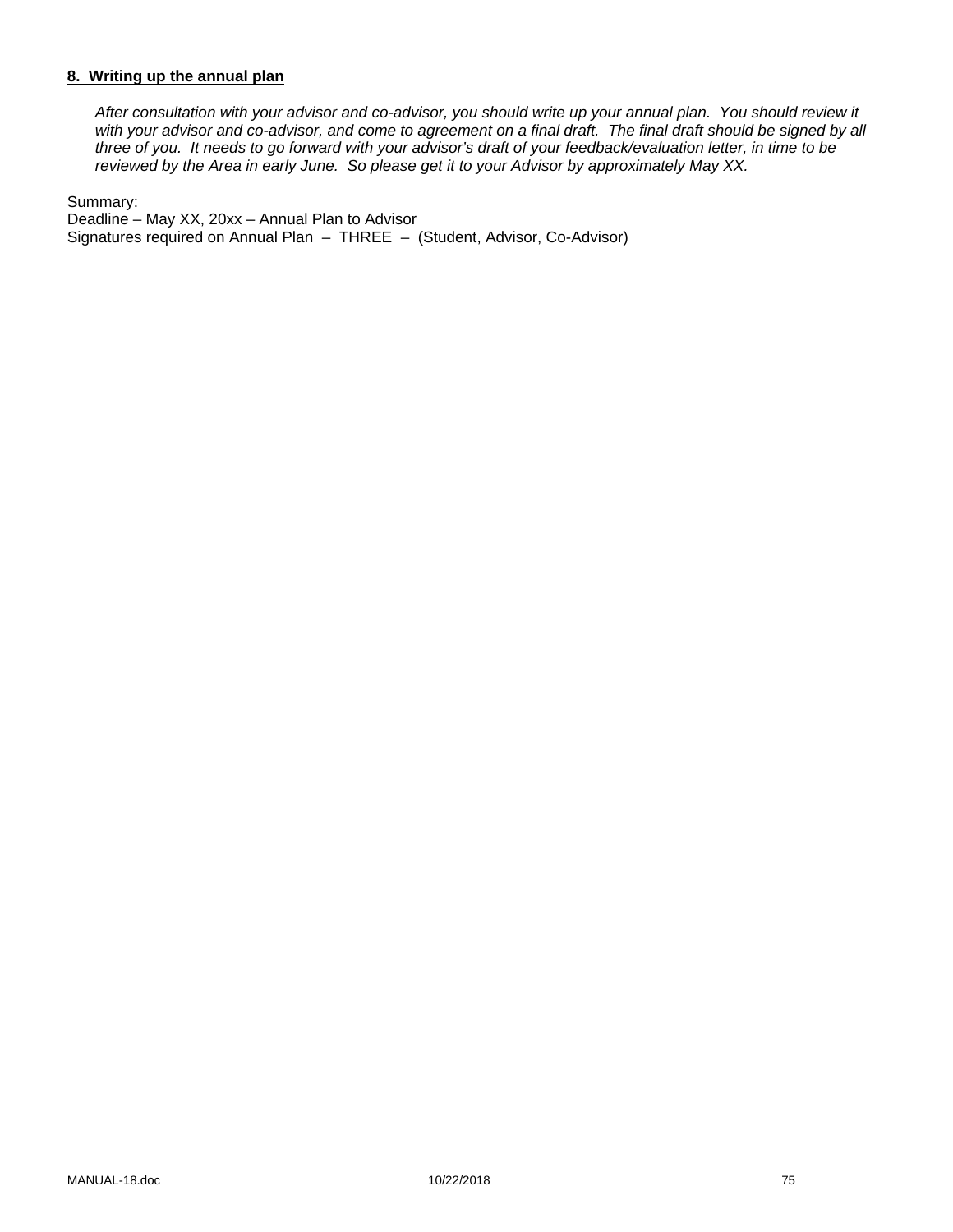### **Simplified template for faculty feedback/evaluation letter**

The old template for annual evaluation letters was too long and confusing. What follows is a much simpler template. Letters should include about 3-5 paragraphs depending on the student.

**Paragraph 1:** This is where you tell them that this is their annual evaluation letter. You can note whose opinion(s) the letter reflects. Typically areas meet to discuss all students so letters will reflect the opinions of the faculty in the area rather than that of an individual faculty member even though most of the letter content will be from you as the primary advisor. This paragraph should make it clear that you know what year the student is in and their overall status in the program (making excellent progress, making adequate progress, making slow or inadequate progress).

**Paragraph 2:** This should address things the student did well over the past year---in the classroom, in the lab, in teaching, or in service. It is a sad state if the student did nothing good for a whole year and it is important to acknowledge their good work. (For a student who is about to or has defended or has been on internship, this may be the whole letter: "Good job. Good luck!")

**Paragraph 3:** Concerns over things that did not go as well as expected last year and the steps needed to correct or overcome. (This may not be relevant to some students.)

**Paragraph 4:** Goals for next year – finish certain courses, complete a specific research project, meet the next program milestone. These can be very typical expectations, encouragement to just keep going as they have been, or serious nudges with serious concerns (e.g., consider if this is the right lab for you/the right career for you or become more active in the lab).

**Paragraph 5:** Close – summary of successes and concerns. "We look forward to your meeting our expectations next year/keep up the good work."

Letters should be signed by Primary Advisor/Committee Chair and Area's GTC Rep. It's really nice if the Secondary Advisor signs if the student is pre-committee. **Letters should be provided as hard-copy with original, ink signatures unless a signer is not in residence. Letters mark the end of the year; not the start of the next. So plan to have your letters completed and submitted before you begin your summer activities.**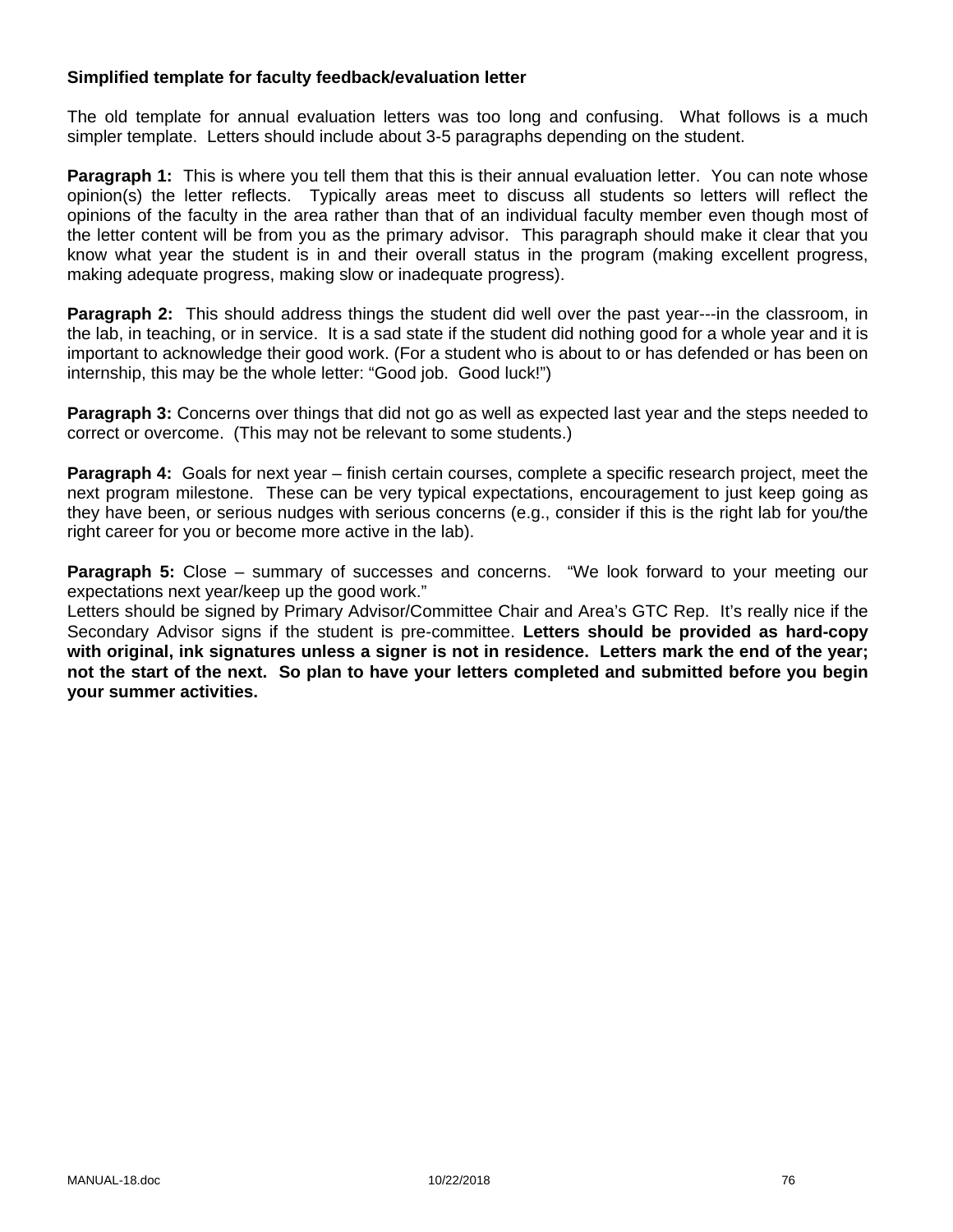

Date

Dear "Student":

The faculty in "our" area met recently to review the progress of all graduate students. We are pleased/most pleased/concerned/unhappy with your performance as a nth year graduate student in our program.

We were (very) pleased that – (possible things – you did well in courses/you were really active in the lab/you started/completed a research project/you submitted a grant/you did a great job TAing XXX – whatever said student did well). (If the student is finishing up in Spring or Summer, you can just say: We are pleased that you have completed your dissertation and are scheduled to defend in XXX. We wish you all the best as you start your internship/move on to a post doc/move into your position at XXX.)

We were concerned that (possible things – your research progress was very slow/you have incompletes in some courses/you still haven't completed the paper on your first year project). (A student may not have anything to mention here so you can skip this.)

Over the next academic year, we expect you to (complete a project/take an additional course/submit a grant/finish a manuscript/write your thesis or dissertation/apply for internship/)…..

Again, congratulations on your accomplishments during the 20XX-20XX academic year. We look forward to your continued/improved performance over the next year.

Sincerely,

Your Primary Advisor or Committee Chair

GTC Rep from our area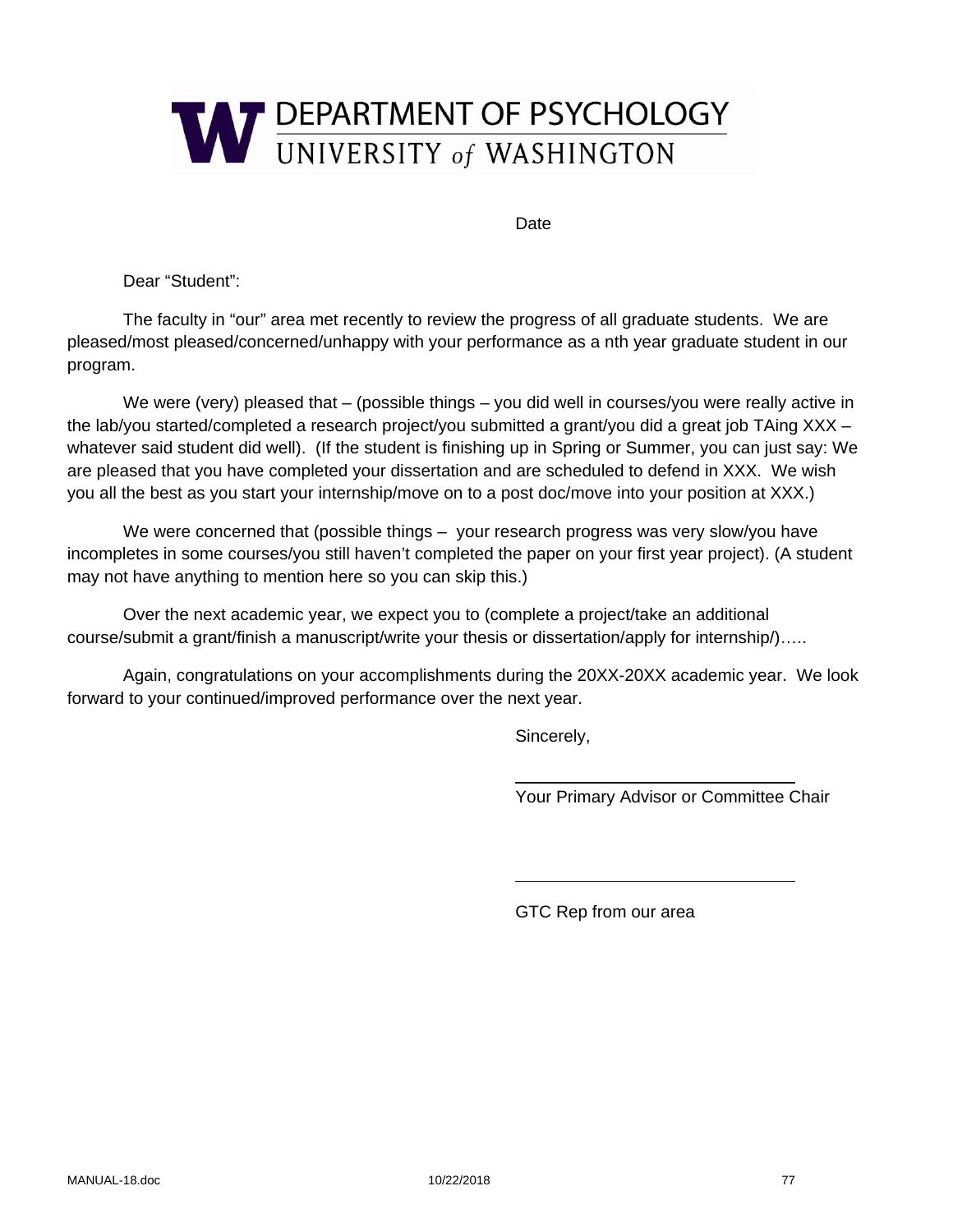# **Staff Support Services by Function**

| <b>AAALAC</b> rules/regulations              | Michele Jacobs                          |
|----------------------------------------------|-----------------------------------------|
| Academic policies-Graduate                   | Jeanny Mai                              |
| Academic policies-Undergraduate              | <b>Carrie Perrin</b>                    |
| <b>Admissions-Graduate</b>                   | Jeanny Mai                              |
| Admissions-Undergraduate                     | <b>Vicky Hansen</b>                     |
| Advancement                                  | Mercedes Luna                           |
| Advising-Graduate                            | Jeanny Mai                              |
| Advising-Undergraduate                       | Carrie Perrin, Cy Delgado, Vicky Hansen |
| Animal care issues                           | Michele Jacobs                          |
| Autoclave maintenance                        | Michele Jacobs                          |
| <b>Budget report distribution</b>            | Jeneil Lagasse                          |
| <b>Budgets-grant proposals</b>               | Vicki Paulus/Thao Truong                |
| <b>Budgets-Sponsored research accounting</b> | Vicki Paulus/Thao Truong                |
| Budgets-UW internal accounting<br>(RRF/ADAI) | Vicki Paulus/Thao Truong                |
| <b>Building coordinator-All Psych</b>        | Michele Jacobs                          |
| <b>Building coordinator-Chem Library</b>     | Michele Jacobs                          |
| <b>Building coordinator-CCFW</b>             | Marcellina Deschamps                    |
| Building coordinator-3917 U Way NE           | <b>Amanda Patrick</b>                   |
| <b>Building Use Permits</b>                  | William Kaplan                          |
| <b>Bulletin board posting</b>                | William Kaplan                          |
| Cagewasher maintenance                       | Michele Jacobs                          |
| Chair's calendar/appointments                | Joanne Edwards                          |
| Classroom computer maintenance               | Doug Kalk                               |
| <b>Classroom reservations</b>                | <b>Kim Arbios</b>                       |
| Clinic conference room reservation           | Sean Hudspeth                           |
| Clinic financial reports                     | <b>Amanda Patrick</b>                   |
| Clinic insurance billing                     | <b>Amanda Patrick</b>                   |
| <b>Clinic operations</b>                     | <b>Amanda Patrick</b>                   |
| Clinic server maintenance                    | <b>Shawn Heide</b>                      |
| <b>Clinical internships</b>                  | Sean Hudspeth                           |
| Colloquia coordination                       | Dana Arnim                              |
| <b>Combined Fund drive</b>                   | Mercedes Luna                           |
| Computer networking                          | Doug Kalk, Rich Ball                    |
| Computer/printer purchasing                  | Doug Kalk                               |
| Computer/printer repair                      | Doug Kalk, Rich Ball                    |
| Computer/printer set up                      | Doug Kalk, Rich Ball                    |
| Computer/printer specifications              | Doug Kalk                               |
| Computer/printer troubleshooting             | Doug Kalk, Rich Ball                    |
| Copier troubleshooting                       | William Kaplan                          |
| Copy codes                                   | William Kaplan                          |
| Copying exams/syllabi                        | William Kaplan                          |
| Cost share coordinator (grants)              | Michele Jacobs                          |
| Course descriptions                          | <b>Kim Arbios</b>                       |
| Course entry codes (100-500 level)           | <b>Kim Arbios</b>                       |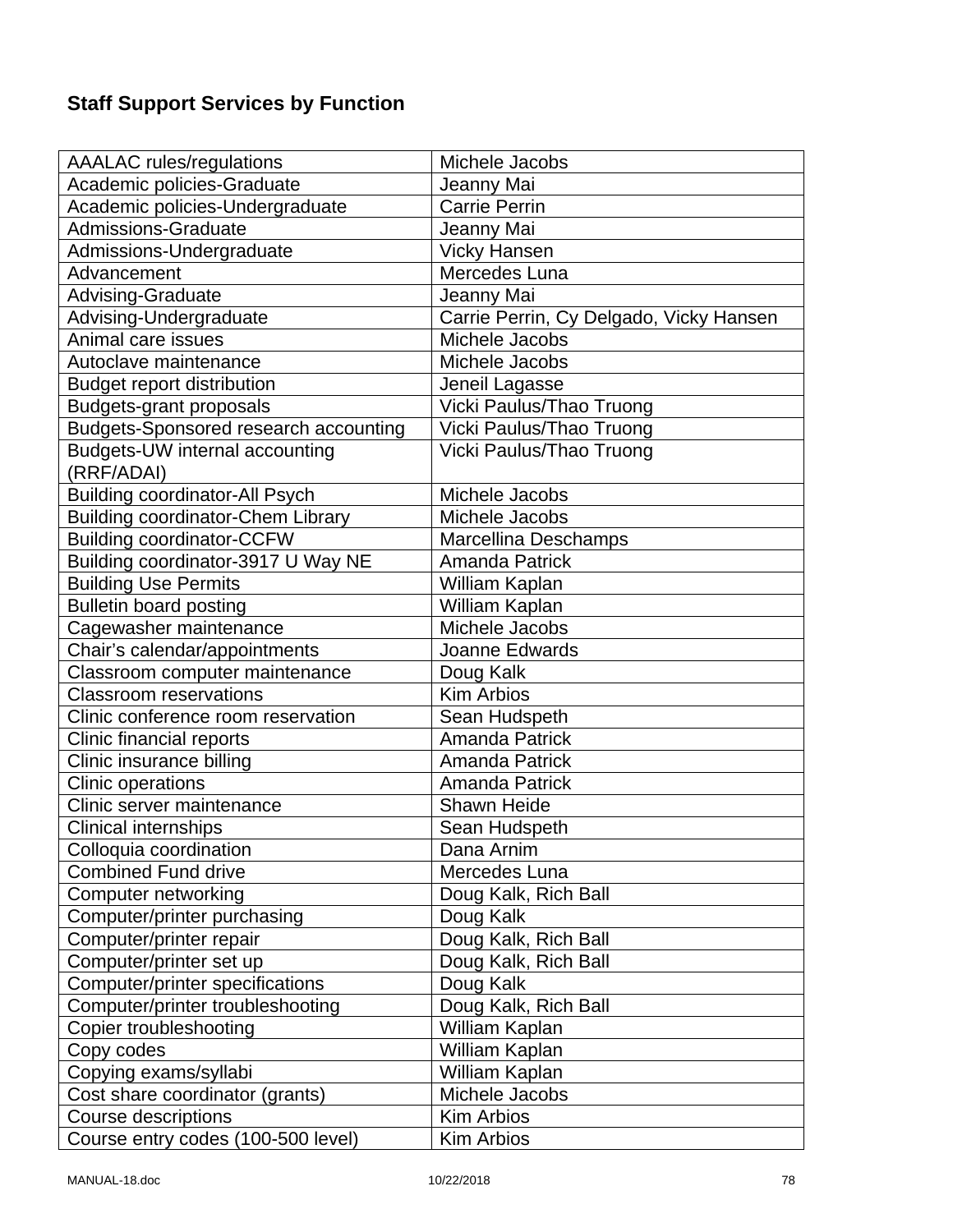| Course entry codes (600, 700, 800)                | William Kaplan              |
|---------------------------------------------------|-----------------------------|
| Department and lab servers                        | Doug Kalk                   |
| Department Honors program                         | Carrie Perrin, Vicky Hansen |
| Department website                                | Shawn Heide                 |
| Desk copies                                       | <b>Kim Arbios</b>           |
| Donation processing                               | Mercedes Luna               |
| Donor relations                                   | Mercedes Luna               |
| <b>Edwards Lecture coordinator</b>                | Dana Arnim                  |
| E-newsletter-weekly                               | <b>Kim Arbios</b>           |
| <b>Equipment inventory</b>                        | <b>Rich Ball</b>            |
| eRA Commons access                                | Jeneil Lagasse/Vicki Paulus |
| Express mail receiving                            | William Kaplan              |
| Express mail shipping                             | William Kaplan              |
| Faculty appointments                              | Joanne Edwards              |
| Faculty effort reporting                          | Michele Jacobs              |
| <b>Faculty leave</b>                              | Joanne Edwards              |
| Faculty merit review                              | Joanne Edwards              |
| <b>Faculty policies</b>                           | Joanne Edwards              |
| Faculty promotion/tenure                          | Joanne Edwards              |
| <b>Faculty searches</b>                           | Joanne Edwards              |
| Fax machine                                       | William Kaplan              |
| <b>Fiscal policies</b>                            | Jeneil Lagasse              |
| General/Final Exams-graduate                      | Jeanny Mai                  |
| <b>Gift Processing</b>                            | Mercedes Luna               |
| Grade submission/changes                          | <b>Kim Arbios</b>           |
| Graduate Program                                  | Jeanny Mai                  |
| Graduate student academic records                 | Jeanny Mai                  |
| <b>Grant &amp; Contract Certification Reports</b> | <b>Melissa Harrell</b>      |
| Grant proposal preparation-all sponsors           | Vicki Paulus/Thao Truong    |
| Grants-advance budget requests                    | Vicki Paulus/Thao Truong    |
| Grants-allowability of costs                      | Vicki Paulus/Thao Truong    |
| Grants-closeouts                                  | Vicki Paulus/Thao Truong    |
| Grants-create sub budget                          | Vicki Paulus/Thao Truong    |
| Grants-establishing                               | Vicki Paulus/Thao Truong    |
| Grants-no-cost extensions                         | Vicki Paulus/Thao Truong    |
| Grants-outgoing subcontracts                      | Vicki Paulus/Thao Truong    |
| Grants-pre & post award issues                    | Vicki Paulus/Thao Truong    |
| Grants-progress reports                           | Vicki Paulus/Thao Truong    |
| HIPAA compliance-clinic                           | <b>Amanda Patrick</b>       |
| Human subject application processing              | <b>Joanne Edwards</b>       |
| <b>IACUC</b> rules/regulations                    | Michele Jacobs              |
| International UWATS code-admin                    | William Kaplan              |
| International UWATS code-grants                   | Thao Truong                 |
| Keys/codes for rooms/buildings                    | William Kaplan              |
| Laptops & presentation equip-                     | <b>Shawn Heide</b>          |
| maintenance                                       |                             |
| Laptops & presentation equipment-<br>checkout     | William Kaplan              |
| Mailboxes/US mail                                 | William Kaplan              |
|                                                   |                             |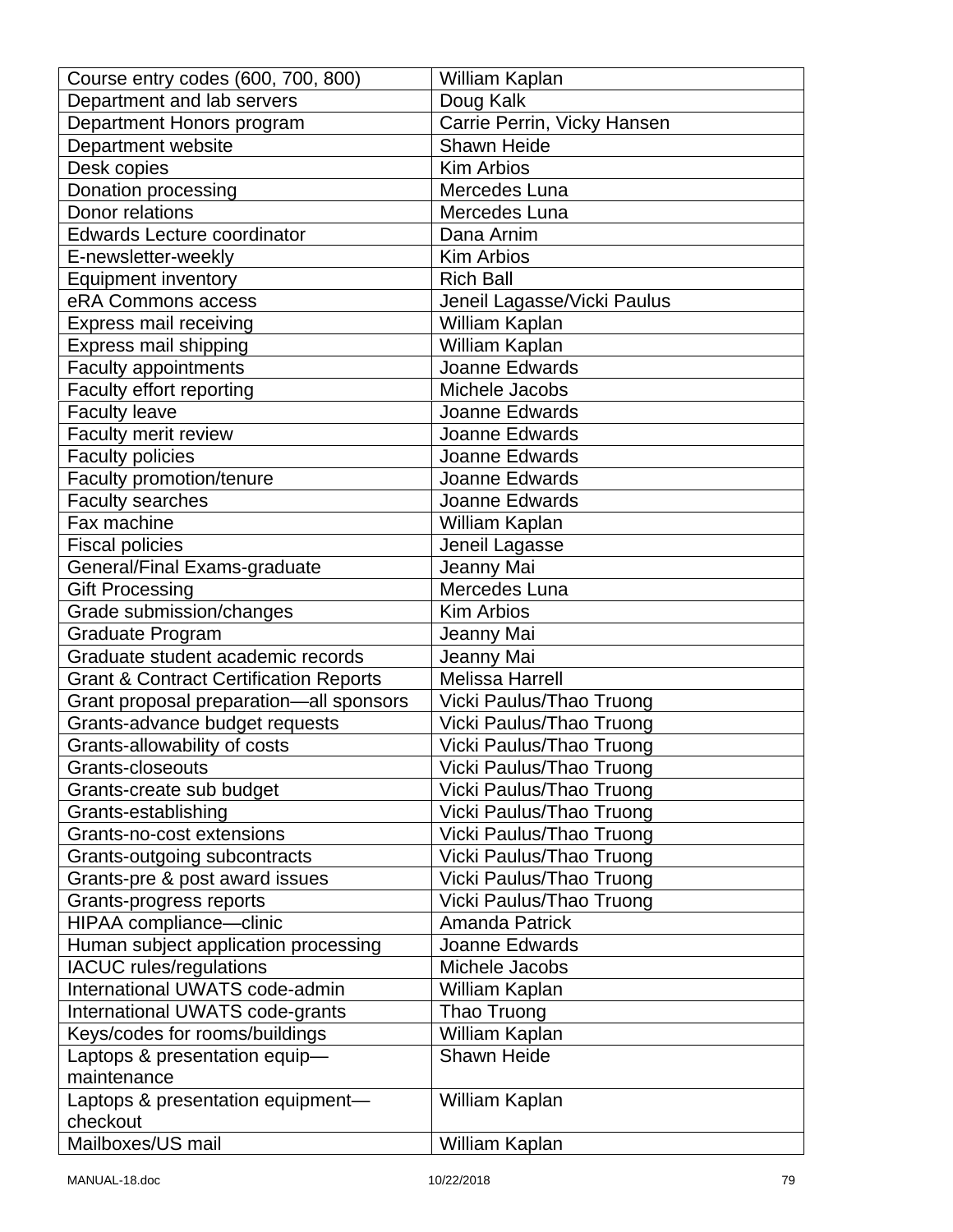| Maintenance/repairs for facilities          | William Kaplan/ Michele Jacobs |
|---------------------------------------------|--------------------------------|
| Multimedia instruction                      | Shawn Heide                    |
| Office assignments-temp faculty/visitors    | Michele Jacobs                 |
| Office hours publication                    | <b>Kim Arbios</b>              |
| Parking validation coupons                  | William Kaplan                 |
| Payroll appointment changes/corrections     | <b>Melissa Harrell</b>         |
| Payroll checks/advices                      | <b>Melissa Harrell</b>         |
| Personnel issues/policies                   | Michele Jacobs                 |
| Petty cash reimbursements                   | <b>Margaret Cheng</b>          |
| Petty Cash revolving funds                  | <b>Margaret Cheng</b>          |
| Procard applications & limit increases      | Jeneil Lagasse                 |
| Procard purchase reconciliation             | <b>Margaret Cheng</b>          |
| Professional staff merit review             | Michele Jacobs                 |
| Psych 497-fieldwork                         | Cy Delgado                     |
| Psych 499-research                          | Carrie Perrin                  |
| Qualtrics account administrator             | <b>Shawn Heide</b>             |
| <b>Records retention</b>                    | <b>Vicki Paulus</b>            |
| Remodeling projects                         | Michele Jacobs                 |
| Research funding requests-grads             | Jeanny Mai                     |
| Safety-building                             | Michele Jacobs/William Kaplan  |
| <b>SAGE access</b>                          | Jeneil Lagasse                 |
| Senior exit survey                          | <b>Carrie Perrin</b>           |
| Shipping/receiving (freight companies)      | <b>Rich Ball</b>               |
| <b>Shredding services</b>                   | William Kaplan                 |
| Software licenses/media                     | Doug Kalk                      |
| Space allocation                            | Michele Jacobs                 |
| Staff hires (permanent)                     | Michele Jacobs                 |
| Staff hires (temporary hourly)              | <b>Melissa Harrell</b>         |
| State budgets                               | Jeneil Lagasse                 |
| Supervisory committee formation             | Jeanny Mai                     |
| Supply orders-departmental                  | <b>Margaret Cheng</b>          |
| Supply orders-grant office supplies         | <b>Margaret Cheng</b>          |
| Surplus equipment/furniture                 | <b>Rich Ball</b>               |
| TA assignments                              | Jeanny Mai                     |
| Telephone lines and equipment               | Michele Jacobs                 |
| <b>Textbook ordering questions</b>          | <b>Kim Arbios</b>              |
| Time reporting questions                    | <b>Melissa Harrell</b>         |
| Time schedule                               | <b>Kim Arbios</b>              |
| <b>Travel reimbursements</b>                | Margaret Cheng                 |
| Travel requests-faculty                     | Jeneil Lagasse                 |
| Travel requests-graduate students           | Jeanny Mai                     |
| <b>Undergraduate Advising</b>               | <b>Carrie Perrin</b>           |
| <b>Undergraduate Graduation Celebration</b> | <b>Carrie Perrin</b>           |
| Undergraduate student academic records      | <b>Carrie Perrin</b>           |
| Undergraduate workshops-career              | Cy Delgado, Vicky Hansen       |
| Undergraduate workshops-grad school         | Cy Delgado, Vicky Hansen       |
| <b>UWATS</b> codes (international)-admin    | William Kaplan                 |
| <b>UWATS</b> codes (international)-grant    | <b>Vicki Paulus</b>            |
| Visiting faculty appointments               | Joanne Edwards                 |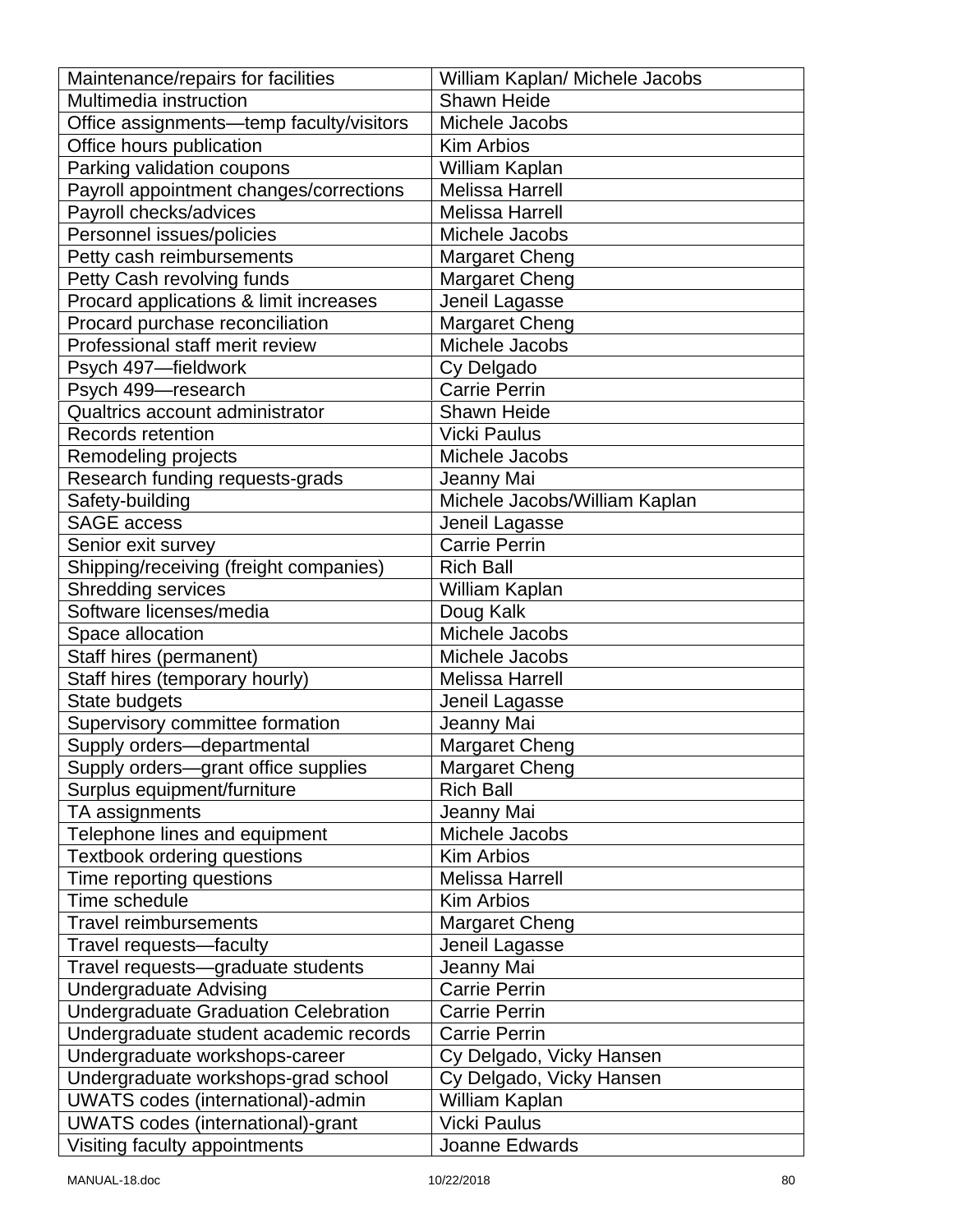| Visiting lecturers offer-Edwards/Loucks | Dana Arnim         |
|-----------------------------------------|--------------------|
| Visiting lecturers travel               | Dana Arnim         |
| Web related issues                      | <b>Shawn Heide</b> |
| Web server maintenance                  | Shawn Heide        |
| Workday questions                       | Melissa Harrell    |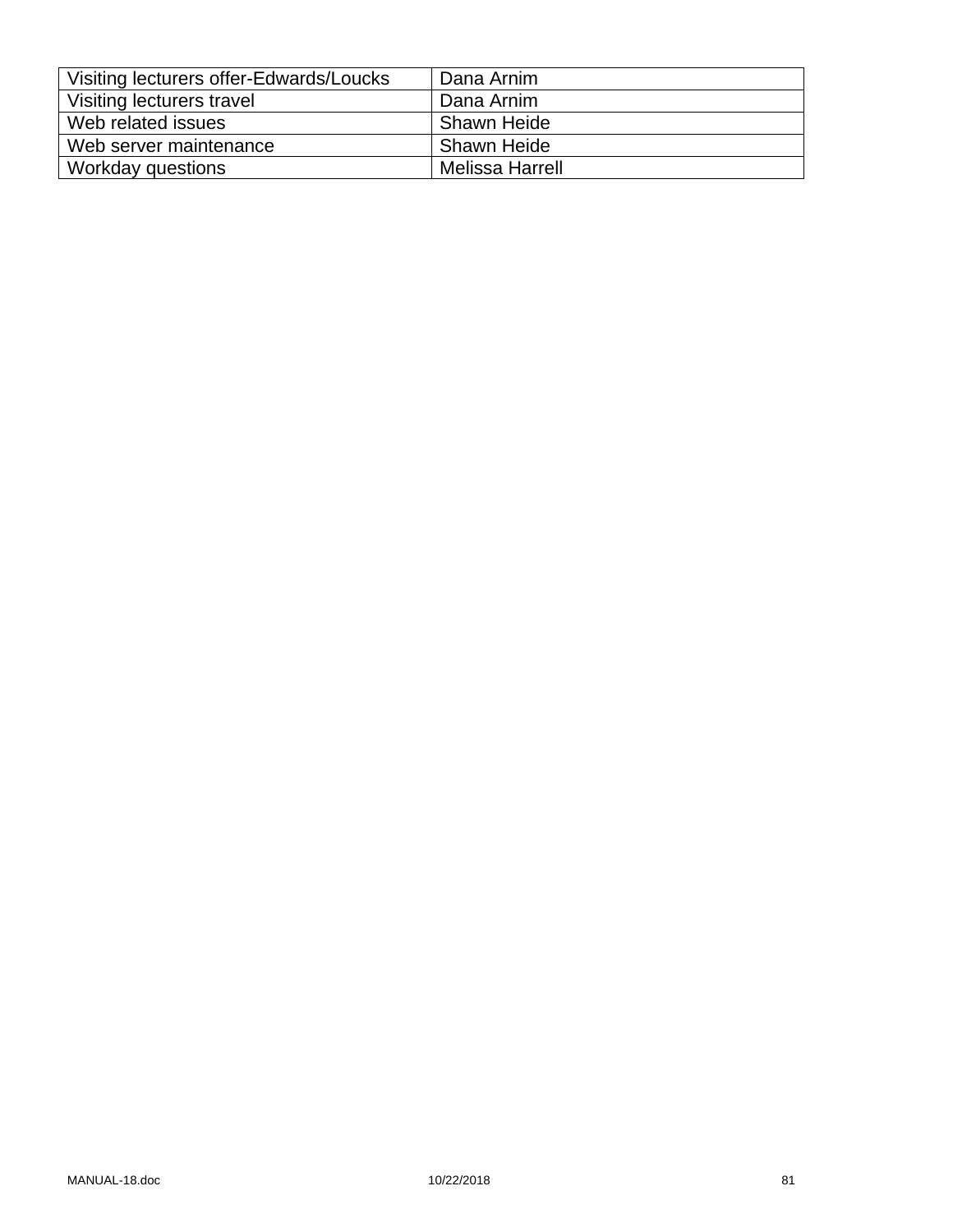# **Template for On-Leave status request letter**

# UNIVERSITY OF WASHINGTON

DEPARTMENT OF PSYCHOLOGY

DATE

Dear INSERT NAME OF GTC REP,

In compliance with the On-Leave Policy for the Psychology Graduate Program, please accept this letter as acknowledgement that I will be going on leave for XXXXXX quarter(s), Autumn 20XX through Summer 20XX, due to REASON.

My primary and secondary advisors have signed below as confirmation that I am in good standing and eligible for on-leave.

The Primary and Secondary advisors of STUDENT NAME approve his/her request for on-leave status:

\_\_\_\_\_\_\_\_\_\_\_\_\_\_\_\_\_\_\_\_\_\_\_\_\_\_\_\_\_\_\_\_ \_\_\_\_\_\_\_\_\_\_\_\_\_\_\_\_\_\_\_\_\_\_\_\_\_\_\_\_\_\_\_\_\_\_\_\_

PRIMARY NAME HERE SECONDARY NAME HERE

Sincerely,

YOUR NAME AREA Graduate Student Psychology EMAIL or PHONE

NAME OF AREA GTC Rep

\_\_\_\_\_\_\_\_\_\_\_\_\_\_\_\_\_\_\_\_\_\_\_\_\_\_\_\_\_\_\_\_\_\_

Area GTC Rep:

Please sign upon receipt and return to Jeanny in the Grad Program Office. Thank you.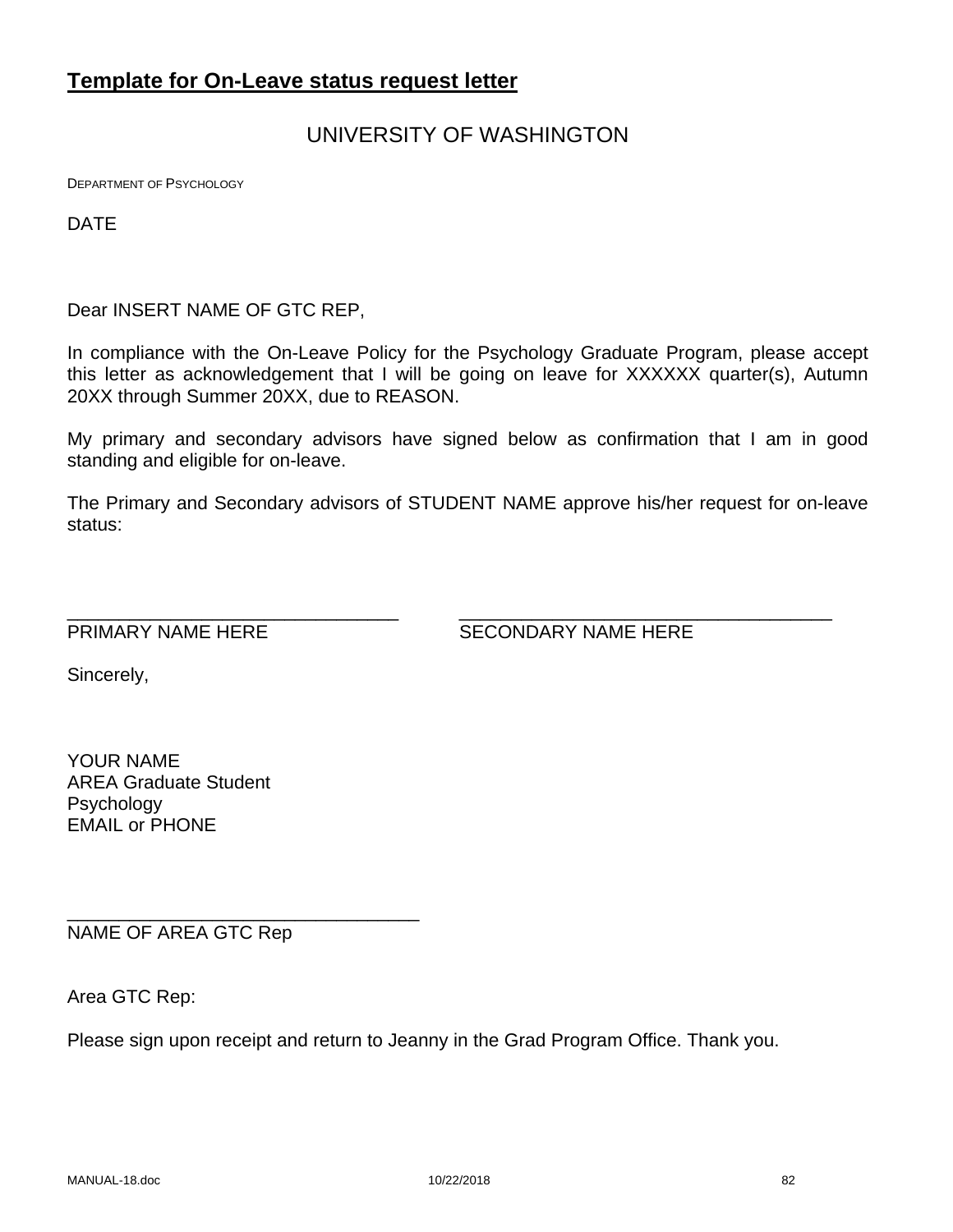# **Clinical Psychology Curriculum Concordance Table**

This table lists the courses and practica in our program's curriculum. Effective Winter 2018 quarter, the prefix for clinical courses will change from PSYCH to PSYCLN.

| <b>Current PSYCH</b> |                                                         | <b>PSYCLN</b> |
|----------------------|---------------------------------------------------------|---------------|
| Number (Fall, 2017)  |                                                         | Number        |
|                      |                                                         |               |
| Other departmental   |                                                         | Winter,       |
| courses remain PSYCH |                                                         | 2018          |
|                      |                                                         | forward       |
| Orientation/Overview |                                                         |               |
|                      |                                                         |               |
| 591                  | <b>Issues in Clinical Psychology</b>                    | 501           |
| 570                  | Child Clinical Psychology (not currently taught)        | 502           |
|                      |                                                         |               |
| Research             |                                                         |               |
|                      |                                                         |               |
| 531                  | Clinical and Community Psychology Research Methods      | 510           |
| 532                  | Single Subject Design and Research                      | 511           |
| 560                  | Research Strategies (multiple lab-seminar sections)     | 513           |
|                      |                                                         |               |
| Assessment           |                                                         |               |
|                      |                                                         |               |
| 577                  | <b>Psychological Assessment</b>                         | 520           |
| 576                  | Assessment of Intelligence (concurrent with PSYCLN 525) | 521           |
| 573                  | Psychological Assessment of Children (with PSYCLN 525)  | 522           |
| 578                  |                                                         | 523           |
|                      | Approaches to Psychological Assessment                  |               |
| 586                  | <b>Clinical Personality Assessment</b>                  | 524           |
| 590                  | Practicum in Psychological Assessment                   | 525           |
|                      |                                                         |               |
| Psychopathology      |                                                         |               |
|                      |                                                         |               |
| 518                  | <b>Behavior Disorders</b>                               | 530           |
| 571                  | Developmental Psychopathology                           | 531           |
| 575                  | <b>Anxiety Disorders</b>                                | 532           |
|                      |                                                         |               |
| Psychotherapy        |                                                         |               |
|                      |                                                         |               |
| 517                  | Systems of Psychotherapy                                | 540           |
| 572                  | Approaches to Child Treatment                           | 541           |
| 519                  | <b>Behavior Change</b>                                  | 542           |
| 544                  | Cognitive Behavioral Therapy for Depression             | 543           |
| 584                  | <b>Behavioral Methods: Clinical Interventions</b>       | 544           |
| 583                  | Dialectical Behavior Therapy                            | 545           |
| 579                  | <b>DBT Skills Group Training</b>                        | 546           |
| 585                  | Methods in Suicide and Crisis Intervention              | 547           |
|                      |                                                         |               |